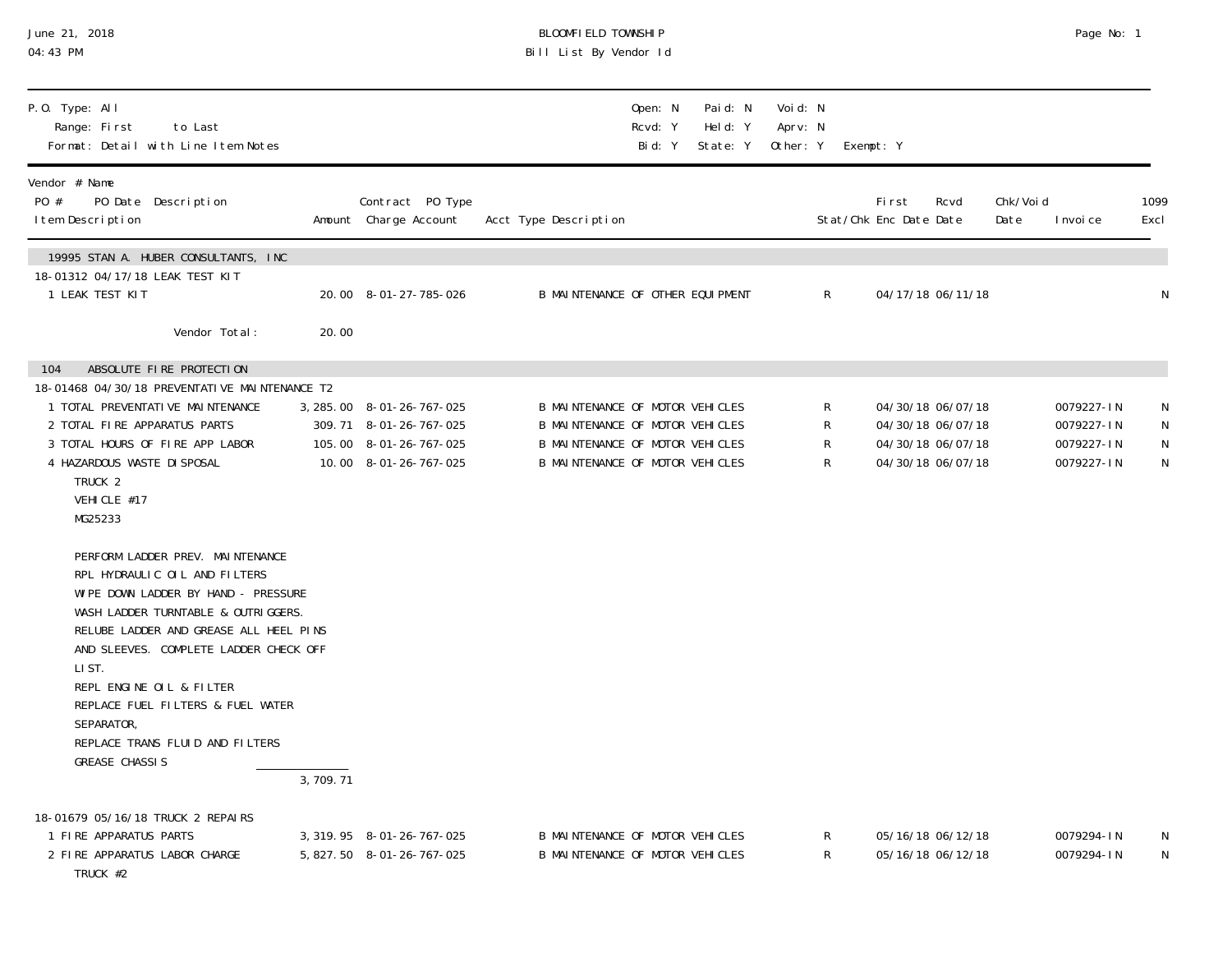## June 21, 2018 BLOOMFIELD TOWNSHIP Page No: 2 04:43 PM Bill List By Vendor Id

| Vendor # Name<br>PO # | I tem Description                     | PO Date Description                                                                                                                                                                                                                                                                                                                                                                                                                                      |             | Contract PO Type<br>Amount Charge Account     | Acct Type Description                                              |                   | <b>First</b><br>Rcvd<br>Stat/Chk Enc Date Date | Chk/Voi d<br>Date | I nvoi ce | 1099<br>Excl |
|-----------------------|---------------------------------------|----------------------------------------------------------------------------------------------------------------------------------------------------------------------------------------------------------------------------------------------------------------------------------------------------------------------------------------------------------------------------------------------------------------------------------------------------------|-------------|-----------------------------------------------|--------------------------------------------------------------------|-------------------|------------------------------------------------|-------------------|-----------|--------------|
| 104                   | VEHICLE #17<br>MG25233                | ABSOLUTE FIRE PROTECTION<br>18-01679 05/16/18 TRUCK 2 REPAIRS                                                                                                                                                                                                                                                                                                                                                                                            | Continued   | Continued                                     |                                                                    |                   |                                                |                   |           |              |
|                       | RAIL.                                 | REPLACED CRACKED OFFICER'S WINDSHIELD<br>REPLACE WIPER SEALS AND BEARING ON<br>WATERWAY. REPLACE OUTRIGGER SWITCH &<br>REPAIR WIRING ON ANOTHER. REPAIR/REPLACE<br>VARIOUS LIGHTS. REPLACE HEAT SENSORS<br>ON LADDER. TROUBLESHOOT INTERCOM NOT<br>WORKING. SECURE TRIM AROUND FLOOR OF<br>DRIVER'S SIDE CREW CAB BATTTERY ACCESS<br>PANEL. REMOVE AND REPLACE DUMP VALVE<br>FOR WATERWAY. SECURE DRIVER'S DOOR<br>GRAB RAIL. STRAIGHTEN TURN TABLE GRAB | 9, 147.45   |                                               |                                                                    |                   |                                                |                   |           |              |
| 2 SHIPPING            |                                       | 18-01852 05/31/18 WINDOW CRANK HANDLES - TRUCK 2<br>1 WINDOW CRANK HANDLES - TRUCK 2                                                                                                                                                                                                                                                                                                                                                                     |             | 58.70 8-01-26-767-025<br>8.08 8-01-26-767-025 | B MAINTENANCE OF MOTOR VEHICLES<br>B MAINTENANCE OF MOTOR VEHICLES | R<br>$\mathsf{R}$ | 05/31/18 06/21/18<br>05/31/18 06/21/18         |                   |           | N            |
|                       | VEHICLE #17<br>MG25233                |                                                                                                                                                                                                                                                                                                                                                                                                                                                          | 66.78       |                                               |                                                                    |                   |                                                |                   |           |              |
|                       |                                       | Vendor Total:                                                                                                                                                                                                                                                                                                                                                                                                                                            | 12, 923. 94 |                                               |                                                                    |                   |                                                |                   |           |              |
| 1707                  | ART KIDS ACADEMY<br>FOR SPECIAL NEEDS | 18-01542 05/07/18 APRIL INVOICE - ART THERAPY<br>1 APRIL INVOICE - ART THERAPY                                                                                                                                                                                                                                                                                                                                                                           |             | 1,320.00 G-02-40-310-008                      | B SFY 2018 ROID GRANT                                              | R                 | 05/07/18 06/18/18                              |                   |           | N            |

Vendor Total: 1,320.00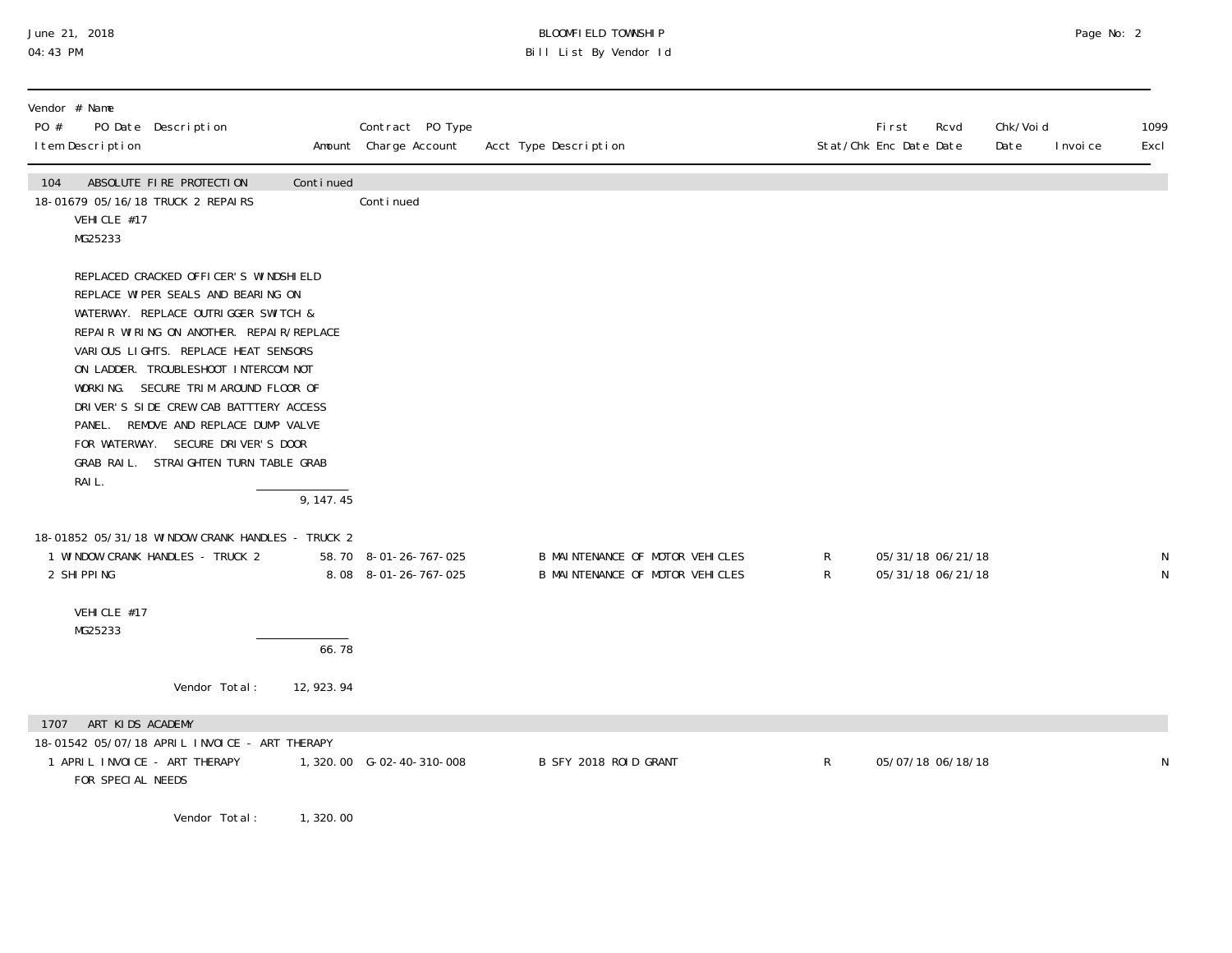## June 21, 2018 BLOOMFIELD TOWNSHIP Page No: 3 04:43 PM Bill List By Vendor Id

| Vendor # Name<br>PO #<br>PO Date Description<br>I tem Description                                                                                                               |        | Contract PO Type<br>Amount Charge Account | Acct Type Description                        |              | Fi rst<br>Stat/Chk Enc Date Date | Rcvd              | Chk/Voi d<br>Date | I nvoi ce | 1099<br>Excl |
|---------------------------------------------------------------------------------------------------------------------------------------------------------------------------------|--------|-------------------------------------------|----------------------------------------------|--------------|----------------------------------|-------------------|-------------------|-----------|--------------|
| A.C. MOORE, INC.<br>199<br>18-01328 04/17/18 MAKERS CLUB AND ART CLASS<br>1 MAKERS CLUB AND ART CLASS<br>MAKERS - TRANS # 328405 \$64.81<br>ART CLASS - TRANS # 506408 \$224.33 |        | 289.14 8-01-28-795-066                    | <b>B RECREATION SUPPLIES</b>                 | $\mathsf{R}$ |                                  | 04/17/18 06/08/18 |                   |           | N            |
| 289.14                                                                                                                                                                          |        |                                           |                                              |              |                                  |                   |                   |           |              |
| 18-01708 05/21/18 TOWN PAINTS / CLASS SUPPLIES<br>1 TOWN PAINTS / CLASS SUPPLIES<br>TRAN: 513656                                                                                |        | 233.51 8-01-28-795-066                    | <b>B RECREATION SUPPLIES</b>                 | $\mathsf{R}$ |                                  | 05/21/18 06/18/18 |                   |           | N            |
| Vendor Total:                                                                                                                                                                   | 522.65 |                                           |                                              |              |                                  |                   |                   |           |              |
| BRIGHT VIEW ENGINEERING, LLC<br>4312<br>18-00815 03/13/18 SERVICES - TRAFFIC CONSULTING<br>1 SERVICES - TRAFFIC CONSULTING<br>I NVOI CE #171127-1<br>ACCOUNT #171100            |        | 1, 335.00 C-04-55-724-965                 | B RESURFACING/IMPROVEMENTS VARIOUS STREETS R |              |                                  | 03/13/18 06/18/18 |                   | 171127-1  | N            |
| TRAFFIC ANALYSIS TO DETERMINE VIALBILITY<br>OF SPEED HUMP CONSTRUCTION - MAPLE<br><b>STREET</b>                                                                                 |        |                                           |                                              |              |                                  |                   |                   |           |              |
| 18-00816 03/13/18 SERVICES - TRAFFIC CONSULTING<br>1 SERVICES - TRAFFIC CONSULTING<br>I NVOI CE #171124-2<br>ACCOUNT #171100                                                    |        | 202.50 C-04-55-724-965                    | B RESURFACING/IMPROVEMENTS VARIOUS STREETS R |              |                                  | 03/13/18 06/18/18 |                   | 171124-2  | N            |
| TRAFFIC ANALYSIS TO DETERMINE VIABILITY<br>OF SPEED HUMP CONSTRUCTION - NORTH<br>SPRING STREET                                                                                  |        |                                           |                                              |              |                                  |                   |                   |           |              |
| 18-01924 06/07/18 SERVICES TRAFFIC CONSULTING<br>1 SERVICES TRAFFIC CONSULTING                                                                                                  |        | 750.00 8-01-20-715-028                    | B CONSULTANT & PROFESSIONAL SVC.             | $\mathsf{R}$ |                                  | 06/07/18 06/21/18 |                   | 181102-2  | N            |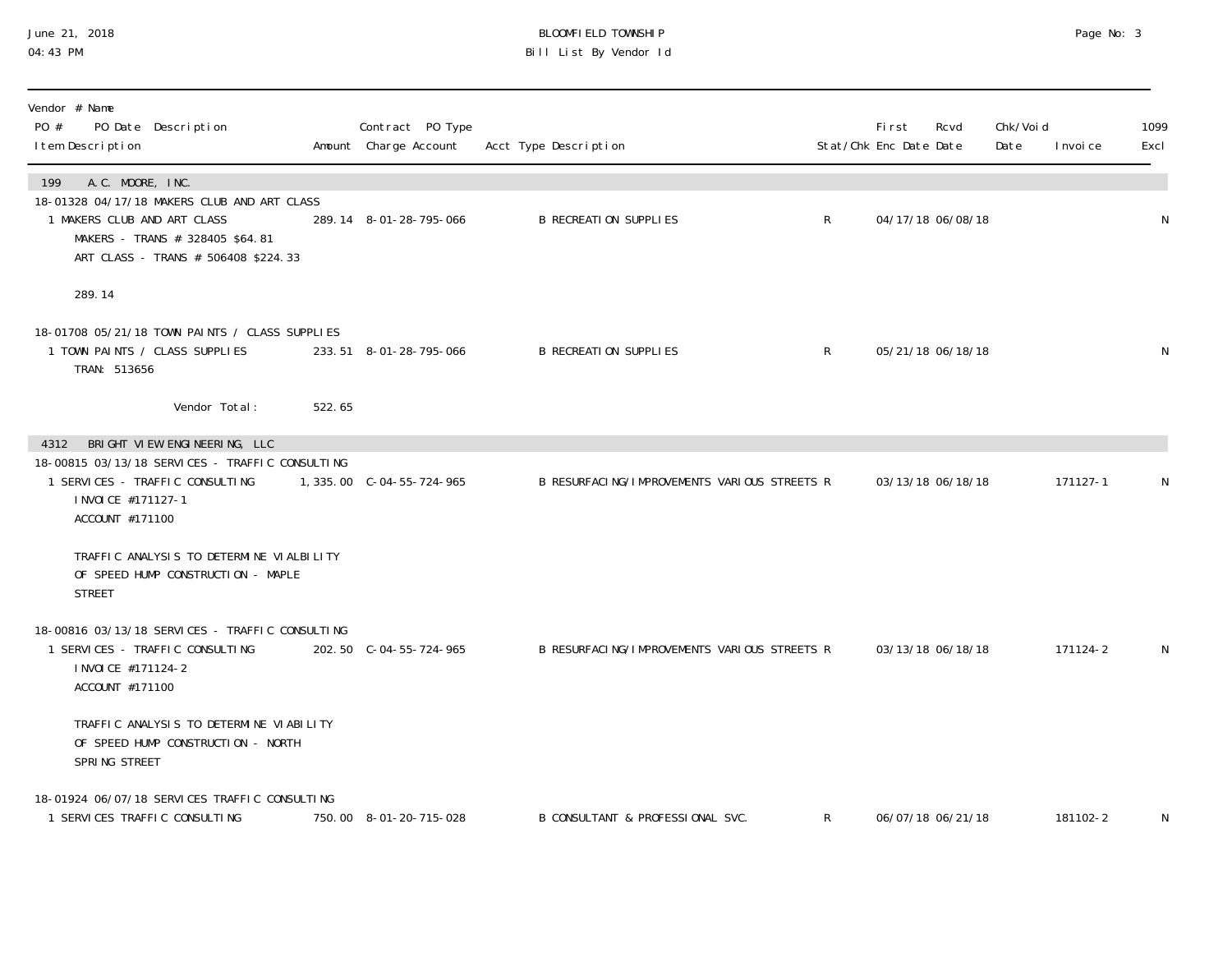# June 21, 2018 BLOOMFIELD TOWNSHIP Page No: 4 Bill List By Vendor Id

| Vendor # Name<br>PO #<br>PO Date Description<br>I tem Description                                                                                   |           | Contract PO Type<br>Amount Charge Account        | Acct Type Description |                                                            |              | <b>First</b><br>Stat/Chk Enc Date Date | Rcvd                                   | Chk/Voi d<br>Date | I nvoi ce        | 1099<br>Excl |
|-----------------------------------------------------------------------------------------------------------------------------------------------------|-----------|--------------------------------------------------|-----------------------|------------------------------------------------------------|--------------|----------------------------------------|----------------------------------------|-------------------|------------------|--------------|
| BRIGHT VIEW ENGINEERING, LLC Continued<br>4312<br>18-01924 06/07/18 SERVICES TRAFFIC CONSULTING<br>I NVOI CE #181102-2<br>ACCOUNT #181100           |           | Continued                                        |                       |                                                            |              |                                        |                                        |                   |                  |              |
| BROAD STREET AND BELLEVILLE AVENUE<br>TRAFFIC ANALYSIS                                                                                              |           |                                                  |                       |                                                            |              |                                        |                                        |                   |                  |              |
| Vendor Total:                                                                                                                                       | 2, 287.50 |                                                  |                       |                                                            |              |                                        |                                        |                   |                  |              |
| AIR & GAS TECHNOLOGIES, INC.<br>781<br>18-01456 04/27/18 REPAIR OF FILL STATION-STA. 2<br>1 REPAIR OF FILL STATION-STA. 2                           |           | 230.00 8-01-25-752-026                           |                       | B MAINT. OF OTHER EQUIPMENT                                | $\mathsf{R}$ |                                        | 04/27/18 06/08/18                      |                   | 800019           | N            |
| 4/2/18 REPLACED 3 FOOT HOSE ON FILL<br>STATION. TESTED OK.                                                                                          |           |                                                  |                       |                                                            |              |                                        |                                        |                   |                  |              |
| 18-01457 04/27/18 REPLACE SHOCKS ON FILL STATION<br>1 CYLINDER DOOR<br>2 LABOR                                                                      |           | 100.00 8-01-25-752-026<br>402.50 8-01-25-752-026 |                       | B MAINT. OF OTHER EQUIPMENT<br>B MAINT. OF OTHER EQUIPMENT | R<br>R       |                                        | 04/27/18 06/08/18<br>04/27/18 06/08/18 |                   | 799887<br>799887 | N<br>N       |
| STATION 3 - RESCUE 1 FILL STATION                                                                                                                   |           |                                                  |                       |                                                            |              |                                        |                                        |                   |                  |              |
| 3/16/18 - CHECKED PROBLEM WITH<br>DOOR. FOUND LOWER SHOCK BLOWN OUT<br>AND NOT HOLDING DOOR WEIGHT. WILL<br>NEED TO REPLACE SHOCK FOR LOWER<br>END. |           |                                                  |                       |                                                            |              |                                        |                                        |                   |                  |              |
| 4/2/18 - REMOVED AND REPLACED SHOCKS<br>ON FILL STATION. INSPECTED FOR<br>PROPER OPERATION. UNIT ONLINE AND<br>OPERATIONAL AT THIS TIME.            | 502.50    |                                                  |                       |                                                            |              |                                        |                                        |                   |                  |              |
| 18-01687 05/16/18 ANNUAL SERVICE CONTRACT<br>1 ANNUAL SERVICE CONTRACT                                                                              |           | 1,680.00 8-01-25-752-026                         |                       | B MAINT. OF OTHER EQUIPMENT                                | R            |                                        | 05/16/18 06/12/18                      |                   | 800455           | N            |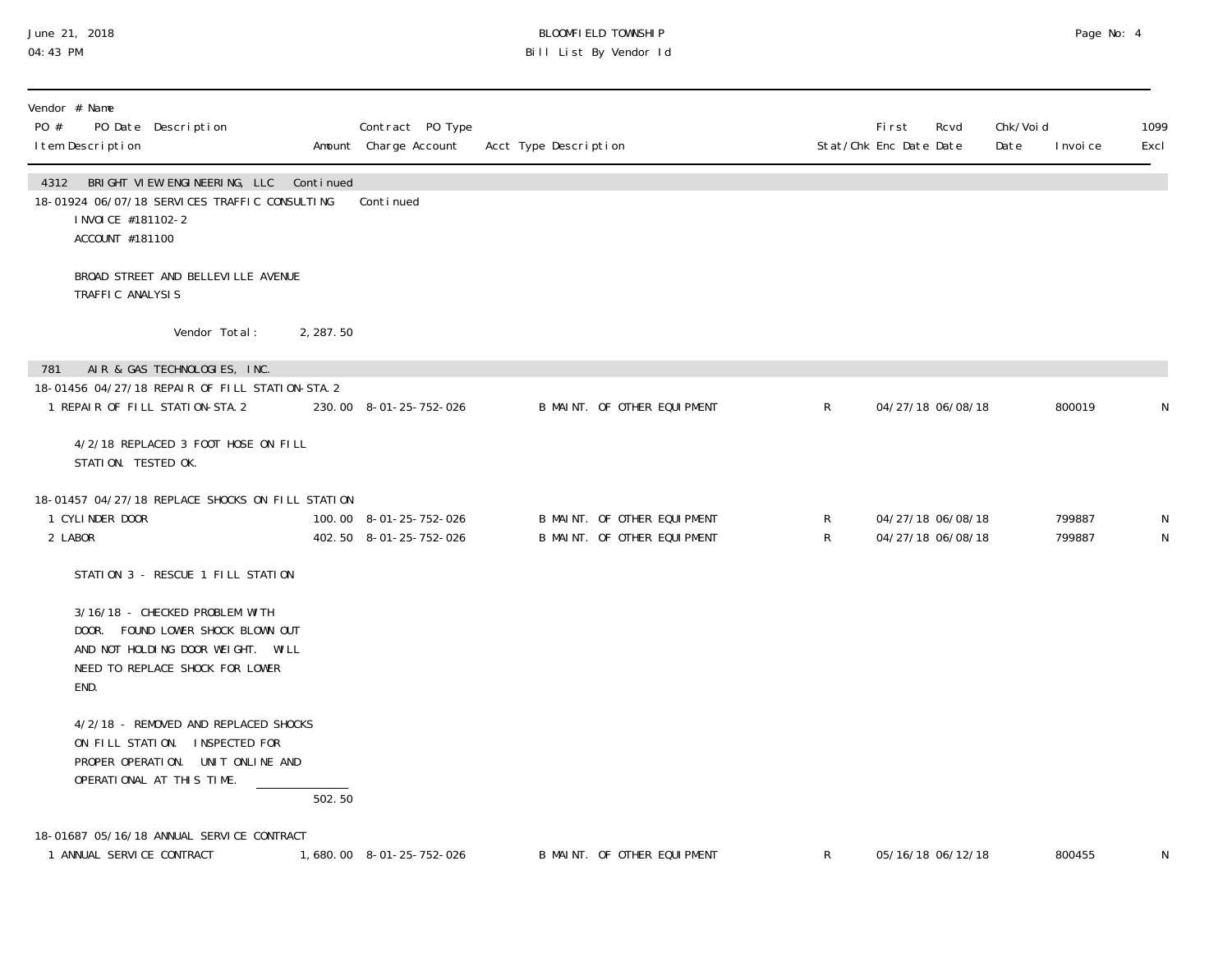#### June 21, 2018 BLOOMFIELD TOWNSHIP Page No: 5 04:43 PM Bill List By Vendor Id

| Vendor # Name<br>PO #<br>PO Date Description<br>I tem Description                      |                                                                   |           | Contract PO Type<br>Amount Charge Account | Acct Type Description                   |              | First<br>Stat/Chk Enc Date Date | Rcvd<br>Date | Chk/Voi d | I nvoi ce | 1099<br>Excl |
|----------------------------------------------------------------------------------------|-------------------------------------------------------------------|-----------|-------------------------------------------|-----------------------------------------|--------------|---------------------------------|--------------|-----------|-----------|--------------|
| 781<br>18-01687 05/16/18 ANNUAL SERVICE CONTRACT<br>MAI NTENANCE CONTRACT              | AIR & GAS TECHNOLOGIES, INC.<br>ANNUAL FILL STATION BREATHING     | Continued | Conti nued                                |                                         |              |                                 |              |           |           |              |
| SERI AL #: 5407H1298                                                                   | BAMO6H-E3 - BREATHING AIR COMPRESSOR                              |           |                                           |                                         |              |                                 |              |           |           |              |
|                                                                                        | Vendor Total:                                                     | 2,412.50  |                                           |                                         |              |                                 |              |           |           |              |
| ALL INDUSTRIAL-SAFETY<br>1091                                                          |                                                                   |           |                                           |                                         |              |                                 |              |           |           |              |
| 18-01384 04/25/18 INVOICE: 219606<br>1 I NVOI CE: 219606                               |                                                                   |           | 2, 478.60 7-01-40-305-029                 | <b>B OTHER CONTRACTUAL ITEMS</b>        | $\mathsf{R}$ | 04/25/18 06/08/18               |              |           | 219606    | N            |
|                                                                                        | Vendor Total:                                                     | 2,478.60  |                                           |                                         |              |                                 |              |           |           |              |
| AMERICAN ROYAL HARDWARE<br>1244                                                        |                                                                   |           |                                           |                                         |              |                                 |              |           |           |              |
| 18-01610 05/14/18 INVOICE: 55881<br>1 I NVOI CE: 55881                                 |                                                                   |           | 361.93 8-01-26-769-024                    | B MAINTENANCE OF BUILDINGS & FACILITIES | $\mathsf{R}$ | 05/14/18 06/21/18               |              |           | 55881     | ${\sf N}$    |
|                                                                                        | Vendor Total:                                                     | 361.93    |                                           |                                         |              |                                 |              |           |           |              |
| AMERICAN WEAR INC.<br>1253                                                             |                                                                   |           |                                           |                                         |              |                                 |              |           |           |              |
| 18-01479 05/02/18 WIPER FOR MECHANIC SHOP<br>1 WI PER FOR MECHANIC SHOP<br>I NVOI CES: | 407150 409652 412163 414665                                       |           | 30.00 8-01-26-767-030                     | <b>B MATERIALS &amp; SUPPLIES</b>       | $\mathsf{R}$ | 05/02/18 06/08/18               |              |           |           | N            |
| 18-01611 05/14/18 UNIFORMS MARCH/APRIL<br>1 UNI FORMS MARCH/APRIL<br>I NVOI CES:       | 394314 397137 399624 402135 404630<br>407149 409651 412162 414664 |           | 1,660.50 8-01-26-767-018                  | <b>B CLOTHING ALLOWANCE</b>             | R            | 05/14/18 06/14/18               |              |           |           | N            |

CHANGES:

ADD: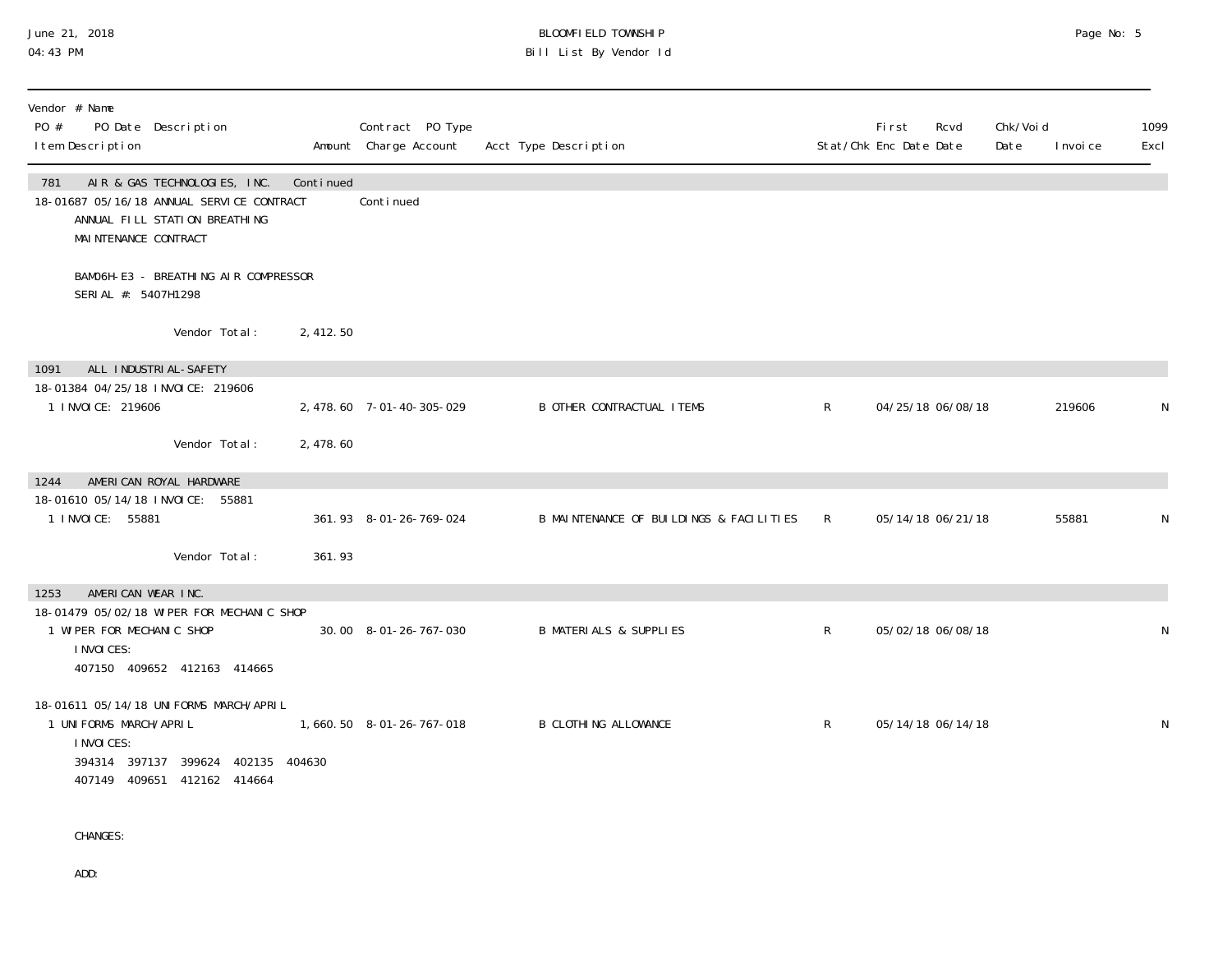#### June 21, 2018 BLOOMFIELD TOWNSHIP Page No: 6 04:43 PM Bill List By Vendor Id

| Vendor # Name<br>PO #<br>I tem Description                                                           | PO Date Description                                                                  |           | Contract PO Type<br>Amount Charge Account | Acct Type Description              |              | <b>First</b><br>Stat/Chk Enc Date Date | Rcvd              | Chk/Void<br>Date | I nvoi ce          | 1099<br>Excl |
|------------------------------------------------------------------------------------------------------|--------------------------------------------------------------------------------------|-----------|-------------------------------------------|------------------------------------|--------------|----------------------------------------|-------------------|------------------|--------------------|--------------|
| AMERICAN WEAR INC.<br>1253<br>DINKIN, C                                                              | 18-01611 05/14/18 UNIFORMS MARCH/APRIL                                               | Continued | Conti nued                                |                                    |              |                                        |                   |                  |                    |              |
| REMOVE:<br>BRICKENS, R<br>HANDS, C<br>WURM, P<br>ECKERT, D                                           |                                                                                      |           |                                           |                                    |              |                                        |                   |                  |                    |              |
|                                                                                                      | Vendor Total:                                                                        | 1,690.50  |                                           |                                    |              |                                        |                   |                  |                    |              |
| AMETHYST PROJECT<br>1261                                                                             |                                                                                      |           |                                           |                                    |              |                                        |                   |                  |                    |              |
| 18-01480 05/02/18 SPRING YOGA<br>1 SPRING YOGA<br>WED<br>\$360<br>\$360<br>SAT<br><b>MED</b><br>\$80 |                                                                                      |           | 800.00 R-14-20-854-030                    | <b>B MATERIALS &amp; SUPPLIES</b>  | $\mathsf{R}$ |                                        | 05/02/18 06/08/18 |                  | <b>SPRING 2018</b> |              |
| INVOICE # SPRING 2018                                                                                |                                                                                      |           |                                           |                                    |              |                                        |                   |                  |                    |              |
|                                                                                                      | Vendor Total:                                                                        | 800.00    |                                           |                                    |              |                                        |                   |                  |                    |              |
| 1305                                                                                                 | ANIMAL CARE EQUI PMENT                                                               |           |                                           |                                    |              |                                        |                   |                  |                    |              |
| 1 ANIMAL SHELTER SUPPLIES<br>INV#61850                                                               | 18-01689 05/16/18 ANIMAL SHELTER SUPPLIES                                            |           | 157.45 D-03-20-853-030                    | <b>B MATERIALS &amp; SUPPLIES</b>  | $\mathsf{R}$ |                                        | 05/16/18 06/18/18 |                  | 61850              | N            |
|                                                                                                      | Vendor Total:                                                                        | 157.45    |                                           |                                    |              |                                        |                   |                  |                    |              |
| 1375                                                                                                 | APEX PEST CONTROL OF N.J., INC                                                       |           |                                           |                                    |              |                                        |                   |                  |                    |              |
|                                                                                                      | 18-01435 04/25/18 MONTHLY PEST CONTROL-TOWN BLFD<br>1 MONTHLY PEST CONTROL-TOWN BLFD |           | 130.00 8-01-26-772-024                    | B CLEAN. &MAIN. OF BLDG'S & FACIL. | $\mathsf{R}$ | 04/25/18 06/08/18                      |                   |                  |                    | N            |

MONTHLY PEST CONTROL MARCH 2018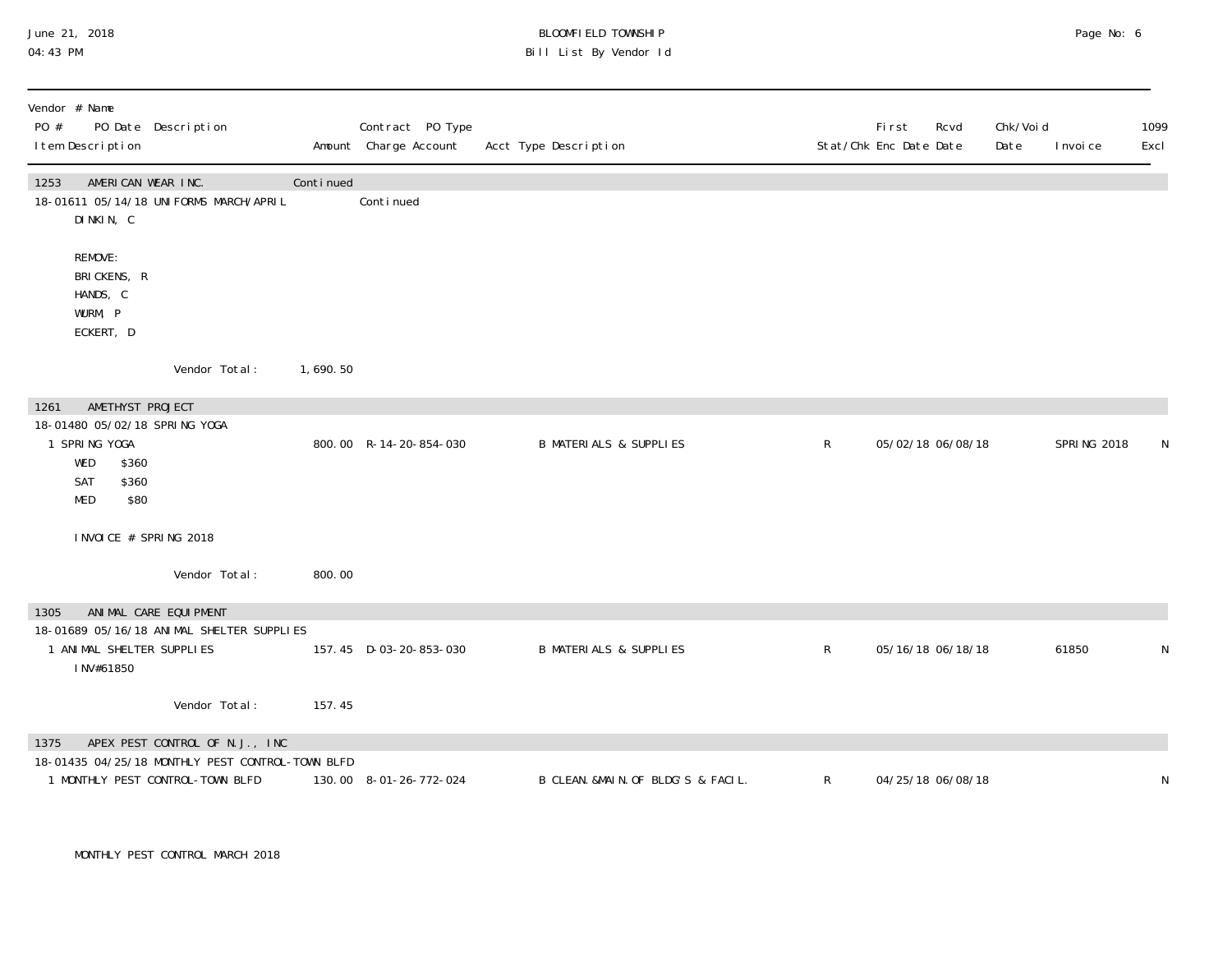## June 21, 2018 BLOOMFIELD TOWNSHIP Page No: 7 04:43 PM Bill List By Vendor Id

| Vendor # Name<br>PO Date Description<br>PO #<br>I tem Description                                                                                                                       |          | Contract PO Type       | Amount Charge Account Acct Type Description |              | First<br>Rcvd<br>Stat/Chk Enc Date Date | Chk/Voi d<br>Date<br>I nvoi ce | 1099<br>Excl |
|-----------------------------------------------------------------------------------------------------------------------------------------------------------------------------------------|----------|------------------------|---------------------------------------------|--------------|-----------------------------------------|--------------------------------|--------------|
| APEX PEST CONTROL OF N.J., INC Continued<br>1375<br>18-01435 04/25/18 MONTHLY PEST CONTROL-TOWN BLFD Continued<br>I NVOI CE #1003BL00318<br>TI CKET #185604<br>LAW ENFORCEMENT BUILIDNG | \$75.00  |                        |                                             |              |                                         |                                |              |
| I NVOI CE #1003BM000318<br>TI CKET #185605<br>MUNICIPAL BUILDING                                                                                                                        | \$55.00  |                        |                                             |              |                                         |                                |              |
| TOTAL AMOUNT DUE:                                                                                                                                                                       | \$130.00 |                        |                                             |              |                                         |                                |              |
| 18-01662 05/16/18 RODENT CONTROL - VENNER PARK<br>1 RODENT CONTROL - VENNER PARK<br>RODENT CONTROL AT VENNER PARK,<br>BLOOMFIELD, NJ                                                    |          | 275.00 8-01-26-772-024 | B CLEAN. &MAIN. OF BLDG'S & FACIL.          | $\mathsf{R}$ | 05/16/18 06/12/18                       |                                | N            |
| TI CKET #186484                                                                                                                                                                         |          |                        |                                             |              |                                         |                                |              |
| 18-01714 05/21/18 MONTHLY PEST CONTROL-TOWN BLFD<br>1 MONTHLY PEST CONTROL-TOWN BLFD                                                                                                    |          | 130.00 8-01-26-772-024 | B CLEAN. & MAIN. OF BLDG'S & FACIL.         | $\mathsf{R}$ | 05/21/18 06/12/18                       |                                | N            |
| MONTHLY PEST CONTROL APRIL 2018                                                                                                                                                         |          |                        |                                             |              |                                         |                                |              |
| I NVOI CE #1003BL00418<br>TI CKET #186268<br>LAW ENFORCEMENT BUILDING                                                                                                                   | \$75.00  |                        |                                             |              |                                         |                                |              |
| I NVOI CE #1003BM000418<br>TI CKET #186269<br>MUNICIPAL BUILDING                                                                                                                        | \$55.00  |                        |                                             |              |                                         |                                |              |
| AMOUNT DUE:                                                                                                                                                                             | \$130.00 |                        |                                             |              |                                         |                                |              |
| Vendor Total:                                                                                                                                                                           | 535.00   |                        |                                             |              |                                         |                                |              |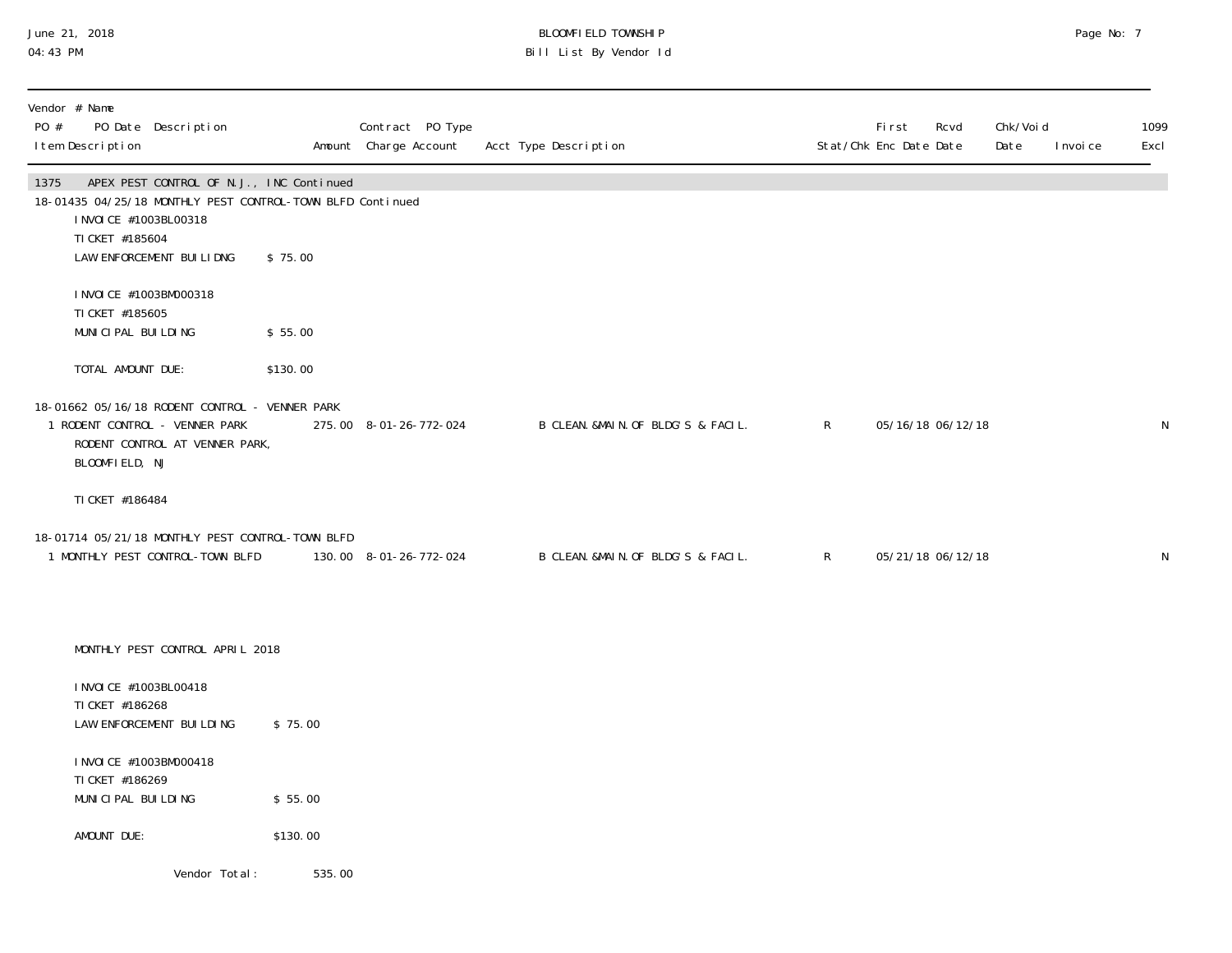| June 21, 2018 |  |
|---------------|--|
| 04:43 PM      |  |

## June 21, 2018 BLOOMFIELD TOWNSHIP Page No: 8 Page No: 8 04:43 PM Bill List By Vendor Id

| PO #      | Vendor # Name<br>PO Date Description<br>I tem Description                                                    |          | Contract PO Type<br>Amount Charge Account | Acct Type Description              |              | First<br>Stat/Chk Enc Date Date | Rcvd | Chk/Void<br>Date | I nvoi ce | 1099<br>Excl |
|-----------|--------------------------------------------------------------------------------------------------------------|----------|-------------------------------------------|------------------------------------|--------------|---------------------------------|------|------------------|-----------|--------------|
| 1703<br>6 | ARROW ELEVATOR, INC.<br>18-00876 03/13/18 ELEVATOR MAINTENANCE                                               |          | B<br>390.00 8-01-26-772-024               | B CLEAN. &MAIN. OF BLDG'S & FACIL. | $\mathsf{R}$ | 03/13/18 06/08/18               |      |                  | 83216     | ${\sf N}$    |
|           | I NVOI CE #83216                                                                                             |          |                                           |                                    |              |                                 |      |                  |           |              |
|           | ELEVATOR MAINTENANCE FOR THE MONTH OF<br>MAY 2016                                                            |          |                                           |                                    |              |                                 |      |                  |           |              |
|           | NO. 6<br>7 ELEVATOR MAINTENANCE<br>I NVOI CE #83696                                                          |          | 390.00 8-01-26-772-024                    | B CLEAN. &MAIN. OF BLDG'S & FACIL. | $\mathsf{R}$ | 03/13/18 06/19/18               |      |                  | 83696     | $\mathsf{N}$ |
|           | ELEVATOR MAINTENANCE FOR THE MONTH OF<br><b>JUNE 2018</b>                                                    |          |                                           |                                    |              |                                 |      |                  |           |              |
|           | NO. 7                                                                                                        | 780.00   |                                           |                                    |              |                                 |      |                  |           |              |
|           | 18-01921 06/07/18 ELEVATOR REPAIR-MUNICIPAL BLDG<br>1 ELEVATOR REPAIR-MUNICIPAL BLDG                         |          | 1,875.00 8-01-26-772-030                  | <b>B MATERIALS &amp; SUPPLIES</b>  | $\mathsf{R}$ | 06/07/18 06/21/18               |      |                  | 84143     | N            |
|           | I NVOI CE #84143                                                                                             |          |                                           |                                    |              |                                 |      |                  |           |              |
|           | INSTALL NEW EQUIPMENT AT THE MUNICIPAL<br>BUI DLI NG ELEVATOR                                                |          |                                           |                                    |              |                                 |      |                  |           |              |
|           | Vendor Total:                                                                                                | 2,655.00 |                                           |                                    |              |                                 |      |                  |           |              |
| 1806      | ASSOC. POLICE CHIEFS<br>18-01455 04/27/18 2018 ANNUAL TRAINING CONFERENC<br>1 2018 ANNUAL TRAINING CONFERENC |          | 150.00 8-01-25-745-042                    | <b>B EDUCATION &amp; TRAINING</b>  | $\mathsf R$  | 04/27/18 06/08/18               |      |                  |           | N            |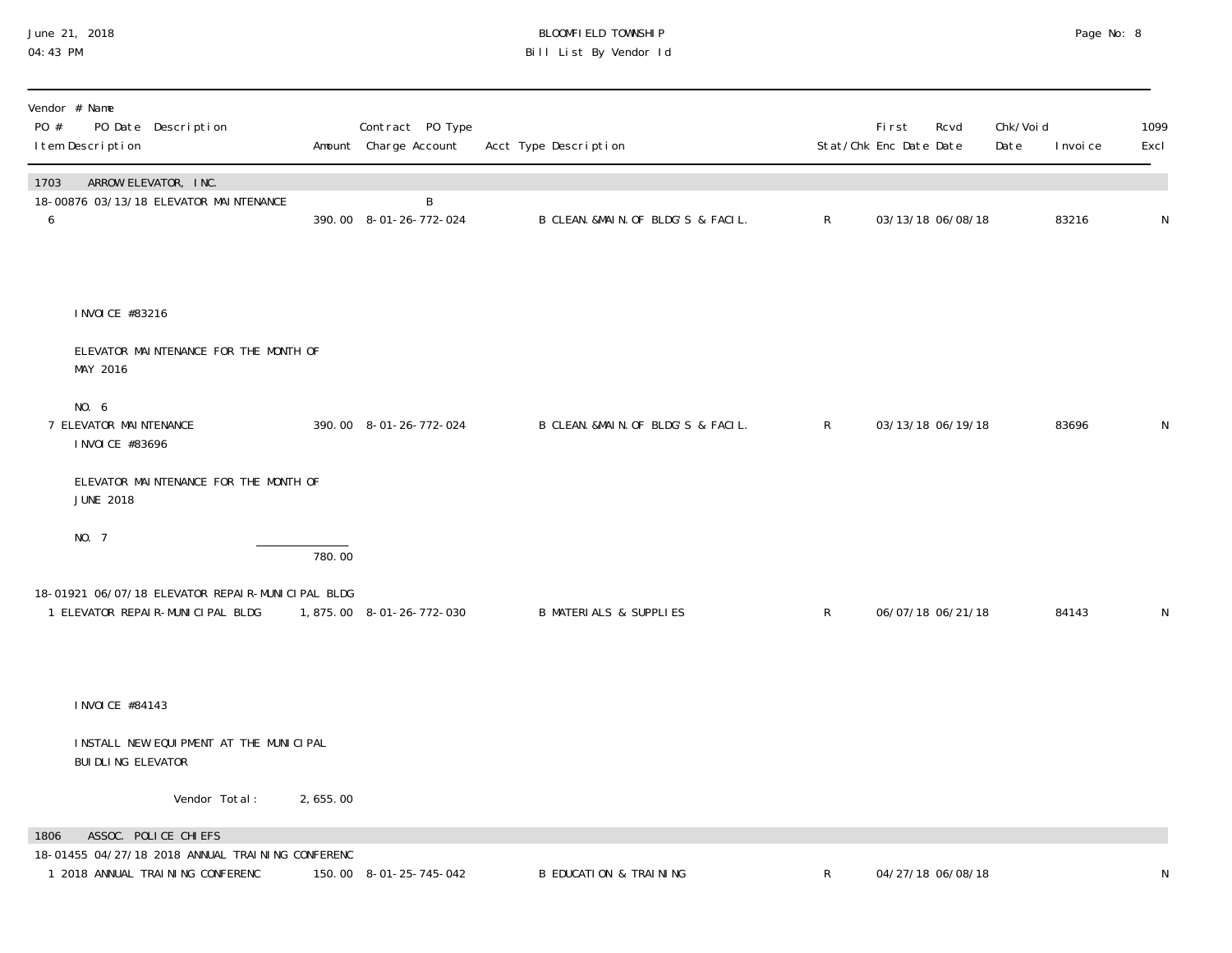## June 21, 2018 BLOOMFIELD TOWNSHIP Page No: 9 04:43 PM Bill List By Vendor Id

| Vendor # Name<br>PO #<br>PO Date Description<br>I tem Description                                                  |           | Contract PO Type<br>Amount Charge Account | Acct Type Description             |              | First<br>Stat/Chk Enc Date Date | Rcvd | Chk/Voi d<br>Date | I nvoi ce | 1099<br>Excl |
|--------------------------------------------------------------------------------------------------------------------|-----------|-------------------------------------------|-----------------------------------|--------------|---------------------------------|------|-------------------|-----------|--------------|
| ASSOC. POLICE CHIEFS<br>1806<br>18-01455 04/27/18 2018 ANNUAL TRAINING CONFERENC Continued<br>REGI STRATION        | Continued |                                           |                                   |              |                                 |      |                   |           |              |
| JUNE 25-29, 2018                                                                                                   |           |                                           |                                   |              |                                 |      |                   |           |              |
| Vendor Total:                                                                                                      | 150.00    |                                           |                                   |              |                                 |      |                   |           |              |
| ARCTIC FALLS<br>1818<br>18-01388 04/25/18 INVOICE: 164779<br>1 I NVOI CE: 164779<br>ACCOUNT: 110925<br>DPW TRAILER |           | 53.34 8-01-26-767-035                     | B JANITORIAL & HOUSEHOLD SUPPLY   | $\mathsf{R}$ | 04/25/18 06/13/18               |      |                   | 164779    | N            |
| 18-01459 04/27/18 WATER FOR TAX AND FINANCE<br>1 WATER FOR TAX AND FINANCE<br>WATER FOR TAX AND FINANCE<br>165459  |           | 27.74 8-01-20-708-036                     | B OFFICE SUPPLIES                 | $\mathsf{R}$ | 04/27/18 06/05/18               |      |                   | 165459    | N            |
| 18-01478 05/01/18 BPA WATER DELIVERY 04/20/18<br>1 BPA WATER DELIVERY 04/20/18<br>INV #: 165393                    |           | 22.41 8-07-20-512-036                     | B OFFICE SUPPLIES                 | R            | 05/01/18 06/13/18               |      |                   | 165393    | N            |
| 18-01505 05/02/18 BPA WATER - RENT QTRLY<br>1 BPA WATER - RENT QTRLY<br>INV #: 057965                              |           | 15.96 8-07-20-512-036                     | B OFFICE SUPPLIES                 | $\mathsf{R}$ | 05/02/18 06/13/18               |      |                   | 057965    | N            |
| 18-01537 05/07/18 Water<br>1 Water for Acct. # 112746                                                              |           | 14.94 8-01-22-725-030                     | <b>B MATERIALS &amp; SUPPLIES</b> | R            | 05/07/18 06/13/18               |      |                   | 165460    | N            |
| 18-01587 05/10/18 WATER - ADMIN OFFICE<br>1 WATER - ADMIN OFFICE<br>ACCOUNT NO: 112873                             |           | 22.41 8-01-20-701-036                     | B OFFICE SUPPLIES                 | $\mathsf{R}$ | 05/10/18 06/05/18               |      |                   | 165461    | N            |
| INVOICE NO: 165461 & 164438<br>2 WATER - ADMIN OFFICE                                                              | 32.02     | 9.61 8-01-20-701-036                      | <b>B OFFICE SUPPLIES</b>          | R            | 06/05/18 06/05/18               |      |                   | 164438    | N            |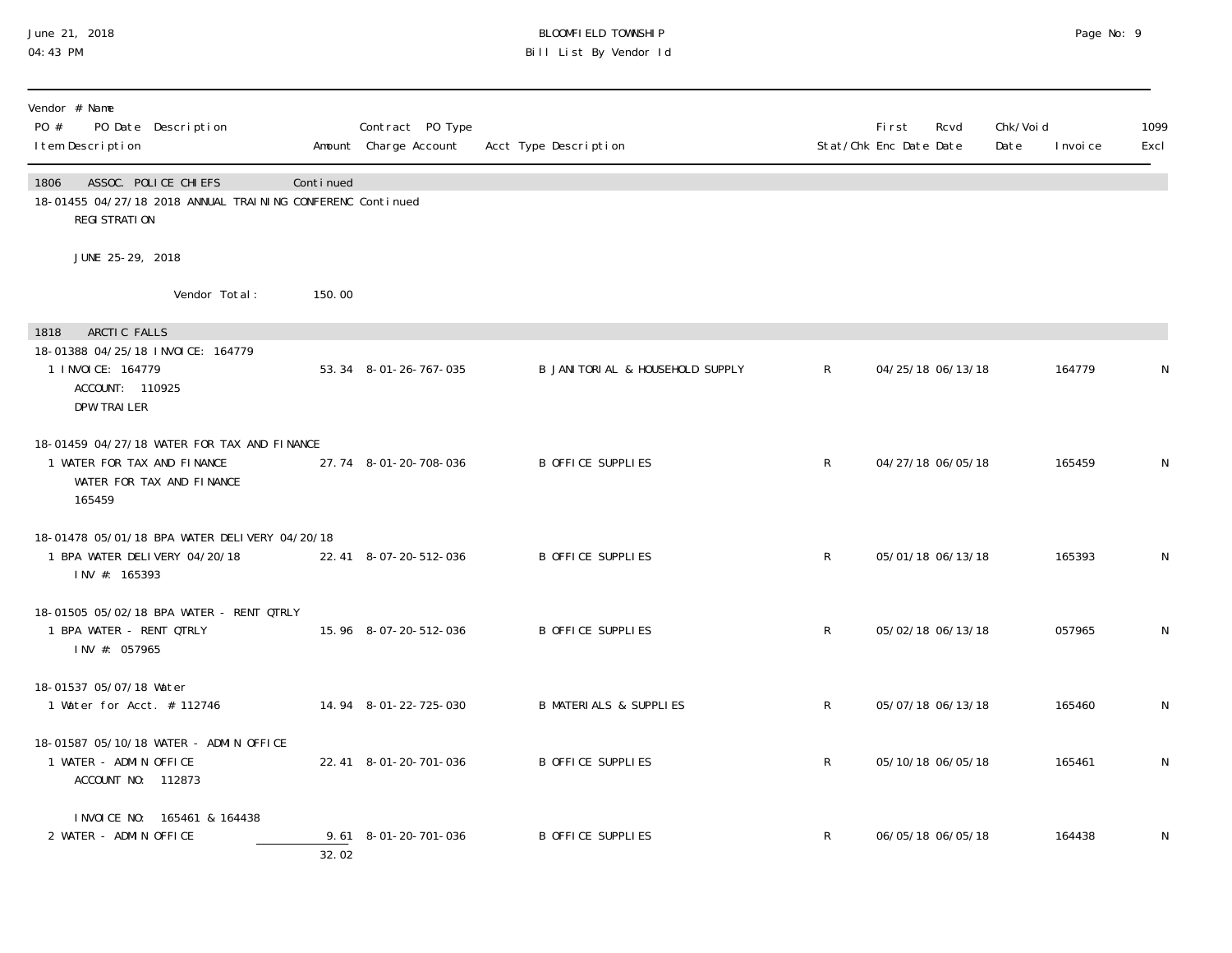## June 21, 2018 BLOOMFIELD TOWNSHIP Page 2018 Page No: 10 04:43 PM Bill List By Vendor Id

| Vendor # Name<br>PO #<br>PO Date Description<br>I tem Description                                |           | Contract PO Type<br>Amount Charge Account | Acct Type Description             |              | <b>First</b><br>Stat/Chk Enc Date Date | Rcvd              | Chk/Voi d<br>Date | I nvoi ce        | 1099<br>Excl |
|--------------------------------------------------------------------------------------------------|-----------|-------------------------------------------|-----------------------------------|--------------|----------------------------------------|-------------------|-------------------|------------------|--------------|
| 1818<br>ARCTIC FALLS                                                                             | Continued |                                           |                                   |              |                                        |                   |                   |                  |              |
| 18-01615 05/14/18 INVOICE: 057645<br>1 I NVOI CE: 057645<br>ACCOUNT: 110925<br>I NVOI CE: 057645 |           | 57.00 8-01-26-767-030                     | <b>B MATERIALS &amp; SUPPLIES</b> | $\mathsf{R}$ |                                        | 05/14/18 06/14/18 |                   | 057645           | N            |
| 18-01633 05/16/18 WATER                                                                          |           |                                           |                                   |              |                                        |                   |                   |                  |              |
| 1 WATER                                                                                          |           | 7.40 8-01-27-785-036                      | <b>B OFFICE SUPPLIES</b>          | R            | 05/16/18 06/13/18                      |                   |                   | 165103           |              |
| 2 WATER                                                                                          |           | 13.80 8-01-27-785-036                     | <b>B OFFICE SUPPLIES</b>          | R            | 05/16/18 06/13/18                      |                   |                   | 165106           |              |
| 3 WATER                                                                                          |           | 13.80 8-01-27-785-036                     | <b>B OFFICE SUPPLIES</b>          | R            | 05/16/18 06/13/18                      |                   |                   | 907223           | $\mathsf{N}$ |
| 4 WATER                                                                                          |           | 32.00 8-01-27-785-036                     | <b>B OFFICE SUPPLIES</b>          | R            | 05/16/18 06/13/18                      |                   |                   | 907227           | $\mathsf{N}$ |
| 5 WATER                                                                                          |           | 25.60 8-01-27-785-036                     | <b>B OFFICE SUPPLIES</b>          | R            | 05/16/18 06/13/18                      |                   |                   | 907228           | $\mathsf N$  |
| 6 WATER                                                                                          |           | 51.04 8-01-27-785-036                     | B OFFICE SUPPLIES                 | R            | 05/16/18 06/13/18                      |                   |                   | 057971           | N            |
| 7 WATER                                                                                          |           | $6.40 - 8 - 01 - 27 - 785 - 036$          | <b>B OFFICE SUPPLIES</b>          | $\mathsf{R}$ |                                        | 05/16/18 06/13/18 |                   | 057097(162377) N |              |
| INVOICE#057097 REFERS TO INVOICE #<br>162377<br>CREDIT AMOUNT 6.40                               |           |                                           |                                   |              |                                        |                   |                   |                  |              |
|                                                                                                  | 137.24    |                                           |                                   |              |                                        |                   |                   |                  |              |
| 18-01694 05/16/18 WATER                                                                          |           |                                           |                                   |              |                                        |                   |                   |                  |              |
| 1 WATER                                                                                          |           | 13.80 8-01-27-785-036                     | <b>B OFFICE SUPPLIES</b>          | R            | 05/16/18 06/13/18                      |                   |                   | 166352           | N            |
| 2 WATER                                                                                          |           | 26.60 8-01-27-785-036                     | <b>B OFFICE SUPPLIES</b>          | R            |                                        | 05/16/18 06/13/18 |                   | 166343           | $\mathsf N$  |
|                                                                                                  | 40.40     |                                           |                                   |              |                                        |                   |                   |                  |              |
| 18-01706 05/18/18 BPA WATER DELIVERY - 05/17/18                                                  |           |                                           |                                   |              |                                        |                   |                   |                  |              |
| 1 BPA WATER DELIVERY - 05/17/18<br>INV #: 377147                                                 |           | 22.41 8-07-20-512-036                     | <b>B OFFICE SUPPLIES</b>          | $\mathsf{R}$ | 05/18/18 06/13/18                      |                   |                   | 377147           | N            |
| 18-01774 05/29/18 5/11/18 WATER TAX AND FINANCE                                                  |           |                                           |                                   |              |                                        |                   |                   |                  |              |
| 1 3 BOTTLES & GF TRANSPORT FEE<br>WATER TAX AND FINACE<br>I NVOI CE 166338                       |           | 21.34 8-01-20-708-036                     | <b>B OFFICE SUPPLIES</b>          | $\mathsf{R}$ |                                        | 05/29/18 06/11/18 |                   | 166338           | N            |
| Vendor Total:                                                                                    | 444.80    |                                           |                                   |              |                                        |                   |                   |                  |              |
| ATLANTIC UNIFORM CO., INC<br>1901                                                                |           |                                           |                                   |              |                                        |                   |                   |                  |              |
| 18-01430 04/25/18 DI SPATCHER UNI FORMS                                                          |           |                                           |                                   |              |                                        |                   |                   |                  |              |
| 1 DI SPATCHER UNI FORMS                                                                          |           | 868.86 8-01-25-745-030                    | <b>B MATERIALS &amp; SUPPLIES</b> | R            |                                        | 04/25/18 06/18/18 |                   | A47513           |              |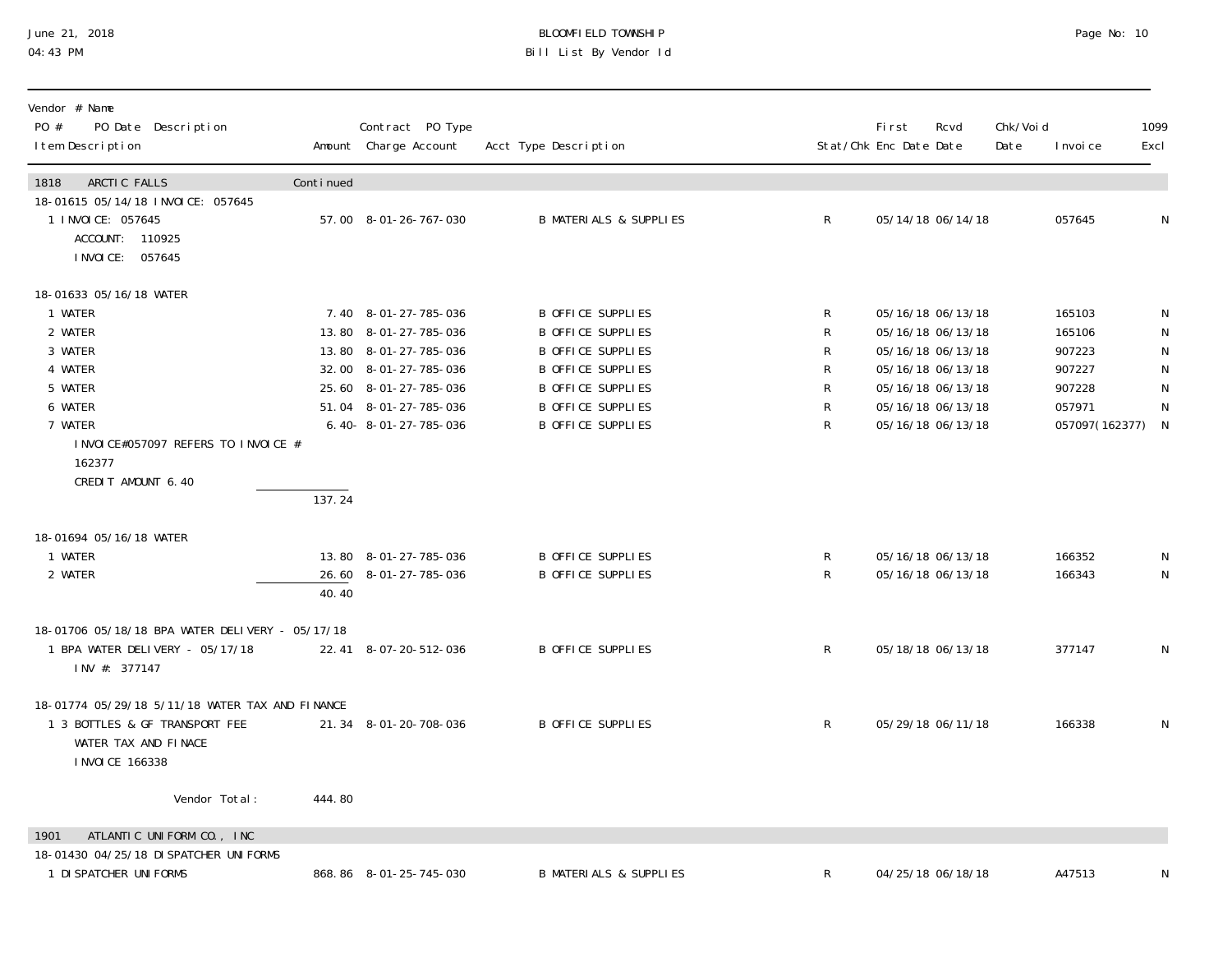# June 21, 2018 BLOOMFIELD TOWNSHIP Page No: 11 Bill List By Vendor Id

| Vendor # Name<br>PO #<br>PO Date Description<br>I tem Description                                                                                                                        |                      | Contract PO Type<br>Amount Charge Account            | Acct Type Description                                  |                | <b>First</b><br>Stat/Chk Enc Date Date | Rcvd                                   | Chk/Void<br>Date | I nvoi ce                  | 1099<br>Excl           |
|------------------------------------------------------------------------------------------------------------------------------------------------------------------------------------------|----------------------|------------------------------------------------------|--------------------------------------------------------|----------------|----------------------------------------|----------------------------------------|------------------|----------------------------|------------------------|
| ATLANTIC UNIFORM CO., INC<br>1901<br>18-01430 04/25/18 DI SPATCHER UNI FORMS<br>QUOTE#49860                                                                                              | Continued            | Continued                                            |                                                        |                |                                        |                                        |                  |                            |                        |
| 18-01696 05/16/18 ANIMAL SHELTER VOLUNTEER SHIRT<br>1 ANIMAL SHELTER VOLUNTEER SHIRT<br>QTY. 21                                                                                          |                      | 439.78 D-03-20-853-028                               | B CONSULTANT & PROFESSIONAL SERV                       | $\mathsf{R}$   |                                        | 05/16/18 06/13/18                      |                  | A47050                     | N                      |
| INV#A47050                                                                                                                                                                               |                      |                                                      |                                                        |                |                                        |                                        |                  |                            |                        |
| Vendor Total:                                                                                                                                                                            | 1,308.64             |                                                      |                                                        |                |                                        |                                        |                  |                            |                        |
| LANGUAGE LINE SERVICES<br>1929                                                                                                                                                           |                      |                                                      |                                                        |                |                                        |                                        |                  |                            |                        |
| 18-01121 03/29/18 TELEPHONIC INTERPRETING<br>1 TELEPHONIC INTERPRETING<br>TELEPHONIC INTERPRETING                                                                                        |                      | 5.10 8-01-33-830-028                                 | <b>B CONSULTANT &amp; PROFESSIONAL SERV</b>            | $\mathsf{R}^-$ | 03/29/18 06/19/18                      |                                        |                  |                            | N                      |
| Vendor Total:                                                                                                                                                                            | 5.10                 |                                                      |                                                        |                |                                        |                                        |                  |                            |                        |
| ATLANTIC TOMORROWS OFFICE<br>1983                                                                                                                                                        |                      |                                                      |                                                        |                |                                        |                                        |                  |                            |                        |
| 18-01881 06/04/18 INK FOR RECREATION DUPLICATOR<br>1 INK FOR RECREATION DUPLICATOR<br>(1) Carton Red Ink #893537<br>(1) Carton Blue Ink #893538<br>(1) Carton Green Ink #893539 \$144.00 | \$144.00<br>\$144.00 | 432.00 8-01-20-705-036                               | <b>B OFFICE SUPPLIES</b>                               | R              | 06/04/18 06/11/18                      |                                        |                  |                            | ${\sf N}$              |
| 18-02059 06/13/18 2ND QTR COPIER MAINT. 2018                                                                                                                                             |                      |                                                      |                                                        |                |                                        |                                        |                  |                            |                        |
| 1 CONTRACT#66296                                                                                                                                                                         |                      | 1,591.71 8-01-20-722-053                             | <b>B OFFICE EQUIPMENT</b>                              | R              |                                        | 06/13/18 06/21/18                      |                  | CNI N735867                | N                      |
| 2 CONTRACT#66296<br>3 CONTRACT#52141                                                                                                                                                     |                      | 1, 115. 97 8-01-20-722-053<br>894.79 8-01-20-722-053 | <b>B OFFICE EQUIPMENT</b><br><b>B OFFICE EQUIPMENT</b> | R<br>R         |                                        | 06/13/18 06/21/18<br>06/13/18 06/21/18 |                  | CNI N747939<br>CNI N750822 | ${\sf N}$<br>${\sf N}$ |
| 4 CONTRACT#52774                                                                                                                                                                         |                      | 4, 602. 19 8-01-20-722-053                           | <b>B OFFICE EQUIPMENT</b>                              | R              |                                        | 06/13/18 06/21/18                      |                  | CNI N750821                | ${\sf N}$              |
| 5 CONTRACT#66296                                                                                                                                                                         |                      | 1, 330. 47 8-01-20-722-053                           | <b>B OFFICE EQUIPMENT</b>                              | R              |                                        | 06/13/18 06/21/18                      |                  | CNI N753838                | $\mathsf N$            |
| 6 CONTRACT#66296                                                                                                                                                                         |                      | 1, 982. 47 8-01-20-722-053                           | <b>B OFFICE EQUIPMENT</b>                              |                |                                        | 06/13/18 06/21/18                      |                  | CNI N764126                | N                      |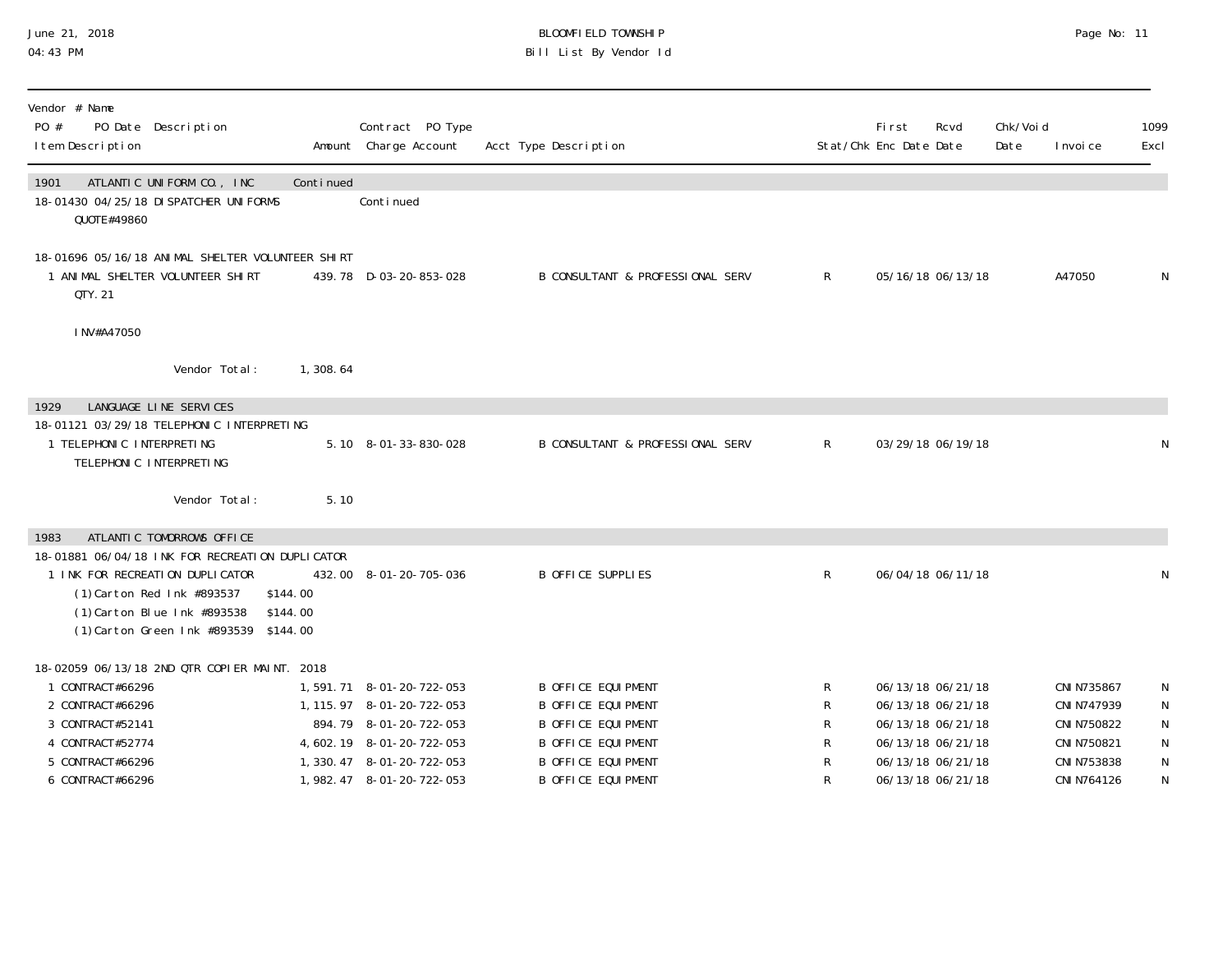## June 21, 2018 BLOOMFIELD TOWNSHIP Page 2018 Page No: 12 04:43 PM Bill List By Vendor Id

| Vendor # Name<br>PO #<br>PO Date Description<br>I tem Description                                                    |            | Contract PO Type<br>Amount Charge Account | Acct Type Description           |              | First<br>Rcvd<br>Stat/Chk Enc Date Date | Chk/Voi d<br>Date | I nvoi ce | 1099<br>Excl |
|----------------------------------------------------------------------------------------------------------------------|------------|-------------------------------------------|---------------------------------|--------------|-----------------------------------------|-------------------|-----------|--------------|
| ATLANTIC TOMORROWS OFFICE<br>1983<br>18-02059 06/13/18 2ND QTR COPIER MAINT. 2018<br>2ND QTR 2018 COPIER MAINTENENCE | Continued  | Conti nued                                |                                 |              |                                         |                   |           |              |
|                                                                                                                      | 11, 517.60 |                                           |                                 |              |                                         |                   |           |              |
| Vendor Total:                                                                                                        | 11, 949.60 |                                           |                                 |              |                                         |                   |           |              |
| AUTOMOTIVE BRAKE COMPANY<br>2005                                                                                     |            |                                           |                                 |              |                                         |                   |           |              |
| 18-01614 05/14/18<br>1<br>DPW STOCK                                                                                  |            | 1,027.89 8-01-26-767-034                  | B MOTOR VEHICLE PARTS & ACCESS. | $\mathsf{R}$ | 05/14/18 06/14/18                       |                   |           | N            |
| I NVOI CES:<br>1810559 1809289 1810685 1811378<br>2<br>CREDIT MEMO<br>1748274                                        |            | 10.69-8-01-26-767-034                     | B MOTOR VEHICLE PARTS & ACCESS. | $\mathsf{R}$ | 05/14/18 06/14/18                       |                   | 1748274   | N            |
|                                                                                                                      | 1,017.20   |                                           |                                 |              |                                         |                   |           |              |
| Vendor Total:                                                                                                        | 1,017.20   |                                           |                                 |              |                                         |                   |           |              |
| AVI DESI GN<br>2007                                                                                                  |            |                                           |                                 |              |                                         |                   |           |              |
| 18-01669 05/16/18 BUSINESS CARDS<br>1 BUSINESS CARDS<br>BUSINESS CARDS FOR COUNCILMAN ROCKWELL                       |            | 105.00  8-01-20-701-023                   | <b>B PRINTING</b>               | $\mathsf{R}$ | 05/16/18 06/12/18                       |                   | 1111513   | N            |
| ACCOUNT NO: 080417<br>INVOICE NO: 1111513                                                                            |            |                                           |                                 |              |                                         |                   |           |              |
| 18-01868 06/04/18 BUSINESS CARDS<br>1 BUSINESS CARDS<br>LT. POLIDORO                                                 |            | 105.00 8-01-25-745-023                    | <b>B PRINTING</b>               | $\mathsf{R}$ | 06/04/18 06/18/18                       |                   | 111157    | N            |
| INV#1111557                                                                                                          |            |                                           |                                 |              |                                         |                   |           |              |
| $M_{\odot}$ and a set $\pm$ 1 and 1 and 1 and 1 and 1 and 1 and 1 and 1 and 1 and 1 and 1 and 1 and 1 and 1          | 240.00     |                                           |                                 |              |                                         |                   |           |              |

Vendor Total: 210.00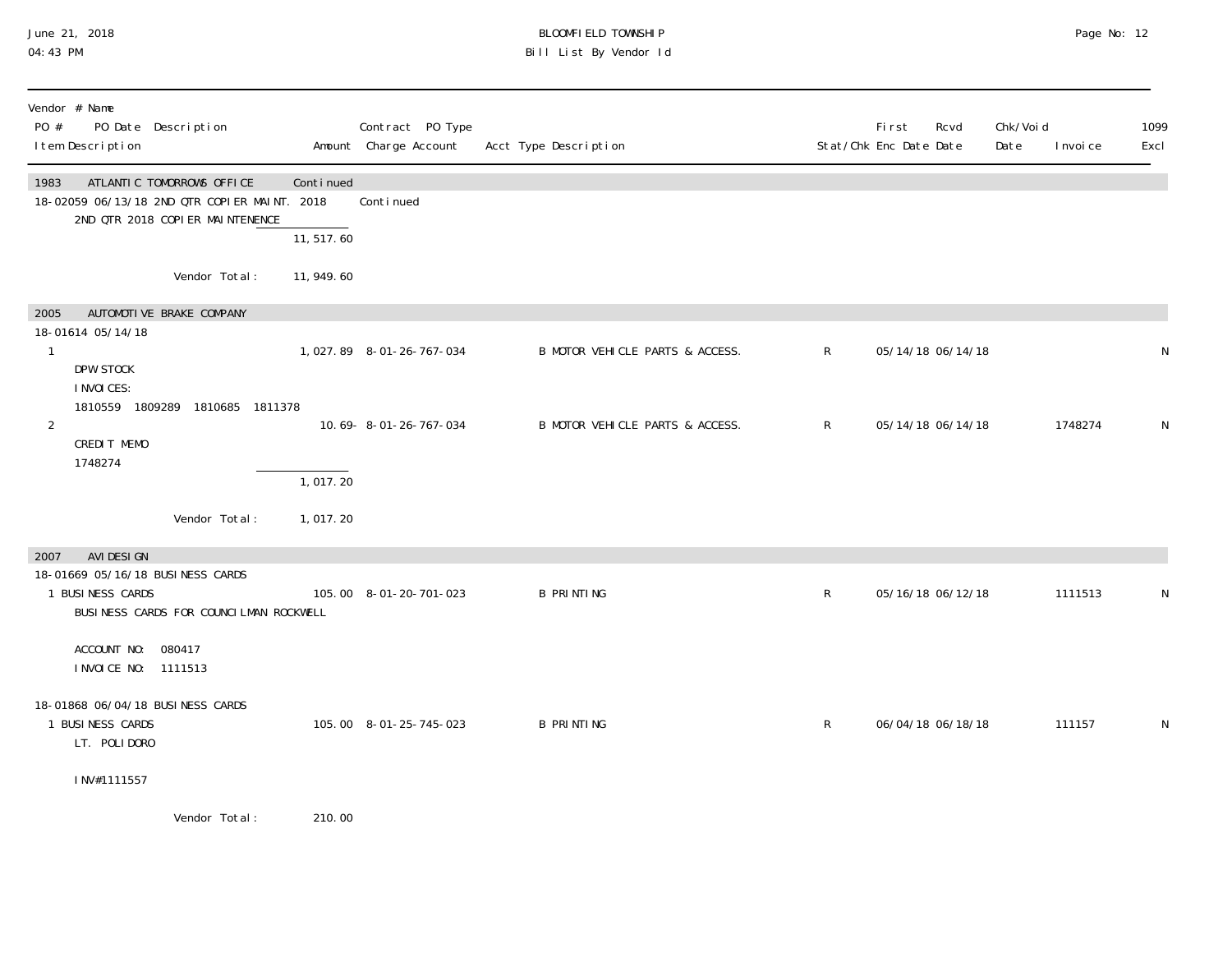## June 21, 2018 BLOOMFIELD TOWNSHIP Page 2018 Page No: 13 04:43 PM Bill List By Vendor Id

| Vendor # Name<br>PO #<br>PO Date Description<br>I tem Description                                                |             | Contract PO Type<br>Amount Charge Account | Acct Type Description             |              | <b>First</b><br>Stat/Chk Enc Date Date | Rcvd              | Chk/Voi d<br>Date | I nvoi ce  | 1099<br>Excl |
|------------------------------------------------------------------------------------------------------------------|-------------|-------------------------------------------|-----------------------------------|--------------|----------------------------------------|-------------------|-------------------|------------|--------------|
| BASIC REFRIGERATION ANDAC INC.<br>2689<br>18-01551 05/07/18 STATION 2 - REPAIR HEAT<br>1 STATION 2 - REPAIR HEAT |             | 215.00 8-01-25-752-024                    | B MAINT. OF BLDG'S & FACILITIES   | $\mathsf{R}$ |                                        | 05/07/18 06/08/18 |                   | 6432       | N            |
| TROUBLESHOOT - FUSE BLOWN AND<br>REPLACED BAD WIRES.                                                             |             |                                           |                                   |              |                                        |                   |                   |            |              |
| Vendor Total:                                                                                                    | 215.00      |                                           |                                   |              |                                        |                   |                   |            |              |
| GINA M. BEHRE<br>2719                                                                                            |             |                                           |                                   |              |                                        |                   |                   |            |              |
| 18-01692 05/16/18 MI LEAGE<br>1 MI LEAGE                                                                         |             | 89.38 8-01-27-785-042                     | <b>B EDUCATION &amp; TRAINING</b> | $\mathsf{R}$ |                                        | 05/16/18 06/08/18 |                   |            | N            |
| Vendor Total:                                                                                                    | 89.38       |                                           |                                   |              |                                        |                   |                   |            |              |
| LAW OFFICE OF KEVIN P. BARRY<br>2733                                                                             |             |                                           |                                   |              |                                        |                   |                   |            |              |
| 18-01496 05/02/18 PUBLIC DEFENDER MARCH<br>1 PUBLIC DEFENDER MARCH                                               |             | 1, 200. 00 8-01-33-857-028                | B CONSULTANT & PROFESSIONAL SERV  | R            |                                        | 05/02/18 06/08/18 |                   | MARCH 2018 | N            |
| Vendor Total:                                                                                                    | 1,200.00    |                                           |                                   |              |                                        |                   |                   |            |              |
| LEXIS/NEXIS MATTHEW BENDER<br>3009                                                                               |             |                                           |                                   |              |                                        |                   |                   |            |              |
| 18-00660 02/28/18 NJ ADMIN CODE TITLE 4A<br>1 SUBSCRIPTION                                                       |             | 78.00 8-01-25-752-133                     | <b>B BOOKS &amp; PUBLICATIONS</b> | $\mathsf{R}$ |                                        | 02/28/18 06/08/18 |                   |            | N            |
| ACCOUNT #0099208677                                                                                              |             |                                           |                                   |              |                                        |                   |                   |            |              |
| SERVICE PERIOD 5/18 - 4/19<br>NJ ADMIN CODE TITLE A<br>CIVIL SERVICES W/SERVICE                                  |             |                                           |                                   |              |                                        |                   |                   |            |              |
| Vendor Total:                                                                                                    | 78.00       |                                           |                                   |              |                                        |                   |                   |            |              |
| BENECARD SERVICES, INC.<br>3030                                                                                  |             |                                           |                                   |              |                                        |                   |                   |            |              |
| 18-01623 05/15/18 MAY 2018<br>1 MAY 2018                                                                         |             | 375, 189. 55 8-01-23-733-096              | <b>B PRESCRIPTION CARD</b>        | $\mathsf{R}$ |                                        | 05/15/18 06/05/18 |                   |            | N            |
| Vendor Total:                                                                                                    | 375, 189.55 |                                           |                                   |              |                                        |                   |                   |            |              |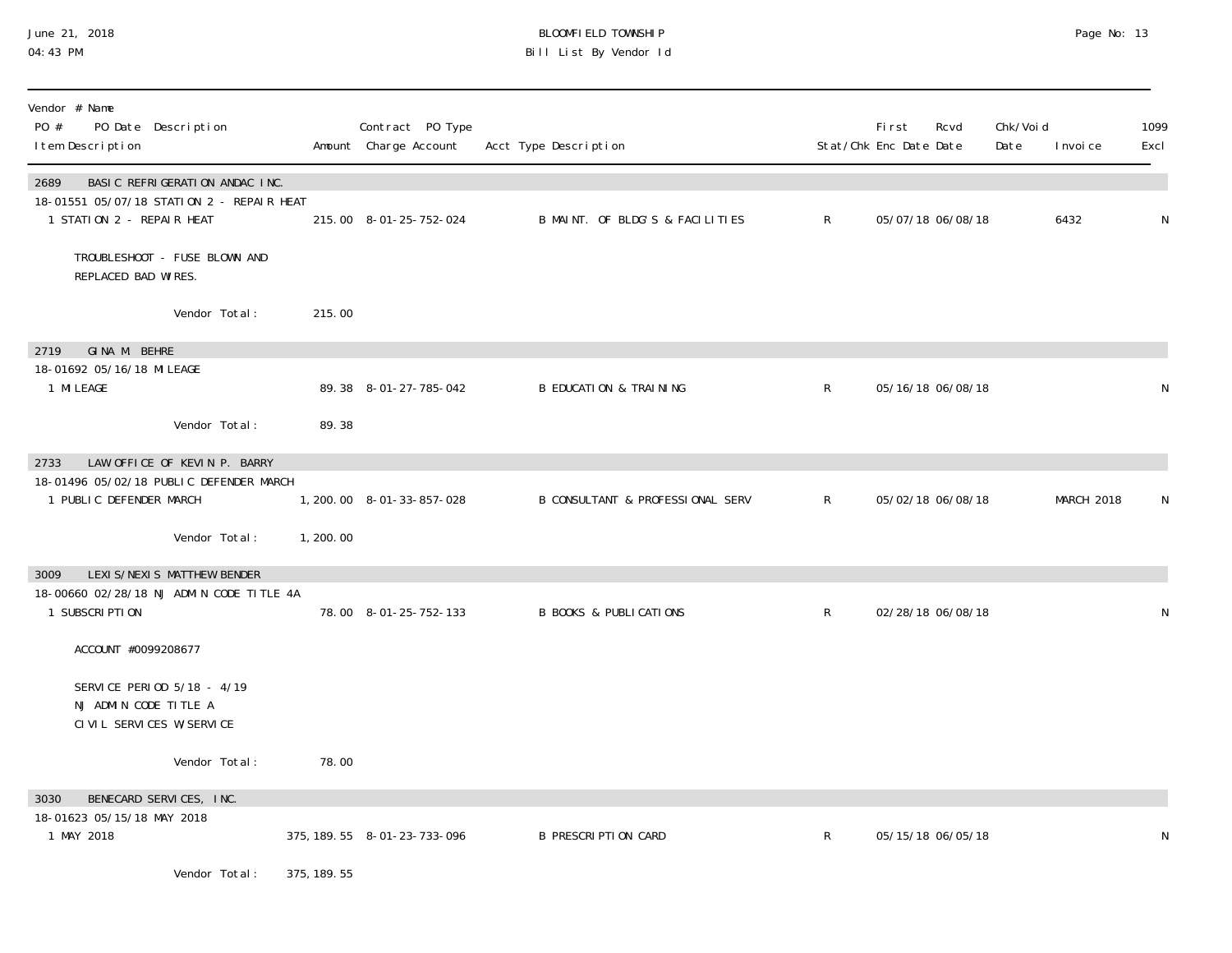# June 21, 2018 BLOOMFIELD TOWNSHIP Page 2018 Page No: 14 04:43 PM Bill List By Vendor Id

| Vendor # Name<br>PO #<br>PO Date Description<br>I tem Description                                                  |             | Contract PO Type<br>Amount Charge Account                                  | Acct Type Description                                                                                                      |             | <b>First</b><br>Stat/Chk Enc Date Date | Rcvd                                                        | Chk/Void<br>Date | I nvoi ce               | 1099<br>Excl        |
|--------------------------------------------------------------------------------------------------------------------|-------------|----------------------------------------------------------------------------|----------------------------------------------------------------------------------------------------------------------------|-------------|----------------------------------------|-------------------------------------------------------------|------------------|-------------------------|---------------------|
| 3315<br>BEVAN, MOSCA & GIUDITTA, P.C.                                                                              |             |                                                                            |                                                                                                                            |             |                                        |                                                             |                  |                         |                     |
| 18-00437 02/13/18 ATTORNEY SERVICE RETAINER<br>6 May monthly retrainer                                             |             | B<br>13, 333. 33 8-01-20-712-027                                           | <b>B LEGALS SERVICES</b>                                                                                                   | R           |                                        | 02/13/18 06/14/18                                           |                  | <b>MAY</b>              | N                   |
| 18-01807 05/29/18 ATTORNEY SERVICES<br>1 ATTORNEY SERVICES<br>2 WATER BILLING DISPUTE<br>3 PROFESSIONAL SERVICES   | 1,314.07    | 261.77 8-01-23-732-028<br>240.00 8-01-23-732-028<br>812.30 8-01-23-732-028 | <b>B CONSULTANT &amp; PROFESSIONAL</b><br><b>B CONSULTANT &amp; PROFESSIONAL</b><br><b>B CONSULTANT &amp; PROFESSIONAL</b> | R<br>R<br>R |                                        | 05/29/18 06/14/18<br>05/29/18 06/14/18<br>05/29/18 06/14/18 |                  | 15896<br>15617<br>15897 | N<br>${\sf N}$<br>N |
| Vendor Total:                                                                                                      | 14, 647. 40 |                                                                            |                                                                                                                            |             |                                        |                                                             |                  |                         |                     |
| <b>BEYER FORD</b><br>3318                                                                                          |             |                                                                            |                                                                                                                            |             |                                        |                                                             |                  |                         |                     |
| 18-01744 05/22/18 WINDOW TINTING<br>1 WINDOW TINTING<br>(2) WINDOWS ON UTILITY INTERCEPTOR                         |             | 475.00 8-01-25-745-030                                                     | <b>B MATERIALS &amp; SUPPLIES</b>                                                                                          | R           |                                        | 05/22/18 06/21/18                                           |                  |                         | N                   |
| FULL VECHILE ON SEDAN INTERCEPTOR                                                                                  |             |                                                                            |                                                                                                                            |             |                                        |                                                             |                  |                         |                     |
| 18-01877 06/04/18 PUSHBUMPERS<br>1 PUSHBUMPERS<br>QTY. 4                                                           |             | 1,800.00 8-01-25-746-026                                                   | B MAINTENANCE OF OTHER EQUIPMENT                                                                                           | $\mathsf R$ |                                        | 06/04/18 06/21/18                                           |                  |                         | ${\sf N}$           |
| FOR PATROL UPI                                                                                                     |             |                                                                            |                                                                                                                            |             |                                        |                                                             |                  |                         |                     |
| Vendor Total:                                                                                                      | 2, 275.00   |                                                                            |                                                                                                                            |             |                                        |                                                             |                  |                         |                     |
| 3395<br>BIG MARK'S INC.                                                                                            |             |                                                                            |                                                                                                                            |             |                                        |                                                             |                  |                         |                     |
| 18-01636 05/16/18 BLOOMFIEDL DARE DAY<br>1 BLOOMFIEDL DARE DAY<br>MAY 23, 2018                                     |             | 1,500.00 7-01-40-306-174                                                   | <b>B BABES</b>                                                                                                             | R           |                                        | 05/16/18 06/14/18                                           |                  | 16254                   | N                   |
| Vendor Total:                                                                                                      | 1,500.00    |                                                                            |                                                                                                                            |             |                                        |                                                             |                  |                         |                     |
| <b>DENNIS BLASI</b><br>3598                                                                                        |             |                                                                            |                                                                                                                            |             |                                        |                                                             |                  |                         |                     |
| 18-01858 05/31/18 6/5/18 PRIMARY - BOOKS<br>1 6/5/18 PRIMARY - BOOKS<br>DI STRI BUTI ON OF ELECTI ON BOOKS ON JUNE |             | 125.00 8-01-20-704-123                                                     | B ELECTION PRINTING, ETC.                                                                                                  | R           |                                        | 05/31/18 06/14/18                                           |                  |                         | N                   |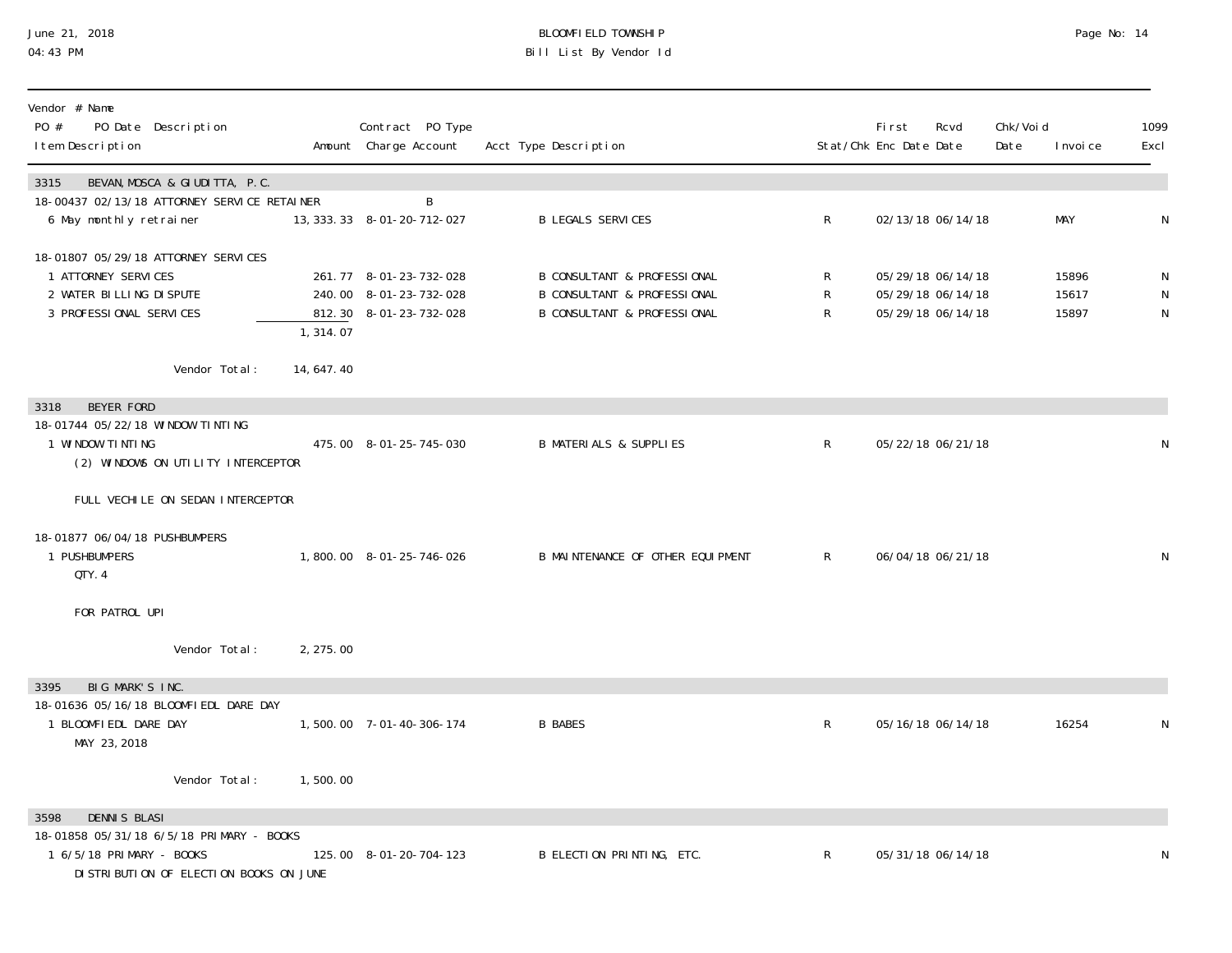### June 21, 2018 BLOOMFIELD TOWNSHIP Page 2018 Page No: 15 04:43 PM Bill List By Vendor Id

| Vendor # Name<br>PO #<br>PO Date Description<br>I tem Description                                                       |           | Contract PO Type<br>Amount Charge Account | Acct Type Description                |              | <b>First</b><br>Stat/Chk Enc Date Date | Rcvd              | Chk/Voi d<br>Date | I nvoi ce       | 1099<br>Excl |
|-------------------------------------------------------------------------------------------------------------------------|-----------|-------------------------------------------|--------------------------------------|--------------|----------------------------------------|-------------------|-------------------|-----------------|--------------|
| <b>DENNIS BLASI</b><br>3598<br>18-01858 05/31/18 6/5/18 PRIMARY - BOOKS<br>4, 2018                                      | Continued | Conti nued                                |                                      |              |                                        |                   |                   |                 |              |
| Vendor Total:                                                                                                           | 125.00    |                                           |                                      |              |                                        |                   |                   |                 |              |
| BLOOMFIELD CENTER ALLIANCE<br>3676<br>18-01535 05/07/18 FACADE REIMBURSEMENT                                            |           |                                           |                                      |              |                                        |                   |                   |                 |              |
| 1 FACADE REIMBURSEMENT                                                                                                  |           | 2,835.00 B-19-17-450-028                  | B CONSULTANT & PROFESSIONAL SERVICES | R            |                                        | 05/07/18 06/08/18 |                   | $01 - 2018$     | N            |
| Vendor Total:                                                                                                           | 2,835.00  |                                           |                                      |              |                                        |                   |                   |                 |              |
| BROADCAST MICROWAVE SERVICES,<br>4311                                                                                   |           |                                           |                                      |              |                                        |                   |                   |                 |              |
| 18-00624 02/26/18 EVIDENCE RIBBONS<br>1 EVIDENCE RIBBONS<br>QUOTE#121085                                                |           | 1,013.00 8-01-25-745-030                  | <b>B MATERIALS &amp; SUPPLIES</b>    | $\mathsf{R}$ |                                        | 02/26/18 06/14/18 |                   | SI-108691       | N            |
| 18-01585 05/10/18 REAR PRISONER CAMERA<br>1 REAR PRISONER CAMERA<br>QUOTE#121562                                        |           | 541.50 8-01-25-745-030                    | <b>B MATERIALS &amp; SUPPLIES</b>    | $\mathsf{R}$ |                                        | 05/10/18 06/08/18 |                   | 121562          | N            |
| 18-01969 06/07/18 PD-DATA 911 SOFTWARE MAINT<br>1 PD-DATA 911 SOFTWARE MAINT<br>PD DATA911 SOFTWARE MAINTENANCE RENEWAL |           | 20, 250. 00 8-01-20-707-024               | B POLICE COMPUTER MAINT. & SUPPOR    | $\mathsf{R}$ |                                        | 06/07/18 06/19/18 |                   | QUOTE# 121222 N |              |
| QUOTE# 121222                                                                                                           |           |                                           |                                      |              |                                        |                   |                   |                 |              |
| Vendor Total:                                                                                                           | 21,804.50 |                                           |                                      |              |                                        |                   |                   |                 |              |
| BROOKDALE SHOP-RITE<br>4316                                                                                             |           |                                           |                                      |              |                                        |                   |                   |                 |              |
| 18-01733 05/21/18 I TEMS FOR YOUTH GOVERNMENT<br>1 I TEMS FOR YOUTH GOVERNMENT<br><b>WEEK LUNCHEON</b>                  |           | 54.86 8-01-28-797-029                     | <b>B OTHER CONTRACTUAL ITEMS</b>     | $\mathsf{R}$ |                                        | 05/21/18 06/08/18 |                   | 02150428256     | N            |
| INVOICE # 02150428256                                                                                                   |           |                                           |                                      |              |                                        |                   |                   |                 |              |
| 18-02006 06/08/18 PD AWARDS CEREMONY<br>1 PD AWARDS CEREMONY                                                            |           | 218.91 8-01-25-745-030                    | <b>B MATERIALS &amp; SUPPLIES</b>    | R            |                                        | 06/08/18 06/19/18 |                   |                 | N            |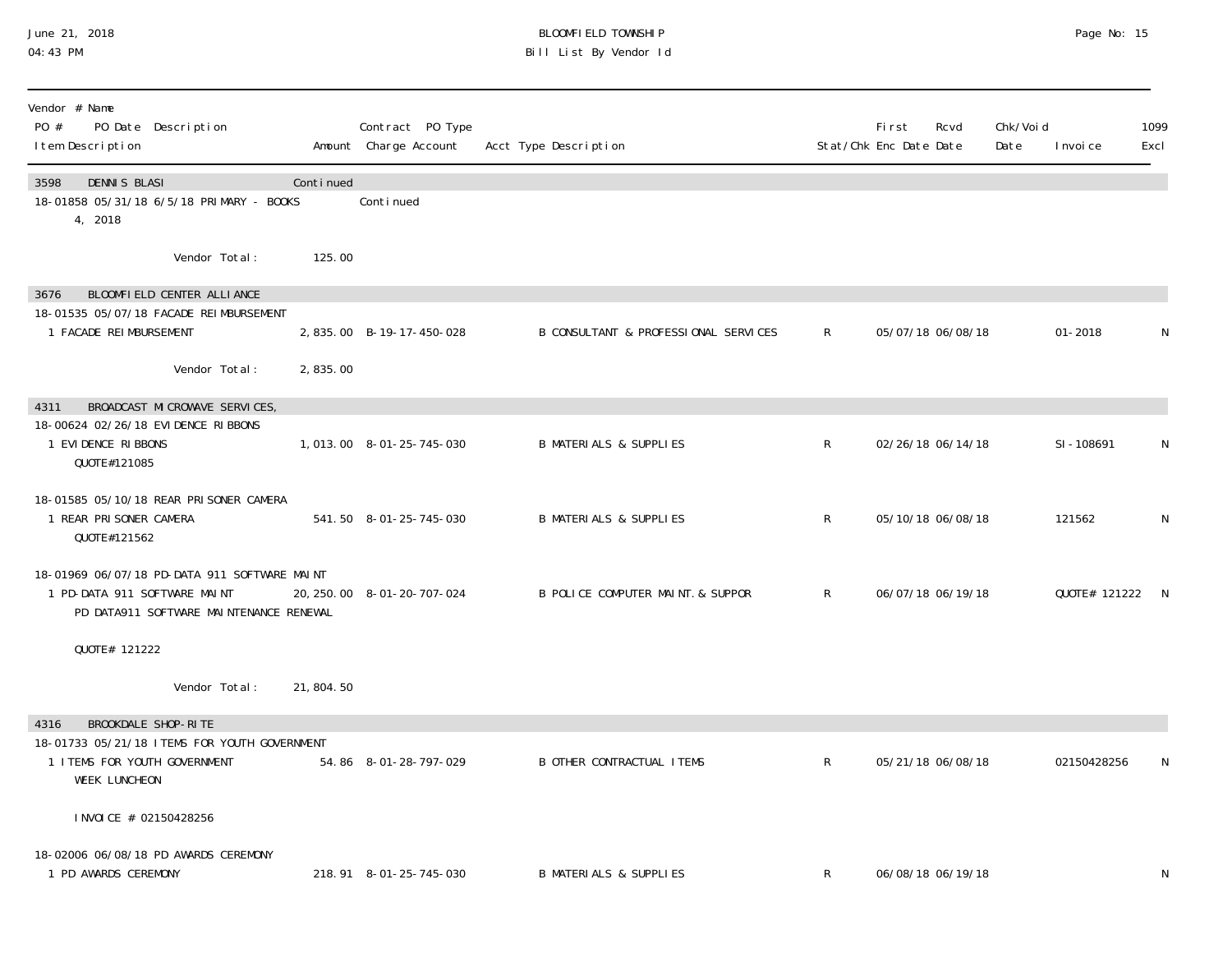## June 21, 2018 BLOOMFIELD TOWNSHIP Page 2018 Page No: 16 04:43 PM Bill List By Vendor Id

| Vendor # Name<br>PO #<br>PO Date Description<br>I tem Description                                                                |           | Contract PO Type<br>Amount Charge Account                                                         | Acct Type Description                                                                                                                    |                                | <b>First</b><br>Stat/Chk Enc Date Date | Rcvd                                                                             | Chk/Void<br>Date | I nvoi ce                                | 1099<br>Excl                           |
|----------------------------------------------------------------------------------------------------------------------------------|-----------|---------------------------------------------------------------------------------------------------|------------------------------------------------------------------------------------------------------------------------------------------|--------------------------------|----------------------------------------|----------------------------------------------------------------------------------|------------------|------------------------------------------|----------------------------------------|
| BROOKDALE SHOP-RITE<br>4316<br>18-02006 06/08/18 PD AWARDS CEREMONY<br>INV#02150199431                                           | Continued | Continued                                                                                         |                                                                                                                                          |                                |                                        |                                                                                  |                  |                                          |                                        |
| 5/14/18                                                                                                                          |           |                                                                                                   |                                                                                                                                          |                                |                                        |                                                                                  |                  |                                          |                                        |
| 18-02007 06/08/18 COMMUNITY POLICING<br>1 COMMUNITY POLICING<br>INV#02150566012<br>4/27/18                                       |           | 113.97 8-01-25-745-142                                                                            | B COMMUNITY POLICING PROMOTIONAL ITEMS                                                                                                   | $\mathsf{R}$                   |                                        | 06/08/18 06/21/18                                                                |                  |                                          | $\mathsf{N}$                           |
| INV#02150218461<br>5/1/18                                                                                                        |           |                                                                                                   |                                                                                                                                          |                                |                                        |                                                                                  |                  |                                          |                                        |
| INV#02150226252<br>5/1/18                                                                                                        |           |                                                                                                   |                                                                                                                                          |                                |                                        |                                                                                  |                  |                                          |                                        |
| Vendor Total:                                                                                                                    | 387.74    |                                                                                                   |                                                                                                                                          |                                |                                        |                                                                                  |                  |                                          |                                        |
| <b>BROOKSIDE GARDEN CENTER</b><br>4350                                                                                           |           |                                                                                                   |                                                                                                                                          |                                |                                        |                                                                                  |                  |                                          |                                        |
| 18-01415 04/25/18 (56) BAGS OF GUIDE LINE FOR<br>1 (56) BAGS OF GUIDE LINE FOR<br>BASEBALL / SOFTBALL FIELDS                     |           | 757.68 8-01-28-795-066                                                                            | <b>B RECREATION SUPPLIES</b>                                                                                                             | $\mathsf{R}$                   |                                        | 04/25/18 06/08/18                                                                |                  | 1B2018                                   | $\mathsf N$                            |
| 18-01724 05/21/18 FLOWERS FOR CIVIC CENTER FRONT<br>1 FLOWERS FOR CIVIC CENTER FRONT                                             |           | 129.85 8-01-28-795-029                                                                            | <b>B OTHER CONTRACTUAL</b>                                                                                                               | $\mathsf{R}^-$                 |                                        | 05/21/18 06/15/18                                                                |                  |                                          | N                                      |
| 18-01825 05/31/18<br>1 1B 2018<br>2 2B 2018                                                                                      | 830.31    | 694.33 8-01-26-769-024<br>135.98 8-01-26-769-024                                                  | B MAINTENANCE OF BUILDINGS & FACILITIES<br>B MAINTENANCE OF BUILDINGS & FACILITIES                                                       | $\mathsf{R}^-$<br>$\mathsf{R}$ |                                        | 05/31/18 06/21/18<br>05/31/18 06/21/18                                           |                  | IB 2018<br>2B 2018                       | N<br>$\mathsf N$                       |
| 18-01854 05/31/18 BUSHES, PLANTS AND MULCH FOR HQ<br>1 BOXWOOD<br>2 BAGS OF DYED BLACK MULCH<br>3 FLATS OF ANNUALS<br>4 BARBERRY |           | 37.48 8-01-25-752-024<br>15.74 8-01-25-752-024<br>20.98 8-01-25-752-024<br>121.44 8-01-25-752-024 | B MAINT. OF BLDG'S & FACILITIES<br>B MAINT. OF BLDG'S & FACILITIES<br>B MAINT. OF BLDG'S & FACILITIES<br>B MAINT. OF BLDG'S & FACILITIES | R<br>R<br>R                    |                                        | 05/31/18 06/21/18<br>05/31/18 06/21/18<br>05/31/18 06/21/18<br>05/31/18 06/21/18 |                  | 1B-2018<br>1B 2018<br>1B 2018<br>IB 2018 | N<br>N<br>$\mathsf{N}$<br>$\mathsf{N}$ |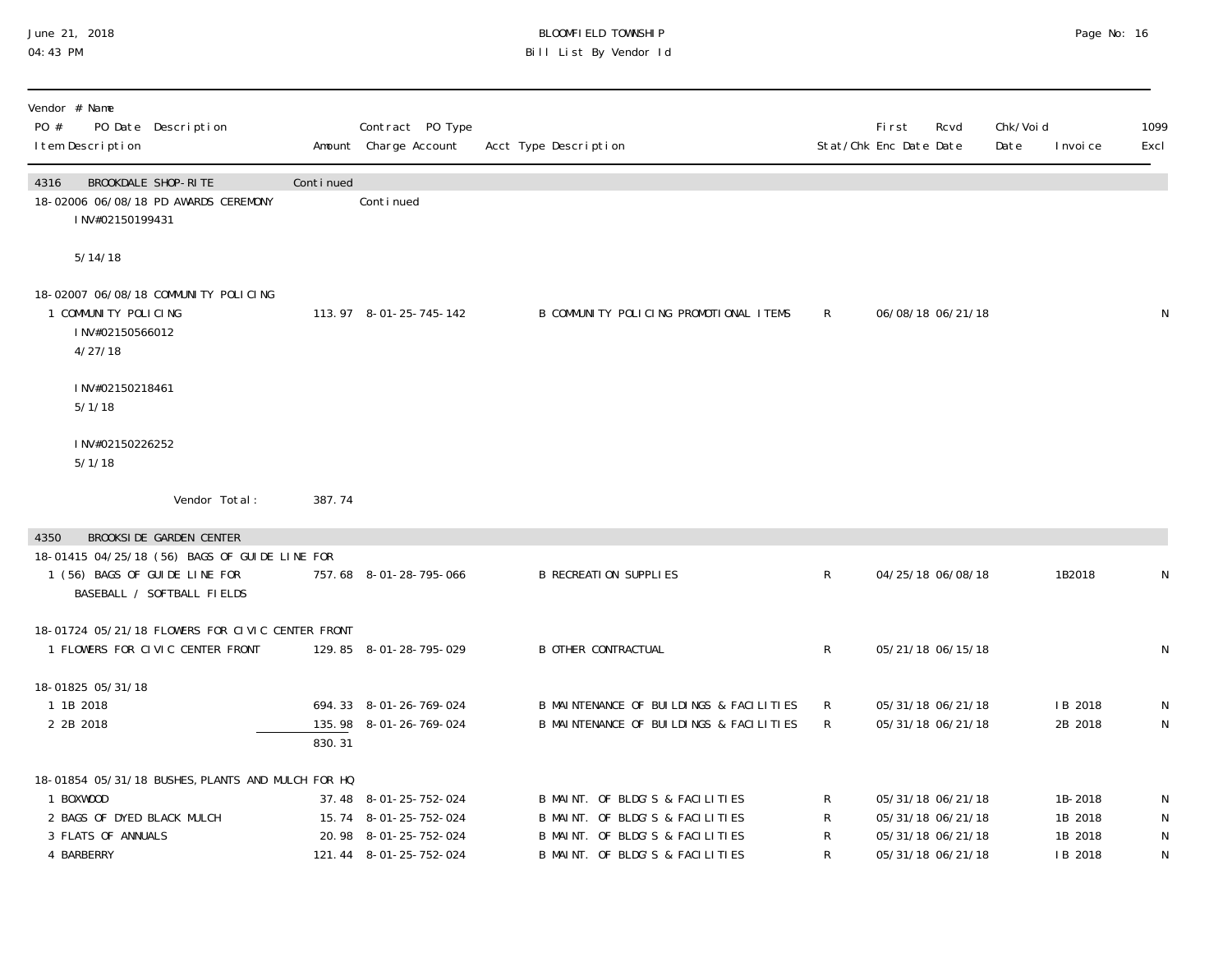## June 21, 2018 BLOOMFIELD TOWNSHIP Page 2018 Page No: 17 04:43 PM Bill List By Vendor Id

| Vendor # Name<br>PO #<br>PO Date Description<br>I tem Description                                                                                                                          |           | Contract PO Type<br>Amount Charge Account | Acct Type Description             |   | First<br>Rcvd<br>Stat/Chk Enc Date Date | Chk/Voi d<br>Date | I nvoi ce       | 1099<br>Excl |
|--------------------------------------------------------------------------------------------------------------------------------------------------------------------------------------------|-----------|-------------------------------------------|-----------------------------------|---|-----------------------------------------|-------------------|-----------------|--------------|
| <b>BROOKSIDE GARDEN CENTER</b><br>4350<br>18-01854 05/31/18 BUSHES, PLANTS AND MULCH FOR HQ Continued<br>BOXWOODS, MULCH, ANNUALS, AND<br>BARBERRY FOR LANDSCAPING OF<br>FIRE HEADQUARTERS | Continued |                                           |                                   |   |                                         |                   |                 |              |
|                                                                                                                                                                                            | 195.64    |                                           |                                   |   |                                         |                   |                 |              |
| Vendor Total:                                                                                                                                                                              | 1,913.48  |                                           |                                   |   |                                         |                   |                 |              |
| BRUNO AND FERRARO<br>4388                                                                                                                                                                  |           |                                           |                                   |   |                                         |                   |                 |              |
| 18-01565 05/07/18 April Board meeting attendance<br>1 4/16/18 Bd meeting attendance                                                                                                        |           | 285.00 8-01-20-714-028                    | B CONSULTANT & PROFESSIONAL SERV  | R | 05/07/18 06/08/18                       |                   |                 | $\mathsf{N}$ |
| Vendor Total:                                                                                                                                                                              | 285.00    |                                           |                                   |   |                                         |                   |                 |              |
| <b>BSN SPORTS</b><br>4498                                                                                                                                                                  |           |                                           |                                   |   |                                         |                   |                 |              |
| 18-01213 04/09/18 SAFETY BASES FOR VARIOUS<br>1 SAFETY BASES FOR VARIOUS<br>BASEBALL / SOFTBALL FIELDS                                                                                     |           | 2,082.50 8-01-28-795-066                  | <b>B RECREATION SUPPLIES</b>      | R | 04/09/18 06/08/18                       |                   | 020987460       | $\mathsf N$  |
| 020987460                                                                                                                                                                                  |           |                                           |                                   |   |                                         |                   |                 |              |
| Vendor Total:                                                                                                                                                                              | 2,082.50  |                                           |                                   |   |                                         |                   |                 |              |
| <b>BUDGET PRINT CENTER</b><br>4596                                                                                                                                                         |           |                                           |                                   |   |                                         |                   |                 |              |
| 18-01536 05/07/18 Office Supplies<br>1 Office Supplies-UCC Forms                                                                                                                           |           | 808.05 8-01-22-726-030                    | <b>B MATERIALS &amp; SUPPLIES</b> | R | 05/07/18 06/08/18                       |                   | 174206          | $\mathsf{N}$ |
| 18-01866 06/04/18 BUSINESS CARDS<br>1 BUSINESS CARDS<br>INV#173356<br>NP                                                                                                                   |           | 350.00 8-01-25-745-023                    | <b>B PRINTING</b>                 | R | 06/04/18 06/21/18                       |                   | 173356-173358 N |              |
| INV#173378<br>DG, NT, RR, MR, LP                                                                                                                                                           |           |                                           |                                   |   |                                         |                   |                 |              |
| Vendor Total:                                                                                                                                                                              | 1, 158.05 |                                           |                                   |   |                                         |                   |                 |              |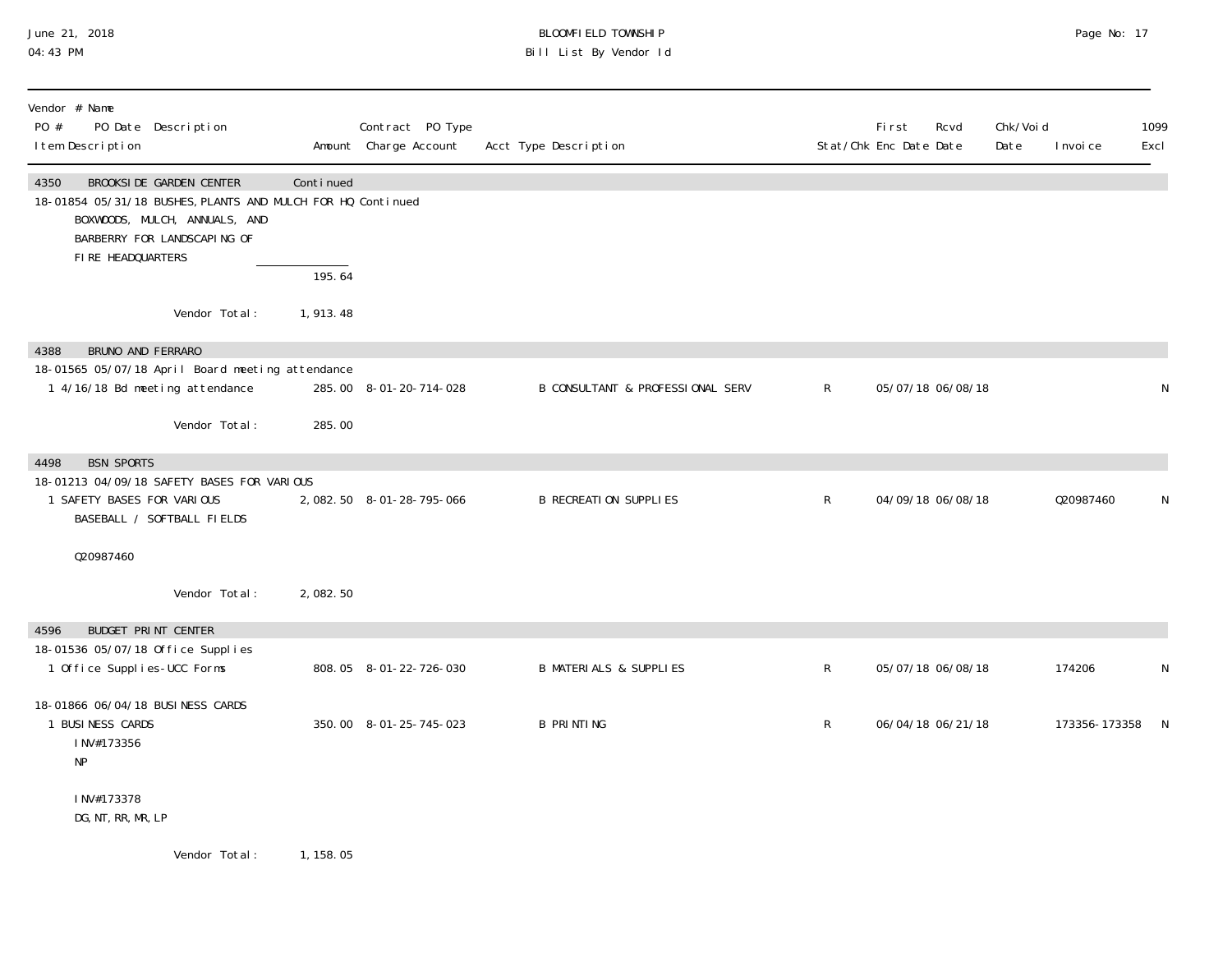## June 21, 2018 BLOOMFIELD TOWNSHIP Page 2018 Page No: 18 04:43 PM Bill List By Vendor Id

| Vendor # Name<br>PO #<br>PO Date Description<br>I tem Description                                                |                           | Contract PO Type<br>Amount Charge Account | Acct Type Description            |              | First<br>Stat/Chk Enc Date Date | Rcvd              | Chk/Voi d<br>Date | I nvoi ce  | 1099<br>Excl |
|------------------------------------------------------------------------------------------------------------------|---------------------------|-------------------------------------------|----------------------------------|--------------|---------------------------------|-------------------|-------------------|------------|--------------|
| CARA GRAPHICS<br>5219<br>18-01550 05/07/18                                                                       |                           |                                           |                                  |              |                                 |                   |                   |            |              |
| 1 BUSINESS CARDS-COSENZA                                                                                         |                           | 58.00 8-01-21-720-036                     | <b>B OFFICE SUPPLIES</b>         | $\mathsf{R}$ |                                 | 05/07/18 06/08/18 |                   | 14618      | N            |
|                                                                                                                  | Vendor Total:<br>58.00    |                                           |                                  |              |                                 |                   |                   |            |              |
| <b>CAPTUREPOINT</b><br>5249                                                                                      |                           |                                           |                                  |              |                                 |                   |                   |            |              |
| 18-01939 06/07/18 REC-COMMUNITY PASS RENEWAL<br>1 REC-COMMUNITY PASS RENEWAL<br>REC-CAPTURE POINT ANNUAL RENEWAL |                           | 3, 749.00 8-01-20-707-029                 | <b>B OTHER CONTRACTUAL ITEMS</b> | $\mathsf{R}$ |                                 | 06/07/18 06/21/18 |                   | BFT4611-11 |              |
| I NVOI CE# BFT4611-11                                                                                            |                           |                                           |                                  |              |                                 |                   |                   |            |              |
|                                                                                                                  | Vendor Total:<br>3,749.00 |                                           |                                  |              |                                 |                   |                   |            |              |
| CASINO PIER<br>5279                                                                                              |                           |                                           |                                  |              |                                 |                   |                   |            |              |
| 18-01520 05/04/18 5/5 SPECIAL NEEDS TRIP<br>1 5/5 SPECIAL NEEDS TRIP<br>CONFIRMATION # 31046                     |                           | 750.00 8-01-28-795-166                    | <b>B SENIOR CITIZEN PROGRAMS</b> | $\mathsf{R}$ |                                 | 05/04/18 06/08/18 |                   | CONF#31046 | N            |
|                                                                                                                  | Vendor Total:<br>750.00   |                                           |                                  |              |                                 |                   |                   |            |              |
| C & J TROPHIES & PROMOTIONS<br>5612                                                                              |                           |                                           |                                  |              |                                 |                   |                   |            |              |
| 18-01202 04/09/18 TOWN WIDE TRACK MEET RIBBONS<br>1 TOWN WIDE TRACK MEET RIBBONS<br>INV# 50097                   |                           | 773.80 8-01-28-797-029                    | <b>B OTHER CONTRACTUAL ITEMS</b> | $\mathsf{R}$ |                                 | 04/09/18 06/13/18 |                   | 50097      | N            |
| 18-01582 05/10/18 PEPPERMINT SOFTBALL TROPHIES<br>1 PEPPERMINT SOFTBALL TROPHIES<br>I NVOI CE # 50342            |                           | 245.60 8-01-28-795-066                    | <b>B RECREATION SUPPLIES</b>     | $\mathsf{R}$ |                                 | 05/10/18 06/13/18 |                   | 50342      | N            |
| 18-01712 05/21/18 TROPHIES TOWN WIDE TRACK MEET<br>1 TROPHIES TOWN WIDE TRACK MEET<br>I NVOI CE #50359           |                           | 256.90 8-01-28-797-029                    | <b>B OTHER CONTRACTUAL ITEMS</b> | $\mathsf{R}$ |                                 | 05/21/18 06/15/18 |                   | 50359      | N            |
|                                                                                                                  |                           |                                           |                                  |              |                                 |                   |                   |            |              |

Vendor Total: 1, 276.30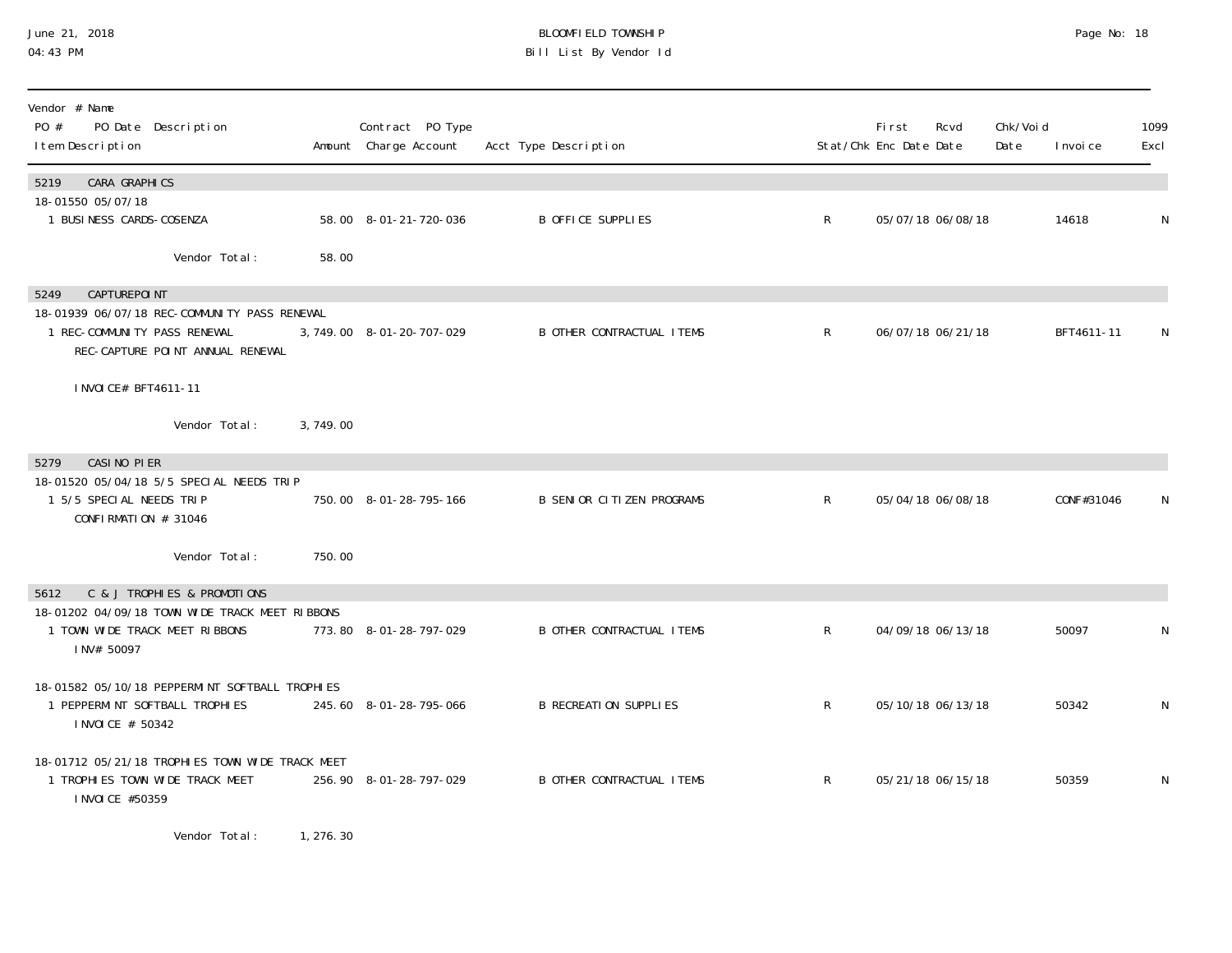## June 21, 2018 BLOOMFIELD TOWNSHIP Page 2018 Page No: 19 04:43 PM Bill List By Vendor Id

| Vendor # Name<br>PO #<br>PO Date Description<br>I tem Description                                                                                            |          | Contract PO Type<br>Amount Charge Account | Acct Type Description                        |              | First<br>Stat/Chk Enc Date Date | Rcvd              | Chk/Voi d<br>Date | I nvoi ce  | 1099<br>Excl |
|--------------------------------------------------------------------------------------------------------------------------------------------------------------|----------|-------------------------------------------|----------------------------------------------|--------------|---------------------------------|-------------------|-------------------|------------|--------------|
| <b>MAC GRAPHICS</b><br>5863<br>17-36531 09/05/17 BLOOMFIELD MORRIS CANAL GREENW<br>3 DESIGN AND PRODUCTION OF KIOSK<br>(1) LIBERTY & JFK<br>(2) LOCH 15 EAST |          | B                                         | B UPGRADES FIELDS, MORRIS CANAL, CIVIC CTR R |              |                                 | 09/05/17 06/07/18 |                   | MG 17-0106 | N            |
| Vendor Total:                                                                                                                                                | 1,968.75 |                                           |                                              |              |                                 |                   |                   |            |              |
| CHEF IT UP 2 GO<br>5916<br>18-01531 05/04/18 SPECIAL NEEDS AFTER CARE<br>1 SPECIAL NEEDS AFTER CARE<br>CULINARY PROGRAM                                      |          | 630.00 G-02-40-310-008                    | B SFY 2018 ROID GRANT                        | $\mathsf{R}$ |                                 | 05/04/18 06/08/18 |                   |            | N            |
| APRIL 2018                                                                                                                                                   |          |                                           |                                              |              |                                 |                   |                   |            |              |
| 18-01599 05/10/18 SPRING COOKING CLASSES<br>1 SPRING COOKING CLASSES<br>13 KIDS @ \$90EA                                                                     |          | 1, 170.00 R-14-20-854-030                 | <b>B MATERIALS &amp; SUPPLIES</b>            | $\mathsf{R}$ |                                 | 05/10/18 06/08/18 |                   |            | N            |
| Vendor Total:                                                                                                                                                | 1,800.00 |                                           |                                              |              |                                 |                   |                   |            |              |
| JOAN CICCONE<br>6007<br>18-01782 05/29/18 FEB MAR APRIL CELL<br>1 FEB MAR APRIL CELL<br>FEB, MAR, APRIL CELL REIMBURSEMENT                                   |          | 164.97 B-19-16-439-028                    | B CONSULTANT & PROFESSIONAL SERVICES         | $\mathsf{R}$ |                                 | 05/29/18 06/13/18 |                   |            | N            |
| Vendor Total:                                                                                                                                                | 164.97   |                                           |                                              |              |                                 |                   |                   |            |              |
| 6025<br>CITY ERECTORS, INC.<br>18-01450 04/27/18 INVOICE: 90747<br>1 I NVOI CE: 90747<br>362 ESSEX AVE<br>CRANE W/ OPERATOR                                  |          | 2, 270.00 8-01-26-776-029                 | <b>B OTHER CONTRACTUAL ITEMS</b>             | $\mathsf{R}$ |                                 | 04/27/18 06/08/18 |                   | 90747      | N            |
| 18-01824 05/31/18 INVOICE: 91112<br>1 INVOICE: 91112<br>88 RENNER AVE<br>60 TON CRANE W/OPERATOR                                                             |          | 2, 270.00 T-13-56-013-SR1                 | <b>B SNOW REMOVAL</b>                        | R            |                                 | 05/31/18 06/21/18 |                   | 91112      | N            |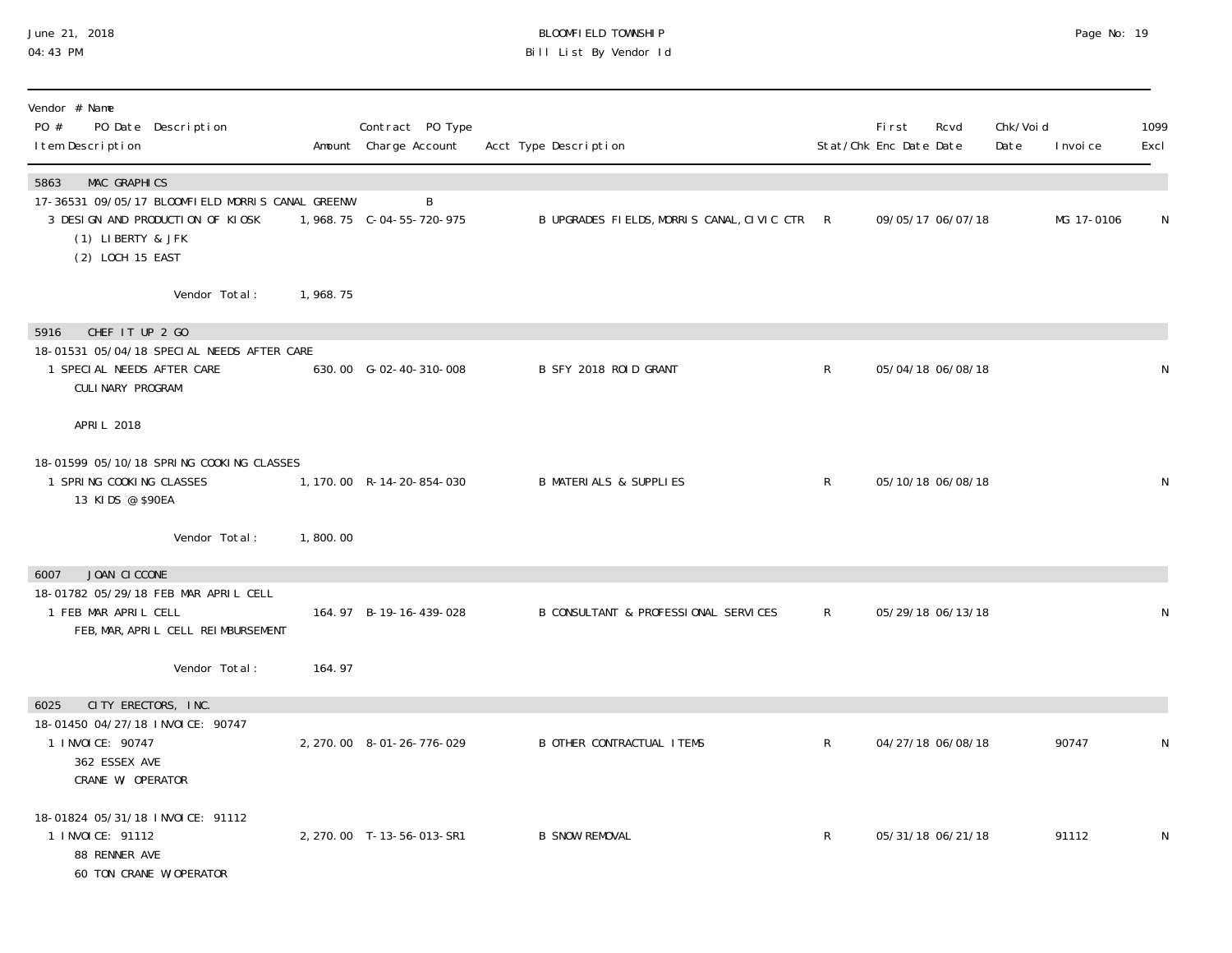## June 21, 2018 BLOOMFIELD TOWNSHIP Page No: 20 04:43 PM Bill List By Vendor Id

| Vendor # Name<br>PO #<br>PO Date Description<br>I tem Description                                                           |           | Contract PO Type<br>Amount Charge Account | Acct Type Description                  |              | First<br>Rcvd<br>Stat/Chk Enc Date Date | Chk/Voi d<br>Date | I nvoi ce   | 1099<br>Excl |
|-----------------------------------------------------------------------------------------------------------------------------|-----------|-------------------------------------------|----------------------------------------|--------------|-----------------------------------------|-------------------|-------------|--------------|
| CITY ERECTORS, INC.<br>6025<br>18-01824 05/31/18 INVOICE: 91112<br>REMOVE TREE FROM HOUSE                                   | Continued | Continued                                 |                                        |              |                                         |                   |             |              |
| Vendor Total:                                                                                                               | 4,540.00  |                                           |                                        |              |                                         |                   |             |              |
| COAST TO COAST SOLUTIONS INC.<br>6423<br>18-01524 05/04/18 NATIONAL NIGHT OUT<br>1 NATIONAL NIGHT OUT<br>LIP BALM GIVEAWAYS |           | 649.59 8-01-25-745-142                    | B COMMUNITY POLICING PROMOTIONAL ITEMS | $\mathsf{R}$ | 05/04/18 06/08/18                       |                   | I VC0086550 | N            |
| QTY. 300                                                                                                                    |           |                                           |                                        |              |                                         |                   |             |              |
| Vendor Total:                                                                                                               | 649.59    |                                           |                                        |              |                                         |                   |             |              |
| 6592<br>THE ESSEX COUNTY UTILITIES<br>18-01545 05/07/18 TIPPING FEE TYPE 10 - GARBAGE<br>1 TIPPING FEE TYPE 10 - GARBAGE    |           | 64, 994. 29 8-01-32-827-127               | B GARB. &TRASH REMOVAL-CONTRACT.       | $\mathsf{R}$ | 05/07/18 06/05/18                       |                   | 00430-MI    | N            |
| ACCOUNT #4007020<br>I NVOI CE #00430-MI                                                                                     |           |                                           |                                        |              |                                         |                   |             |              |
| APRIL 16, 2018 THRU APRIL 30, 2018                                                                                          |           |                                           |                                        |              |                                         |                   |             |              |
| 18-01909 06/07/18 TIPPING FEE TYPE 10 - GARBAGE<br>1 TIPPING FEE TYPE 10 - GARBAGE                                          |           | 67, 652. 71 8-01-32-827-127               | B GARB. &TRASH REMOVAL-CONTRACT.       | $\mathsf{R}$ | 06/07/18 06/14/18                       |                   | 00515-MI    | N            |
| ACCOUNT #4007020<br>I NVOI CE #00515-MI                                                                                     |           |                                           |                                        |              |                                         |                   |             |              |
| MAY 01, 2018 THRU MAY 15, 2018                                                                                              |           |                                           |                                        |              |                                         |                   |             |              |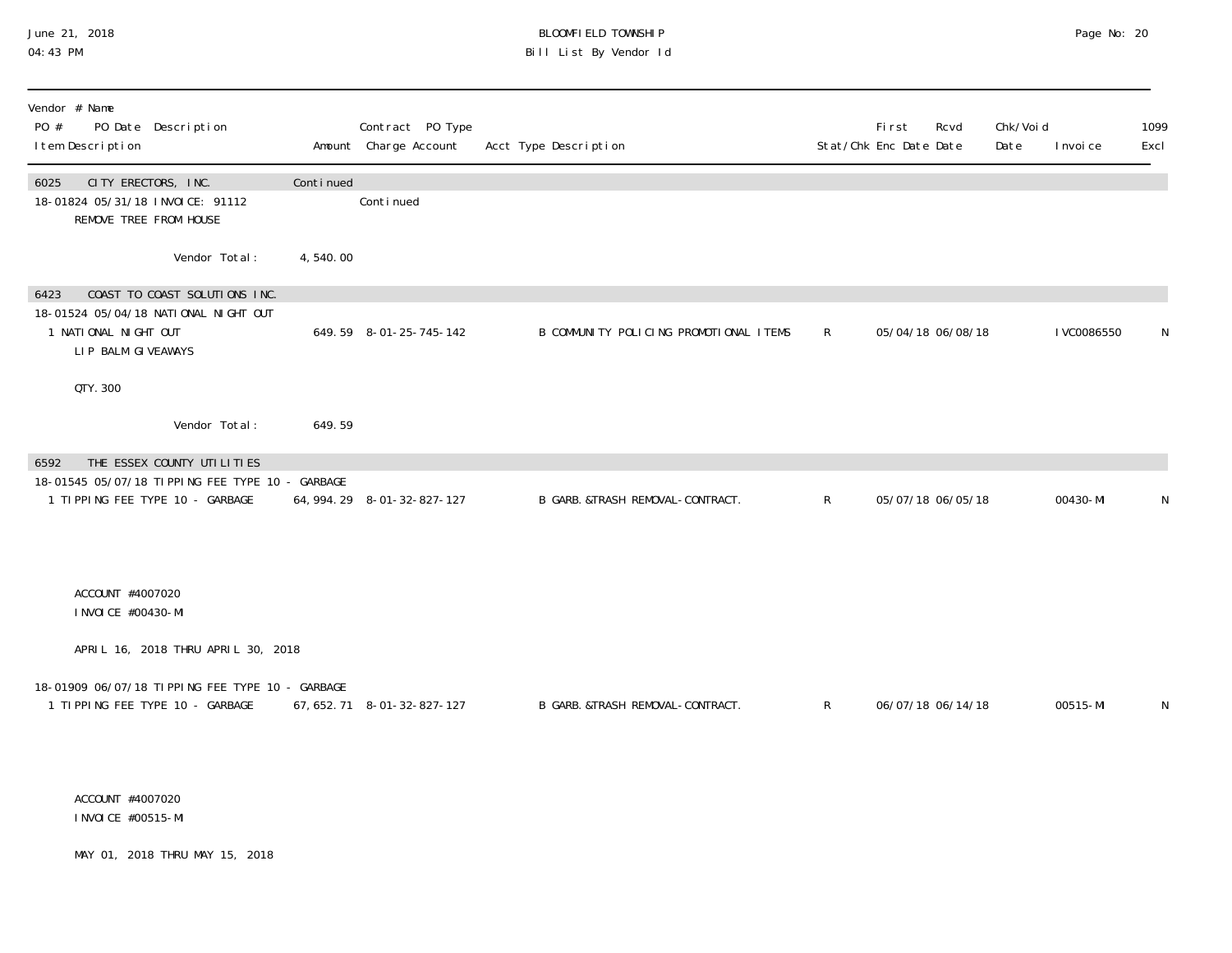## June 21, 2018 BLOOMFIELD TOWNSHIP Page No: 21 04:43 PM Bill List By Vendor Id

| Continued |                                                                                                              | Acct Type Description                                                                                                                                                                                                                                                                          |                                                                                                                                                               | Stat/Chk Enc Date Date                              | Rcvd | Chk/Void<br>Date                                                                                                                                                                                               | I nvoi ce         | 1099<br>Excl |
|-----------|--------------------------------------------------------------------------------------------------------------|------------------------------------------------------------------------------------------------------------------------------------------------------------------------------------------------------------------------------------------------------------------------------------------------|---------------------------------------------------------------------------------------------------------------------------------------------------------------|-----------------------------------------------------|------|----------------------------------------------------------------------------------------------------------------------------------------------------------------------------------------------------------------|-------------------|--------------|
|           |                                                                                                              | B GARB. &TRASH REMOVAL-CONTRACT.                                                                                                                                                                                                                                                               | $\mathsf{R}$                                                                                                                                                  |                                                     |      |                                                                                                                                                                                                                | 00531-MI          | N            |
|           |                                                                                                              |                                                                                                                                                                                                                                                                                                |                                                                                                                                                               |                                                     |      |                                                                                                                                                                                                                |                   |              |
|           |                                                                                                              |                                                                                                                                                                                                                                                                                                |                                                                                                                                                               |                                                     |      |                                                                                                                                                                                                                |                   |              |
|           |                                                                                                              |                                                                                                                                                                                                                                                                                                |                                                                                                                                                               |                                                     |      |                                                                                                                                                                                                                |                   |              |
|           |                                                                                                              |                                                                                                                                                                                                                                                                                                |                                                                                                                                                               |                                                     |      |                                                                                                                                                                                                                |                   |              |
|           |                                                                                                              | <b>B MATERIALS &amp; SUPPLIES</b>                                                                                                                                                                                                                                                              | $\mathsf{R}$                                                                                                                                                  |                                                     |      |                                                                                                                                                                                                                |                   | N            |
|           |                                                                                                              |                                                                                                                                                                                                                                                                                                |                                                                                                                                                               |                                                     |      |                                                                                                                                                                                                                |                   |              |
|           |                                                                                                              |                                                                                                                                                                                                                                                                                                |                                                                                                                                                               |                                                     |      |                                                                                                                                                                                                                |                   |              |
|           |                                                                                                              | <b>B TELECOMMUNI CATIONS</b>                                                                                                                                                                                                                                                                   | $\mathsf{R}$                                                                                                                                                  |                                                     |      |                                                                                                                                                                                                                |                   | N            |
|           |                                                                                                              | <b>B TELECOMMUNI CATIONS</b>                                                                                                                                                                                                                                                                   | R                                                                                                                                                             |                                                     |      |                                                                                                                                                                                                                |                   | N            |
|           |                                                                                                              |                                                                                                                                                                                                                                                                                                |                                                                                                                                                               |                                                     |      |                                                                                                                                                                                                                |                   | N            |
|           |                                                                                                              |                                                                                                                                                                                                                                                                                                |                                                                                                                                                               |                                                     |      |                                                                                                                                                                                                                |                   |              |
|           |                                                                                                              |                                                                                                                                                                                                                                                                                                |                                                                                                                                                               |                                                     |      |                                                                                                                                                                                                                |                   | N            |
|           |                                                                                                              | <b>B TELECOMMUNI CATIONS</b>                                                                                                                                                                                                                                                                   | R                                                                                                                                                             |                                                     |      |                                                                                                                                                                                                                |                   | ${\sf N}$    |
|           |                                                                                                              |                                                                                                                                                                                                                                                                                                |                                                                                                                                                               |                                                     |      |                                                                                                                                                                                                                |                   | N            |
|           |                                                                                                              |                                                                                                                                                                                                                                                                                                |                                                                                                                                                               |                                                     |      |                                                                                                                                                                                                                |                   |              |
|           |                                                                                                              |                                                                                                                                                                                                                                                                                                |                                                                                                                                                               |                                                     |      |                                                                                                                                                                                                                |                   | N            |
|           |                                                                                                              | <b>B TELECOMMUNICATIONS</b>                                                                                                                                                                                                                                                                    | $\mathsf{R}^-$                                                                                                                                                |                                                     |      |                                                                                                                                                                                                                |                   | N            |
|           |                                                                                                              |                                                                                                                                                                                                                                                                                                |                                                                                                                                                               |                                                     |      |                                                                                                                                                                                                                |                   | N            |
|           | 18-02179 06/15/18 TIPPING FEE TYPE 10 - GARBAGE<br>204, 584. 55<br>18-01574 05/10/18 TH VARIOUS COMCAST BILL | 71, 937. 55 8-01-32-827-127<br>271.21 8-01-25-745-030<br>153.48 8-01-31-820-077<br>451.64 8-01-31-820-077<br>260.48 8-01-31-820-077<br>36.15 8-01-31-820-077<br>277.66 8-01-31-820-077<br>211.78 8-01-31-820-077<br>168.46 8-01-31-820-077<br>271.68 8-01-31-820-077<br>151.49 8-01-31-820-077 | <b>B TELECOMMUNI CATIONS</b><br><b>B TELECOMMUNI CATIONS</b><br><b>B TELECOMMUNI CATIONS</b><br><b>B TELECOMMUNI CATIONS</b><br><b>B TELECOMMUNI CATI ONS</b> | $\mathsf R$<br>$\mathsf R$<br>R<br>$\mathsf R$<br>R |      | 06/15/18 06/19/18<br>05/04/18 06/05/18<br>05/10/18 06/05/18<br>05/10/18 06/05/18<br>05/10/18 06/05/18<br>05/10/18 06/05/18<br>05/10/18 06/05/18<br>05/10/18 06/05/18<br>05/10/18 06/05/18<br>05/10/18 06/05/18 | 05/10/18 06/05/18 |              |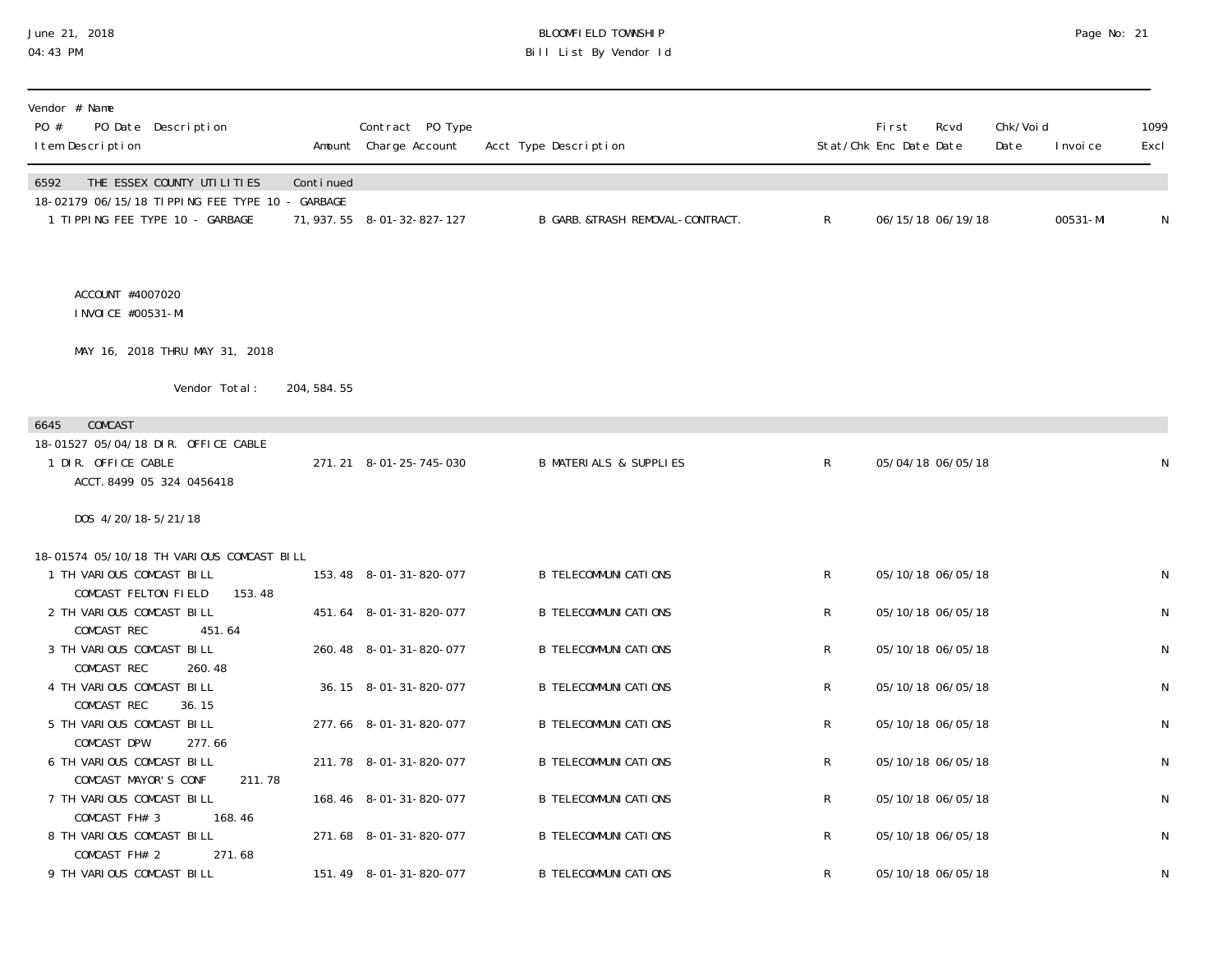## June 21, 2018 BLOOMFIELD TOWNSHIP Page No: 22 04:43 PM Bill List By Vendor Id

| Vendor # Name<br>PO #<br>PO Date Description<br>I tem Description                                                  |           | Contract PO Type<br>Amount Charge Account | Acct Type Description             |              | <b>First</b><br>Stat/Chk Enc Date Date | Rcvd              | Chk/Void<br>Date | I nvoi ce | 1099<br>Excl |
|--------------------------------------------------------------------------------------------------------------------|-----------|-------------------------------------------|-----------------------------------|--------------|----------------------------------------|-------------------|------------------|-----------|--------------|
| COMCAST<br>6645<br>18-01574 05/10/18 TH VARIOUS COMCAST BILL                                                       | Continued | Continued                                 |                                   |              |                                        |                   |                  |           |              |
| COMCAT TH WIFI<br>151.49<br>10 TH VARIOUS COMCAST BILL<br>COMCAST TH BASEMENT<br>249.29                            |           | 249.29 8-01-31-820-077                    | <b>B TELECOMMUNI CATI ONS</b>     | $\mathsf{R}$ |                                        | 05/10/18 06/05/18 |                  |           | N            |
|                                                                                                                    | 2, 232.11 |                                           |                                   |              |                                        |                   |                  |           |              |
| 18-01575 05/10/18 TH/REC/DPW FIBER CONNECTION<br>1 TH/REC/DPW FIBER CONNECTION<br>TH/REC/DPW FIBER CONNECT COMCAST |           | 2,857.99 8-01-31-820-077                  | <b>B TELECOMMUNI CATIONS</b>      | $\mathsf{R}$ |                                        | 05/10/18 06/05/18 |                  | 64725342  | N            |
| I NVOI CE# 64725342                                                                                                |           |                                           |                                   |              |                                        |                   |                  |           |              |
| 18-01925 06/07/18 TH-VARIOUS COMCAST JUNE 2018<br>1 TH-VARIOUS COMCAST JUNE 2018                                   |           | 277.62 8-01-31-820-077                    | <b>B TELECOMMUNI CATI ONS</b>     | $\mathsf{R}$ |                                        | 06/07/18 06/14/18 |                  |           | N            |
| DPW COMCAST 277.62<br>2 TH-VARIOUS COMCAST JUNE 2018                                                               |           | 421.32 8-01-31-820-077                    | <b>B TELECOMMUNI CATI ONS</b>     | R            |                                        | 06/07/18 06/14/18 |                  |           | $\mathsf{N}$ |
| REC COMCAST 421.32<br>3 TH-VARIOUS COMCAST JUNE 2018                                                               |           | 66.87 8-01-31-820-077                     | <b>B TELECOMMUNI CATI ONS</b>     | R            |                                        | 06/07/18 06/14/18 |                  |           | N            |
| REC WIFI COMCAST 66.87<br>4 TH-VARIOUS COMCAST JUNE 2018<br>TH WIFI COMCAST 94.48                                  |           | 94.48 8-01-31-820-077                     | <b>B TELECOMMUNI CATI ONS</b>     | R            |                                        | 06/07/18 06/14/18 |                  |           | N            |
| 5 TH-VARIOUS COMCAST JUNE 2018<br>TH BASEMENT WIC WIFI 157.27                                                      |           | 157.27 8-01-31-820-077                    | <b>B TELECOMMUNICATIONS</b>       | R            |                                        | 06/07/18 06/14/18 |                  |           | N            |
|                                                                                                                    | 1,017.56  |                                           |                                   |              |                                        |                   |                  |           |              |
| 18-01927 06/07/18 PD COMMUNICATIONS COMCAST<br>1 PD COMMUNICATIONS COMCAST<br>PD COMMUNICATIONS COMCAST 189.45     |           | 189.45 8-01-20-707-024                    | B POLICE COMPUTER MAINT. & SUPPOR | $\mathsf{R}$ |                                        | 06/07/18 06/14/18 |                  |           | N            |
| 18-02005 06/08/18 DIR. OFFICE CABLE<br>1 DIR. OFFICE CABLE<br>ACCT. 8499 05324 0456418                             |           | 88.94 8-01-25-745-030                     | <b>B MATERIALS &amp; SUPPLIES</b> | $\mathsf{R}$ |                                        | 06/08/18 06/19/18 |                  |           | N            |
| DOS 5/20/18-6/21/18                                                                                                |           |                                           |                                   |              |                                        |                   |                  |           |              |

Vendor Total: 6,657.26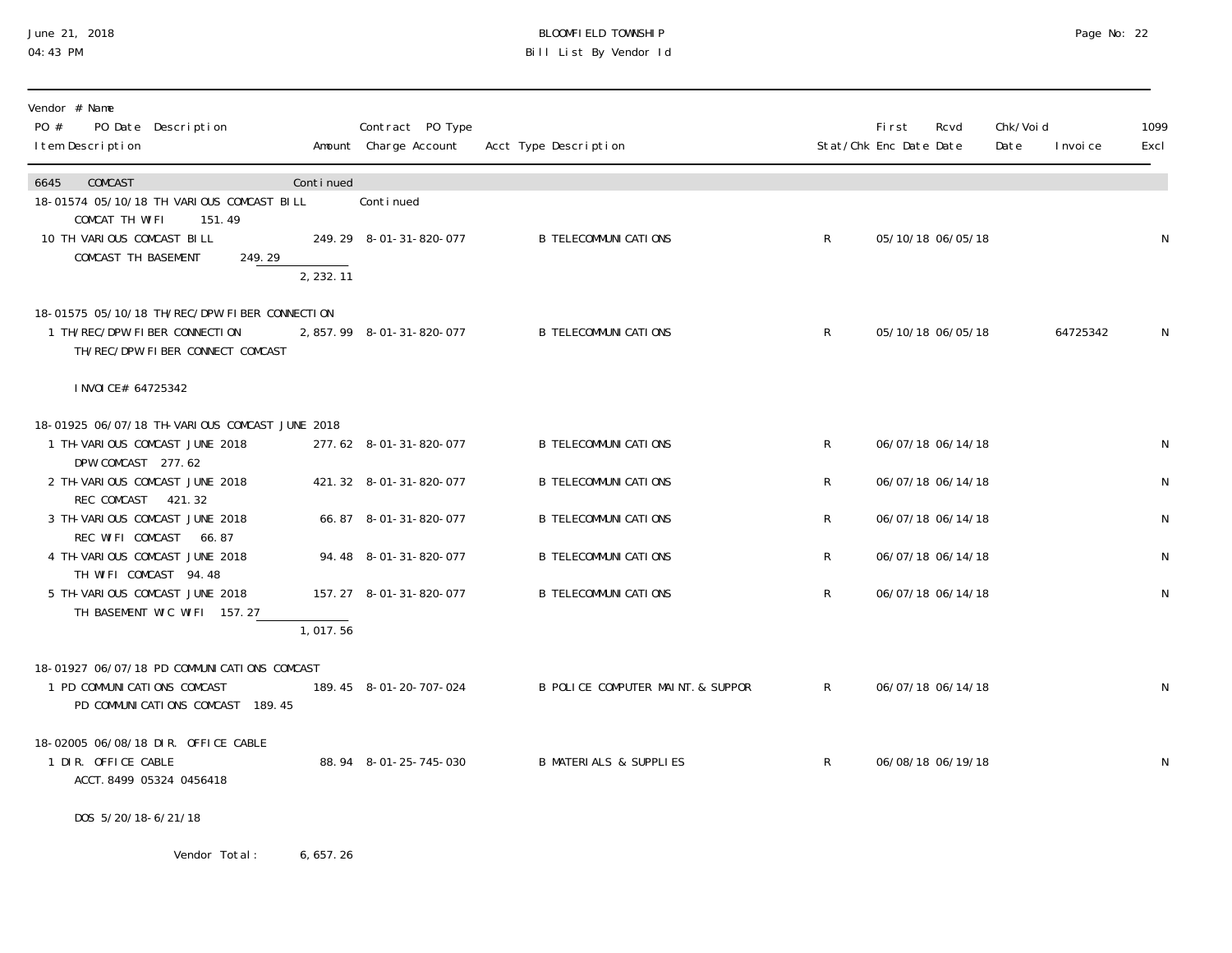## June 21, 2018 BLOOMFIELD TOWNSHIP Page No: 23 04:43 PM Bill List By Vendor Id

| Vendor # Name<br>PO #<br>PO Date Description<br>I tem Description                                                                                                                                                                  |          | Contract PO Type<br>Amount Charge Account | Acct Type Description               |              | First<br>Stat/Chk Enc Date Date | Rcvd              | Chk/Voi d<br>Date | I nvoi ce        | 1099<br>Excl |
|------------------------------------------------------------------------------------------------------------------------------------------------------------------------------------------------------------------------------------|----------|-------------------------------------------|-------------------------------------|--------------|---------------------------------|-------------------|-------------------|------------------|--------------|
| <b>CUSTOM BANDAG-LINDEN</b><br>6738<br>18-01613 05/14/18 INVOICE: 60152541<br>1 I NVOI CE: 60152541<br>DPW #412 14442MG S/N: 40197                                                                                                 |          | 477.26 8-01-26-767-034                    | B MOTOR VEHICLE PARTS & ACCESS.     | $\mathsf{R}$ |                                 | 05/14/18 06/21/18 |                   | 60152541         | N            |
| Vendor Total:                                                                                                                                                                                                                      | 477.26   |                                           |                                     |              |                                 |                   |                   |                  |              |
| CROSSTOWN PLUMBING SUPPLY<br>6905<br>18-01443 04/27/18 INVOICE: 292950<br>1 I NVOI CE: 292950                                                                                                                                      |          | 23.57 8-05-26-511-030                     | <b>B MATERIALS &amp; SUPPLIES</b>   | $\mathsf{R}$ |                                 | 04/27/18 06/08/18 |                   | 292950           |              |
| Vendor Total:                                                                                                                                                                                                                      | 23.57    |                                           |                                     |              |                                 |                   |                   |                  |              |
| DEER CARCASS REMOVAL SERVICES<br>7835<br>18-01707 05/21/18 MCCPC #49 CAT A<br>1 MCCPC #49 CAT A<br>REMOVAL OF ID 27 SWEEPING FROM DPW YARD<br>I NVOI CE: 6341<br>TI CKET: 5733                                                     |          | 910.40 8-01-32-827-127                    | B GARB. & TRASH REMOVAL-CONTRACT.   | $\mathsf{R}$ |                                 | 05/21/18 06/14/18 |                   | 6341             |              |
| 2 MCCPC #49 CAT A<br>I NVOI CE: 6344                                                                                                                                                                                               |          | 2, 220.80 8-01-32-827-127                 | B GARB. &TRASH REMOVAL-CONTRACT.    | $\mathsf{R}$ |                                 | 05/21/18 06/14/18 |                   | 6344             | N            |
| TI CKET: 5608 5129 5131<br>3 MCCPC #49 CAT A<br>I NVOI CE: 6402<br>TI CKETS:<br>5153 5144 5149                                                                                                                                     |          | 2, 513. 20 8-01-32-827-127                | B GARB. &TRASH REMOVAL-CONTRACT.    | $\mathsf{R}$ |                                 | 05/21/18 06/14/18 |                   | 6402             | N            |
|                                                                                                                                                                                                                                    | 5,644.40 |                                           |                                     |              |                                 |                   |                   |                  |              |
| Vendor Total:                                                                                                                                                                                                                      | 5,644.40 |                                           |                                     |              |                                 |                   |                   |                  |              |
| 8165<br>DEE'S JFK SERVICE, INC.<br>18-01389 04/25/18 MOTORCYCLE GAS 1/19 - 3/05/18<br>1 MOTORCYCLE GAS 1/19 - 3/05/18<br>TI CKETS:<br>831368 831366 831363 831124 831131<br>831129 531396<br>531645 831662 831662<br>831670 831674 |          | 219.66 8-01-31-820-074                    | <b>B GASOLINE &amp; DIESEL FUEL</b> | $\mathsf{R}$ |                                 | 04/25/18 06/08/18 |                   | MOTORCYCLE GAS N |              |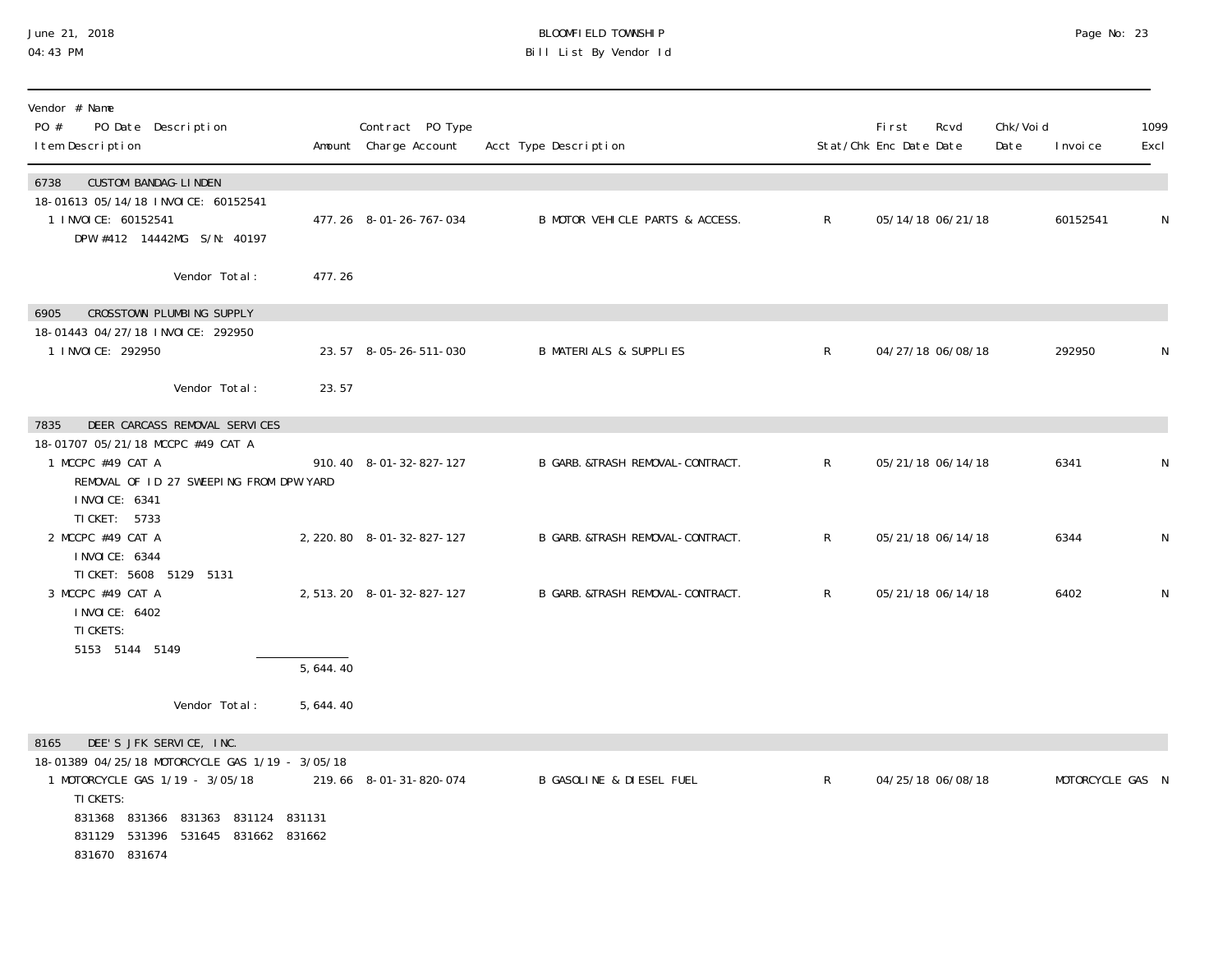## June 21, 2018 BLOOMFIELD TOWNSHIP Page No: 24 04:43 PM Bill List By Vendor Id

| Vendor # Name<br>PO #<br>PO Date Description<br>I tem Description                                              |             | Contract PO Type<br>Amount Charge Account | Acct Type Description                  |              | First<br>Stat/Chk Enc Date Date | Rcvd              | Chk/Voi d<br>Date | I nvoi ce  | 1099<br>Excl |
|----------------------------------------------------------------------------------------------------------------|-------------|-------------------------------------------|----------------------------------------|--------------|---------------------------------|-------------------|-------------------|------------|--------------|
| DEE'S JFK SERVICE, INC.<br>8165                                                                                | Continued   |                                           |                                        |              |                                 |                   |                   |            |              |
| 18-01765 05/29/18 POLICE MOTORCYCLE GAS<br>1 POLICE MOTORCYCLE GAS<br>TI CKETS:<br>231122 231196 231194 531151 |             | 41.37 8-01-31-820-074                     | <b>B GASOLINE &amp; DIESEL FUEL</b>    | $\mathsf{R}$ |                                 | 05/29/18 06/21/18 |                   |            | $\mathsf{N}$ |
| 18-01772 05/29/18                                                                                              |             |                                           |                                        |              |                                 |                   |                   |            |              |
| 1 INVOICE: 180409002<br>POLICE<br>S/N: 89124                                                                   |             | 2, 260.88 8-01-26-767-025                 | <b>B MAINTENANCE OF MOTOR VEHICLES</b> | $\mathsf{R}$ |                                 | 05/29/18 06/21/18 |                   | 180409002  | N            |
| 2 INVOICE: 180424008<br>S/N: 167763                                                                            |             | 5, 447.68 8-01-26-767-025                 | B MAINTENANCE OF MOTOR VEHICLES        | $\mathsf{R}$ |                                 | 05/29/18 06/21/18 |                   | 180424008  | $\mathsf N$  |
| 3 INVOICE: 180426002<br>S/N: 60698                                                                             |             | 2, 491.95 8-01-26-767-025                 | B MAINTENANCE OF MOTOR VEHICLES        | R            |                                 | 05/29/18 06/21/18 |                   | 180426002  | $\mathsf{N}$ |
| 4 INVOICE: 180424007<br>S/N: 60700                                                                             |             | 592.00 8-01-26-767-025                    | <b>B MAINTENANCE OF MOTOR VEHICLES</b> | R            |                                 | 05/29/18 06/21/18 |                   | 180424007  | $\mathsf{N}$ |
| 5 INVOICE: 180507004<br>S/N: 129899                                                                            |             | 842.66 8-01-26-767-025                    | B MAINTENANCE OF MOTOR VEHICLES        | R            |                                 | 05/29/18 06/21/18 |                   | 1804507004 | ${\sf N}$    |
| 6 INVOICE: 180503012<br>S/N: 134315                                                                            |             | 1, 671. 76 8-01-26-767-025                | B MAINTENANCE OF MOTOR VEHICLES        | R            |                                 | 05/29/18 06/21/18 |                   | 180503012  | $\mathsf{N}$ |
| 7 INVOICE: 180413003<br>S/N: 101141                                                                            |             | 393.17 8-01-26-767-025                    | B MAINTENANCE OF MOTOR VEHICLES        | R            |                                 | 05/29/18 06/21/18 |                   | 180413003  | $\mathsf{N}$ |
| 8 I NVOI CE: 180416004<br>S/N: 175678                                                                          |             | 624.19 8-01-26-767-025                    | B MAINTENANCE OF MOTOR VEHICLES        | $\mathsf{R}$ |                                 | 05/29/18 06/21/18 |                   | 180416004  | $\mathsf{N}$ |
|                                                                                                                | 14, 324. 29 |                                           |                                        |              |                                 |                   |                   |            |              |
| 18-01793 05/29/18 INVOICE: 180507005<br>1 INVOICE: 180507005<br>2013 FORD POLICE INTERC. S/N: 167759           |             | 6, 660. 45 8-01-26-767-025                | B MAINTENANCE OF MOTOR VEHICLES        | $\mathsf{R}$ |                                 | 05/29/18 06/21/18 |                   | 180507005  | $\mathsf N$  |
| 18-01794 05/29/18 INVOICE: 180518007<br>1 INVOICE: 180518007<br>FIRE DEPARTMENT #34 MG72122 S/N: 97538         |             | 972.90 8-01-26-767-025                    | <b>B MAINTENANCE OF MOTOR VEHICLES</b> | $\mathsf{R}$ |                                 | 05/29/18 06/21/18 |                   | 180518007  | $\mathsf{N}$ |

Vendor Total: 22, 218.67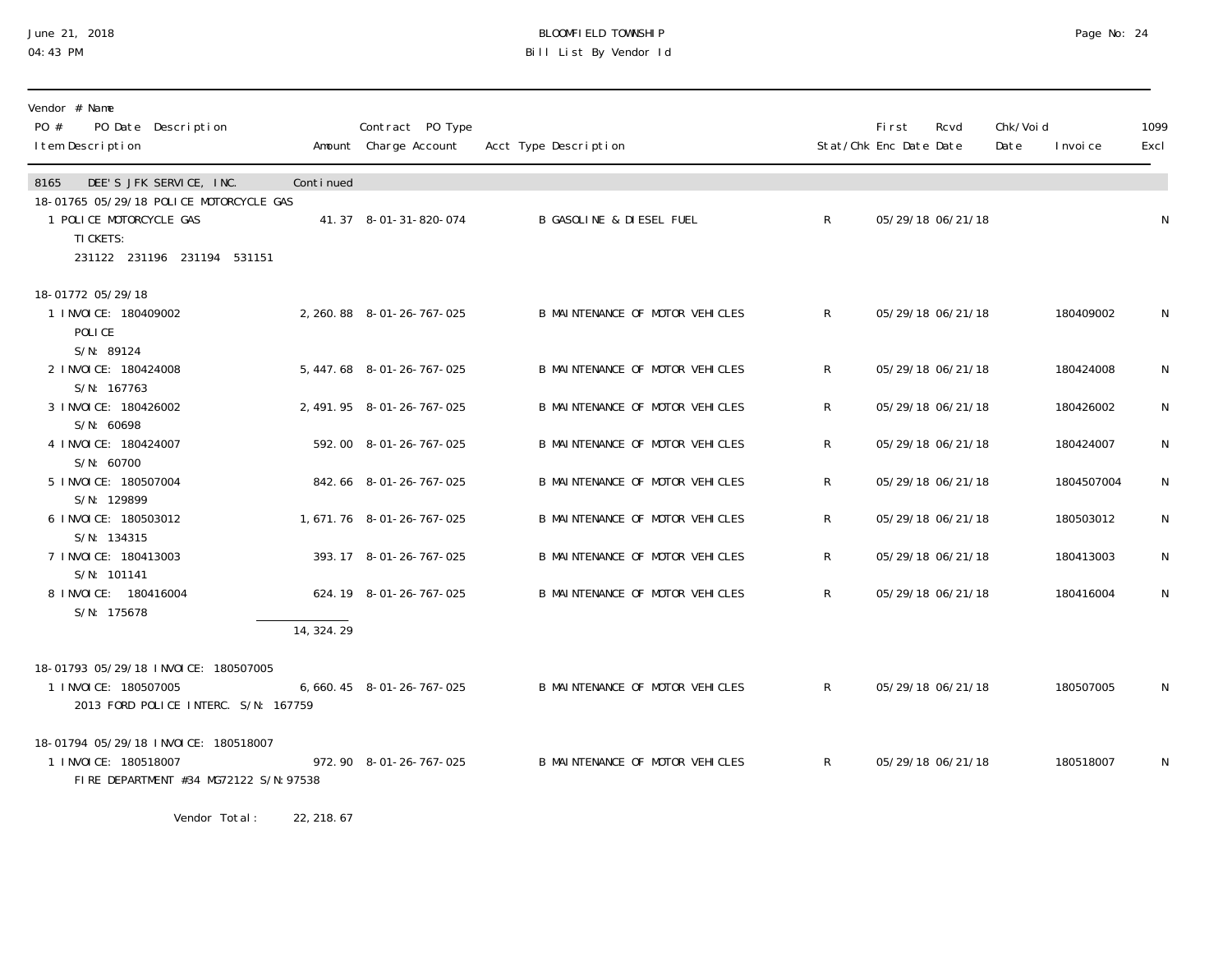## June 21, 2018 BLOOMFIELD TOWNSHIP Page No: 25 04:43 PM Bill List By Vendor Id

| Vendor # Name<br>PO #<br>PO Date Description<br>I tem Description                                     |              | Contract PO Type<br>Amount Charge Account                  | Acct Type Description                       |                             | First<br>Stat/Chk Enc Date Date | Rcvd                                   | Chk/Voi d<br>Date | I nvoi ce         | 1099<br>Excl      |
|-------------------------------------------------------------------------------------------------------|--------------|------------------------------------------------------------|---------------------------------------------|-----------------------------|---------------------------------|----------------------------------------|-------------------|-------------------|-------------------|
| 8208<br>ANTHONY DEZENZO<br>18-01957 06/07/18 REIMBURSEMENT<br>1 REI MBURSEMENT<br>SHELTERMANAGER. COM |              | 105.00 D-03-20-853-028                                     | <b>B CONSULTANT &amp; PROFESSIONAL SERV</b> | $\mathsf{R}$                |                                 | 06/07/18 06/19/18                      |                   | BA16480002        | N                 |
| 3 MONTH HOSTING                                                                                       |              |                                                            |                                             |                             |                                 |                                        |                   |                   |                   |
| INV#BA16480002                                                                                        |              |                                                            |                                             |                             |                                 |                                        |                   |                   |                   |
| DOS<br>6/1/18                                                                                         |              |                                                            |                                             |                             |                                 |                                        |                   |                   |                   |
| 18-01958 06/07/18 REIMBURSEMENT<br>1 REI MBURSEMENT<br>ANIMAL SHELTER SUPPLIES                        |              | 33.58 D-03-20-853-030                                      | <b>B MATERIALS &amp; SUPPLIES</b>           | $\mathsf{R}$                |                                 | 06/07/18 06/19/18                      |                   |                   | ${\sf N}$         |
| DOS<br>6/2/18                                                                                         |              |                                                            |                                             |                             |                                 |                                        |                   |                   |                   |
| Vendor Total:                                                                                         | 138.58       |                                                            |                                             |                             |                                 |                                        |                   |                   |                   |
| DELTA DENTAL PLAN OF N.J.<br>8216<br>18-01627 05/15/18 APRIL 2018                                     |              |                                                            |                                             |                             |                                 |                                        |                   |                   |                   |
| 1 APRI L 2018<br>2 BALANCE DUE DEC-MARCH                                                              | 54, 270.73   | 51, 841. 51  8-01-23-733-095<br>2, 429. 22 8-01-23-733-095 | <b>B DENTAL</b><br><b>B DENTAL</b>          | $\mathsf R$<br>$\mathsf{R}$ |                                 | 05/15/18 06/08/18<br>05/15/18 06/08/18 |                   |                   | N<br>$\mathsf{N}$ |
| 18-01628 05/15/18 MAY 2018<br>1 MAY 2018                                                              |              | 51, 824. 06  8-01-23-733-095                               | <b>B DENTAL</b>                             | $\mathsf R$                 |                                 | 05/15/18 06/08/18                      |                   | PM0000000026449 N |                   |
| 18-01629 05/15/18 JUNE 2018<br>1 JUNE 2018                                                            |              | 53, 234. 47 8-01-23-733-095                                | <b>B DENTAL</b>                             | $\mathsf{R}$                |                                 | 05/15/18 06/08/18                      |                   |                   | N                 |
| Vendor Total:                                                                                         | 159, 329. 26 |                                                            |                                             |                             |                                 |                                        |                   |                   |                   |
| SAMUEL DE MAIO<br>8506                                                                                |              |                                                            |                                             |                             |                                 |                                        |                   |                   |                   |
| 18-02148 06/14/18 PETTY CASH REPLENI SHMENT<br>1 PETTY CASH REPLENI SHMENT                            |              | 239.34 8-01-25-745-036                                     | B OFFICE SUPPLIES (PETTY CASH)              | R                           |                                 | 06/14/18 06/19/18                      |                   |                   | ${\sf N}$         |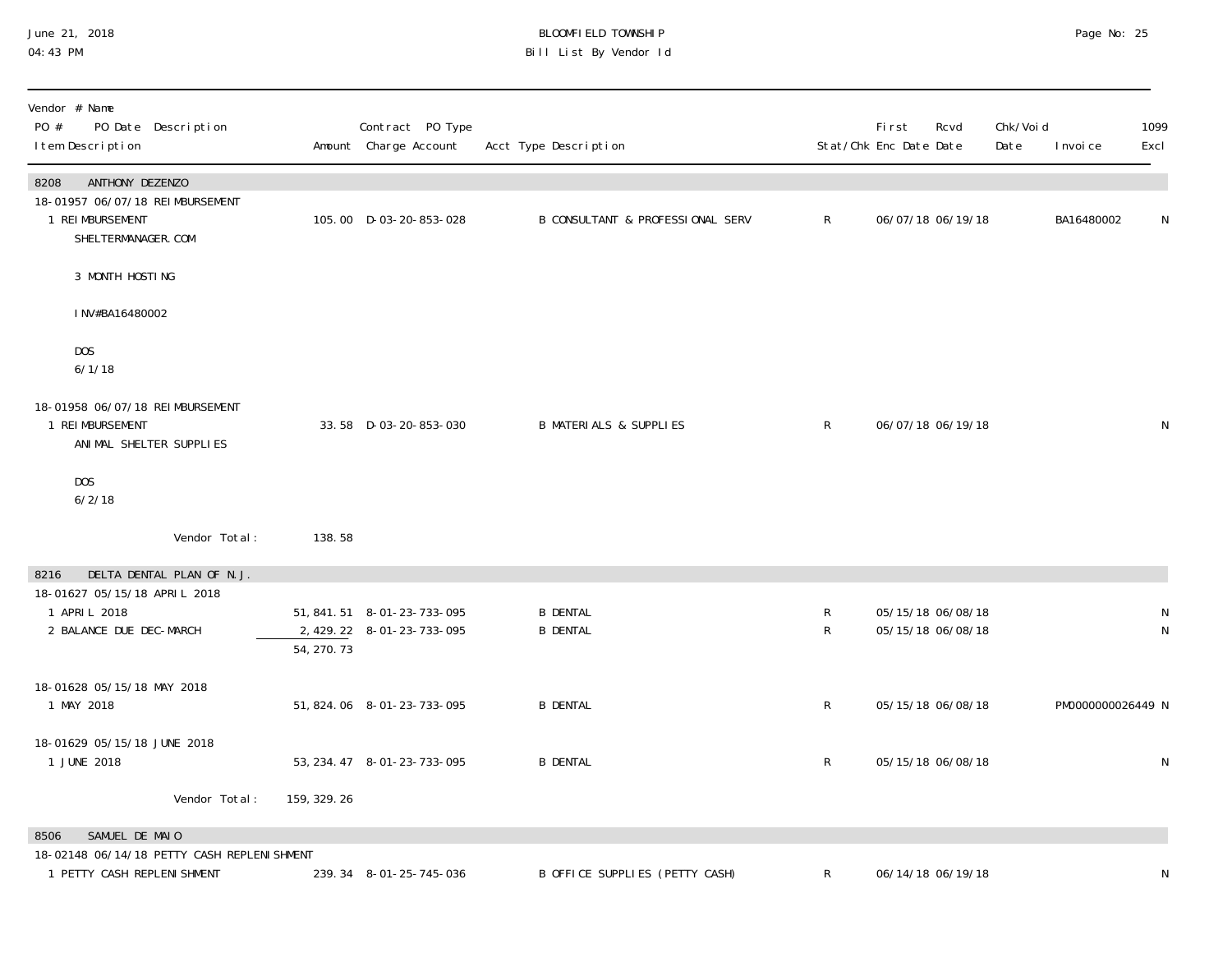## June 21, 2018 BLOOMFIELD TOWNSHIP Page No: 26 04:43 PM Bill List By Vendor Id

| Vendor # Name<br>PO #<br>PO Date Description<br>I tem Description                                                                                                                |                             | Contract PO Type<br>Amount Charge Account           | Acct Type Description                                                  |              | First<br>Rcvd<br>Stat/Chk Enc Date Date | Chk/Voi d<br>Date<br>I nvoi ce | 1099<br>Excl |
|----------------------------------------------------------------------------------------------------------------------------------------------------------------------------------|-----------------------------|-----------------------------------------------------|------------------------------------------------------------------------|--------------|-----------------------------------------|--------------------------------|--------------|
| SAMUEL DE MAIO<br>8506<br>18-02148 06/14/18 PETTY CASH REPLENI SHMENT<br>BATCH#2                                                                                                 | Continued                   | Continued                                           |                                                                        |              |                                         |                                |              |
| RECEI PTS #7-10                                                                                                                                                                  |                             |                                                     |                                                                        |              |                                         |                                |              |
| Vendor Total:                                                                                                                                                                    | 239.34                      |                                                     |                                                                        |              |                                         |                                |              |
| DI AMOND ROCK SPRING WATER<br>8579<br>18-00609 02/26/18 WATER FOR CIVIC CENTER<br>3 WATER FOR CIVIC CENTER<br>I NVOI CE # 830346<br>5 WATER FOR CIVIC CENTER<br>I NVOI CE 834329 |                             | B<br>19.50 R-14-20-854-030<br>35.50 R-14-20-854-030 | <b>B MATERIALS &amp; SUPPLIES</b><br><b>B MATERIALS &amp; SUPPLIES</b> | R<br>R       | 02/26/18 06/14/18<br>02/26/18 06/18/18  | 830346<br>834329               | N            |
| Vendor Total:                                                                                                                                                                    | $\overline{55.00}$<br>55.00 |                                                     |                                                                        |              |                                         |                                |              |
| KIM DOLAN<br>9106<br>18-01395 04/25/18 CLINIC HOURS APRIL 2018<br>1 CLINIC HOURS APRIL 2018<br>MARCH AND APRIL CLINIC HOURS                                                      |                             | 2,520.00 8-01-27-794-028                            | B CONSULTING & PROFESS. SERVICES                                       | $\mathsf{R}$ | 04/25/18 06/08/18                       |                                |              |
| 3/6/18  4.5HRS<br>3/20/18 4.5 HRS                                                                                                                                                |                             |                                                     |                                                                        |              |                                         |                                |              |
| 4/11/18 4.5 HRS<br>4/17/18 4.5 HRS                                                                                                                                               |                             |                                                     |                                                                        |              |                                         |                                |              |
| Vendor Total:                                                                                                                                                                    | 2,520.00                    |                                                     |                                                                        |              |                                         |                                |              |
| DUJETS TREE EXPERTS, INC.<br>9567<br>18-01896 06/07/18 TREE REMOVAL 29 BROAD TERRACE<br>1 TREE REMOVAL 29 BROAD TERRACE                                                          |                             | 4,000.00 B-19-16-433-028                            | B CONSULTANT & PROFESSIONAL SERVICES                                   | $\mathsf{R}$ | 06/07/18 06/14/18                       |                                |              |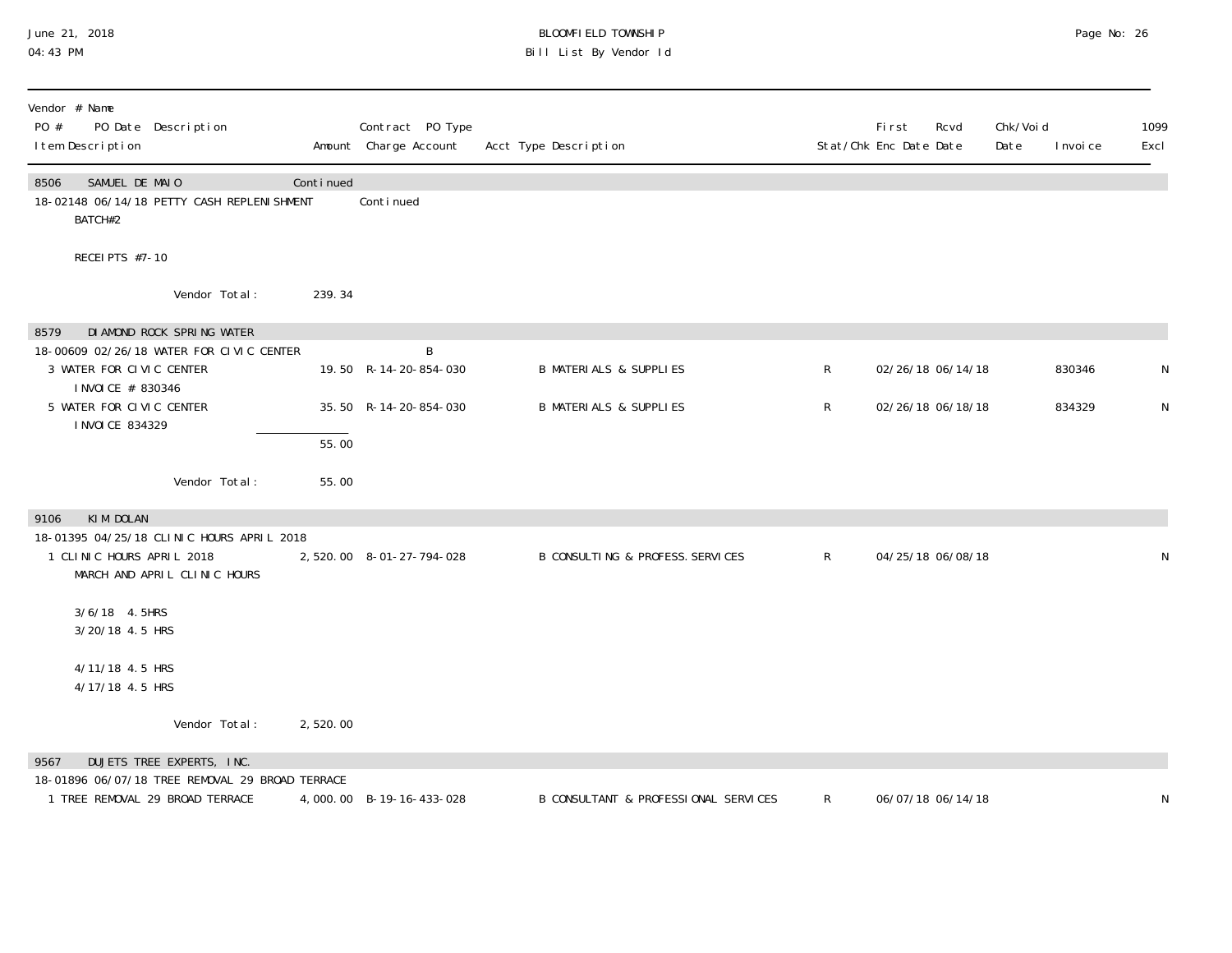### June 21, 2018 BLOOMFIELD TOWNSHIP Page No: 27 04:43 PM Bill List By Vendor Id

| Vendor # Name<br>PO #<br>PO Date Description<br>I tem Description                                                                                           |           | Contract PO Type<br>Amount Charge Account | Acct Type Description                |              | First<br>Rcvd<br>Stat/Chk Enc Date Date | Chk/Void<br>Date | I nvoi ce | 1099<br>Excl |
|-------------------------------------------------------------------------------------------------------------------------------------------------------------|-----------|-------------------------------------------|--------------------------------------|--------------|-----------------------------------------|------------------|-----------|--------------|
| 9567<br>DUJETS TREE EXPERTS, INC.<br>18-01896 06/07/18 TREE REMOVAL 29 BROAD TERRACE Continued<br>EMERGENCY REMOVAL OF DANGEROUS TREE<br>AT 29 BROAD STREET | Continued |                                           |                                      |              |                                         |                  |           |              |
| Vendor Total:                                                                                                                                               | 4,000.00  |                                           |                                      |              |                                         |                  |           |              |
| DUKE MULTIMEDIA PRODUCTIONS<br>9571                                                                                                                         |           |                                           |                                      |              |                                         |                  |           |              |
| 18-01948 06/07/18 WBMA-TV STATION MANAGEMENT<br>1 WBMA-TV STATION MANAGEMENT<br>WBMA-TV STATION MANAGEMENT                                                  |           | 4, 125.00 8-01-20-723-028                 | B CONSULTANT & PROFESSIONAL SERVICES | $\mathsf{R}$ | 06/07/18 06/18/18                       |                  | 1065      | N            |
| I NVOI CE# 1065<br>2 WBMA-TV STATION MANAGEMENT<br>WBMA-TV STTION MANAGEMENT                                                                                |           | 4, 125.00 8-01-20-723-028                 | B CONSULTANT & PROFESSIONAL SERVICES | R.           | 06/07/18 06/18/18                       |                  | 1061      | N            |
| I NVOI CE# 1061                                                                                                                                             | 8, 250.00 |                                           |                                      |              |                                         |                  |           |              |
| Vendor Total:                                                                                                                                               | 8,250.00  |                                           |                                      |              |                                         |                  |           |              |
| ARH ASSOCIATES<br>00303                                                                                                                                     |           |                                           |                                      |              |                                         |                  |           |              |
| 18-01561 05/07/18                                                                                                                                           |           |                                           |                                      |              |                                         |                  |           |              |
| 1 221-225 BELLEVILLE AVE-INSP.                                                                                                                              |           | 4, 146. 25 M-13-56-013-P59                | B 221-225 BELLEVILLE AVE             | $\mathsf{R}$ | 05/07/18 06/08/18                       |                  | 61212     | N            |
| 18-02123 06/14/18 THIRD RIVER URBAN PARK                                                                                                                    |           |                                           |                                      |              |                                         |                  |           |              |
| 1 THIRD RIVER URBAN PARK<br>THI RD RIVER URBAN PARK COSTS<br>ARH PROJECT # 6600004.04                                                                       |           | 51, 951. 25 T-13-56-013-0ST               | <b>B RES. OPEN SPACE</b>             | $\mathsf{R}$ | 06/14/18 06/21/18                       |                  | 63973     | N            |
| I NVOI CE NO: 63973                                                                                                                                         |           |                                           |                                      |              |                                         |                  |           |              |
| Vendor Total:                                                                                                                                               | 56,097.50 |                                           |                                      |              |                                         |                  |           |              |
| EMR POWER SYSTEMS, LLC<br>11590                                                                                                                             |           |                                           |                                      |              |                                         |                  |           |              |
| 18-01466 04/30/18 HQ GENERATOR - MAJOR SERVICE                                                                                                              |           |                                           |                                      |              |                                         |                  |           |              |
| 1 HQ GENERATOR - MAJOR SERVICE                                                                                                                              |           | 300.00 8-01-25-752-024                    | B MAINT. OF BLDG'S & FACILITIES      | R            | 04/30/18 06/08/18                       |                  | 63494     | N            |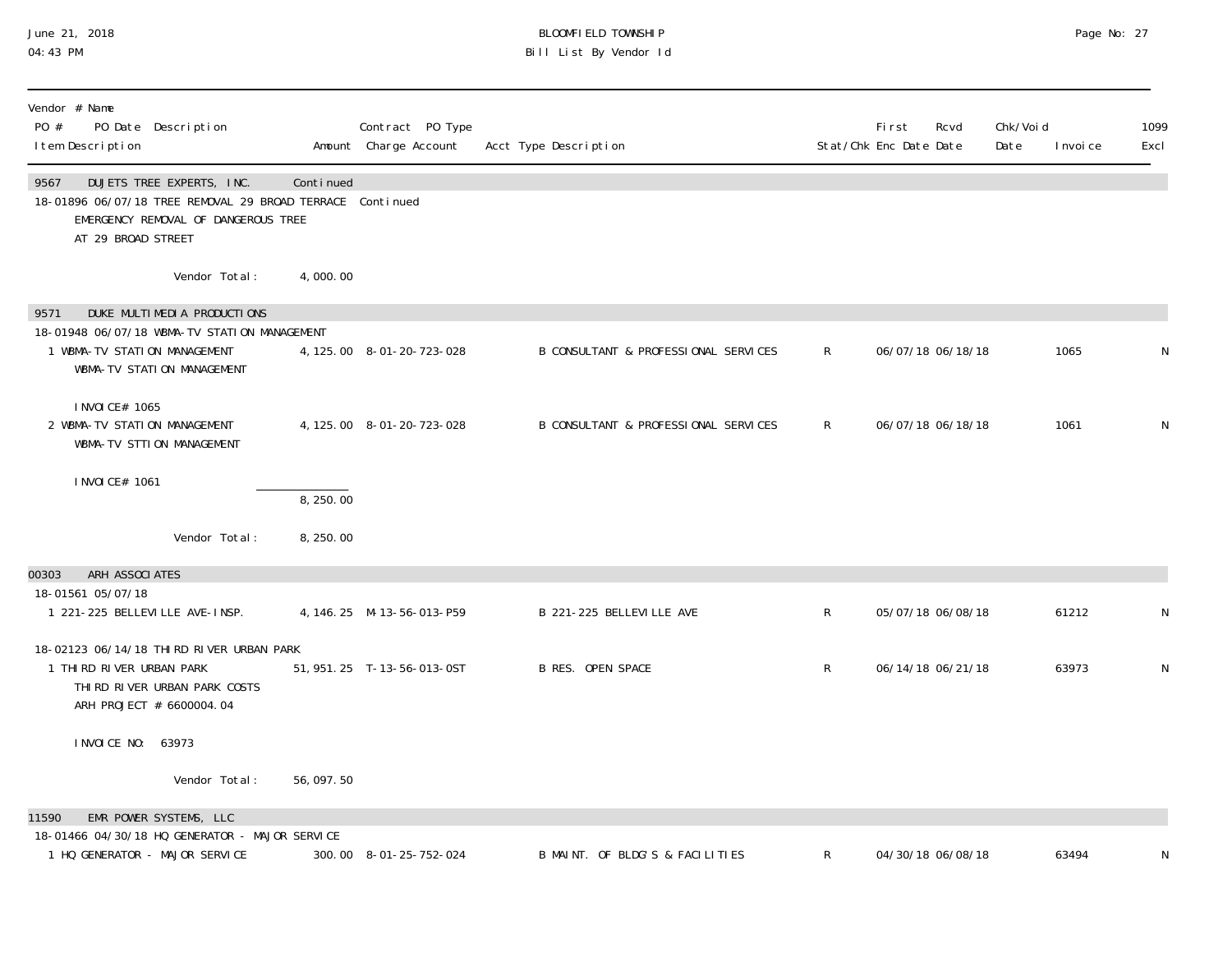## June 21, 2018 BLOOMFIELD TOWNSHIP Page 20 and the control of the control of the control of the control of the control of the control of the control of the control of the control of the control of t 04:43 PM Bill List By Vendor Id

| Vendor # Name<br>PO #<br>PO Date Description<br>I tem Description                                                                                                              | Contract PO Type<br>Amount Charge Account | Acct Type Description               |              | Fi rst<br>Stat/Chk Enc Date Date | Rcvd | Chk/Voi d<br>Date | I nvoi ce | 1099<br>Excl |
|--------------------------------------------------------------------------------------------------------------------------------------------------------------------------------|-------------------------------------------|-------------------------------------|--------------|----------------------------------|------|-------------------|-----------|--------------|
| EMR POWER SYSTEMS, LLC<br>11590<br>Continued<br>18-01466 04/30/18 HQ GENERATOR - MAJOR SERVICE<br>1.75 GALLONS OIL<br>DI SPOSAL<br>OIL FILTER<br>ABSORBENT PADS<br>MISC. PARTS | Continued                                 |                                     |              |                                  |      |                   |           |              |
| 18-01467 04/30/18 ST. 2 GENERATOR-MAJOR SERVICE<br>1 ST. 2 GENERATOR-MAJOR SERVICE                                                                                             | 300.00 8-01-25-752-024                    | B MAINT. OF BLDG'S & FACILITIES     | $\mathsf{R}$ | 04/30/18 06/08/18                |      |                   | 63495     | N            |
| 2.5 GALLONS OIL<br>DI SPOSAL FEE<br>OIL FILTER<br><b>FUEL FILTER</b><br>FUEL CONDITIONER<br>ABSORBENT PADS<br>MISC. PARTS                                                      |                                           |                                     |              |                                  |      |                   |           |              |
| 18-01513 05/04/18 SERVICE CHECK FOR GENERATORS<br>1 SERVICE CHECK FOR GENERATORS<br>I NVOI CE #63437                                                                           | 235.00 8-01-26-772-024                    | B CLEAN. &MAIN. OF BLDG'S & FACIL.  | $\mathsf{R}$ | 05/04/18 06/08/18                |      |                   | 63437     | N            |
| SERVICE CHECK<br>BLOOMFIELD LAW ENFORCEMENT BUILDING                                                                                                                           |                                           |                                     |              |                                  |      |                   |           |              |
| 18-01514 05/04/18 SERVICE CHECK FOR GENERATORS<br>1 SERVICE CHECK FOR GENERATORS                                                                                               | 300.00 8-01-26-772-024                    | B CLEAN. & MAIN. OF BLDG'S & FACIL. | R            | 05/04/18 06/08/18                |      |                   | 63438     | N            |

INVOICE #63438

SERVICE CHECK POWER HOUSE (25KW)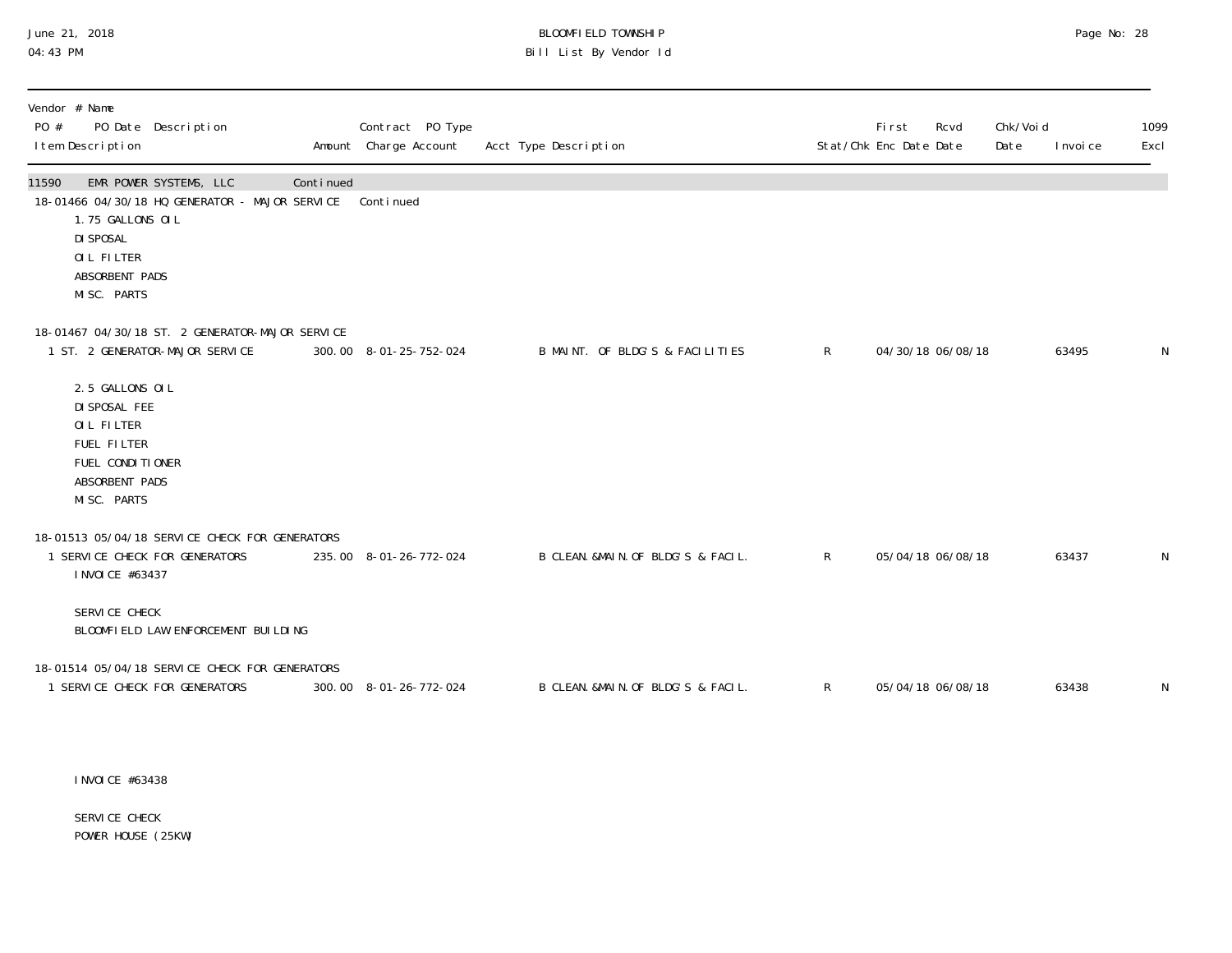## June 21, 2018 BLOOMFIELD TOWNSHIP Page No: 29 04:43 PM Bill List By Vendor Id

| Vendor # Name<br>PO #<br>PO Date Description<br>I tem Description                                                                                                                                                                 |           | Contract PO Type<br>Amount Charge Account | Acct Type Description              |              | <b>First</b><br>Rcvd<br>Stat/Chk Enc Date Date | Chk/Void<br>Date | I nvoi ce      | 1099<br>Excl |
|-----------------------------------------------------------------------------------------------------------------------------------------------------------------------------------------------------------------------------------|-----------|-------------------------------------------|------------------------------------|--------------|------------------------------------------------|------------------|----------------|--------------|
| 11590<br>EMR POWER SYSTEMS, LLC<br>18-01515 05/04/18 SERVICE CHECK FOR GENERATORS<br>1 SERVICE CHECK FOR GENERATORS                                                                                                               | Continued | 220.00 8-01-26-772-024                    | B CLEAN. &MAIN. OF BLDG'S & FACIL. | $\mathsf{R}$ | 05/04/18 06/08/18                              |                  | 63440          | N            |
| I NVOI CE #63440                                                                                                                                                                                                                  |           |                                           |                                    |              |                                                |                  |                |              |
| SERVICE CHECK<br>POLICE MOBILE COMMAND                                                                                                                                                                                            |           |                                           |                                    |              |                                                |                  |                |              |
| 18-01516 05/04/18 SERVICE CHECK FOR GENERATORS<br>1 SERVICE CHECK FOR GENERATORS                                                                                                                                                  |           | 340.00 8-01-26-772-024                    | B CLEAN. &MAIN. OF BLDG'S & FACIL. | $\mathsf{R}$ | 05/04/18 06/08/18                              |                  | 63439          | N            |
| I NVOI CE #63439                                                                                                                                                                                                                  |           |                                           |                                    |              |                                                |                  |                |              |
| MAJOR SERVICE<br>MUNICIPAL BUILDING (80KW)                                                                                                                                                                                        |           |                                           |                                    |              |                                                |                  |                |              |
| Vendor Total:                                                                                                                                                                                                                     | 1,695.00  |                                           |                                    |              |                                                |                  |                |              |
| ESSEX COUNTY COLLEGE<br>11791<br>18-01465 04/30/18 FIRE PROTEC INSPCTR HHS COURSE<br>1 FIRE PROTEC INSPCTR HHS COURSE<br>EMPLOYEE: D. PARSONS<br>COURSE START DATE: MAY 3, 2018<br>COST BREAKDOWN: \$681, PLUS \$30 ENROLL<br>FEE |           | 711.00 8-01-22-726-042                    | <b>B EDUCATION &amp; TRAINING</b>  | $\mathsf{R}$ | 04/30/18 06/08/18                              |                  | $05 - 03 - 18$ | N            |
| Vendor Total:                                                                                                                                                                                                                     | 711.00    |                                           |                                    |              |                                                |                  |                |              |
| 12501<br>ONYEANI LAW FIRM, LLC<br>18-01487 05/02/18 MUNICIPAL PROSECUTOR MONTHLY<br>1 MUNICIPAL PROSECUTOR MONTHLY<br>MONTHLY SALARY                                                                                              |           | 5, 953. 33 8-01-20-712-027                | <b>B LEGALS SERVICES</b>           | $\mathsf R$  | 05/02/18 06/11/18                              |                  | APRI L 2018    | N            |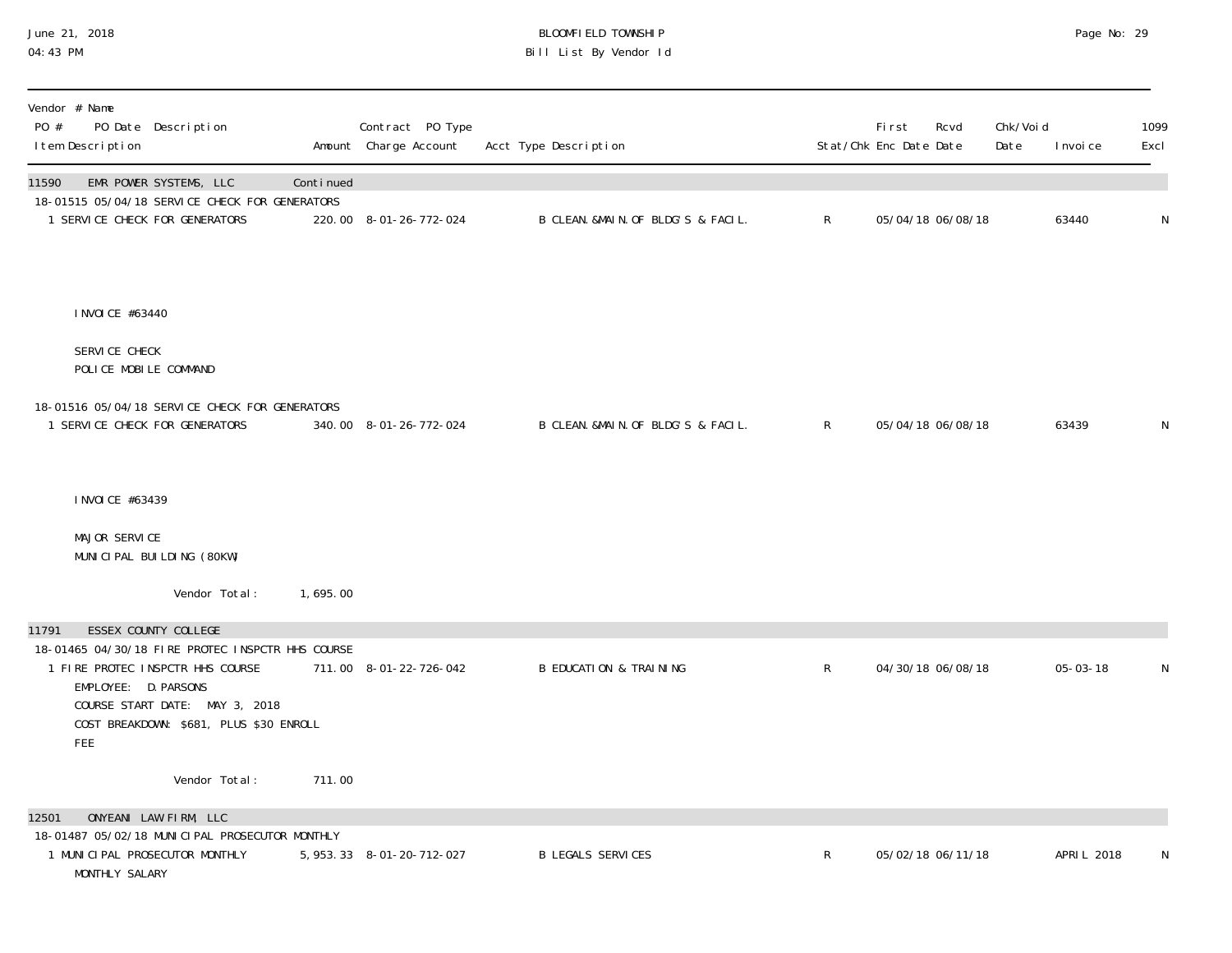## June 21, 2018 BLOOMFIELD TOWNSHIP Page 20 and the control of the control of the control of the control of the control of the control of the control of the control of the control of the control of t 04:43 PM Bill List By Vendor Id

| Vendor # Name<br>PO #<br>PO Date Description<br>I tem Description                                                                        |            | Contract PO Type<br>Amount Charge Account | Acct Type Description            |                | Fi rst<br>Stat/Chk Enc Date Date | Rcvd | Chk/Voi d<br>Date | I nvoi ce  | 1099<br>Excl |
|------------------------------------------------------------------------------------------------------------------------------------------|------------|-------------------------------------------|----------------------------------|----------------|----------------------------------|------|-------------------|------------|--------------|
| ONYEANI LAW FIRM, LLC<br>12501                                                                                                           | Continued  |                                           |                                  |                |                                  |      |                   |            |              |
| 18-01871 06/04/18 MONTHLY BILL MAY<br>1 MONTHLY BILL MAY                                                                                 |            | 5, 953. 33 8-01-20-712-027                | <b>B LEGALS SERVICES</b>         | R              | 06/04/18 06/14/18                |      |                   | <b>MAY</b> | $\mathsf{N}$ |
| Vendor Total:                                                                                                                            | 11,906.66  |                                           |                                  |                |                                  |      |                   |            |              |
| FILE BANK<br>13788                                                                                                                       |            |                                           |                                  |                |                                  |      |                   |            |              |
| 18-01803 05/29/18 JUNE 2018 OFF-SITE STORAGE<br>1 JUNE 2018 OFF-SITE STORAGE<br>CUSTOMER NO. 0502<br>I NVOI CE NO. 083440 THROUGH 083449 |            | 868.53 8-01-20-704-028                    | B CONSULTANT & PROFESSIONAL SERV | $R_{\perp}$    | 05/29/18 06/14/18                |      |                   |            | N            |
| Vendor Total:                                                                                                                            | 868.53     |                                           |                                  |                |                                  |      |                   |            |              |
| JOSEPH P. FISCHER<br>13814                                                                                                               |            |                                           |                                  |                |                                  |      |                   |            |              |
| 18-01541 05/07/18 BALLOONS AND SPIN ART<br>1 BALLOONS AND SPIN ART<br>TOWN PAINTS                                                        |            | 400.00 8-01-28-797-029                    | <b>B OTHER CONTRACTUAL ITEMS</b> | $\mathsf{R}$   | 05/07/18 06/08/18                |      |                   |            | N            |
| Vendor Total:                                                                                                                            | 400.00     |                                           |                                  |                |                                  |      |                   |            |              |
| 13950<br>FIX N FUEL                                                                                                                      |            |                                           |                                  |                |                                  |      |                   |            |              |
| 18-01757 05/29/18 INVOICE: 29505<br>1 INVOICE: 29505<br>DPW #604 MG90823 S/N: 170907                                                     |            | 1, 232. 72 8-01-26-767-025                | B MAINTENANCE OF MOTOR VEHICLES  | $\mathsf{R}^-$ | 05/29/18 06/21/18                |      |                   | 29505      | N            |
| Vendor Total:                                                                                                                            | 1, 232. 72 |                                           |                                  |                |                                  |      |                   |            |              |
| MI CHAEL FI TZPATRI CK<br>13964                                                                                                          |            |                                           |                                  |                |                                  |      |                   |            |              |
| 18-01996 06/08/18 CRAYONS<br>1 CRAYONS<br>530 24 COUNT CRAYONS @ \$1.49 @ 50%OFF                                                         |            | 392.20 G-02-40-368-000                    | B 2018 CHILD HEALTH LEAD GRANT   | R              | 06/08/18 06/19/18                |      |                   |            | N            |
| Vendor Total:                                                                                                                            | 392.20     |                                           |                                  |                |                                  |      |                   |            |              |
| FLORIO, PERRUCCI, STEINHARDT &<br>14339                                                                                                  |            |                                           |                                  |                |                                  |      |                   |            |              |
| 18-01668 05/16/18 COLLINS HOUSE<br>1 COLLINS HOUSE                                                                                       |            | 1,057.50 T-13-56-013-0ST                  | <b>B RES. OPEN SPACE</b>         | R              | 05/16/18 06/13/18                |      |                   | 147245     | N            |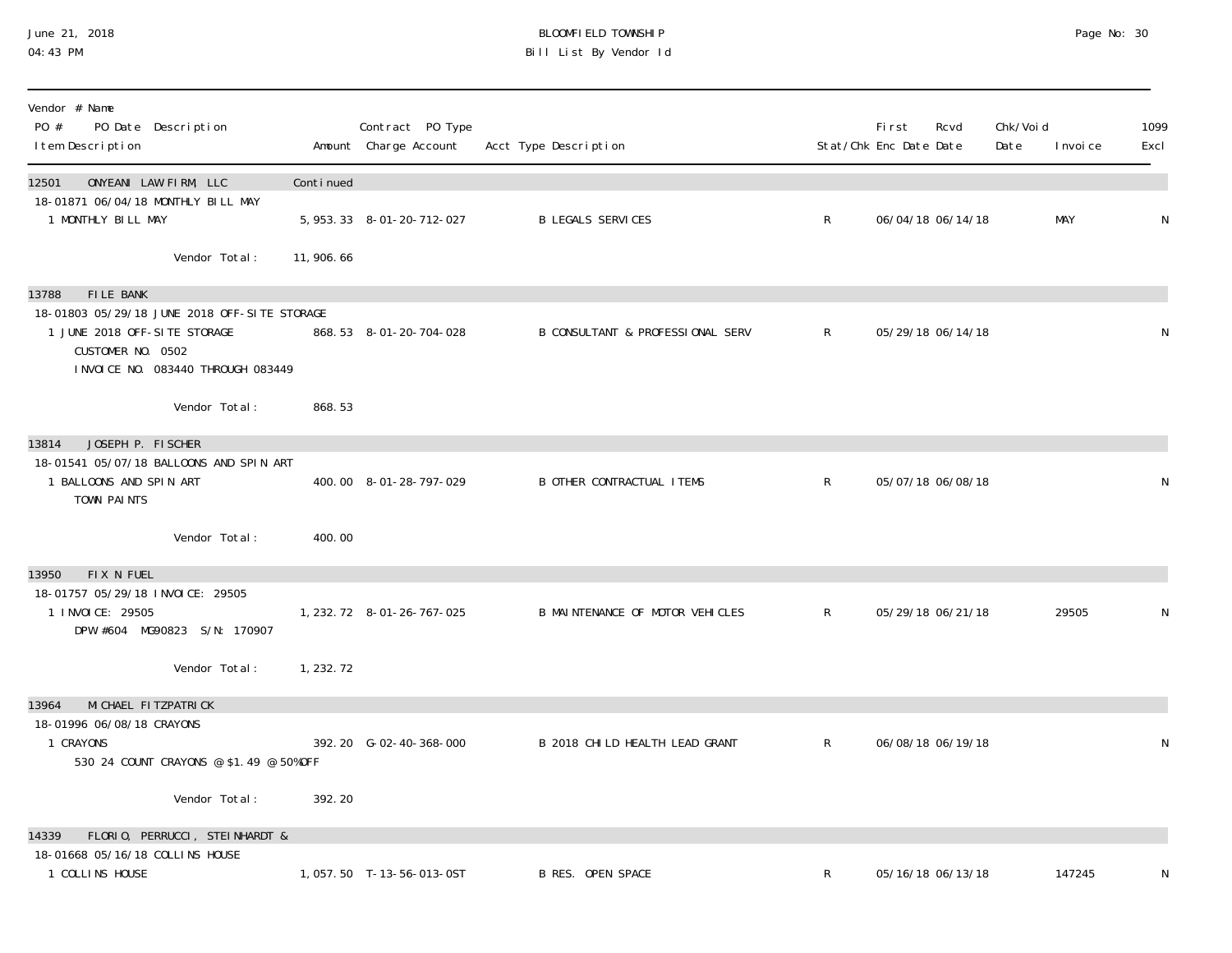## June 21, 2018 BLOOMFIELD TOWNSHIP Page 2018 Page No: 31 04:43 PM Bill List By Vendor Id

| Vendor # Name<br>PO #<br>I tem Description                                                             | PO Date Description                                                                                              |          | Contract PO Type<br>Amount Charge Account      | Acct Type Description                                                  |              | <b>First</b><br>Rcvd<br>Stat/Chk Enc Date Date | Chk/Voi d<br>Date | I nvoi ce            | 1099<br>Excl |
|--------------------------------------------------------------------------------------------------------|------------------------------------------------------------------------------------------------------------------|----------|------------------------------------------------|------------------------------------------------------------------------|--------------|------------------------------------------------|-------------------|----------------------|--------------|
| 14339<br>18-01668 05/16/18 COLLINS HOUSE<br>FOR COLLINS HOUSE                                          | FLORIO, PERRUCCI, STEINHARDT & Continued<br>PROFESSIONAL SERVICES RENDERED                                       |          | Conti nued                                     |                                                                        |              |                                                |                   |                      |              |
| I NVOI CE NO: 147245                                                                                   | ACCOUNT NO: 50548.0019                                                                                           |          |                                                |                                                                        |              |                                                |                   |                      |              |
|                                                                                                        | Vendor Total:                                                                                                    | 1,057.50 |                                                |                                                                        |              |                                                |                   |                      |              |
| FLYNN, BONNIE<br>14342                                                                                 |                                                                                                                  |          |                                                |                                                                        |              |                                                |                   |                      |              |
| 18-01701 05/16/18 Reimbursement<br>1 Reimbursement<br>NJAPZA seminar fee<br>license renewal<br>parking | Sustainable Jersey conference fee<br>NJ Division of Consumer Affairs PP                                          |          | 253.00 8-01-22-725-042                         | <b>B EDUCATION &amp; TRAINING</b>                                      | $\mathsf{R}$ | 05/16/18 06/08/18                              |                   |                      | N            |
| 18-01702 05/16/18 Reimbursement<br>1 Reimbursement                                                     | Mobile phone - Jan, Feb and March 2018                                                                           |          | 164.97 8-01-31-820-077                         | <b>B TELECOMMUNICATIONS</b>                                            | $\mathsf{R}$ | 05/16/18 06/08/18                              |                   |                      | N            |
|                                                                                                        | Vendor Total:                                                                                                    | 417.97   |                                                |                                                                        |              |                                                |                   |                      |              |
| 14393<br>1 UPDATES<br>2 SHIPPING AND HANDLING                                                          | MATTHEW BENDER AND CO., INC.<br>18-01727 05/21/18 NJ CRIMINAL JUSTICE CODE 2018<br>NJ CRIMINAL JUSTICE CODE 2018 |          | 79.80 8-01-25-752-133<br>13.08 8-01-25-752-133 | <b>B BOOKS &amp; PUBLICATIONS</b><br><b>B BOOKS &amp; PUBLICATIONS</b> | R<br>R       | 05/21/18 06/15/18<br>05/21/18 06/15/18         |                   | 02133334<br>02133334 | N<br>N       |
|                                                                                                        | ** THIS IS NOT AN ORDER - WE HAVE<br>RECEIVED THIS SHIPMENT ALREADY**                                            |          |                                                |                                                                        |              |                                                |                   |                      |              |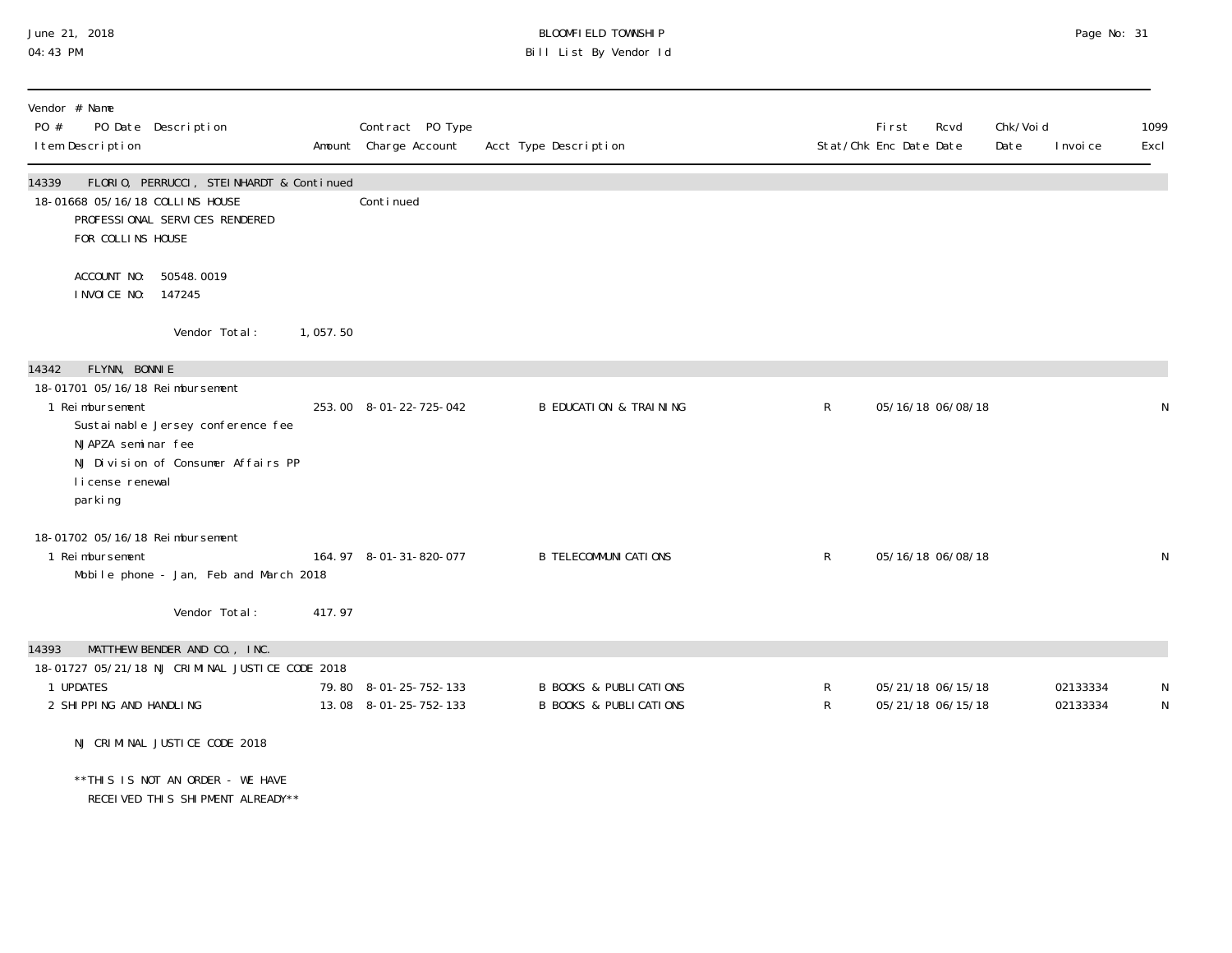## June 21, 2018 BLOOMFIELD TOWNSHIP Page 2018 Page No: 32 04:43 PM Bill List By Vendor Id

| Vendor # Name<br>PO #<br>PO Date Description<br>I tem Description                         |                                    |           | Contract PO Type<br>Amount Charge Account | Acct Type Description             |              | First<br>Stat/Chk Enc Date Date | Rcvd              | Chk/Voi d<br>Date | I nvoi ce | 1099<br>Excl |
|-------------------------------------------------------------------------------------------|------------------------------------|-----------|-------------------------------------------|-----------------------------------|--------------|---------------------------------|-------------------|-------------------|-----------|--------------|
| 14393<br>18-01727 05/21/18 NJ CRIMINAL JUSTICE CODE 2018 Continued<br>I NVOCI E #02133334 | MATTHEW BENDER AND CO., INC.       | Continued |                                           |                                   |              |                                 |                   |                   |           |              |
|                                                                                           |                                    | 92.88     |                                           |                                   |              |                                 |                   |                   |           |              |
|                                                                                           | Vendor Total:                      | 92.88     |                                           |                                   |              |                                 |                   |                   |           |              |
| 14701                                                                                     | FRANKIES FINISHLINE CAR WASH 1     |           |                                           |                                   |              |                                 |                   |                   |           |              |
| 18-01544 05/07/18 PD CAR WASHES<br>1 PD CAR WASHES<br>APRIL 2018                          |                                    |           | 795.00 8-01-26-767-035                    | B JANI TORI AL & HOUSEHOLD SUPPLY | $\mathsf{R}$ | 05/07/18 06/08/18               |                   |                   |           | N            |
|                                                                                           | Vendor Total:                      | 795.00    |                                           |                                   |              |                                 |                   |                   |           |              |
| <b>TERRI FUCCI</b><br>14762                                                               |                                    |           |                                           |                                   |              |                                 |                   |                   |           |              |
| 18-01859 05/31/18 NURSING-LIABILITY INSURANCE<br>1 NURSI NG-LI ABI LI TY INSURANCE        |                                    |           | 136.63 8-01-27-785-153                    | <b>B MALPRACTICE INSURANCE</b>    | $\mathsf{R}$ |                                 | 05/31/18 06/14/18 |                   |           | N            |
|                                                                                           | Vendor Total:                      | 136.63    |                                           |                                   |              |                                 |                   |                   |           |              |
| <b>GARDEN STATE LABS INC.</b><br>15610                                                    |                                    |           |                                           |                                   |              |                                 |                   |                   |           |              |
| 18-00768 03/06/18 ANALYTI CAL SERVICES<br>4 APRIL 2018                                    |                                    |           | B<br>237.02 8-01-27-785-028               | B CONSULTANT & PROFESSIONAL SERV  | $\mathsf{R}$ |                                 | 03/06/18 06/08/18 |                   | 321113    | N            |
| 18-01343 04/18/18 MARCH 2018<br>1 MARCH 2018                                              | 52 CHLORINE DONE BY GSL & TC18/SPC |           | 7, 370.00 8-05-26-511-028                 | B CONSULTANT & PROFESSIONAL SERV  | $\mathsf{R}$ | 04/18/18 06/08/18               |                   |                   | 318906    | N            |
|                                                                                           | COPPER DRINKING WATER ANALYSIS     |           |                                           |                                   |              |                                 |                   |                   |           |              |
| 6 HALOACETIC ACIDS EPA 552.2                                                              |                                    |           |                                           |                                   |              |                                 |                   |                   |           |              |
| 58 LEAD DRINKING WATER                                                                    |                                    |           |                                           |                                   |              |                                 |                   |                   |           |              |
| 2 LEAD & COPPER                                                                           |                                    |           |                                           |                                   |              |                                 |                   |                   |           |              |
| 6 T. TRI HALOMETHANES EPA 524.2                                                           |                                    |           |                                           |                                   |              |                                 |                   |                   |           |              |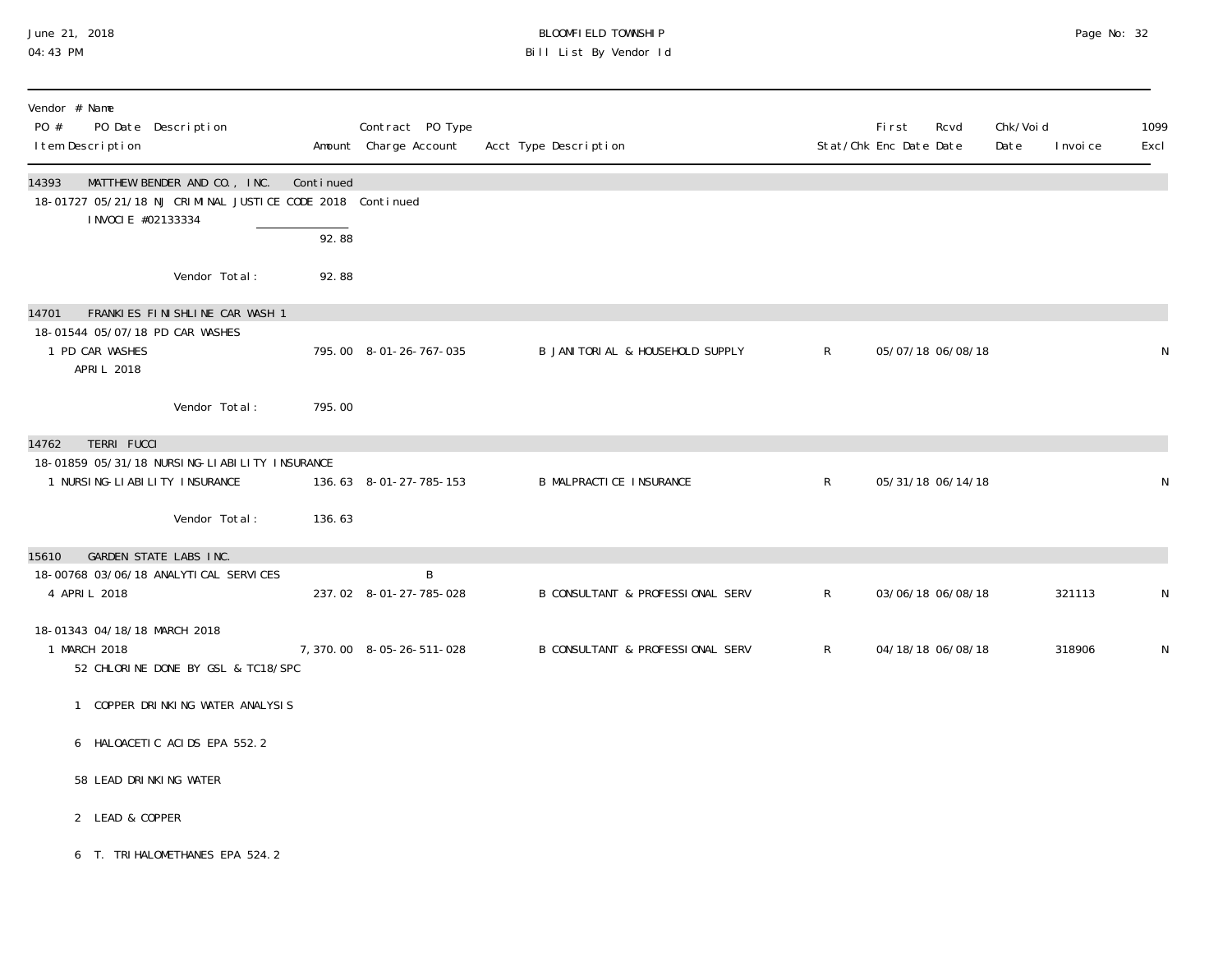#### June 21, 2018 BLOOMFIELD TOWNSHIP Page 2018 Page No: 33 04:43 PM Bill List By Vendor Id

| Vendor # Name<br>PO #<br>PO Date Description<br>I tem Description                                                                                                                                                                                                                                                |            | Contract PO Type<br>Amount Charge Account                                                                                         | Acct Type Description                                                                                                                                                        |                       | <b>First</b><br>Stat/Chk Enc Date Date | Rcvd                                                                                                  | Chk/Void<br>Date | I nvoi ce | 1099<br>Excl                                                  |
|------------------------------------------------------------------------------------------------------------------------------------------------------------------------------------------------------------------------------------------------------------------------------------------------------------------|------------|-----------------------------------------------------------------------------------------------------------------------------------|------------------------------------------------------------------------------------------------------------------------------------------------------------------------------|-----------------------|----------------------------------------|-------------------------------------------------------------------------------------------------------|------------------|-----------|---------------------------------------------------------------|
| 15610<br>GARDEN STATE LABS INC.<br>18-01738 05/22/18 ANALYTICAL SERVICE APRIL 2018<br>1 ANALYTICAL SERVICE APRIL 2018<br>52 CHLORINE DONE BY GSL & TC18/SPC                                                                                                                                                      | Continued  | 5, 120, 00 8-05-26-511-028                                                                                                        | B CONSULTANT & PROFESSIONAL SERV                                                                                                                                             | $\mathsf{R}$          |                                        | 05/22/18 06/13/18                                                                                     |                  | 319880    | N                                                             |
| 3 HALOACETIC ACIDS EPA 552.2                                                                                                                                                                                                                                                                                     |            |                                                                                                                                   |                                                                                                                                                                              |                       |                                        |                                                                                                       |                  |           |                                                               |
| 8 LEAD DRINKING WATER                                                                                                                                                                                                                                                                                            |            |                                                                                                                                   |                                                                                                                                                                              |                       |                                        |                                                                                                       |                  |           |                                                               |
| 17 LEAD & COPPER                                                                                                                                                                                                                                                                                                 |            |                                                                                                                                   |                                                                                                                                                                              |                       |                                        |                                                                                                       |                  |           |                                                               |
| 3 T. TRI HALOMETHANES EPA 524.2                                                                                                                                                                                                                                                                                  |            |                                                                                                                                   |                                                                                                                                                                              |                       |                                        |                                                                                                       |                  |           |                                                               |
| Vendor Total:                                                                                                                                                                                                                                                                                                    | 12, 727.02 |                                                                                                                                   |                                                                                                                                                                              |                       |                                        |                                                                                                       |                  |           |                                                               |
| LI SA GEARHART<br>15726<br>18-01397 04/25/18 NURSING-LICENSING<br>1 NURSI NG-LI CENSI NG<br>NJ RENEWAL OF NURSING LICENSE                                                                                                                                                                                        |            | 125.00 8-01-27-785-029                                                                                                            | <b>B LICENSURE</b>                                                                                                                                                           | $\mathsf{R}$          |                                        | 04/25/18 06/08/18                                                                                     |                  |           | N                                                             |
| Vendor Total:                                                                                                                                                                                                                                                                                                    | 125.00     |                                                                                                                                   |                                                                                                                                                                              |                       |                                        |                                                                                                       |                  |           |                                                               |
| INNA GELIN OR JACK GELIN<br>15951<br>18-02051 06/12/18 REDEEM TSC #17-00029, 39/1<br>1 TSC #17-00029, 39/1<br>2 RECORDING FEE<br>3 SUBS PAID<br>4 INTEREST AND 2% EARNED<br>5 PREMI UM HELD<br>TSC #17-00029, 39/1 REDEEMED ON 6/30/18<br>BY BAYVI EW<br>CHECK MUST BE DATED BY 6/30/18<br>RETURN CHECK TO CINDY | 3,437.38   | 367.16 T-13-22-856-C30<br>65.00 T-13-22-856-C30<br>1,451.62 T-13-22-856-C30<br>153.60 T-13-22-856-C30<br>1,400.00 T-13-22-856-C30 | B TAX TITLE LIEN REDEMPTION<br>B TAX TITLE LIEN REDEMPTION<br><b>B TAX TITLE LIEN REDEMPTION</b><br><b>B TAX TITLE LIEN REDEMPTION</b><br><b>B TAX TITLE LIEN REDEMPTION</b> | R<br>R<br>R<br>R<br>R |                                        | 06/12/18 06/14/18<br>06/12/18 06/14/18<br>06/12/18 06/14/18<br>06/12/18 06/14/18<br>06/12/18 06/14/18 |                  |           | ${\sf N}$<br>${\sf N}$<br>${\sf N}$<br>${\sf N}$<br>${\sf N}$ |
| 18-02273 06/21/18 REDEEM TSC #17-00010, 13/23<br>1 TSC #17-00010, 13/23<br>2 RECORDING FEE                                                                                                                                                                                                                       |            | 707.51 T-13-22-856-C30<br>65.00 T-13-22-856-C30                                                                                   | B TAX TITLE LIEN REDEMPTION<br>B TAX TITLE LIEN REDEMPTION                                                                                                                   | R<br>R                |                                        | 06/21/18 06/21/18<br>06/21/18 06/21/18                                                                |                  |           | ${\sf N}$<br>${\sf N}$                                        |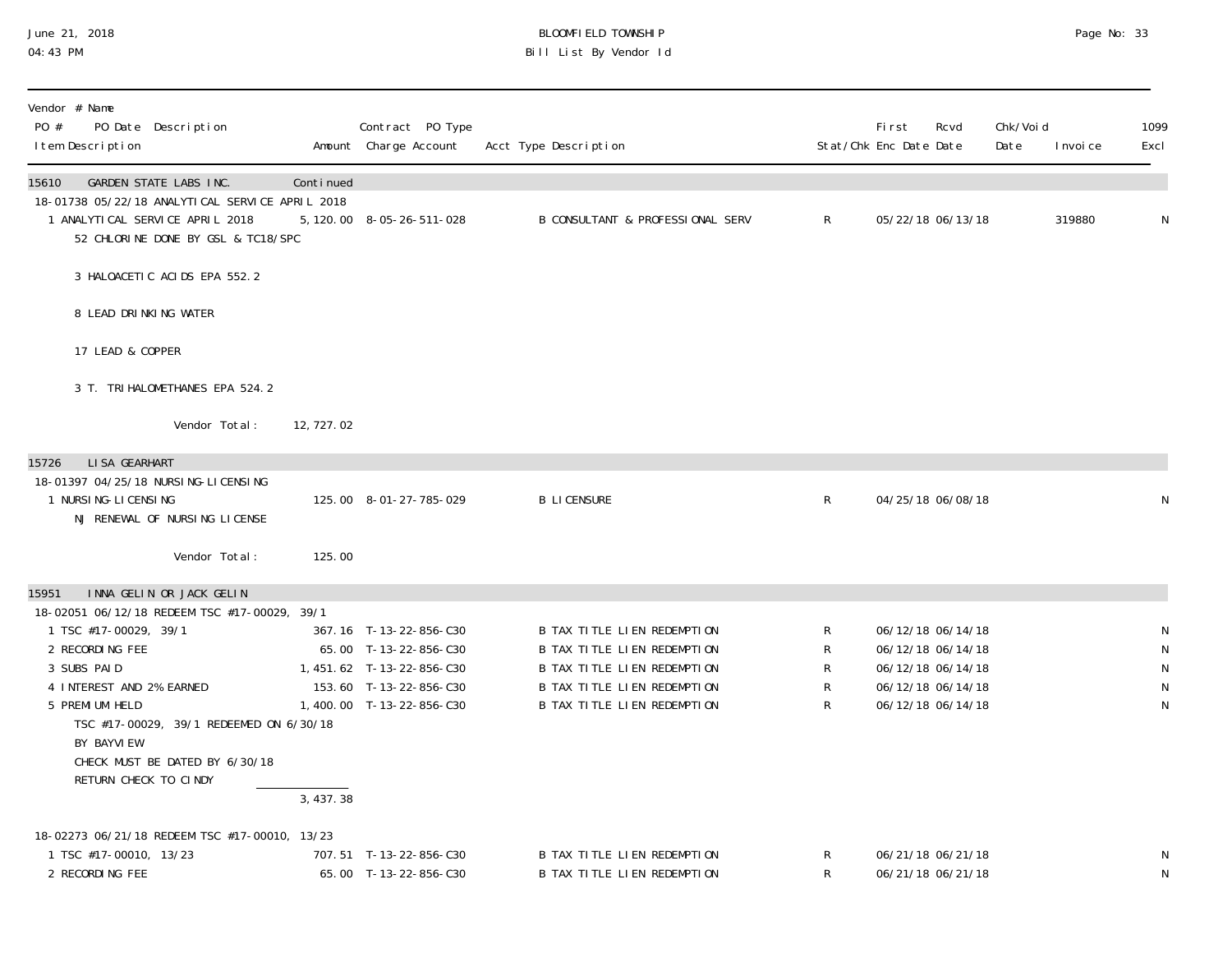# June 21, 2018 BLOOMFIELD TOWNSHIP Page No: 34 04:43 PM Bill List By Vendor Id

| Vendor # Name<br>PO #<br>PO Date Description<br>I tem Description                                                                                       |                       | Contract PO Type<br>Amount Charge Account                                                            | Acct Type Description                                                                          |                        | <b>First</b><br>Stat/Chk Enc Date Date                                           | Rcvd | Chk/Voi d<br>Date | I nvoi ce                    | 1099<br>Excl                     |
|---------------------------------------------------------------------------------------------------------------------------------------------------------|-----------------------|------------------------------------------------------------------------------------------------------|------------------------------------------------------------------------------------------------|------------------------|----------------------------------------------------------------------------------|------|-------------------|------------------------------|----------------------------------|
| INNA GELIN OR JACK GELIN<br>15951                                                                                                                       | Continued             |                                                                                                      |                                                                                                |                        |                                                                                  |      |                   |                              |                                  |
| 18-02273 06/21/18 REDEEM TSC #17-00010, 13/23<br>3 SUBS PAID<br>4 INTEREST AND 2% EARNED<br>5 PREMI UM HELD<br>TSC #17-00010, 13/23 REDEEMED 6/30/18 BY |                       | Continued<br>3, 131. 21 T-13-22-856-C30<br>299.32 T-13-22-856-C30<br>1,300.00 T-13-22-856-C30        | B TAX TITLE LIEN REDEMPTION<br>B TAX TITLE LIEN REDEMPTION<br>B TAX TITLE LIEN REDEMPTION      | R<br>R<br>$\mathsf{R}$ | 06/21/18 06/21/18<br>06/21/18 06/21/18<br>06/21/18 06/21/18                      |      |                   |                              | N<br>${\sf N}$<br>N              |
| CORELOGIC<br>CHECK MUST BE DATED BY 6/30/18<br>RETURN CHECK TO CINDY                                                                                    |                       |                                                                                                      |                                                                                                |                        |                                                                                  |      |                   |                              |                                  |
|                                                                                                                                                         | $\overline{5,503.04}$ |                                                                                                      |                                                                                                |                        |                                                                                  |      |                   |                              |                                  |
| Vendor Total:                                                                                                                                           | 8, 940. 42            |                                                                                                      |                                                                                                |                        |                                                                                  |      |                   |                              |                                  |
| GEN-EL SAFETY & INDUSTRIAL<br>15956                                                                                                                     |                       |                                                                                                      |                                                                                                |                        |                                                                                  |      |                   |                              |                                  |
| 18-01382 04/25/18 INVOICE: 25241<br>1 I NVOI CE: 25241                                                                                                  |                       | 2, 758.86 7-01-40-305-029                                                                            | <b>B OTHER CONTRACTUAL ITEMS</b>                                                               | $\mathsf{R}$           | 04/25/18 06/08/18                                                                |      |                   | 25241                        | N                                |
| Vendor Total:                                                                                                                                           | 2,758.86              |                                                                                                      |                                                                                                |                        |                                                                                  |      |                   |                              |                                  |
| GLENRI DGE RECREATION<br>16702                                                                                                                          |                       |                                                                                                      |                                                                                                |                        |                                                                                  |      |                   |                              |                                  |
| 18-01418 04/25/18 SUBURBAN SOFTBALL FEE<br>1 SUBURBAN SOFTBALL FEE                                                                                      |                       | 132.72 R-14-20-854-030                                                                               | <b>B MATERIALS &amp; SUPPLIES</b>                                                              | $\mathsf{R}$           | 04/25/18 06/08/18                                                                |      |                   |                              | N                                |
| Vendor Total:                                                                                                                                           | 132.72                |                                                                                                      |                                                                                                |                        |                                                                                  |      |                   |                              |                                  |
| MICHAEL S. RUBIN, LLC<br>16826                                                                                                                          |                       |                                                                                                      |                                                                                                |                        |                                                                                  |      |                   |                              |                                  |
| 18-01484 05/02/18<br>1 97 ORANGE STREET PB<br>2 13-27 RACE STREET ZB<br>3 55 NORTH AVENUE ZB<br>4 72 BURROUGHS PLACE PB                                 | 2, 188.00             | 406.00 M-13-56-013-P37<br>841.50 M-13-56-013-P47<br>379.50 M-13-56-013-P51<br>561.00 M-13-56-013-P49 | B 97 ORANGE ST.<br>B 13-27 RACE ST.<br><b>B 55 NORTH AVENUE</b><br><b>B 72 BURROUGHS PLACE</b> | R<br>R<br>R<br>R       | 05/02/18 06/13/18<br>05/02/18 06/13/18<br>05/02/18 06/13/18<br>05/02/18 06/13/18 |      |                   | 1907<br>1947<br>1946<br>1944 | N<br>${\sf N}$<br>${\sf N}$<br>N |
| Vendor Total:                                                                                                                                           | 2, 188.00             |                                                                                                      |                                                                                                |                        |                                                                                  |      |                   |                              |                                  |
| GRAMCO BUSINESS COMMUNICATIONS<br>17298                                                                                                                 |                       |                                                                                                      |                                                                                                |                        |                                                                                  |      |                   |                              |                                  |
| 18-01953 06/07/18 RENEWAL - LISTENING SYSTEM<br>1 RENEWAL - LISTENING SYSTEM                                                                            |                       | 225.00 8-01-20-704-028                                                                               | B CONSULTANT & PROFESSIONAL SERV                                                               | R                      | 06/07/18 06/21/18                                                                |      |                   | 18-444                       |                                  |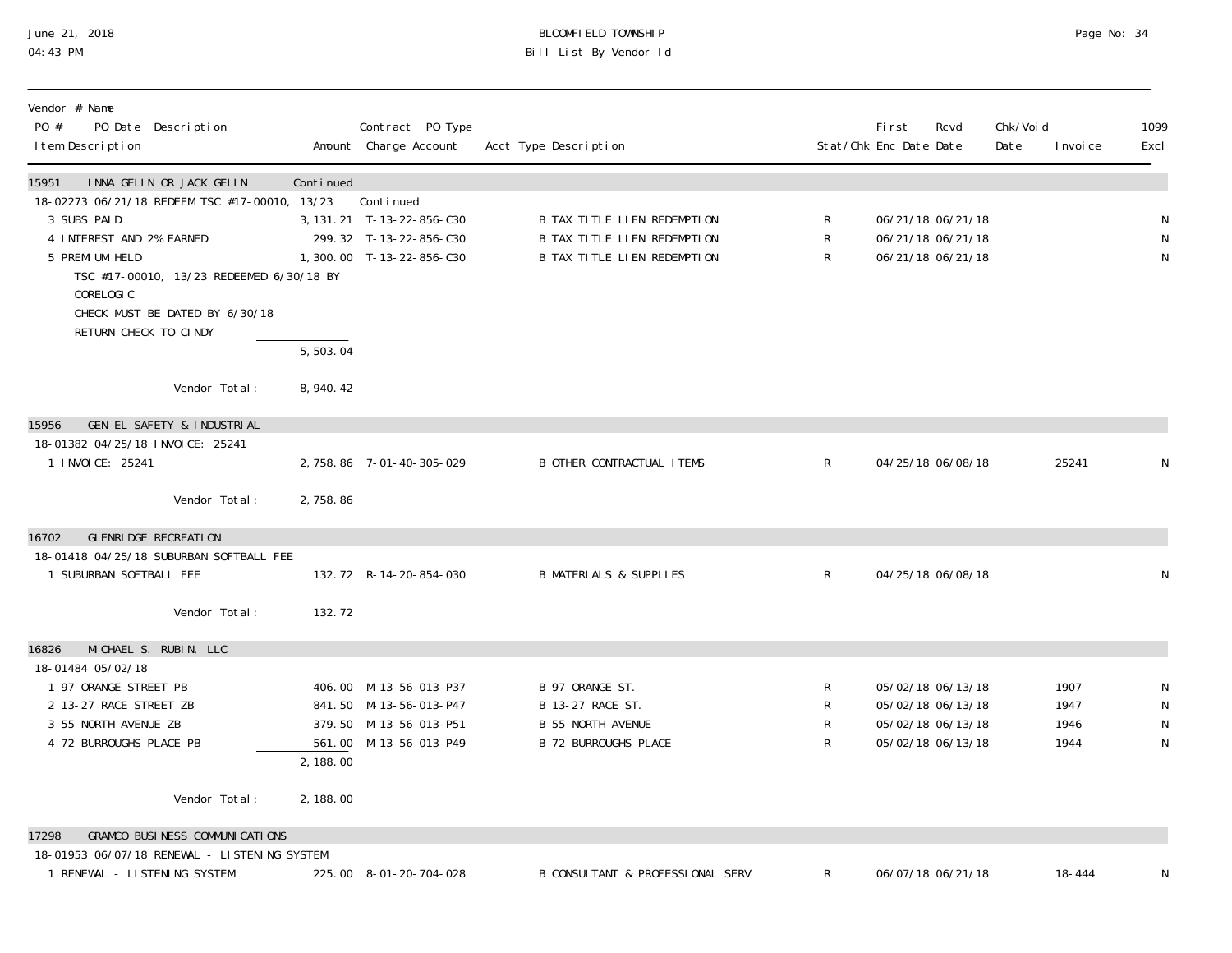## June 21, 2018 BLOOMFIELD TOWNSHIP Page 2018 Page No: 35 04:43 PM Bill List By Vendor Id

| Vendor # Name<br>PO #<br>PO Date Description<br>I tem Description                                                                                                                                                                                                                          |                  | Contract PO Type<br>Amount Charge Account                                | Acct Type Description                                                                     |                                   | First<br>Rcvd<br>Stat/Chk Enc Date Date                     | Chk/Voi d<br>Date<br>I nvoi ce | 1099<br>Excl |
|--------------------------------------------------------------------------------------------------------------------------------------------------------------------------------------------------------------------------------------------------------------------------------------------|------------------|--------------------------------------------------------------------------|-------------------------------------------------------------------------------------------|-----------------------------------|-------------------------------------------------------------|--------------------------------|--------------|
| GRAMCO BUSINESS COMMUNICATIONS Continued<br>17298<br>18-01953 06/07/18 RENEWAL - LISTENING SYSTEM<br>OFFER NUMBER 3185<br>M/C/R CONTRACT TERM - 6/23/18-6/22/19<br>WILLIAMS SOUND INFRARED ASSISTIVE<br>LI STENING SYSTEM                                                                  |                  | Continued                                                                |                                                                                           |                                   |                                                             |                                |              |
| Vendor Total:                                                                                                                                                                                                                                                                              | 225.00           |                                                                          |                                                                                           |                                   |                                                             |                                |              |
| AL GREIG, JR.<br>17354<br>18-01695 05/16/18 LITTLE LEAGUE DUGOUT UPGRADES<br>1 LITTLE LEAGUE DUGOUT UPGRADES<br>Vendor Total:                                                                                                                                                              | 600.00           | 600.00 B-19-15-428-028                                                   | B CONSULTANT & PROFESSIONAL SERVICES                                                      | R                                 | 05/16/18 06/14/18                                           |                                | N            |
| HENRY HANSCH, JR.<br>18214<br>18-02274 06/21/18 REDEEM TSC #17-00146, 733/14<br>1 TSC #17-00146, 733/14<br>2 RECORDING FEE<br>3 PREMI UM HELD<br>TSC #17-00146, 733/14 REDEEMED 6/30/18<br>BY GATEWAY MORTGAGE<br>CHECK MUST BE DATED BY 6/30/18<br>RETURN CHECK TO CINDY<br>Vendor Total: | 369.06<br>369.06 | 57.06 T-13-22-856-C30<br>12.00 T-13-22-856-C30<br>300.00 T-13-22-856-C30 | B TAX TITLE LIEN REDEMPTION<br>B TAX TITLE LIEN REDEMPTION<br>B TAX TITLE LIEN REDEMPTION | $\mathsf{R}$<br>$\mathsf{R}$<br>R | 06/21/18 06/21/18<br>06/21/18 06/21/18<br>06/21/18 06/21/18 |                                | N<br>N<br>N  |
| HOME DEPOT - DPW 0507<br>19615                                                                                                                                                                                                                                                             |                  |                                                                          |                                                                                           |                                   |                                                             |                                |              |
| 18-01387 04/25/18 AUTH CODE: 010456/8214816<br>1 AUTH CODE: 010456/8214816<br>REPAIR OF ROOF AT 230 GROVE ST<br>TREE DEPARTMENT SIDE                                                                                                                                                       |                  | 902.20 8-01-26-767-055                                                   | <b>B BUILDING REPAIRS</b>                                                                 | R                                 | 04/25/18 06/08/18                                           | 010456/8214816 N               |              |
| 18-01391 04/25/18 AUTH CODE: 009505/9035856<br>1 AUTH CODE: 009505/9035856                                                                                                                                                                                                                 |                  | 45.46 8-01-26-775-030                                                    | <b>B MATERIALS &amp; SUPPLIES</b>                                                         | $\mathsf{R}$                      | 04/25/18 06/08/18                                           | 009505/9035856 N               |              |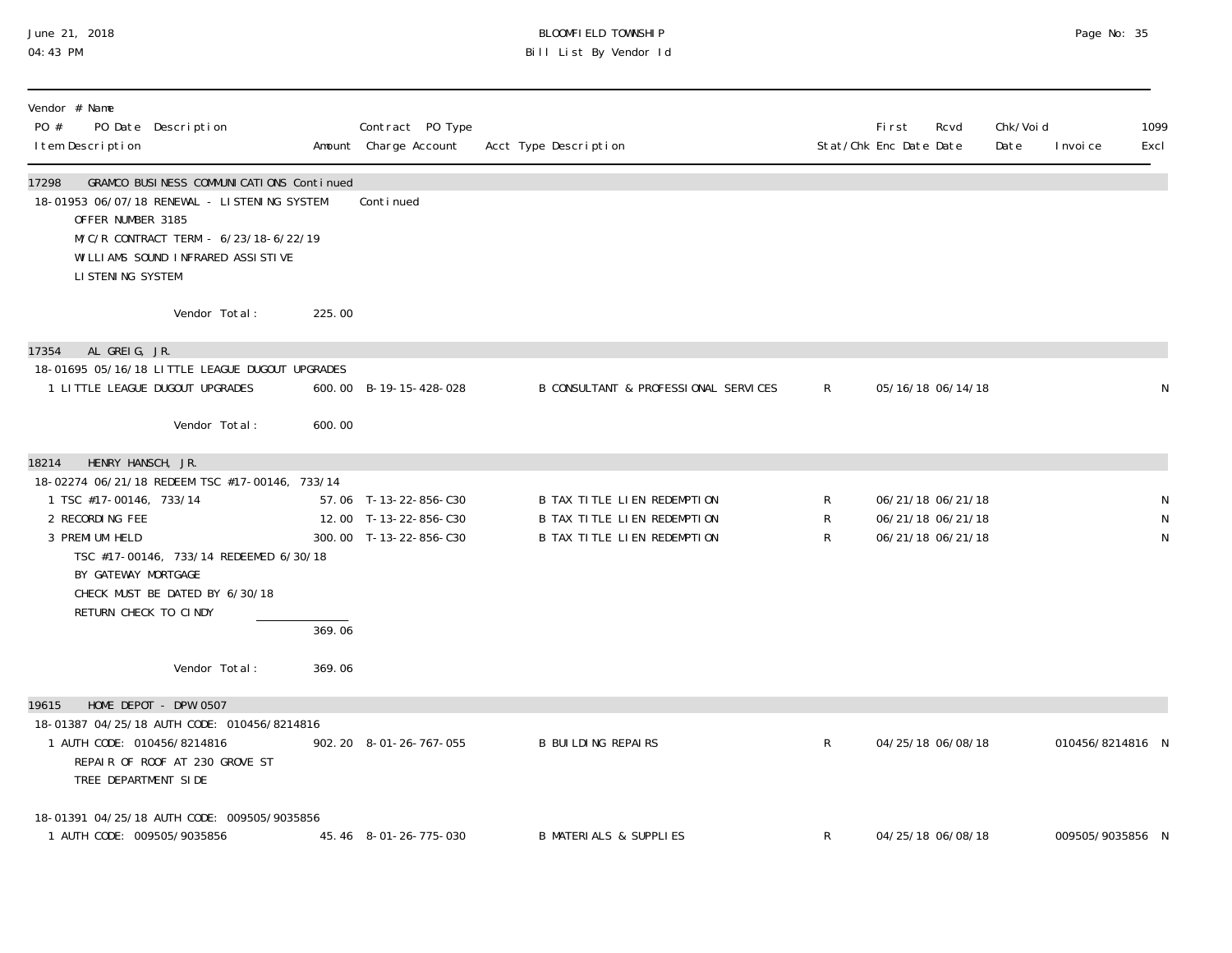# June 21, 2018 BLOOMFIELD TOWNSHIP Page No: 36 Bill List By Vendor Id

| Vendor # Name<br>PO #<br>PO Date Description<br>I tem Description                                                                                                                                                                                                                                               |                     | Contract PO Type<br>Amount Charge Account                                                                                                                                                                                         | Acct Type Description                                                                                                                                                                                                                                                                                                                     |                                           | <b>First</b><br>Stat/Chk Enc Date Date | Rcvd                                                                                                                                                                                      | Chk/Voi d<br>Date | I nvoi ce                                                                                                                                | 1099<br>Excl                                                                                  |
|-----------------------------------------------------------------------------------------------------------------------------------------------------------------------------------------------------------------------------------------------------------------------------------------------------------------|---------------------|-----------------------------------------------------------------------------------------------------------------------------------------------------------------------------------------------------------------------------------|-------------------------------------------------------------------------------------------------------------------------------------------------------------------------------------------------------------------------------------------------------------------------------------------------------------------------------------------|-------------------------------------------|----------------------------------------|-------------------------------------------------------------------------------------------------------------------------------------------------------------------------------------------|-------------------|------------------------------------------------------------------------------------------------------------------------------------------|-----------------------------------------------------------------------------------------------|
| HOME DEPOT - DPW 0507<br>19615                                                                                                                                                                                                                                                                                  | Continued           |                                                                                                                                                                                                                                   |                                                                                                                                                                                                                                                                                                                                           |                                           |                                        |                                                                                                                                                                                           |                   |                                                                                                                                          |                                                                                               |
| 18-01766 05/29/18<br>-1<br>AS PER ELISHA GREGORY - ACCOUNT MANAGER                                                                                                                                                                                                                                              |                     | 441.88-8--01-26-767-030                                                                                                                                                                                                           | <b>B MATERIALS &amp; SUPPLIES</b>                                                                                                                                                                                                                                                                                                         | R                                         |                                        | 05/29/18 06/14/18                                                                                                                                                                         |                   |                                                                                                                                          | ${\sf N}$                                                                                     |
| 011573/7582532<br>2 AUTH CODE:<br>3 AUTH CODE:<br>014531/4013747<br>4 AUTH CODE:<br>014282/4013780<br>5 AUTH CODE:<br>016229/2022987<br>6 AUTH CODE:<br>018184/0040036<br>7 AUTH CODE:<br>023371/5023914<br>8 AUTH CODE:<br>017285/1214930<br>9 AUTH CODE:<br>025304/3222560<br>10 AUTH CODE:<br>001670/7210010 | 1, 282.13           | 30.11 8-01-26-767-030<br>69.79 8-01-26-767-030<br>160.00 8-01-26-767-030<br>63.47 8-01-26-767-030<br>27.69 8-01-26-767-030<br>80.00 8-01-26-767-030<br>287.23 8-01-26-767-030<br>220.41 8-01-26-767-030<br>785.31 8-01-26-767-030 | <b>B MATERIALS &amp; SUPPLIES</b><br><b>B MATERIALS &amp; SUPPLIES</b><br><b>B MATERIALS &amp; SUPPLIES</b><br><b>B MATERIALS &amp; SUPPLIES</b><br><b>B MATERIALS &amp; SUPPLIES</b><br><b>B MATERIALS &amp; SUPPLIES</b><br><b>B MATERIALS &amp; SUPPLIES</b><br><b>B MATERIALS &amp; SUPPLIES</b><br><b>B MATERIALS &amp; SUPPLIES</b> | R<br>R<br>R<br>R<br>R<br>R<br>R<br>R<br>R |                                        | 05/29/18 06/14/18<br>05/29/18 06/14/18<br>05/29/18 06/14/18<br>05/29/18 06/14/18<br>05/29/18 06/14/18<br>05/29/18 06/14/18<br>05/29/18 06/14/18<br>05/29/18 06/14/18<br>05/29/18 06/14/18 |                   |                                                                                                                                          | N<br>${\sf N}$<br>${\sf N}$<br>${\sf N}$<br>${\sf N}$<br>$\mathsf N$<br>$\mathsf N$<br>N<br>N |
| 18-01769 05/29/18 AUTH CODE: 010598/8382826<br>1 AUTH CODE: 010598/8382826                                                                                                                                                                                                                                      |                     | 25.14 8-01-26-765-030                                                                                                                                                                                                             | <b>B MATERIALS &amp; SUPPLIES</b>                                                                                                                                                                                                                                                                                                         | $\mathsf{R}$                              |                                        | 05/29/18 06/14/18                                                                                                                                                                         |                   |                                                                                                                                          | N                                                                                             |
| 18-01788 05/29/18<br>1 AUTH CODE: 018073/0400178<br>2 022045/6370206                                                                                                                                                                                                                                            | 44.59               | 10.95 8-01-26-775-030<br>33.64 8-01-26-767-030                                                                                                                                                                                    | <b>B MATERIALS &amp; SUPPLIES</b><br><b>B MATERIALS &amp; SUPPLIES</b>                                                                                                                                                                                                                                                                    | R<br>R                                    |                                        | 05/29/18 06/14/18<br>05/29/18 06/14/18                                                                                                                                                    |                   | 018073/0400178 N<br>022045/6370206 N                                                                                                     |                                                                                               |
| 18-02138 06/14/18<br>1 AUTH CODE: 025743/3370248<br>2 AUTH CODE: 012250/5293849<br>3 AUTH CODE: 012720/5023118<br>4 AUTH CODE: 012906/5383126<br>5 AUTH CODE: 008523/9183811<br>6 AUTH CODE: 017054/1360845<br>7 AUTH CODE: 008456/0222770                                                                      | $\overline{567.43}$ | 46.32 8-01-26-767-058<br>56.29 8-01-26-776-030<br>24.98 8-01-26-776-030<br>188.30 8-01-26-767-058<br>188.17 8-01-26-767-058<br>32.62 8-01-26-767-058<br>30.75 8-01-26-767-058                                                     | <b>B OTHER EQUI PMENT &amp; SUPPLIES</b><br><b>B MATERIALS &amp; SUPPLIES</b><br><b>B MATERIALS &amp; SUPPLIES</b><br><b>B OTHER EQUI PMENT &amp; SUPPLIES</b><br><b>B OTHER EQUI PMENT &amp; SUPPLIES</b><br><b>B OTHER EQUI PMENT &amp; SUPPLIES</b><br><b>B OTHER EQUI PMENT &amp; SUPPLIES</b>                                        | R<br>R<br>R<br>R<br>R<br>R<br>R           |                                        | 06/14/18 06/19/18<br>06/14/18 06/19/18<br>06/14/18 06/19/18<br>06/14/18 06/19/18<br>06/14/18 06/19/18<br>06/14/18 06/19/18<br>06/14/18 06/19/18                                           |                   | 025743/3370248 N<br>012250/5293849 N<br>012720/5023118 N<br>012906/5383126 N<br>008523/9183811 N<br>017054/1360845 N<br>008456/0222770 N |                                                                                               |
| Vendor Total:                                                                                                                                                                                                                                                                                                   | 2,866.95            |                                                                                                                                                                                                                                   |                                                                                                                                                                                                                                                                                                                                           |                                           |                                        |                                                                                                                                                                                           |                   |                                                                                                                                          |                                                                                               |

19616 HOME DEPOT - F-0048

18-01742 05/22/18 WATER - TRAINING/LG BOLT SNAPS

1 1/2 LITER WATER 24 PK 22.32 8-01-25-752-030 B MATERIALS & SUPPLIES R 05/22/18 06/08/18 7090609 N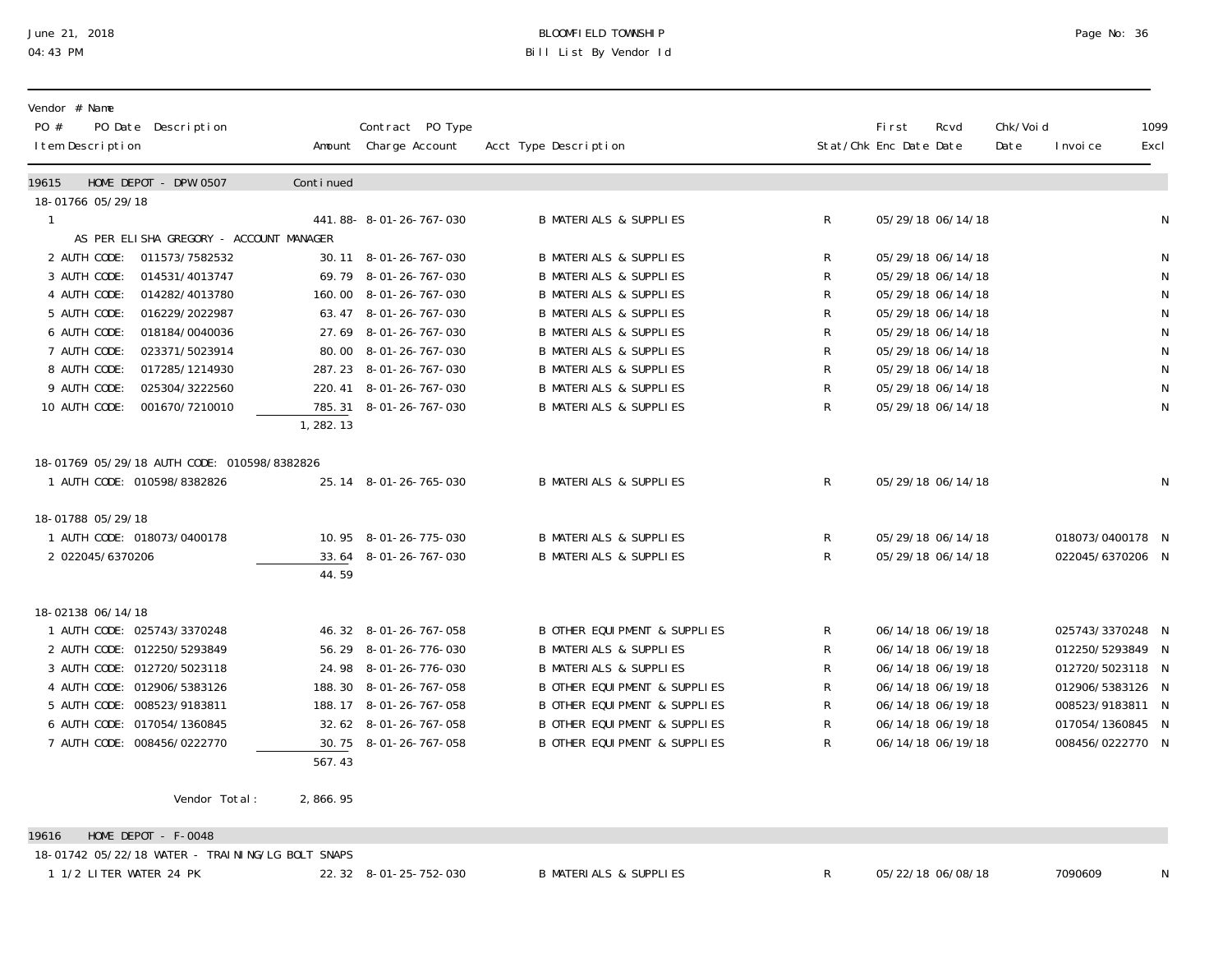## June 21, 2018 BLOOMFIELD TOWNSHIP Page 2018 Page No: 37 04:43 PM Bill List By Vendor Id

| Vendor # Name<br>$P0 \#$<br>PO Date Description<br>I tem Description                          |           | Contract PO Type<br>Amount Charge Account | Acct Type Description                      |              | <b>First</b><br>Stat/Chk Enc Date Date | Rcvd              | Chk/Voi d<br>Date | I nvoi ce | 1099<br>Excl |
|-----------------------------------------------------------------------------------------------|-----------|-------------------------------------------|--------------------------------------------|--------------|----------------------------------------|-------------------|-------------------|-----------|--------------|
| HOME DEPOT - F-0048<br>19616                                                                  | Continued |                                           |                                            |              |                                        |                   |                   |           |              |
| 18-01742 05/22/18 WATER - TRAINING/LG BOLT SNAPS Continued                                    |           |                                           |                                            |              |                                        |                   |                   |           |              |
| 2 LARGE BOLT SNAP W/SPLIT RING                                                                |           | $6.51$ $8-01-25-752-030$                  | <b>B MATERIALS &amp; SUPPLIES</b>          | $\mathsf{R}$ |                                        | 05/22/18 06/08/18 |                   | 7090609   | N            |
| WATER FOR REHAB AT LIVE BURN TRAINING<br>LARGE BOLT SNAPS W/ SPLIT RINGS<br>FOR TAGS.         |           |                                           |                                            |              |                                        |                   |                   |           |              |
|                                                                                               | 28.83     |                                           |                                            |              |                                        |                   |                   |           |              |
|                                                                                               |           |                                           |                                            |              |                                        |                   |                   |           |              |
| 18-01783 05/29/18 PLANTS & SUPPLIES - HQ GROUNDS<br>1 12-PK ANNUALS                           |           | 100.00 8-01-25-752-030                    | <b>B MATERIALS &amp; SUPPLIES</b>          | R            |                                        | 05/29/18 06/14/18 |                   | 0260041   |              |
| 2 1-1/2" PVC CAP FPT                                                                          |           | 1.67 8-01-25-752-030                      | <b>B MATERIALS &amp; SUPPLIES</b>          | R            |                                        | 05/29/18 06/14/18 |                   | 0260041   | N<br>N       |
| 3 1/2"X260' PTFE THRD SEAL TAPE                                                               |           | $0.97$ $8-01-25-752-030$                  | <b>B MATERIALS &amp; SUPPLIES</b>          | R            |                                        | 05/29/18 06/14/18 |                   | 0260041   | N            |
| 4 1-14" PVC CAP FPT                                                                           |           | 1.59 8-01-25-752-030                      | <b>B MATERIALS &amp; SUPPLIES</b>          | R            |                                        | 05/29/18 06/14/18 |                   | 0260041   | $\mathsf N$  |
| 5 4.5LB MG SNF ALL PURPOSE                                                                    |           | 9.98 8-01-25-752-030                      | <b>B MATERIALS &amp; SUPPLIES</b>          | R            |                                        | 05/29/18 06/14/18 |                   | 0260041   | N            |
| 6 ORTHO WEED B GONE                                                                           |           | 19.47 8-01-25-752-030                     | <b>B MATERIALS &amp; SUPPLIES</b>          | R            |                                        | 05/29/18 06/14/18 |                   | 0260041   | N            |
| 7 2 CU FT MG GARDEN SOIL                                                                      |           | 7.97 8-01-25-752-030                      | <b>B MATERIALS &amp; SUPPLIES</b>          | R            |                                        | 05/29/18 06/14/18 |                   | 0260041   | N            |
| 8 2 CU FT SCOTTS EARTHGRO MULCH                                                               |           | 37.50 8-01-25-752-030                     | <b>B MATERIALS &amp; SUPPLIES</b>          | R            |                                        | 05/29/18 06/14/18 |                   | 0260041   | $\mathsf N$  |
| PLANTS AND SUPPLIES FOR GROUNDS<br>AT FIRE HEADQUARTERS - SPRING<br>PLANTING FOR MEMORIAL DAY | 179.15    |                                           |                                            |              |                                        |                   |                   |           |              |
| 18-01802 05/29/18 EXTENSION CORD FOR CAR 34                                                   |           |                                           |                                            |              |                                        |                   |                   |           |              |
| 1 EXTENSION CORD FOR CAR 34                                                                   |           | 27.49 8-01-25-752-030                     | <b>B MATERIALS &amp; SUPPLIES</b>          | $\mathsf{R}$ |                                        | 05/29/18 06/14/18 |                   | 6061744   | $\mathsf N$  |
| 1 - 14/3 25' RIDGID EXTENSION CORD                                                            |           |                                           |                                            |              |                                        |                   |                   |           |              |
| 18-02170 06/15/18 ASST SUPPLIES FOR GROUNDS-HQ                                                |           |                                           |                                            |              |                                        |                   |                   |           |              |
| 1 AMES BOW RAKE                                                                               |           | 10.98 8-01-25-752-035                     | B JANITORIAL & HOUSEHOLD SUPPLY            | R            |                                        | 06/15/18 06/19/18 |                   | 6262328   | N            |
| 2 VIGORO 1M HAND SPREADER                                                                     |           | 12.98 8-01-25-752-035                     | B JANI TORI AL & HOUSEHOLD SUPPLY          | R            |                                        | 06/15/18 06/19/18 |                   | 6262328   | N            |
| 3 METAL PISTOL GRIP NOZZLE                                                                    |           | 5.97 8-01-25-752-035                      | B JANITORIAL & HOUSEHOLD SUPPLY            | R            |                                        | 06/15/18 06/19/18 |                   | 6262328   | ${\sf N}$    |
| 4 5/8"X50' LIGHT DUTY HOSE                                                                    |           | 9.97 8-01-25-752-035                      | B JANITORIAL & HOUSEHOLD SUPPLY            |              |                                        | 06/15/18 06/19/18 |                   | 6262328   | ${\sf N}$    |
| 5 VIGORO READY 2 GO W&F REFILL                                                                |           | 12.27 8-01-25-752-035                     | <b>B JANITORIAL &amp; HOUSEHOLD SUPPLY</b> | R            |                                        | 06/15/18 06/19/18 |                   | 6262328   | ${\sf N}$    |
| 6 TURFBUILDER SUN & SHADE SEEDS                                                               |           | 13.48 8-01-25-752-035                     | B JANI TORI AL & HOUSEHOLD SUPPLY          | R            |                                        | 06/15/18 06/19/18 |                   | 6262328   | $\mathsf N$  |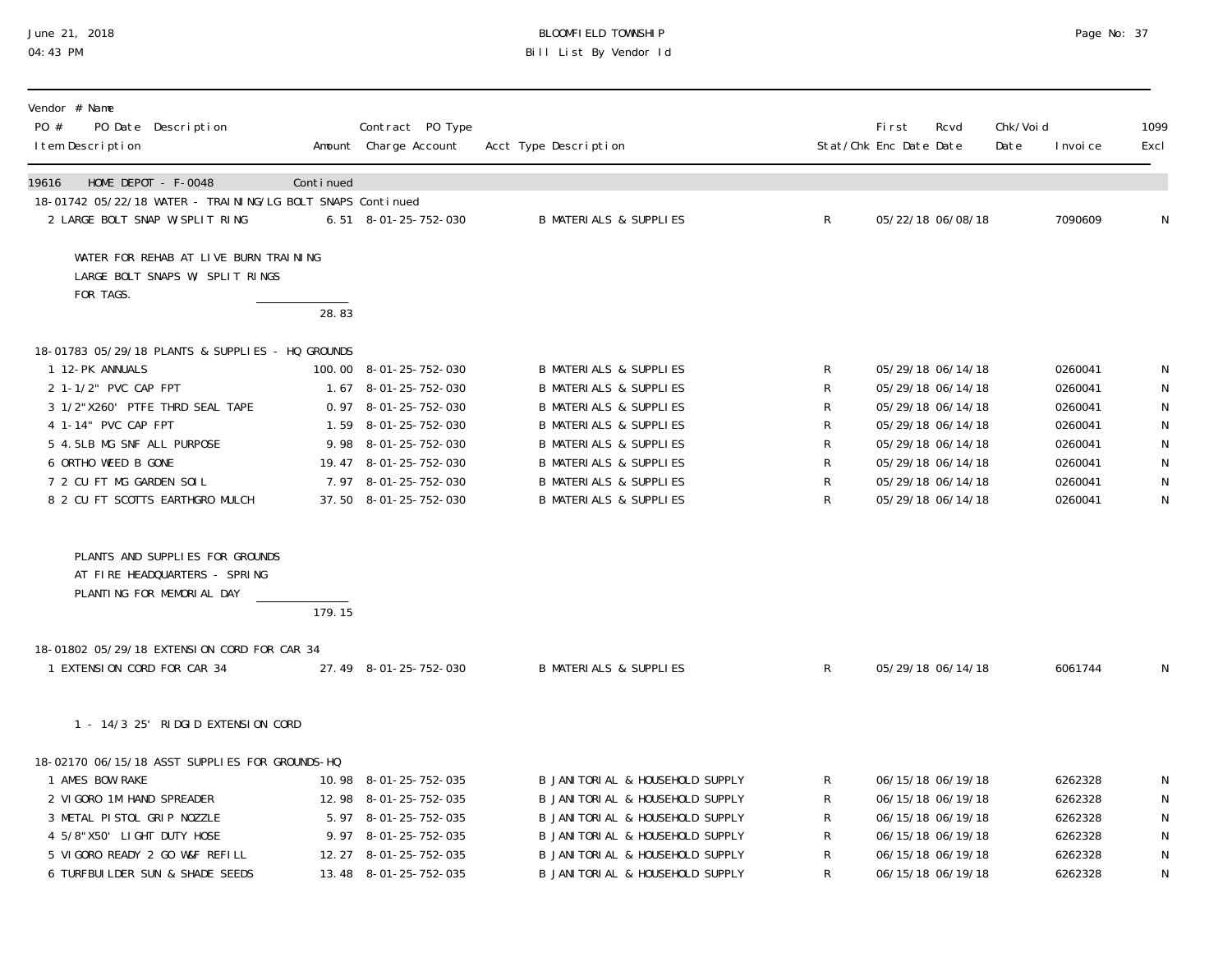#### June 21, 2018 BLOOMFIELD TOWNSHIP Page 2018 Page No: 38 04:43 PM Bill List By Vendor Id

| Vendor # Name<br>PO #<br>PO Date Description<br>I tem Description                                                    |           | Contract PO Type<br>Amount Charge Account | Acct Type Description                  |              | <b>First</b><br>Rcvd<br>Stat/Chk Enc Date Date | Chk/Voi d<br>Date | I nvoi ce  | 1099<br>Excl |
|----------------------------------------------------------------------------------------------------------------------|-----------|-------------------------------------------|----------------------------------------|--------------|------------------------------------------------|-------------------|------------|--------------|
| HOME DEPOT - F-0048<br>19616<br>18-02170 06/15/18 ASST SUPPLIES FOR GROUNDS-HQ<br>SUPPLIES FOR HQ GROUNDS            | Continued | Continued                                 |                                        |              |                                                |                   |            |              |
|                                                                                                                      | 65.65     |                                           |                                        |              |                                                |                   |            |              |
| Vendor Total:                                                                                                        | 301.12    |                                           |                                        |              |                                                |                   |            |              |
| <b>I MMEDI CENTER</b><br>21415<br>18-01474 05/01/18 CROSSING GUARDS<br>1 CROSSING GUARDS<br>YEARLY PHYSICALS         |           | 2,800.00 8-01-23-733-093                  | <b>B MEDICAL EXPENSES</b>              | $\mathsf{R}$ | 05/01/18 06/08/18                              |                   |            | N            |
| 56 EXAMS @ \$50.00                                                                                                   |           |                                           |                                        |              |                                                |                   |            |              |
| 18-01804 05/29/18 NEW HIRE PHYSICAL<br>1 NEW HIRE PHYSICAL<br><b>DI SPATCHER</b><br>KEVIN QUINN                      |           | 600.00 8-01-23-733-093                    | <b>B MEDICAL EXPENSES</b>              | $\mathsf{R}$ | 05/29/18 06/21/18                              |                   |            | N            |
| DOS 5/11/18                                                                                                          |           |                                           |                                        |              |                                                |                   |            |              |
| Vendor Total:                                                                                                        | 3,400.00  |                                           |                                        |              |                                                |                   |            |              |
| INS DESIGN ADMINISTRATORS<br>21999                                                                                   |           |                                           |                                        |              |                                                |                   |            |              |
| 18-01624 05/15/18 APRIL 2018 RUN OUT CLAIMS<br>1 APRIL 2018 RUN OUT CLAIMS                                           |           | 725.00 8-01-23-733-092                    | B HEALTH BENEFITS (MEDICAL INS.)       | $\mathsf{R}$ | 05/15/18 06/05/18                              |                   | 406403     | N            |
| Vendor Total:                                                                                                        | 725.00    |                                           |                                        |              |                                                |                   |            |              |
| I DENTI CARD SYSTEMS/JAM<br>22015<br>18-01556 05/07/18 CHILD ID CARDS<br>1 CHILD ID CARDS<br>INK CARTRIDGES<br>QTY.6 |           | 1, 394. 79 8-01-25-745-142                | B COMMUNITY POLICING PROMOTIONAL ITEMS | $\mathsf{R}$ | 05/07/18 06/08/18                              |                   | 9337097391 | N            |
| <b>ID CARDS</b><br>QTY. 500                                                                                          |           |                                           |                                        |              |                                                |                   |            |              |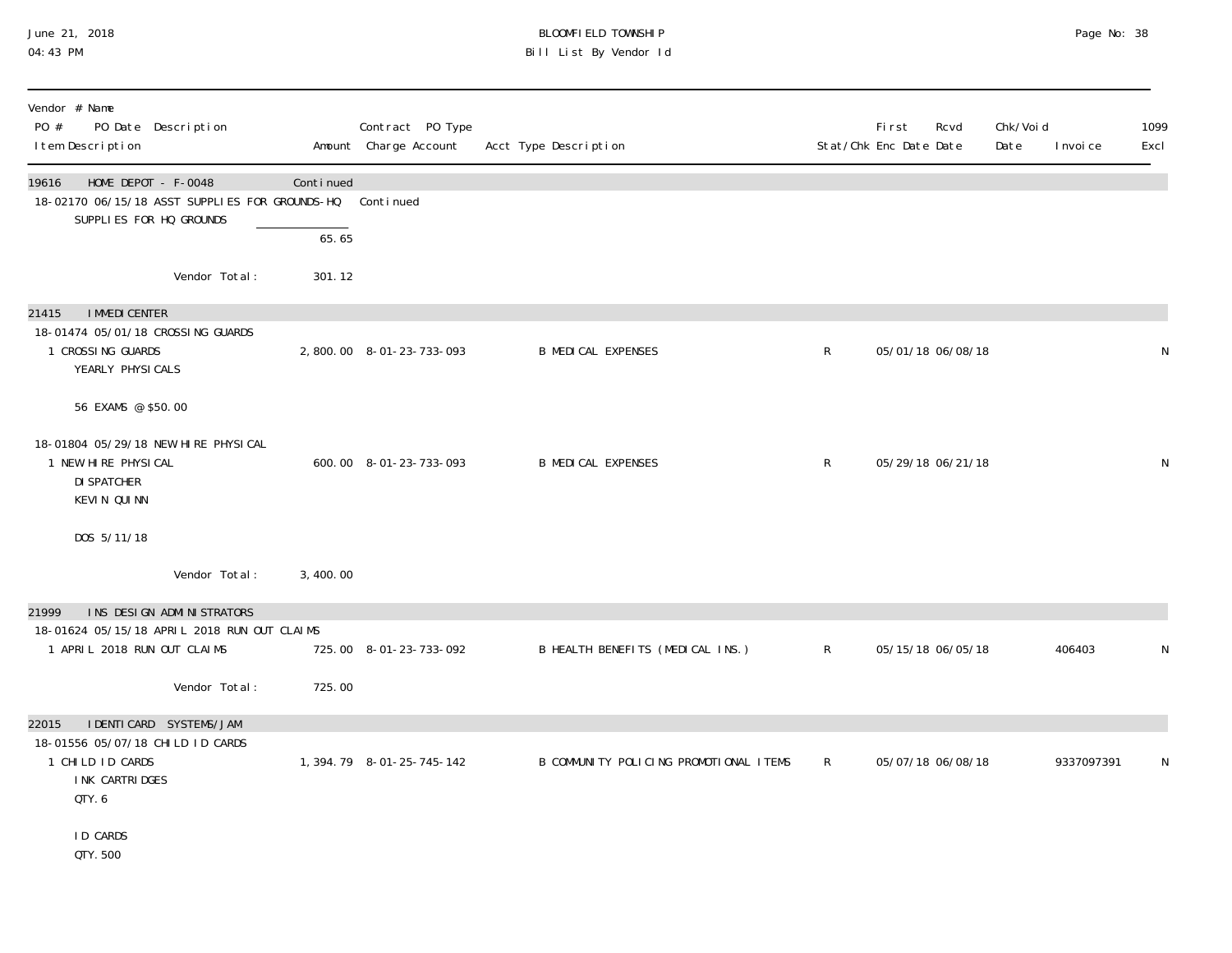#### June 21, 2018 BLOOMFIELD TOWNSHIP Page 2018 Page No: 39 04:43 PM Bill List By Vendor Id

| Vendor # Name<br>PO #<br>PO Date Description<br>I tem Description                                                                                                                                                                                                       |            | Contract PO Type<br>Amount Charge Account | Acct Type Description             |             | <b>First</b><br>Stat/Chk Enc Date Date | Rcvd | Chk/Voi d<br>Date | I nvoi ce | 1099<br>Excl |
|-------------------------------------------------------------------------------------------------------------------------------------------------------------------------------------------------------------------------------------------------------------------------|------------|-------------------------------------------|-----------------------------------|-------------|----------------------------------------|------|-------------------|-----------|--------------|
| I DENTI CARD SYSTEMS/JAM<br>22015<br>18-01556 05/07/18 CHILD ID CARDS<br><b>ID POUCHES</b><br>QTY. 500                                                                                                                                                                  | Continued  | Conti nued                                |                                   |             |                                        |      |                   |           |              |
| QUOTE#25269313                                                                                                                                                                                                                                                          |            |                                           |                                   |             |                                        |      |                   |           |              |
| Vendor Total:                                                                                                                                                                                                                                                           | 1, 394. 79 |                                           |                                   |             |                                        |      |                   |           |              |
| JERSEY TACTICAL CORP.<br>23335<br>18-01473 05/01/18 TRAINING COURSE<br>1 TRAINING COURSE<br>"2018 JERSEY TACTI CAL BREACHER'S COURSE"                                                                                                                                   |            | 150.00 8-01-25-745-030                    | <b>B MATERIALS &amp; SUPPLIES</b> | $\mathsf R$ | 05/01/18 06/08/18                      |      |                   | 1752      | N            |
| MAY 9, 2018                                                                                                                                                                                                                                                             |            |                                           |                                   |             |                                        |      |                   |           |              |
| SGT. LITTERIO<br>SGT. PISCITELLI                                                                                                                                                                                                                                        |            |                                           |                                   |             |                                        |      |                   |           |              |
| Vendor Total:                                                                                                                                                                                                                                                           | 150.00     |                                           |                                   |             |                                        |      |                   |           |              |
| RUSSELL JARGER<br>23405<br>18-01619 05/14/18 FEBRUARY/MARCH 2018 SERVICES<br>1 FEBRUARY/MARCH 2018 SERVICES<br>APRIL 10, 2018 9: 30AM-4: 30PM (6H)<br>APRIL 12, 2018  9: 30AM-4: 30PM (6H)<br>APRIL 19, 2018  9: 30AM-4: 30PM (6H)<br>MAY 08, 2018 9: 30AM-4: 30PM (6H) |            | 1, 224.00 8-05-20-512-028                 | B CONSULTANT & PROFESSIONAL SERV  | R           | 05/14/18 06/11/18                      |      |                   |           | N            |
| 18-02009 06/08/18 MARCH/APRIL 2018 SERVICES<br>1 MARCH/APRIL 2018 SERVICES<br>MAY 15, 2018 9: 30AM-4: 30PM (6H)<br>MAY 17, 2018 9: 30AM-4: 30PM (6H)<br>MAY 31, 2018 9: 30AM-4: 30PM (6H)<br>JUNE 7, 2018 9: 30AM-4: 30PM (6H)                                          |            | 1, 224.00 8-05-20-512-028                 | B CONSULTANT & PROFESSIONAL SERV  | R           | 06/08/18 06/19/18                      |      |                   | 6/07/18   | N            |
| Vendor Total:                                                                                                                                                                                                                                                           | 2,448.00   |                                           |                                   |             |                                        |      |                   |           |              |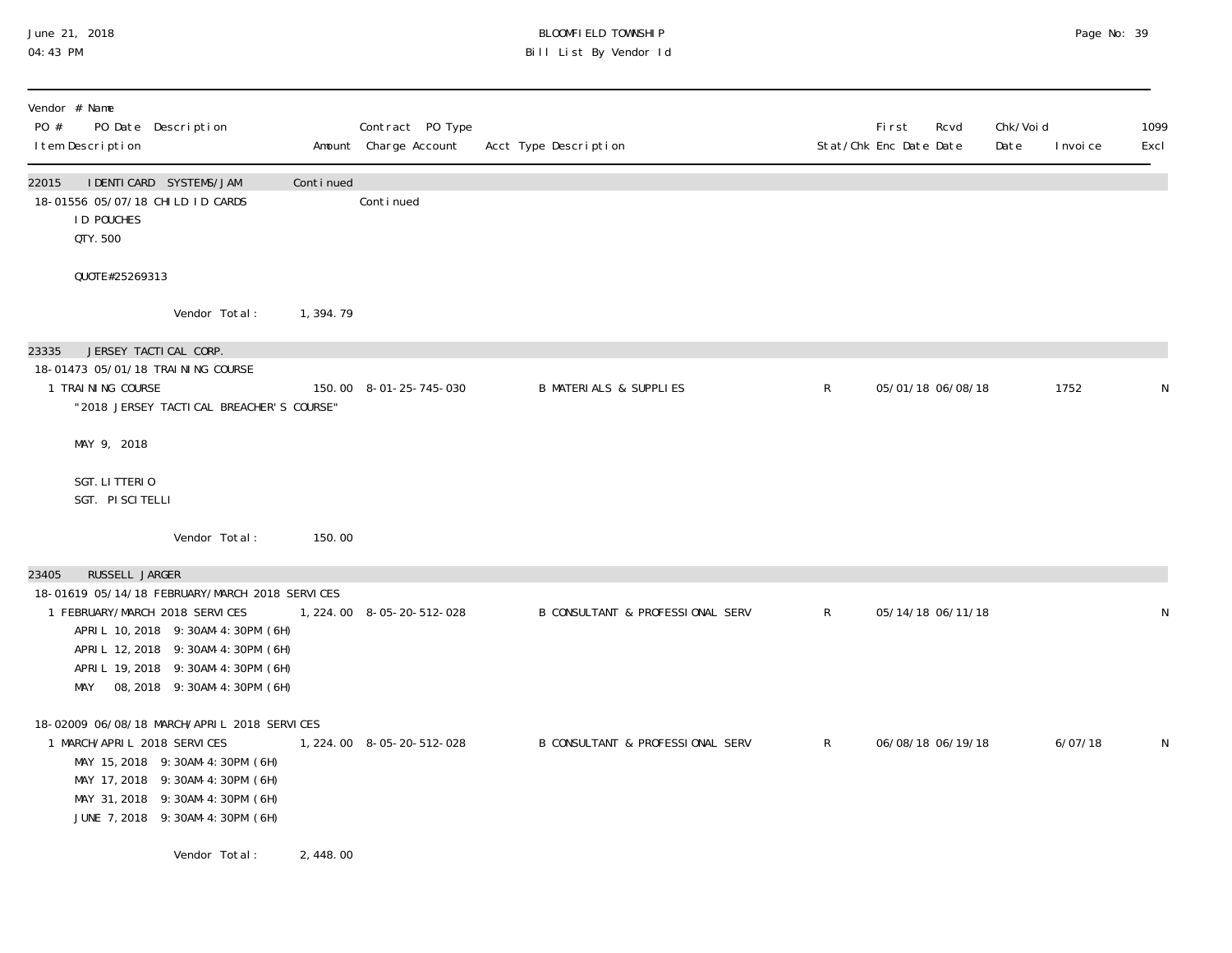#### June 21, 2018 BLOOMFIELD TOWNSHIP Page 2018 Page No: 40 04:43 PM Bill List By Vendor Id

| Vendor # Name<br>PO #<br>PO Date Description<br>I tem Description                                                                           |                                   | Contract PO Type<br>Amount Charge Account | Acct Type Description                       |              | <b>First</b><br>Stat/Chk Enc Date Date | Rcvd              | Chk/Void<br>Date | I nvoi ce  | 1099<br>Excl |
|---------------------------------------------------------------------------------------------------------------------------------------------|-----------------------------------|-------------------------------------------|---------------------------------------------|--------------|----------------------------------------|-------------------|------------------|------------|--------------|
| 23800<br>JATS CLEANING SERVICES, LLC<br>18-01568 05/09/18 BPA CLEANING SERVICES-APR 2018<br>1 BPA CLEANING SERVICES-APR 2018<br>INV #: 8370 |                                   | 360.00 8-07-20-512-024                    | B CLEANING & MAINT. BUILDING & FACILITIES R |              |                                        | 05/09/18 06/08/18 |                  | 8370       | ${\sf N}$    |
| (NOTE: DO NOT PAY SALES TAX)<br>18-02157 06/14/18 BPA CLEANING SERVICES-MAY 2018                                                            |                                   |                                           |                                             |              |                                        |                   |                  |            |              |
| 1 BPA CLEANING SERVICES-MAY 2018<br>INV #: 8493                                                                                             |                                   | 445.00 8-07-20-512-024                    | B CLEANING & MAINT. BUILDING & FACILITIES R |              |                                        | 06/14/18 06/21/18 |                  | 8493       | N            |
| (NOTE: DO NOT PAY SALES TAX)<br>Vendor Total:                                                                                               | 805.00                            |                                           |                                             |              |                                        |                   |                  |            |              |
| JENSON & MITCHELL<br>23806<br>18-01734 05/21/18 TRUCK 1 REPAIRS<br>1 TRUCK 2 REPAIR - LEAF SPRING<br>VEHICLE #17<br>MG25233                 |                                   | 2, 045.59 8-01-26-767-025                 | B MAINTENANCE OF MOTOR VEHICLES             | $\mathsf{R}$ |                                        | 05/21/18 06/21/18 |                  | 1621       | N            |
| <b>PARTS</b><br>SHOP SUPPLIES<br>GREASE<br>LABOR (6 HRS. @ 75.90 HR)                                                                        | 1578.58<br>8.53<br>8.48<br>450.00 |                                           |                                             |              |                                        |                   |                  |            |              |
| Vendor Total:                                                                                                                               | 2,045.59                          |                                           |                                             |              |                                        |                   |                  |            |              |
| JERRY'S ARTIST OUTLET<br>23813                                                                                                              |                                   |                                           |                                             |              |                                        |                   |                  |            |              |
| 18-01539 05/07/18 GIFT CARDS FOR TOWN PAINTS<br>1 GIFT CARDS FOR TOWN PAINTS                                                                |                                   | 155.00 R-14-20-854-030                    | <b>B MATERIALS &amp; SUPPLIES</b>           | $\mathsf{R}$ |                                        | 05/07/18 06/08/18 |                  |            | ${\sf N}$    |
| Vendor Total:                                                                                                                               | 155.00                            |                                           |                                             |              |                                        |                   |                  |            |              |
| JOHNNY ON THE SPOT<br>24750                                                                                                                 |                                   |                                           |                                             |              |                                        |                   |                  |            |              |
| 18-01212 04/09/18 BROOKSIDE PARK PORTABLE<br>1 BROOKSIDE PARK PORTABLE<br><b>BATHROOM</b>                                                   |                                   | 80.80 8-01-28-795-029                     | <b>B OTHER CONTRACTUAL</b>                  | R            |                                        | 04/09/18 06/08/18 |                  | 0000430383 | N            |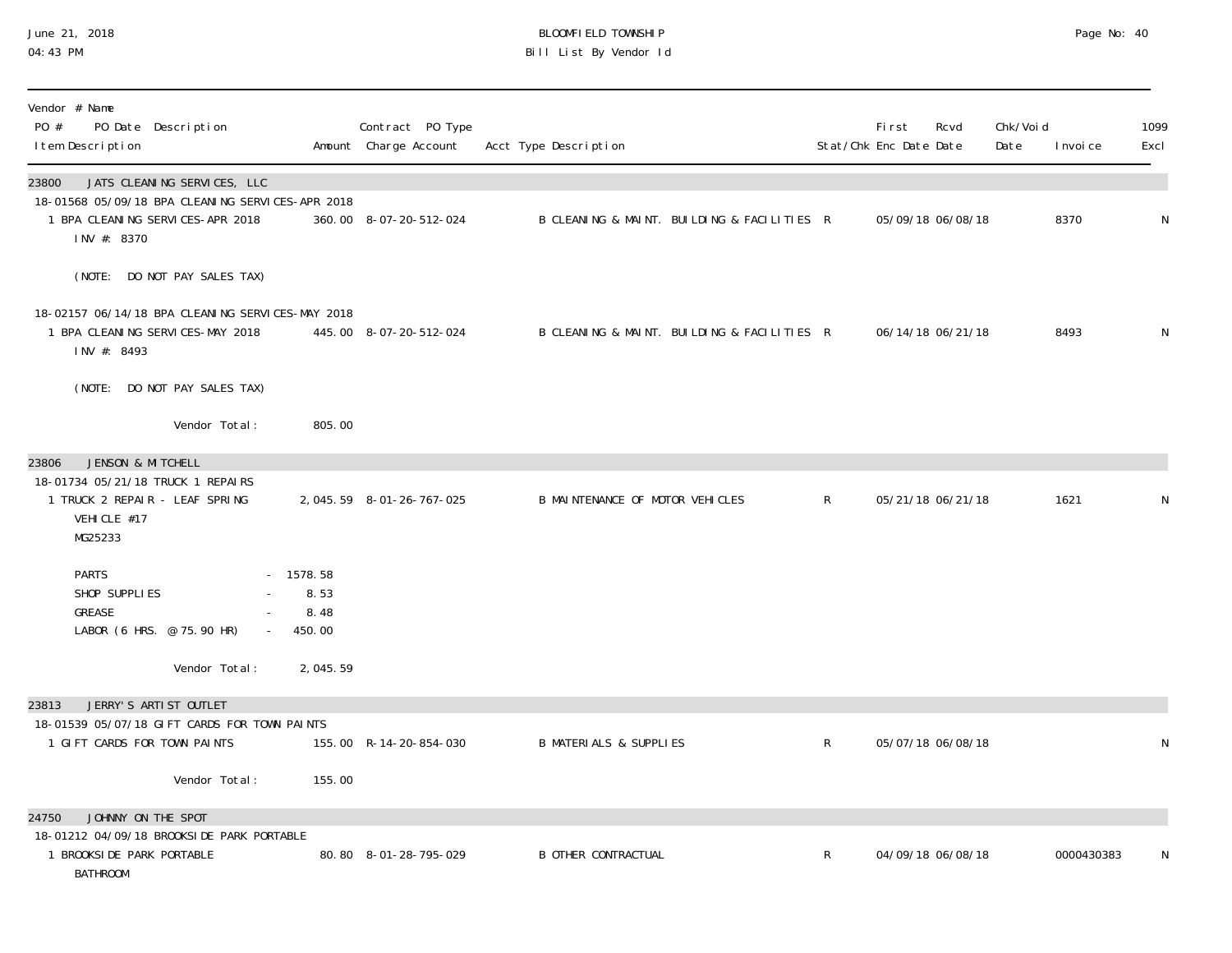#### June 21, 2018 BLOOMFIELD TOWNSHIP Page 2018 Page No: 41 04:43 PM Bill List By Vendor Id

| Vendor # Name                                                                                                                                               |            |                                                            |                                                                        |              |                                                |                   |                      |              |
|-------------------------------------------------------------------------------------------------------------------------------------------------------------|------------|------------------------------------------------------------|------------------------------------------------------------------------|--------------|------------------------------------------------|-------------------|----------------------|--------------|
| PO #<br>PO Date Description<br>I tem Description                                                                                                            |            | Contract PO Type<br>Amount Charge Account                  | Acct Type Description                                                  |              | <b>First</b><br>Rcvd<br>Stat/Chk Enc Date Date | Chk/Voi d<br>Date | I nvoi ce            | 1099<br>Excl |
| JOHNNY ON THE SPOT<br>24750<br>18-01212 04/09/18 BROOKSIDE PARK PORTABLE<br>APRI L<br>INV# 0430383                                                          | Continued  | Continued                                                  |                                                                        |              |                                                |                   |                      |              |
| 18-01482 05/02/18 PORTABLE BATHROOMS - BROOKDALE<br>1 PORTABLE BATHROOMS - BROOKDALE<br><b>PARK</b>                                                         |            | 80.80 8-01-28-795-029                                      | <b>B OTHER CONTRACTUAL</b>                                             | $\mathsf{R}$ | 05/02/18 06/08/18                              |                   | 441211               | N            |
| INV# 0000441211                                                                                                                                             |            |                                                            |                                                                        |              |                                                |                   |                      |              |
| Vendor Total:                                                                                                                                               | 161.60     |                                                            |                                                                        |              |                                                |                   |                      |              |
| JOHNNY CYCLE MOTOR RECOVERY<br>24752                                                                                                                        |            |                                                            |                                                                        |              |                                                |                   |                      |              |
| 18-01773 05/29/18 BLOOMFIELD MOTORCYCLES<br>1 BLOOMFIELD MOTORCYCLES<br><b>INVOICES:</b>                                                                    |            | 3, 855. 25 8-01-26-767-025                                 | B MAINTENANCE OF MOTOR VEHICLES                                        | $\mathsf{R}$ | 05/29/18 06/18/18                              |                   |                      | N            |
| 4752 4753<br>4761<br>4759<br>4763                                                                                                                           | 4769       |                                                            |                                                                        |              |                                                |                   |                      |              |
| Vendor Total:                                                                                                                                               | 3, 855. 25 |                                                            |                                                                        |              |                                                |                   |                      |              |
| KASLANDER LUMBER BUILDING<br>26014                                                                                                                          |            |                                                            |                                                                        |              |                                                |                   |                      |              |
| 18-01383 04/25/18<br>1 INVOICE: 181770/1<br>2 INVOICE: 181771/1                                                                                             | 103.65     | 108.85 8-01-26-767-030<br>$5.20 - 8 - 01 - 26 - 767 - 030$ | <b>B MATERIALS &amp; SUPPLIES</b><br><b>B MATERIALS &amp; SUPPLIES</b> | R<br>R       | 04/25/18 06/08/18<br>04/25/18 06/08/18         |                   | 181770/1<br>181771/1 | N<br>N       |
| Vendor Total:                                                                                                                                               | 103.65     |                                                            |                                                                        |              |                                                |                   |                      |              |
| KIMBERLY DUVA<br>26445                                                                                                                                      |            |                                                            |                                                                        |              |                                                |                   |                      |              |
| 18-02152 06/14/18 REIMBURSEMENT ICMA REGISTRATIO<br>1 REIMBURSEMENT I CMA REGISTRATIO<br>I CMA REGISTRATION REIMBURMENT FOR 2018<br>I CMA ANNUAL CONFERENCE |            | 185.00 8-01-20-701-042                                     | <b>B EDUCATION &amp; TRAINING</b>                                      | $\mathsf{R}$ | 06/14/18 06/14/18                              |                   |                      | ${\sf N}$    |
| Vendor Total:                                                                                                                                               | 185.00     |                                                            |                                                                        |              |                                                |                   |                      |              |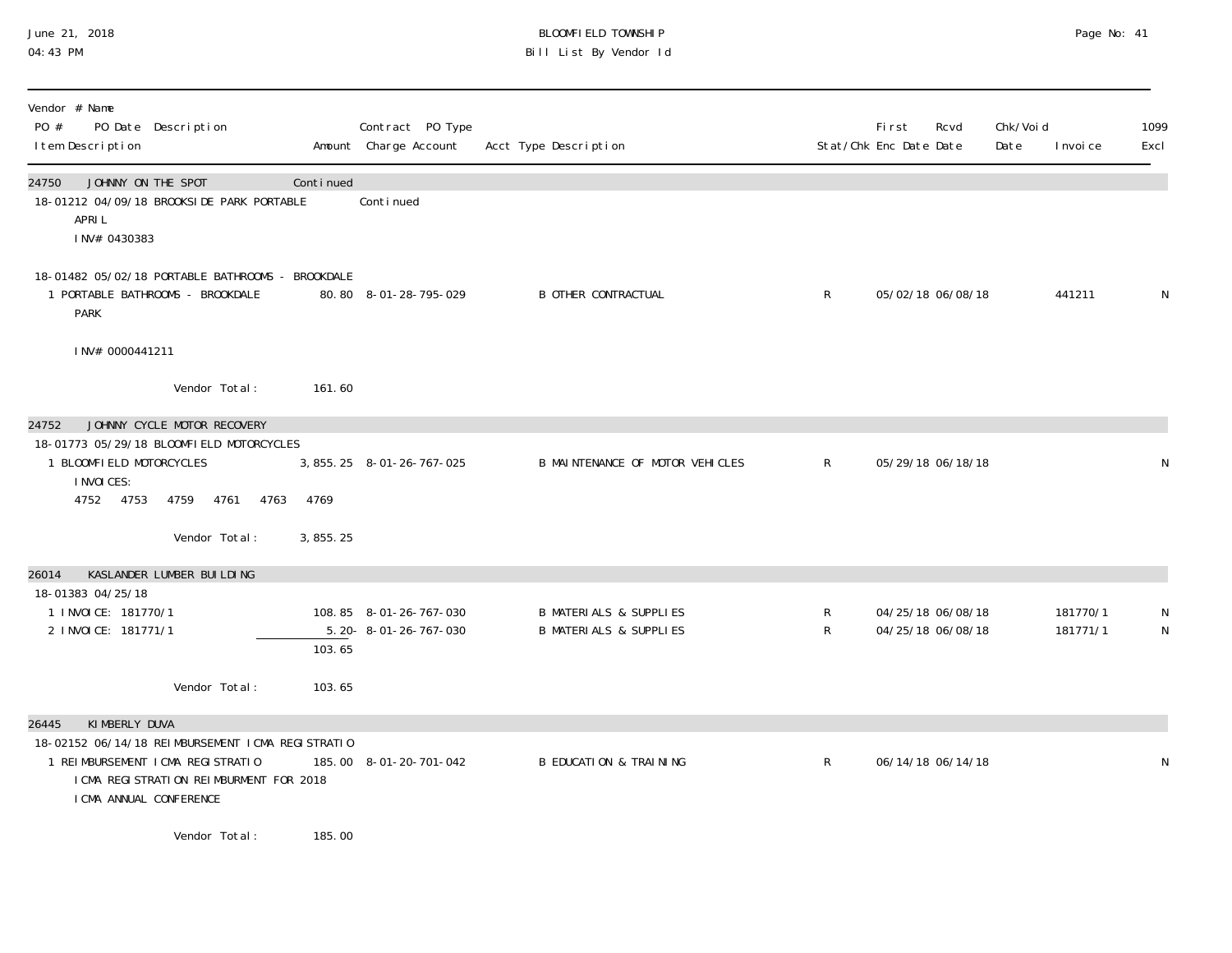## June 21, 2018 BLOOMFIELD TOWNSHIP Page 2018 Page No: 42 04:43 PM Bill List By Vendor Id

| Vendor # Name<br>PO #<br>PO Date Description<br>I tem Description                                                                                         |          | Contract PO Type<br>Amount Charge Account | Acct Type Description                        |              | First<br>Stat/Chk Enc Date Date | Rcvd              | Chk/Voi d<br>Date | I nvoi ce | 1099<br>Excl |
|-----------------------------------------------------------------------------------------------------------------------------------------------------------|----------|-------------------------------------------|----------------------------------------------|--------------|---------------------------------|-------------------|-------------------|-----------|--------------|
| ANDREW WILLIAM JOHN KOLLAR,<br>27378<br>18-00701 03/01/18 PROFESSIONAL SERVICES<br>$\mathfrak{Z}$<br>I NVOI CE #2018-0015<br>PROJECT #170028-NJ           |          | B                                         | B IMPROVEMENTS MUNICIPAL BUILDING & GROUND R |              |                                 | 03/01/18 06/08/18 |                   | 2018-0015 | N            |
| ESTIMATE #2                                                                                                                                               |          |                                           |                                              |              |                                 |                   |                   |           |              |
| ARCHI TECTURAL SERVICES FOR THE COLLINS<br><b>HOUSE</b>                                                                                                   |          |                                           |                                              |              |                                 |                   |                   |           |              |
| DESI GN DEVELOPMENT                                                                                                                                       |          |                                           |                                              |              |                                 |                   |                   |           |              |
| (DO NOT MAIL)                                                                                                                                             |          |                                           |                                              |              |                                 |                   |                   |           |              |
| NO. 3                                                                                                                                                     |          |                                           |                                              |              |                                 |                   |                   |           |              |
| Vendor Total:                                                                                                                                             | 4,900.00 |                                           |                                              |              |                                 |                   |                   |           |              |
| PAUL D. LASEK, P.E.<br>28606<br>18-02056 06/12/18 CONTINUING EDUCATION<br>1 CONTI NUI NG EDUCATI ON                                                       |          | 235.00 8-01-20-715-028                    | B CONSULTANT & PROFESSIONAL SVC.             | $\mathsf{R}$ |                                 | 06/12/18 06/19/18 |                   |           | N            |
| REIMBURSEMENT FOR WATER OPERATOR<br>TRAINING                                                                                                              |          |                                           |                                              |              |                                 |                   |                   |           |              |
| Vendor Total:                                                                                                                                             | 235.00   |                                           |                                              |              |                                 |                   |                   |           |              |
| LEAGUE OF MUNICIPALITIES<br>28968<br>18-01666 05/16/18 WEBINAR FOR KIMBERLY DUVA<br>1 WEBINAR FOR KIMBERLY DUVA<br>EQUAL PAY IN NJ WEBINAR - MAY 31, 2018 |          | 25.00 8-01-20-701-042                     | <b>B EDUCATION &amp; TRAINING</b>            | $\mathsf{R}$ |                                 | 05/16/18 06/14/18 |                   |           | N            |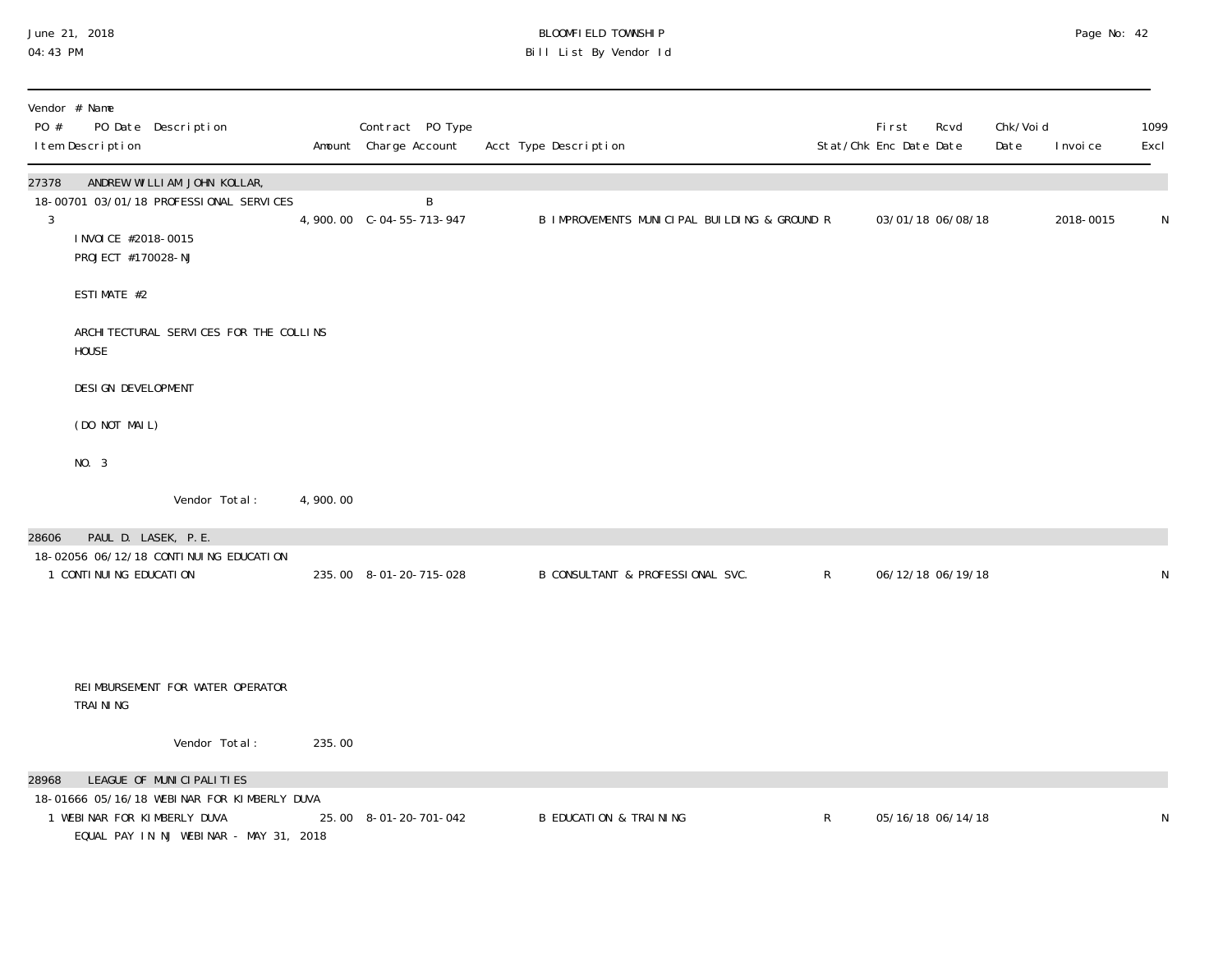#### June 21, 2018 BLOOMFIELD TOWNSHIP Page 2018 Page No: 43 04:43 PM Bill List By Vendor Id

| Vendor # Name<br>PO #<br>PO Date Description<br>I tem Description                                              |            | Contract PO Type<br>Amount Charge Account | Acct Type Description             |              | Fi rst<br>Stat/Chk Enc Date Date | Rcvd | Chk/Voi d<br>Date | I nvoi ce | 1099<br>Excl |
|----------------------------------------------------------------------------------------------------------------|------------|-------------------------------------------|-----------------------------------|--------------|----------------------------------|------|-------------------|-----------|--------------|
| LEAGUE OF MUNICIPALITIES<br>28968<br>18-01666 05/16/18 WEBINAR FOR KIMBERLY DUVA<br>FOR KIMBERLY DUVA          | Continued  | Continued                                 |                                   |              |                                  |      |                   |           |              |
| Vendor Total:                                                                                                  | 25.00      |                                           |                                   |              |                                  |      |                   |           |              |
| A. LEMBO COLLISION, INC.<br>28989                                                                              |            |                                           |                                   |              |                                  |      |                   |           |              |
| 18-01390 04/25/18 INVOICE: 5518<br>1 INVOICE: 5518<br>DPW #902 MG73746 S/N: 445657                             |            | 5, 121. 12 8-01-26-767-025                | B MAINTENANCE OF MOTOR VEHICLES   | $\mathsf{R}$ | 04/25/18 06/08/18                |      |                   | 5518      | N            |
| Vendor Total:                                                                                                  | 5, 121. 12 |                                           |                                   |              |                                  |      |                   |           |              |
| LEFTY'S SPORTS ACADEMY<br>29006                                                                                |            |                                           |                                   |              |                                  |      |                   |           |              |
| 18-01710 05/21/18 (3) SLOW PITCH BATS<br>1 (3) SLOW PITCH BATS<br>I NVOI CE #803                               |            | 795.00 8-01-28-795-066                    | <b>B RECREATION SUPPLIES</b>      | $\mathsf{R}$ | 05/21/18 06/14/18                |      |                   | 803       | N            |
| Vendor Total:                                                                                                  | 795.00     |                                           |                                   |              |                                  |      |                   |           |              |
| LITTLE FALLS TROPHY & ENGRAVIN<br>29455                                                                        |            |                                           |                                   |              |                                  |      |                   |           |              |
| 18-01741 05/22/18 AWARDS CEREMONY PLAQUES                                                                      |            |                                           |                                   |              |                                  |      |                   |           |              |
| 1 AWARDS CEREMONY PLAQUES<br>INV#21908                                                                         |            | 266.00 8-01-25-745-030                    | <b>B MATERIALS &amp; SUPPLIES</b> | R            | 05/22/18 06/13/18                |      |                   | 21908     | N            |
| QTY. 2                                                                                                         |            |                                           |                                   |              |                                  |      |                   |           |              |
| Vendor Total:                                                                                                  | 266.00     |                                           |                                   |              |                                  |      |                   |           |              |
| <b>KAREN LORE</b><br>30007                                                                                     |            |                                           |                                   |              |                                  |      |                   |           |              |
| 18-01635 05/16/18 NASW ANNUAL CONFERENCE 2018                                                                  |            |                                           |                                   |              |                                  |      |                   |           |              |
| 1 NASW ANNUAL CONFERENCE 2018<br>LODGING 143.89<br>TRANSPORTATION 5.00<br><b>MEALS 44.20</b><br>MI LEAGE 85.02 |            | 278.11 8-01-27-794-042                    | <b>B EDUCATION &amp; TRAINING</b> | $\mathsf{R}$ | 05/16/18 06/08/18                |      |                   |           | N            |
| Vendor Total:                                                                                                  | 278.11     |                                           |                                   |              |                                  |      |                   |           |              |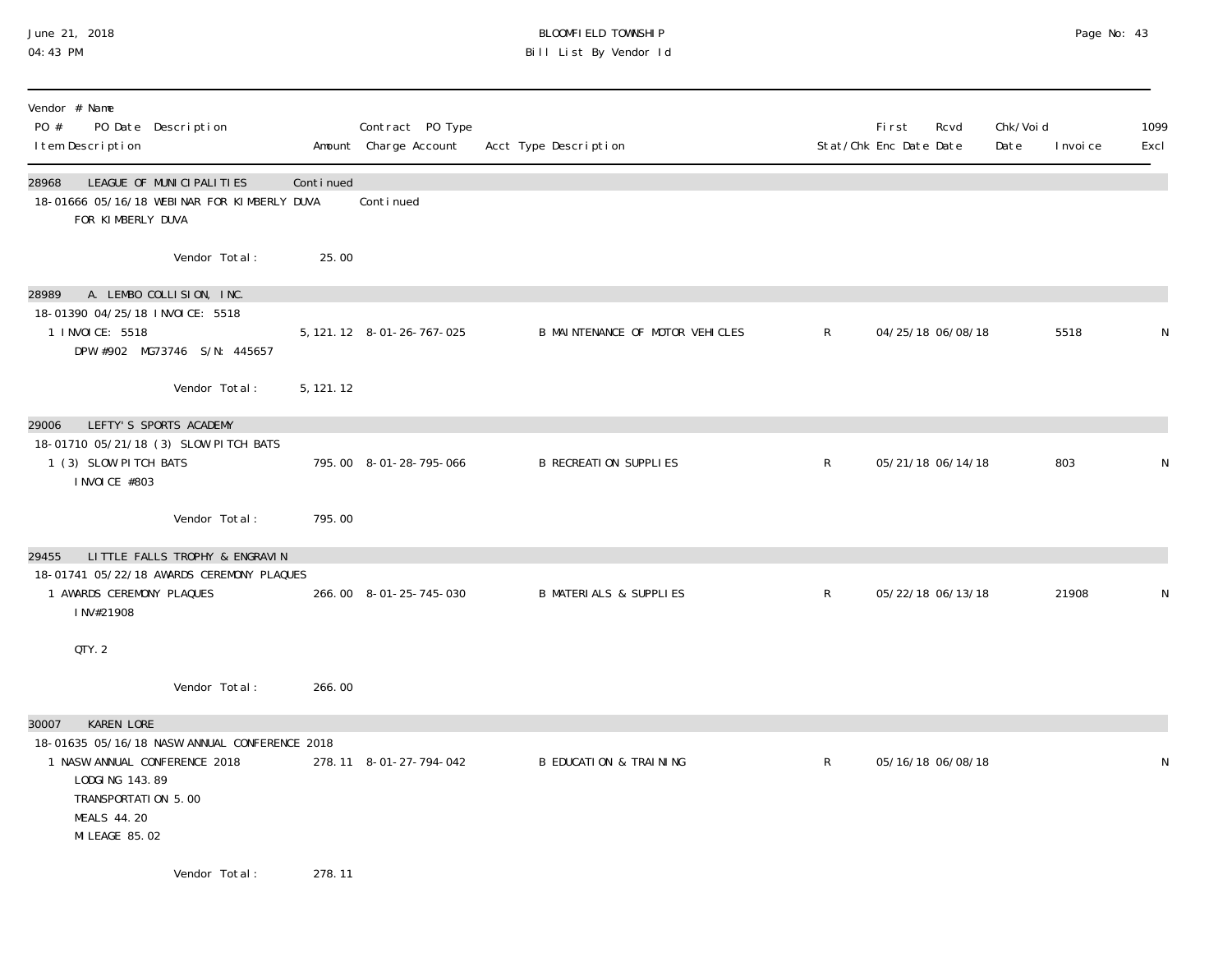## June 21, 2018 BLOOMFIELD TOWNSHIP Page 2018 Page No: 44 04:43 PM Bill List By Vendor Id

| Vendor # Name<br>PO #<br>PO Date Description<br>I tem Description                                                                                              |          | Contract PO Type<br>Amount Charge Account        | Acct Type Description                    |                   | <b>First</b><br>Stat/Chk Enc Date Date | Rcvd                                   | Chk/Voi d<br>Date | I nvoi ce | 1099<br>Excl      |
|----------------------------------------------------------------------------------------------------------------------------------------------------------------|----------|--------------------------------------------------|------------------------------------------|-------------------|----------------------------------------|----------------------------------------|-------------------|-----------|-------------------|
| MAD SCIENCE<br>31115                                                                                                                                           |          |                                                  |                                          |                   |                                        |                                        |                   |           |                   |
| 17-36529 09/05/17 FALL 2017 PROGRAMS<br>1 FALL 2017 PROGRAMS                                                                                                   |          | 2, 160.00 R-14-20-854-030                        | <b>B MATERIALS &amp; SUPPLIES</b>        | $\mathsf{R}$      |                                        | 09/05/17 06/18/18                      |                   |           | ${\sf N}$         |
| 18-01709 05/21/18 SPRING SCIENCE CLASS<br>1 SPRING SCIENCE CLASS<br>I NVOI CE # 2892                                                                           |          | 1, 200. 00 R-14-20-854-030                       | <b>B MATERIALS &amp; SUPPLIES</b>        | $R_{\perp}$       |                                        | 05/21/18 06/15/18                      |                   | 2892      | N                 |
| Vendor Total:                                                                                                                                                  | 3,360.00 |                                                  |                                          |                   |                                        |                                        |                   |           |                   |
| MARUCCI ENGINEERING ASSOC. LLC<br>31370                                                                                                                        |          |                                                  |                                          |                   |                                        |                                        |                   |           |                   |
| 18-01795 05/29/18<br>1 15 GRACEL STREET-ZB                                                                                                                     |          | 270.00 M-13-56-013-P62                           | B 15 GRACEL ST.                          | $\mathsf R$       |                                        | 05/29/18 06/14/18                      |                   |           | N                 |
| 2 66 CLARK AVENUE-ZB<br>3 39 BENSON STREET-ZB                                                                                                                  | 675.00   | 270.00 M-13-56-013-P61<br>135.00 M-13-56-013-P52 | <b>B 66 CLARK AVE</b><br>B 39 BENSON ST. | $\mathsf{R}$<br>R |                                        | 05/29/18 06/14/18<br>05/29/18 06/14/18 |                   |           | N<br>$\mathsf{N}$ |
| 18-01918 06/07/18 Professional Services - Zoning<br>1 Professional Services - Zoning 10,000.00 8-01-22-725-028<br>Second Quarter (April, May and June)<br>2018 |          |                                                  | B CONSULTANT & PROFESSIONAL SERV         | R                 |                                        | 06/07/18 06/19/18                      |                   |           | N                 |
| 18-02175 06/15/18 SERVICES - SEWER OPERATOR<br>1 SERVICES - SEWER OPERATOR                                                                                     |          | 6,900.00 8-05-26-511-028                         | B CONSULTANT & PROFESSIONAL SERV         | R                 |                                        | 06/15/18 06/19/18                      |                   |           | N                 |
| FOR PEROFESSIONAL SERVICES FOR SANITARY<br>SEWER COLLECTION SYSTEM OPERATOR                                                                                    |          |                                                  |                                          |                   |                                        |                                        |                   |           |                   |
| NJDEP C-3 SANITARY SEWER COLLECTION<br>SYSTEM LICENSE COVERAGE                                                                                                 |          |                                                  |                                          |                   |                                        |                                        |                   |           |                   |
| SECOND QUARTER: APRIL, MAY & JUNE 2018                                                                                                                         |          |                                                  |                                          |                   |                                        |                                        |                   |           |                   |

Vendor Total: 17,575.00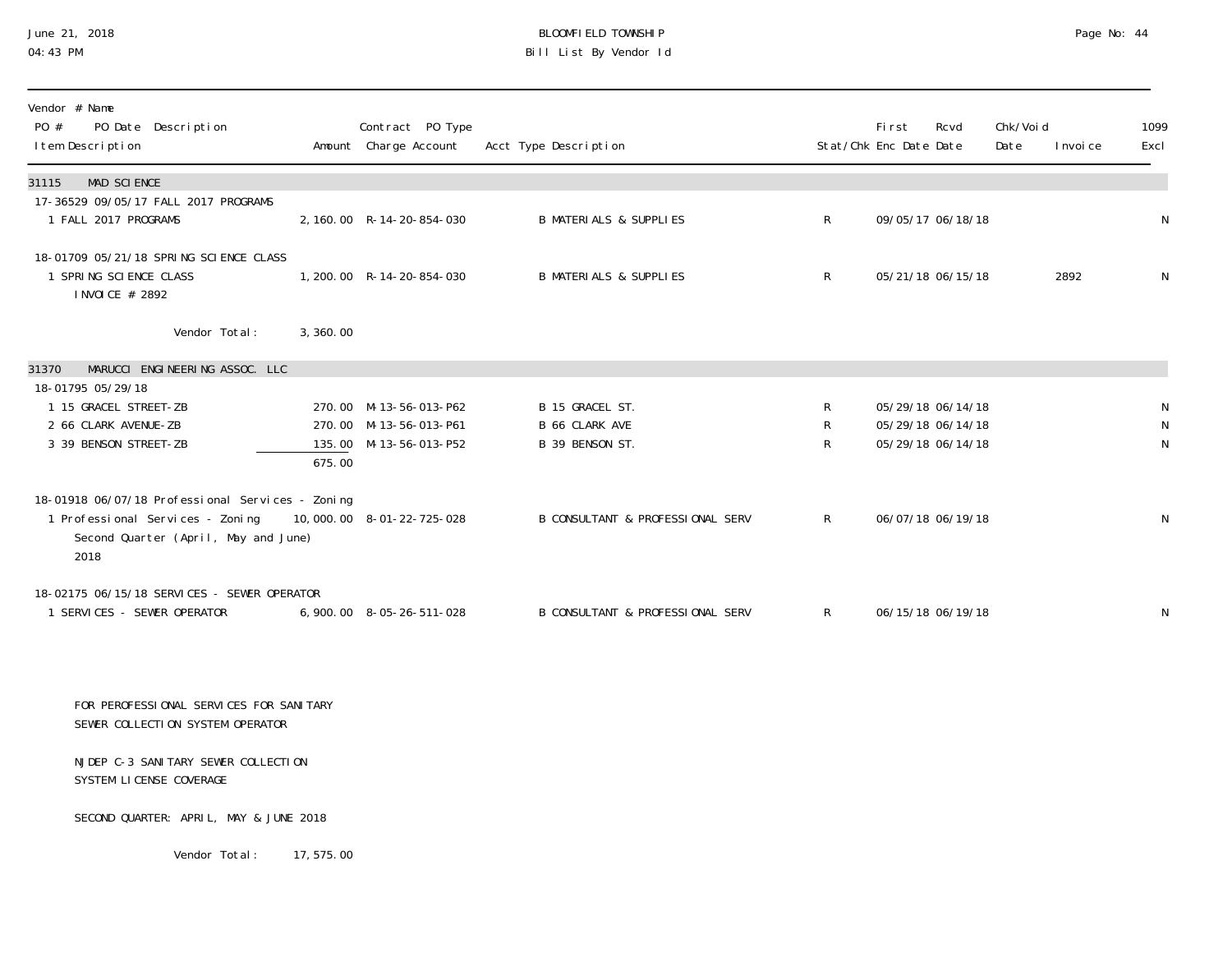## June 21, 2018 BLOOMFIELD TOWNSHIP Page 2018 Page No: 45 04:43 PM Bill List By Vendor Id

| Vendor # Name<br>PO #<br>PO Date Description<br>I tem Description                                                                                                                          |           | Contract PO Type<br>Amount Charge Account | Acct Type Description                       |                | First<br>Stat/Chk Enc Date Date | Rcvd              | Chk/Voi d<br>Date | I nvoi ce   | 1099<br>Excl |
|--------------------------------------------------------------------------------------------------------------------------------------------------------------------------------------------|-----------|-------------------------------------------|---------------------------------------------|----------------|---------------------------------|-------------------|-------------------|-------------|--------------|
| MCNERNEY & ASSOCIATES, INC.<br>31404<br>18-01319 04/17/18 PROFESSIONAL SERV. MARCH, 2018<br>1 PROFESSIONAL SERV. MARCH, 2018                                                               |           | 2,500.00 8-01-20-710-028                  | <b>B CONSULTANT &amp; PROFESSIONAL SERV</b> | $\mathsf{R}^-$ |                                 | 04/17/18 06/08/18 |                   | #2018-114   | N            |
| 18-01671 05/16/18 TAX APPEAL - APRIL 2018<br>1 TAX APPEAL - APRIL 2018<br>2.5 PREPARATION OF PRELIMINARY ANALYSIS<br>AND EXPOSURE CHART.                                                   |           | 312.50 8-01-20-710-028                    | <b>B CONSULTANT &amp; PROFESSIONAL SERV</b> | $\mathsf{R}$   |                                 | 05/16/18 06/11/18 |                   | #2018-155   | $\mathsf{N}$ |
| RE: PROSPERIE - 4-20-18                                                                                                                                                                    |           |                                           |                                             |                |                                 |                   |                   |             |              |
| \$312.50                                                                                                                                                                                   |           |                                           |                                             |                |                                 |                   |                   |             |              |
| 18-01919 06/07/18<br>1 PROFESSIONAL SERVICE MAY 2018<br>5 PREPARATION AND ATTENDANCE AT CONF.<br>WITH TAX ASSESSOR, SITE INSPECTIONS IN<br>PREPARATION FOR ECBT HEARING 5-7-18<br>\$625.00 |           | 1, 125.00  8-01-20-710-028                | <b>B CONSULTANT &amp; PROFESSIONAL SERV</b> | $\mathsf{R}$   |                                 | 06/07/18 06/18/18 |                   | #2018-183   | $\mathsf{N}$ |
| 4 PREPARATION FOR DEFENSE OF ALL<br>COMMERCIAL TAX APPEALS. HEARING 5-11-18<br>\$500.00                                                                                                    |           |                                           |                                             |                |                                 |                   |                   |             |              |
| GRAND TOTAL \$1, 125.00                                                                                                                                                                    |           |                                           |                                             |                |                                 |                   |                   |             |              |
| Vendor Total:                                                                                                                                                                              | 3, 937.50 |                                           |                                             |                |                                 |                   |                   |             |              |
| REDDIN MASRI, LLC<br>31411<br>18-01498 05/02/18 PUBLIC DEFENDER APRIL<br>1 PUBLIC DEFENDER APRIL                                                                                           |           | 2,000.00 8-01-33-857-028                  | <b>B CONSULTANT &amp; PROFESSIONAL SERV</b> | $\mathsf{R}$   |                                 | 05/02/18 06/11/18 |                   | APRI L 2018 | N            |
| Vendor Total:                                                                                                                                                                              | 2,000.00  |                                           |                                             |                |                                 |                   |                   |             |              |
| MEDIEVAL TIMES DINNER AND<br>31592                                                                                                                                                         |           |                                           |                                             |                |                                 |                   |                   |             |              |
| 18-01519 05/04/18 5/11 SPECIAL NEEDS TRIP<br>1 5/11 SPECIAL NEEDS TRIP                                                                                                                     |           | 946.70 R-14-20-854-030                    | <b>B MATERIALS &amp; SUPPLIES</b>           | R              |                                 | 05/04/18 06/08/18 |                   | 281828      | N            |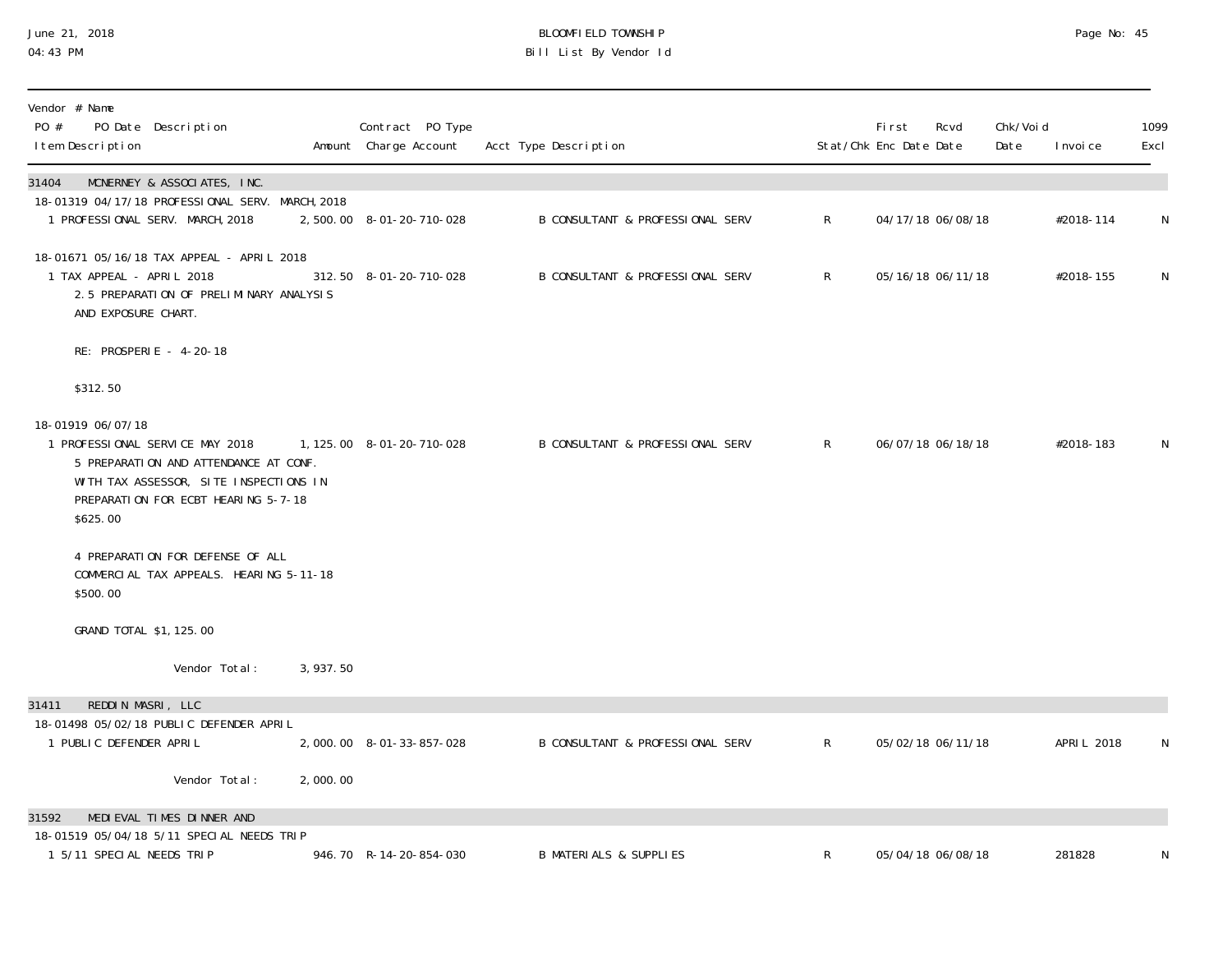#### June 21, 2018 BLOOMFIELD TOWNSHIP Page 2018 Page No: 46 04:43 PM Bill List By Vendor Id

| Vendor # Name<br>PO #<br>PO Date Description<br>I tem Description                                                                                                              |              | Contract PO Type<br>Amount Charge Account                                     | Acct Type Description                                       |                | First<br>Stat/Chk Enc Date Date                             | Rcvd | Chk/Voi d<br>Date | I nvoi ce | 1099<br>Excl |
|--------------------------------------------------------------------------------------------------------------------------------------------------------------------------------|--------------|-------------------------------------------------------------------------------|-------------------------------------------------------------|----------------|-------------------------------------------------------------|------|-------------------|-----------|--------------|
| MEDIEVAL TIMES DINNER AND<br>31592<br>18-01519 05/04/18 5/11 SPECIAL NEEDS TRIP<br>I NVOI CE # 281828                                                                          | Continued    | Continued                                                                     |                                                             |                |                                                             |      |                   |           |              |
| Vendor Total:                                                                                                                                                                  | 946.70       |                                                                               |                                                             |                |                                                             |      |                   |           |              |
| MERITAIN HEALTH<br>31652<br>18-01626 05/15/18 MAY 2018<br>1 MAY 2018                                                                                                           |              | 125, 274. 30 8-01-23-733-092                                                  | B HEALTH BENEFITS (MEDICAL INS.)                            | $\mathsf{R}$   | 05/15/18 06/05/18                                           |      |                   |           | N            |
| Vendor Total:                                                                                                                                                                  | 125, 274. 30 |                                                                               |                                                             |                |                                                             |      |                   |           |              |
| MCMANIMON, SCOTLAND & BAUMANN<br>31726<br>18-01604 05/11/18 BPA LEGAL/PROFESSIONAL FEES                                                                                        |              |                                                                               |                                                             |                |                                                             |      |                   |           |              |
| 1 BPA LEGAL/PROFESSIONAL FEES<br>INV#: 152979                                                                                                                                  |              | 881.50 8-07-20-512-027                                                        | B LEGAL SERVICES PROFESSIONAL FEES                          | $\mathsf{R}$   | 05/11/18 06/08/18                                           |      |                   | 152979    | N            |
| 2 BPA LEGAL/PROFESSIONAL FEES<br>INV#: 144975                                                                                                                                  |              | 1,672.00 8-07-20-512-027                                                      | B LEGAL SERVICES PROFESSIONAL FEES                          | $\mathsf{R}^-$ | 05/11/18 06/08/18                                           |      |                   | 144975    | N            |
| 3 BPA LEGAL/PROFESSIONAL FEES<br>INV#: 145663                                                                                                                                  |              | 1, 963. 42 8-07-20-512-027                                                    | B LEGAL SERVICES PROFESSIONAL FEES                          | $\mathsf{R}$   | 05/11/18 06/08/18                                           |      |                   | 145663    | ${\sf N}$    |
|                                                                                                                                                                                | 4,516.92     |                                                                               |                                                             |                |                                                             |      |                   |           |              |
| Vendor Total:                                                                                                                                                                  | 4,516.92     |                                                                               |                                                             |                |                                                             |      |                   |           |              |
| MGL PRINTING SOLUTIONS<br>31801<br>18-01543 05/07/18 2018 TAX BILLS<br>1 13000 ORIGINAL 2018 TAX BILLS<br>2 7000 ADVICE 2018 TAX BILLS<br>3 FREIGHT<br>2018 PROPERTY TAX BILLS | 2, 253.00    | 1, 352.00 8-01-20-708-023<br>728.00 8-01-20-708-023<br>173.00 8-01-20-708-023 | <b>B PRINTING</b><br><b>B PRINTING</b><br><b>B PRINTING</b> | R<br>R<br>R    | 05/07/18 06/12/18<br>05/07/18 06/12/18<br>05/07/18 06/12/18 |      |                   |           | N            |
| 18-01562 05/07/18 2018-2019 DOG/CAT TAGS<br>1 2018-2019 DOG/CAT TAGS<br>CLIENT NUMBER B059<br>I NVOI CE NUMBER 154807                                                          |              | 961.00 D-03-20-853-023                                                        | <b>B PRINTING</b>                                           | R              | 05/07/18 06/08/18                                           |      |                   | 154807    | N            |

Vendor Total: 3,214.00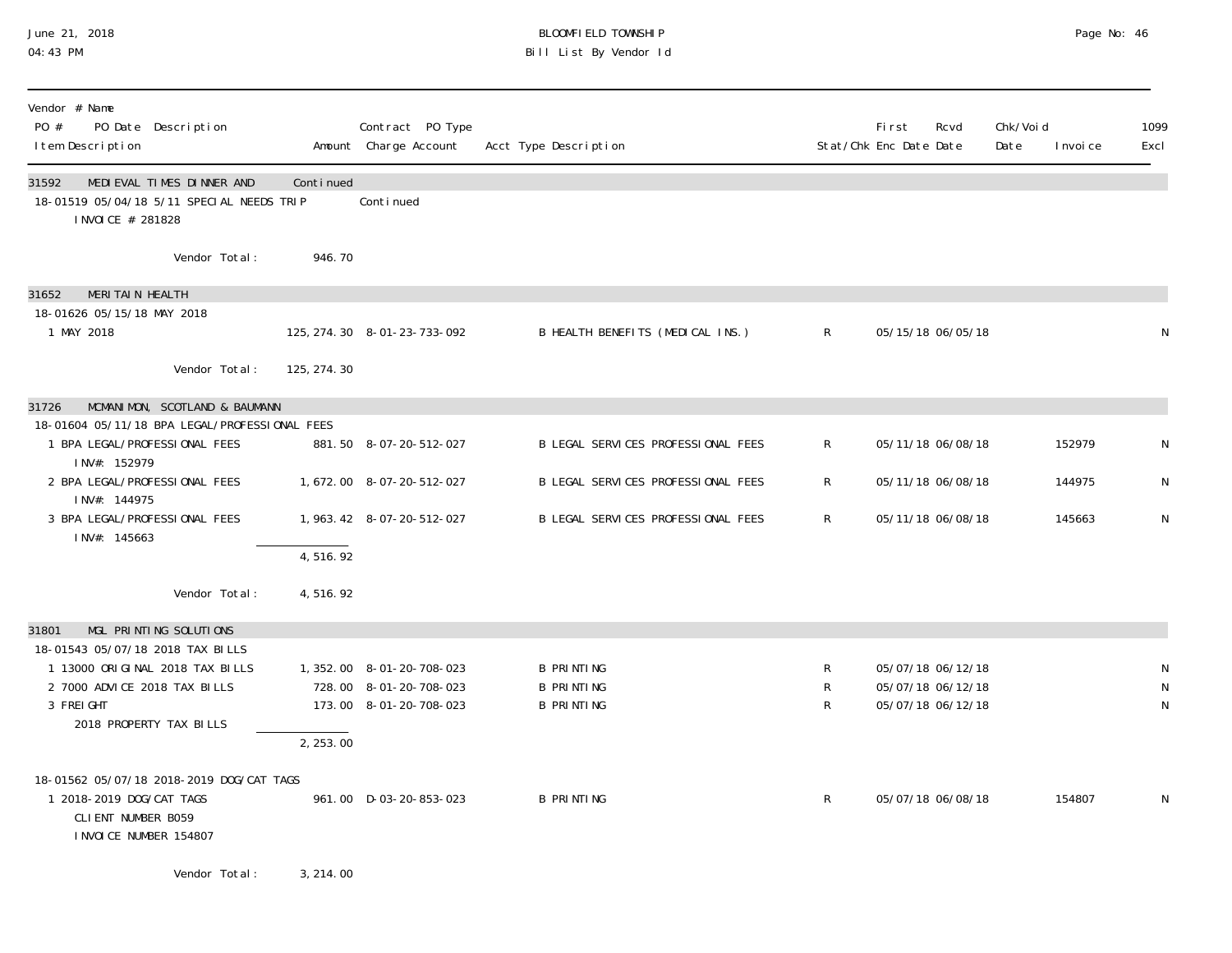#### June 21, 2018 BLOOMFIELD TOWNSHIP Page 2018 Page No: 47 04:43 PM Bill List By Vendor Id

| Vendor # Name<br>PO #<br>PO Date Description<br>I tem Description                                            |          | Contract PO Type<br>Amount Charge Account | Acct Type Description                       |              | First<br>Stat/Chk Enc Date Date | Rcvd | Chk/Voi d<br>Date | 1099<br>I nvoi ce<br>Excl |
|--------------------------------------------------------------------------------------------------------------|----------|-------------------------------------------|---------------------------------------------|--------------|---------------------------------|------|-------------------|---------------------------|
| 31804<br>METROPOLITAN CENTER FOR<br>18-01676 05/16/18 DI SPATCHER PSYCH<br>1 DI SPATCHER PSYCH<br>DOS 5/9/18 |          | 450.00 8-01-23-733-093                    | <b>B MEDICAL EXPENSES</b>                   | $\mathsf{R}$ | 05/16/18 06/13/18               |      |                   | N                         |
| KEVIN QUINN                                                                                                  |          |                                           |                                             |              |                                 |      |                   |                           |
| 18-01743 05/22/18 PSYCH. EVALS. VOL. FF'S<br>1 PSYCH. EVALS. VOL. FF'S                                       |          | 900.00 8-01-23-733-093                    | <b>B MEDICAL EXPENSES</b>                   | $\mathsf{R}$ | 05/22/18 06/14/18               |      |                   | 051618<br>N               |
| FOR PROFESSIONAL SERVICES<br>DATE OF SERVICE - 5/16/18                                                       |          |                                           |                                             |              |                                 |      |                   |                           |
| CANDIDATES FOR VOL. FF                                                                                       |          |                                           |                                             |              |                                 |      |                   |                           |
| MI CHAEL LAFI URA<br>AARON SCOTT                                                                             |          |                                           |                                             |              |                                 |      |                   |                           |
| Vendor Total:                                                                                                | 1,350.00 |                                           |                                             |              |                                 |      |                   |                           |
| MI CHAEL V'S CATERERS<br>31818<br>18-01732 05/21/18 AWARDS CEREMONY                                          |          |                                           |                                             |              |                                 |      |                   |                           |
| 1 AWARDS CEREMONY<br>INV#1873                                                                                |          | 1,094.00 8-01-25-745-030                  | <b>B MATERIALS &amp; SUPPLIES</b>           | $\mathsf{R}$ | 05/21/18 06/13/18               |      | 1873              | N                         |
| DOS 5/16/18                                                                                                  |          |                                           |                                             |              |                                 |      |                   |                           |
| Vendor Total:                                                                                                | 1,094.00 |                                           |                                             |              |                                 |      |                   |                           |
| MI LLENNI UM STRATEGIES, LLC<br>32031<br>18-01489 05/02/18 MONTHLY RETAINER APRIL 2018                       |          |                                           |                                             |              |                                 |      |                   |                           |
| 1 MONTHLY RETAINER APRIL 2018                                                                                |          | 6,000.00 8-01-20-712-028                  | <b>B CONSULTANT &amp; PROFESS. SERVICES</b> | $\mathsf{R}$ | 05/02/18 06/08/18               |      | 7525              | N                         |
| Vendor Total:                                                                                                | 6,000.00 |                                           |                                             |              |                                 |      |                   |                           |
| MINDS IN MOTION OF NJ, LLC<br>32115<br>18-01598 05/10/18 SPRING CLASSES                                      |          |                                           |                                             |              |                                 |      |                   |                           |
| 1 SPRING CLASSES                                                                                             |          | 900.00 R-14-20-854-030                    | <b>B MATERIALS &amp; SUPPLIES</b>           | R            | 05/10/18 06/08/18               |      | 1091              | ${\sf N}$                 |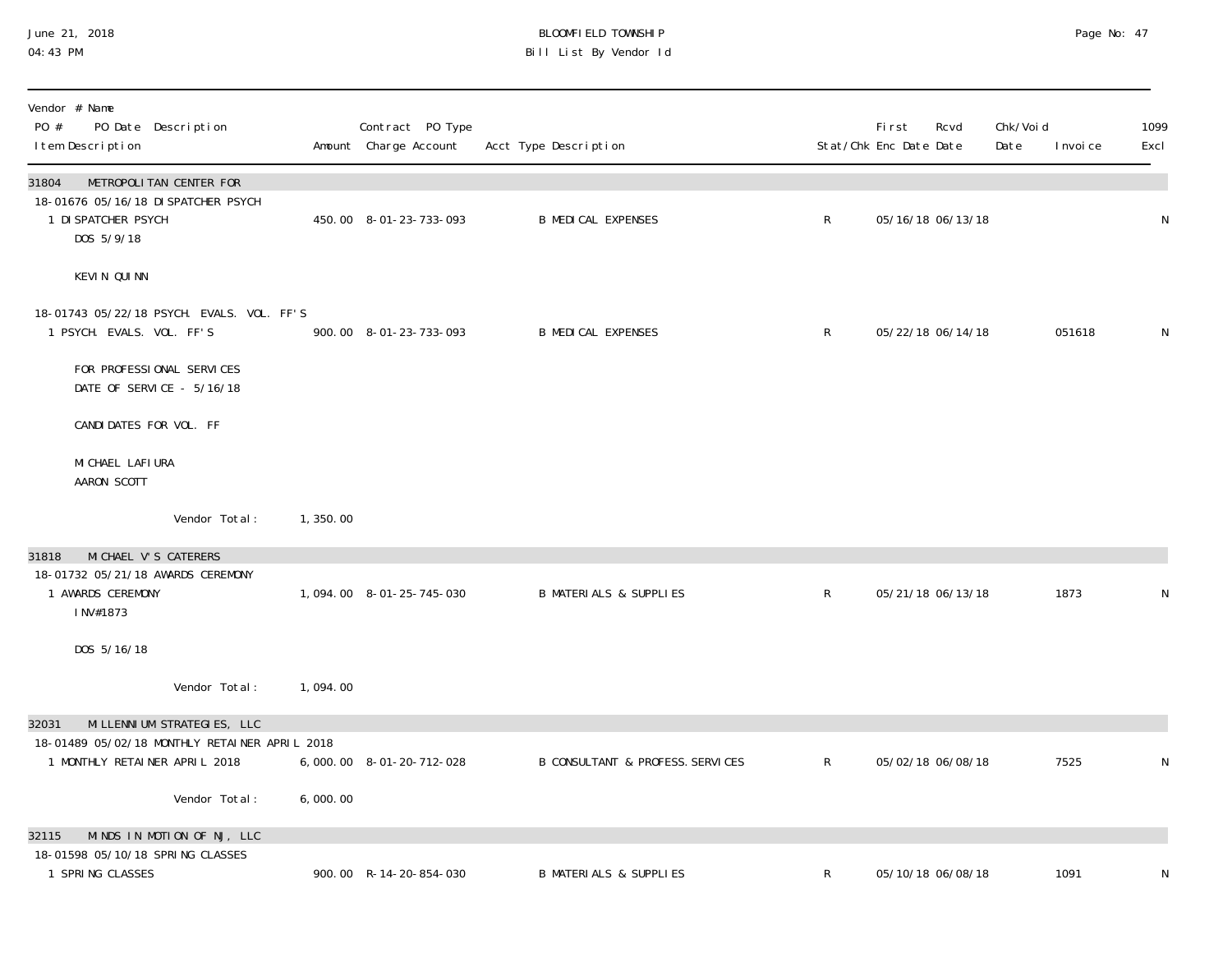#### June 21, 2018 BLOOMFIELD TOWNSHIP Page 2018 Page No: 48 04:43 PM Bill List By Vendor Id

| Vendor # Name<br>PO #<br>PO Date Description<br>I tem Description                                                     |              | Contract PO Type<br>Amount Charge Account | Acct Type Description                  |              | First<br>Rcvd<br>Stat/Chk Enc Date Date | Chk/Voi d<br>Date | I nvoi ce | 1099<br>Excl |
|-----------------------------------------------------------------------------------------------------------------------|--------------|-------------------------------------------|----------------------------------------|--------------|-----------------------------------------|-------------------|-----------|--------------|
| 32115<br>MINDS IN MOTION OF NJ, LLC<br>18-01598 05/10/18 SPRING CLASSES<br>9 CLASSES @ \$100                          | Continued    | Continued                                 |                                        |              |                                         |                   |           |              |
| Vendor Total:                                                                                                         | 900.00       |                                           |                                        |              |                                         |                   |           |              |
| MJG PROMOTIONS<br>32254                                                                                               |              |                                           |                                        |              |                                         |                   |           |              |
| 18-01481 05/02/18 TRACK SHIRTS (54)<br>1 TRACK SHORTS (54)                                                            |              | 531.90 R-14-20-854-030                    | <b>B MATERIALS &amp; SUPPLIES</b>      | $\mathsf{R}$ | 05/02/18 06/11/18                       |                   | 49331     | N            |
| Vendor Total:                                                                                                         | 531.90       |                                           |                                        |              |                                         |                   |           |              |
| DONNA MOLESKI<br>32287                                                                                                |              |                                           |                                        |              |                                         |                   |           |              |
| 18-01901 06/07/18 B.A.B.E.S<br>1 B.A.B.E.S<br>11/13/17-5/15/18                                                        |              | 8, 997.60 7-01-40-306-174                 | <b>B BABES</b>                         | R            | 06/07/18 06/18/18                       |                   |           | N            |
| Vendor Total:                                                                                                         | 8,997.60     |                                           |                                        |              |                                         |                   |           |              |
| MONTANA CONSTRUCTION<br>32601<br>18-01672 05/16/18 SEWER REPLACEMENT-BROAD STREET<br>1 SEWER REPLACEMENT-BROAD STREET |              | 315, 562. 18 C-04-55-727-987              | B UPGRADE & REPLACEMENT VARIOUS SEWERS | $\mathsf{R}$ | 05/16/18 06/08/18                       |                   | 547-18000 | N            |
| I NVOI CE #547-18000                                                                                                  |              |                                           |                                        |              |                                         |                   |           |              |
| 8" SANITARY SEWER REPLACEMENT ON BROAD<br>STREET BETWEEN WATCHUNG AVENUE AND<br>WINDING LANE                          |              |                                           |                                        |              |                                         |                   |           |              |
| Vendor Total:                                                                                                         | 315, 562. 18 |                                           |                                        |              |                                         |                   |           |              |
| MOODY'S INVESTORS SERVICE<br>32700                                                                                    |              |                                           |                                        |              |                                         |                   |           |              |
| 18-01878 06/04/18 2018 BOND RATING<br>1 LOCAL GOVERNMENTS INITIAL FEE                                                 |              | 25, 650.00 C-04-55-721-999                | <b>B SECTION 20 EXPENSES</b>           | R            | 06/04/18 06/21/18                       |                   | P0271635  | N            |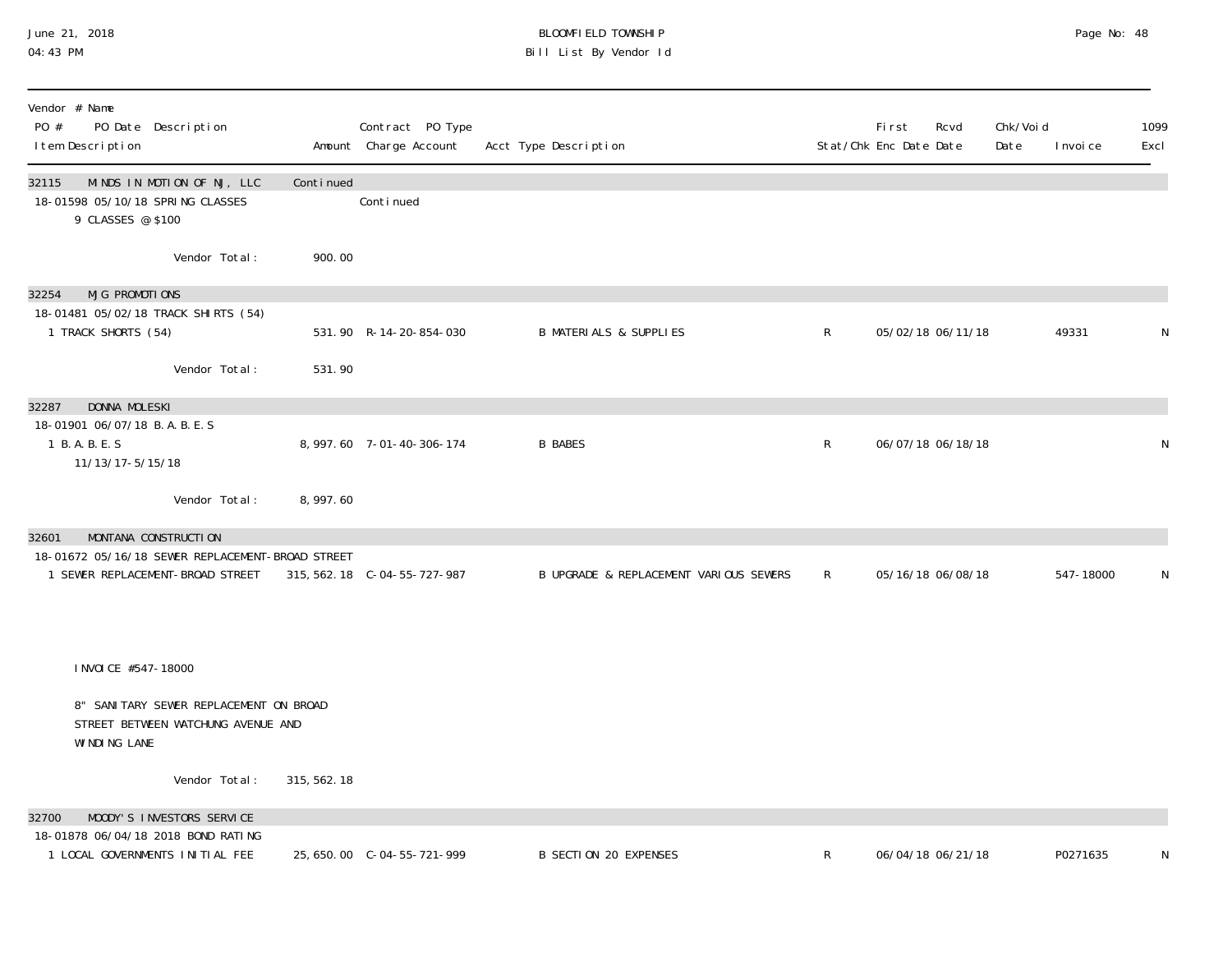#### June 21, 2018 BLOOMFIELD TOWNSHIP Page 2018 Page No: 49 04:43 PM Bill List By Vendor Id

| Vendor # Name<br>PO #<br>PO Date Description<br>I tem Description                                                                                        |            | Contract PO Type<br>Amount Charge Account | Acct Type Description                |              | <b>First</b><br>Stat/Chk Enc Date Date | Rcvd              | Chk/Voi d<br>Date | I nvoi ce | 1099<br>Excl |
|----------------------------------------------------------------------------------------------------------------------------------------------------------|------------|-------------------------------------------|--------------------------------------|--------------|----------------------------------------|-------------------|-------------------|-----------|--------------|
| MOODY'S INVESTORS SERVICE<br>32700<br>18-01878 06/04/18 2018 BOND RATING                                                                                 | Continued  | Conti nued                                |                                      |              |                                        |                   |                   |           |              |
| 2 LOCAL GOVERNMENTS AGG FEE                                                                                                                              | 29, 150.00 |                                           | <b>B SECTION 20 EXPENSES</b>         | $\mathsf{R}$ |                                        | 06/04/18 06/21/18 |                   | P0271635  | N            |
| Vendor Total:                                                                                                                                            | 29, 150.00 |                                           |                                      |              |                                        |                   |                   |           |              |
| ANTHONY MONTI CELLO<br>32702<br>18-01392 04/25/18 RENT                                                                                                   |            |                                           |                                      |              |                                        |                   |                   |           |              |
| 1 RENT<br>DI ANA GOMEZ                                                                                                                                   |            | 2,600.00 8-01-40-359-028                  | B CONSULTANT & PROFESSIONAL SERVICES | $\mathsf{R}$ |                                        | 04/25/18 06/08/18 |                   |           | N            |
| Vendor Total:                                                                                                                                            | 2,600.00   |                                           |                                      |              |                                        |                   |                   |           |              |
| MUNICIPAL CAPITAL CORP.<br>33199                                                                                                                         |            | B                                         |                                      |              |                                        |                   |                   |           |              |
| 18-00456 02/14/18 2018 COPIERS: BPU<br>4 3RD QT 2018: BPU<br>3RD QT 2018: CONTRACT# 19031<br>07/20/18 \$159.00<br>08/20/18 \$159.00<br>09/20/18 \$159.00 |            | 732.00 8-01-20-722-053                    | <b>B OFFICE EQUIPMENT</b>            | $\mathsf{R}$ |                                        | 02/14/18 06/19/18 |                   |           | N            |
| 3RD QT 2018: CONTRACT# 19173<br>07/20/18 \$85.00<br>08/20/18 \$85.00<br>09/20/18 \$85.00                                                                 |            |                                           |                                      |              |                                        |                   |                   |           |              |
| 18-00681 03/01/18 2018 COPIERS: H.V.P<br>4 3RD QUARTER 2018: HVP<br>3RD QUARTER 2018: CONTRACT#13500                                                     |            | B<br>894.00 H-21-17-821-028               | B CONSULTANT & PROFESSIONAL SERVICES | $\mathsf{R}$ |                                        | 03/01/18 06/19/18 |                   |           | N            |
| 07/20/18 \$298.00<br>08/20/18 \$298.00<br>09/20/18 \$298.00                                                                                              |            |                                           |                                      |              |                                        |                   |                   |           |              |
| 18-00682 03/01/18 2018 COPIERS: FINANCE<br>5 3RD QUARTER 2018: FINANCE                                                                                   |            | B<br>5, 196.00 8-01-20-722-053            | <b>B OFFICE EQUIPMENT</b>            | R            |                                        | 03/01/18 06/19/18 |                   | 16873     | N            |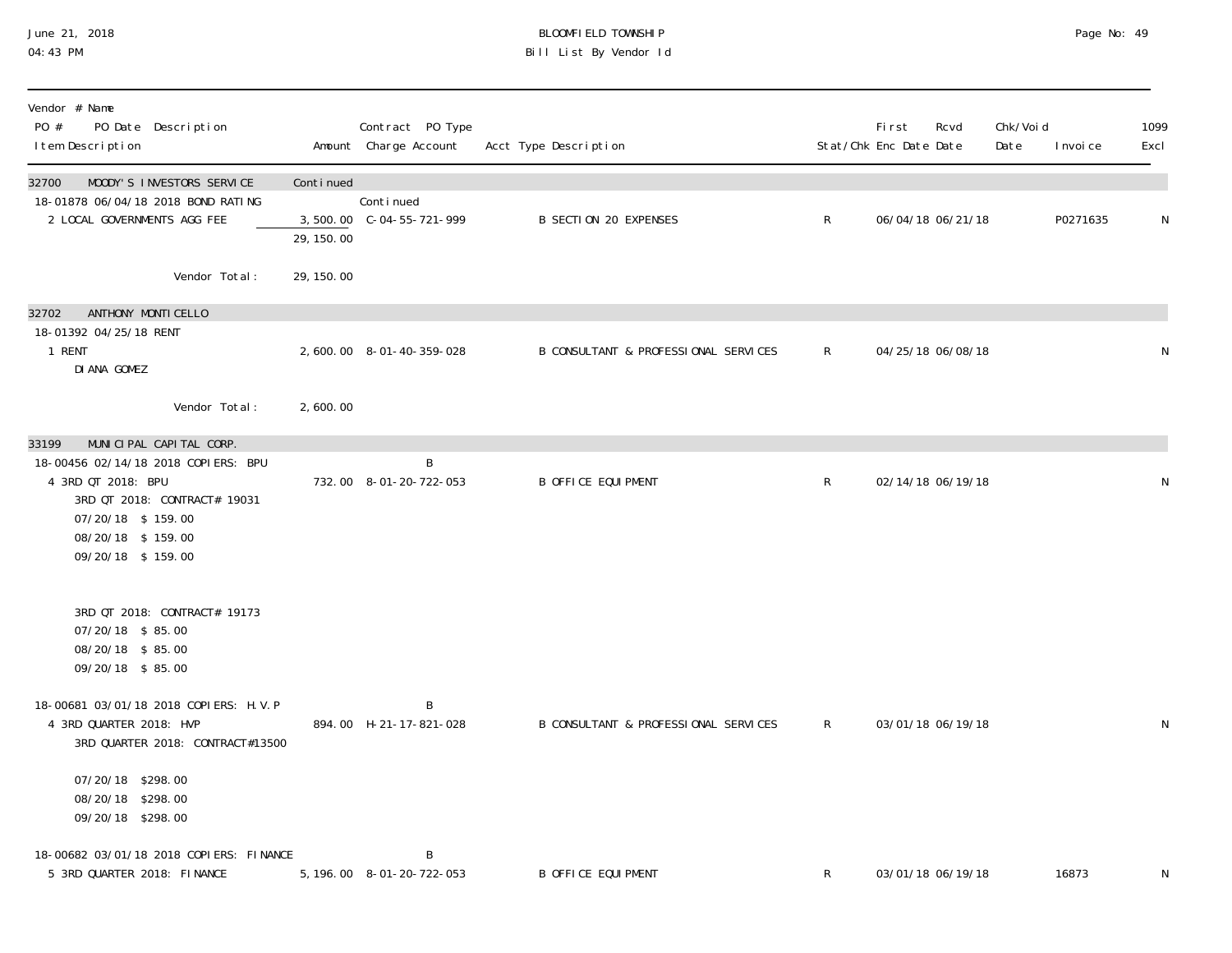### June 21, 2018 BLOOMFIELD TOWNSHIP Page 2018 Page No: 50 04:43 PM Bill List By Vendor Id

| Vendor # Name<br>PO #<br>PO Date Description<br>I tem Description                                                            |            | Contract PO Type<br>Amount Charge Account | Acct Type Description                |              | Fi rst<br>Stat/Chk Enc Date Date | Rcvd              | Chk/Voi d<br>Date | I nvoi ce | 1099<br>Excl |
|------------------------------------------------------------------------------------------------------------------------------|------------|-------------------------------------------|--------------------------------------|--------------|----------------------------------|-------------------|-------------------|-----------|--------------|
| 33199<br>MUNICIPAL CAPITAL CORP.<br>18-00682 03/01/18 2018 COPIERS: FINANCE<br>3RD QUARTER 2018: CONTRACT#16873              | Continued  | Continued                                 |                                      |              |                                  |                   |                   |           |              |
| 07/20/18 \$1, 732.00<br>08/20/18 \$1,732.00<br>09/20/18 \$1,732.00                                                           |            |                                           |                                      |              |                                  |                   |                   |           |              |
| 18-00684 03/01/18 2018 COPIERS: CDBG/BUILDING<br>4 3RD QUARTER 2018: CDBG/BUI LDI NG<br>3RD QUARTER 2018: CONTRACT#173488    |            | B<br>1,587.00 B-19-17-445-028             | B CONSULTANT & PROFESSIONAL SERVICES | $\mathsf{R}$ |                                  | 03/01/18 06/19/18 |                   |           | N            |
| 07/20/18 \$529.00<br>08/20/18 \$529.00<br>09/20/18 \$529.00                                                                  |            |                                           |                                      |              |                                  |                   |                   |           |              |
| 18-01534 05/07/18 2018 COPIERS: FIN/PD/CLERK/REC<br>2 3RD QUARTER: FIN/PD/CLERK/REC<br>3RD QUARTER 2018: CONTRACT# 179159    |            | B<br>9, 336.00 8-01-20-722-053            | <b>B OFFICE EQUIPMENT</b>            | R            |                                  | 05/07/18 06/19/18 |                   |           | N            |
| 07/20/18 \$3, 112.00<br>08/20/18 \$3, 112.00<br>09/20/18 \$3, 112.00                                                         |            |                                           |                                      |              |                                  |                   |                   |           |              |
| 18-01879 06/04/18 2018 COPI ERS: REC/CRT/ENG/FIRE<br>2 2018 COPI ERS: REC/CRT/ENG/FI RE<br>3RD QUARTER 2018: CONTRACT# 17662 |            | B<br>3, 114.00 8-01-28-795-029            | <b>B OTHER CONTRACTUAL</b>           | R            |                                  | 06/04/18 06/19/18 |                   |           | N            |
| 07/20/18 \$1,038.00<br>08/20/18 \$1,038.00<br>09/20/18 \$1,038.00                                                            |            |                                           |                                      |              |                                  |                   |                   |           |              |
| Vendor Total:                                                                                                                | 20, 859.00 |                                           |                                      |              |                                  |                   |                   |           |              |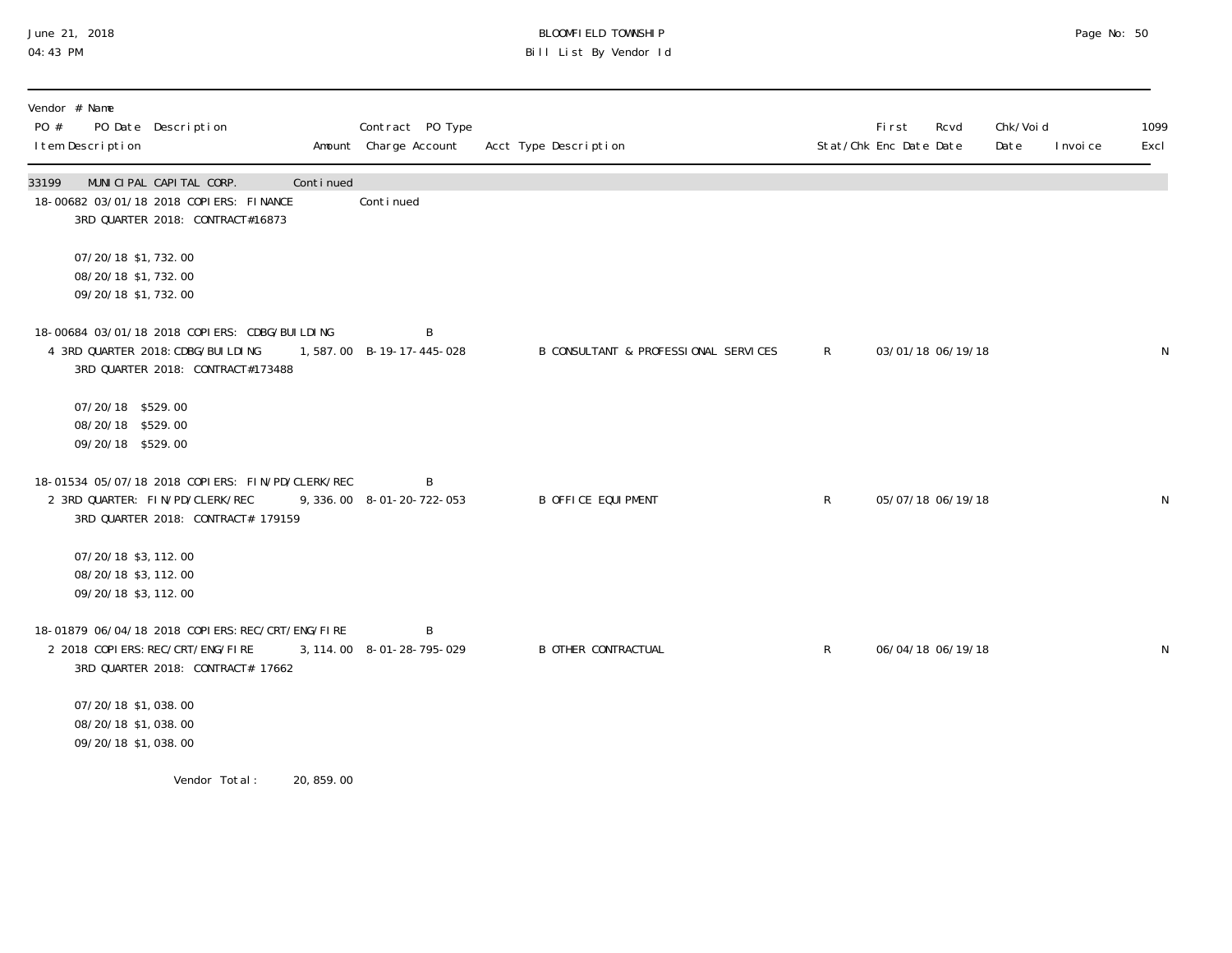## June 21, 2018 BLOOMFIELD TOWNSHIP Page No: 51 04:43 PM Bill List By Vendor Id

| Vendor # Name<br>PO #<br>PO Date Description<br>I tem Description                    |           | Contract PO Type<br>Amount Charge Account | Acct Type Description             |              | Fi rst<br>Stat/Chk Enc Date Date | Rcvd | Chk/Voi d<br>Date | I nvoi ce        | 1099<br>Excl |
|--------------------------------------------------------------------------------------|-----------|-------------------------------------------|-----------------------------------|--------------|----------------------------------|------|-------------------|------------------|--------------|
| 33200<br>MUNICIPAL INSPECTION CORP.<br>18-01288 04/12/18 ELEVATOR INSPECTION FEES    |           |                                           |                                   |              |                                  |      |                   |                  |              |
| 1 INVOICE 3/31/28 - MIC                                                              |           | 24, 015.00 T-13-22-256-U27                | <b>B ELEVATOR INSPECTION FEES</b> | $\mathsf{R}$ | 04/12/18 06/08/18                |      |                   | MARCH 31, 2018 N |              |
| Vendor Total:                                                                        | 24,015.00 |                                           |                                   |              |                                  |      |                   |                  |              |
| MUNICIPAL CLERKS ASSOC.<br>33207                                                     |           |                                           |                                   |              |                                  |      |                   |                  |              |
| 18-01606 05/11/18 JUNE EDUCATIONAL MEETING<br>1 JUNE EDUCATIONAL MEETING             |           | 50.00 8-01-20-704-042                     | <b>B EDUCATION &amp; TRAINING</b> | $\mathsf{R}$ | 05/11/18 06/08/18                |      |                   |                  | $\mathsf N$  |
| JUNE 2018 QUARTERLY EDUCATIONAL MEETING                                              |           |                                           |                                   |              |                                  |      |                   |                  |              |
| TWO (2) ATTENDEES @ \$25.00 P/PERSON<br>LOUI SE PALAGANO AND JOANN BRUNO             |           |                                           |                                   |              |                                  |      |                   |                  |              |
| Vendor Total:                                                                        | 50.00     |                                           |                                   |              |                                  |      |                   |                  |              |
|                                                                                      |           |                                           |                                   |              |                                  |      |                   |                  |              |
| MRS MUNICIPAL RECORD SERVICE<br>33221<br>18-01518 05/04/18 BAIL RECOGS & ATS MAILERS |           |                                           |                                   |              |                                  |      |                   |                  |              |
| 1 BAIL RECOGS & ATS MAILERS                                                          |           | 2,410.00 8-01-33-830-023                  | <b>B PRINTING</b>                 | $\mathsf{R}$ | 05/04/18 06/14/18                |      |                   | 180314           | N            |
| BAIL RECOGS- 1000 QTY. PRICE = \$530.00                                              |           |                                           |                                   |              |                                  |      |                   |                  |              |
| $S/H = $45.00$<br>ATS MAILERS -10 CTNS. PRICE= \$1620.00                             |           |                                           |                                   |              |                                  |      |                   |                  |              |
| $S/H = $215.00$                                                                      |           |                                           |                                   |              |                                  |      |                   |                  |              |
| Vendor Total:                                                                        | 2, 410.00 |                                           |                                   |              |                                  |      |                   |                  |              |
| NATIONAL FIRE PROT. ASSO.<br>33813                                                   |           |                                           |                                   |              |                                  |      |                   |                  |              |
| 18-01349 04/18/18 MEMBERSHIP FEE - THOMAS WILSON                                     |           |                                           |                                   |              |                                  |      |                   |                  |              |
| 1 MEMBERSHIP FEE - THOMAS WILSON                                                     |           | 175.00 8-01-25-752-044                    | B PROFESSIONAL ASSOCIATION DUES   | R            | 04/18/18 06/11/18                |      |                   | 7155598X         | N            |
| 2018 RENEWAL THROUGH 3/31/19<br>NFPA ID#: 2763641                                    |           |                                           |                                   |              |                                  |      |                   |                  |              |
| 1 - MEMBERSHIP FEE                                                                   |           |                                           |                                   |              |                                  |      |                   |                  |              |
| Vander Totel                                                                         | 175 NO    |                                           |                                   |              |                                  |      |                   |                  |              |

Vendor Total: 175.00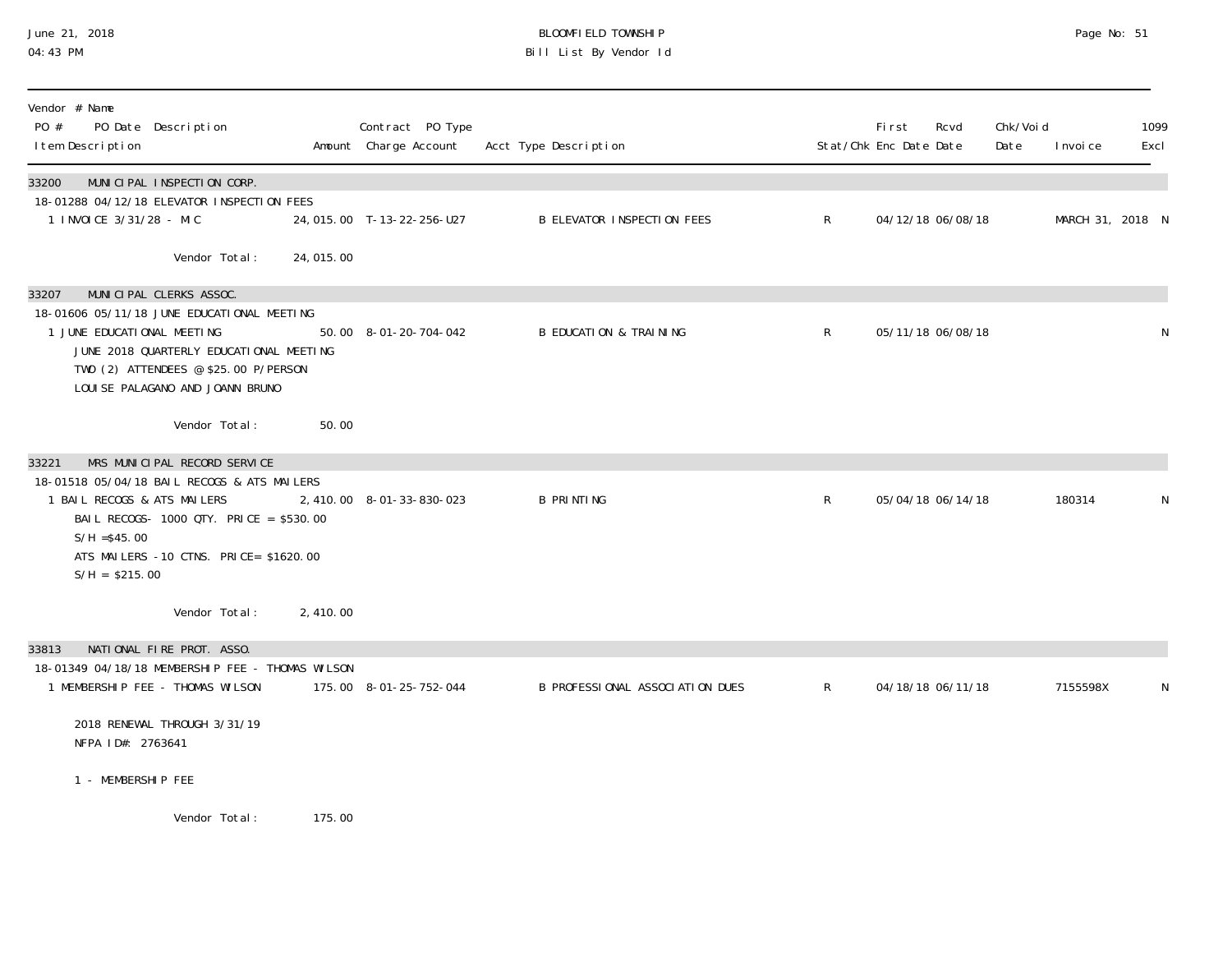## June 21, 2018 BLOOMFIELD TOWNSHIP Page 2018 Page No: 52 04:43 PM Bill List By Vendor Id

| Vendor # Name<br>PO #<br>I tem Description                    | PO Date Description                                                           |            | Contract PO Type<br>Amount Charge Account | Acct Type Description                   |              | First<br>Stat/Chk Enc Date Date | Rcvd              | Chk/Voi d<br>Date | I nvoi ce    | 1099<br>Excl |
|---------------------------------------------------------------|-------------------------------------------------------------------------------|------------|-------------------------------------------|-----------------------------------------|--------------|---------------------------------|-------------------|-------------------|--------------|--------------|
| 33827                                                         | NAT'L FIRE PROTECT. ASSOC<br>18-01348 04/18/18 NAT'L FIRECODE SUBSCRIPT. SERV |            |                                           |                                         |              |                                 |                   |                   |              |              |
|                                                               | 1 NAT; L FIRECODE SUBSCRIPT. SERV                                             |            | 1, 345. 50  8-01-25-752-142               | <b>B EDUCATION &amp; TRAINING</b>       | $\mathsf{R}$ |                                 | 04/18/18 06/11/18 |                   | 7222776X     | N            |
| ID#2763641<br>NOTICE #6934321X                                |                                                                               |            |                                           |                                         |              |                                 |                   |                   |              |              |
| NFCSS ALL ACCESS                                              | 1 YEAR SERVICE 6/18 - 5/19                                                    |            |                                           |                                         |              |                                 |                   |                   |              |              |
|                                                               | Vendor Total:                                                                 | 1,345.50   |                                           |                                         |              |                                 |                   |                   |              |              |
| 33838<br>NATIONAL SPORTSWEAR                                  |                                                                               |            |                                           |                                         |              |                                 |                   |                   |              |              |
| 18-01691 05/16/18 DARE<br>1 DARE                              |                                                                               |            | 3, 585.60 7-01-40-306-174                 | <b>B BABES</b>                          | R            |                                 | 05/16/18 06/12/18 |                   |              | N            |
|                                                               | Vendor Total:                                                                 | 3,585.60   |                                           |                                         |              |                                 |                   |                   |              |              |
| NATIONAL WATER MAIN<br>33843                                  | 18-01452 04/27/18 SEWER SERVICE - WATCHUNG AVE.                               |            |                                           |                                         |              |                                 |                   |                   |              |              |
| 1 SEWER SERVICE - WATCHUNG AVE.                               |                                                                               |            |                                           | B REPLACEMENT & REPAIRS TO SEWER SYSTEM | $\mathsf{R}$ |                                 | 04/27/18 06/11/18 |                   | 033509       | N            |
|                                                               |                                                                               |            |                                           |                                         |              |                                 |                   |                   |              |              |
| I NVOI CE #033509<br>DATE OF JOB: 3/12/2018<br>JOB #BLOOMT-93 |                                                                               |            |                                           |                                         |              |                                 |                   |                   |              |              |
| AVENUE IN BLOOMFIELD, NJ                                      | CLEAN AND TELEVISE SEWERS AT WATCHUNG                                         |            |                                           |                                         |              |                                 |                   |                   |              |              |
|                                                               | Vendor Total:                                                                 | 2, 614. 50 |                                           |                                         |              |                                 |                   |                   |              |              |
| NETWORKFLEET, INC.<br>34192                                   |                                                                               |            |                                           |                                         |              |                                 |                   |                   |              |              |
| 1 VERIZON NETWORKFLEET                                        | 18-01576 05/10/18 VERIZON NETWORKFLEET<br>DPW VERIZON NETWORKFLEET NEW DEVICE |            | 520.00 8-01-31-820-076                    | <b>B TELEPHONE</b>                      | R            |                                 | 05/10/18 06/05/18 |                   | MI NS0034675 | N            |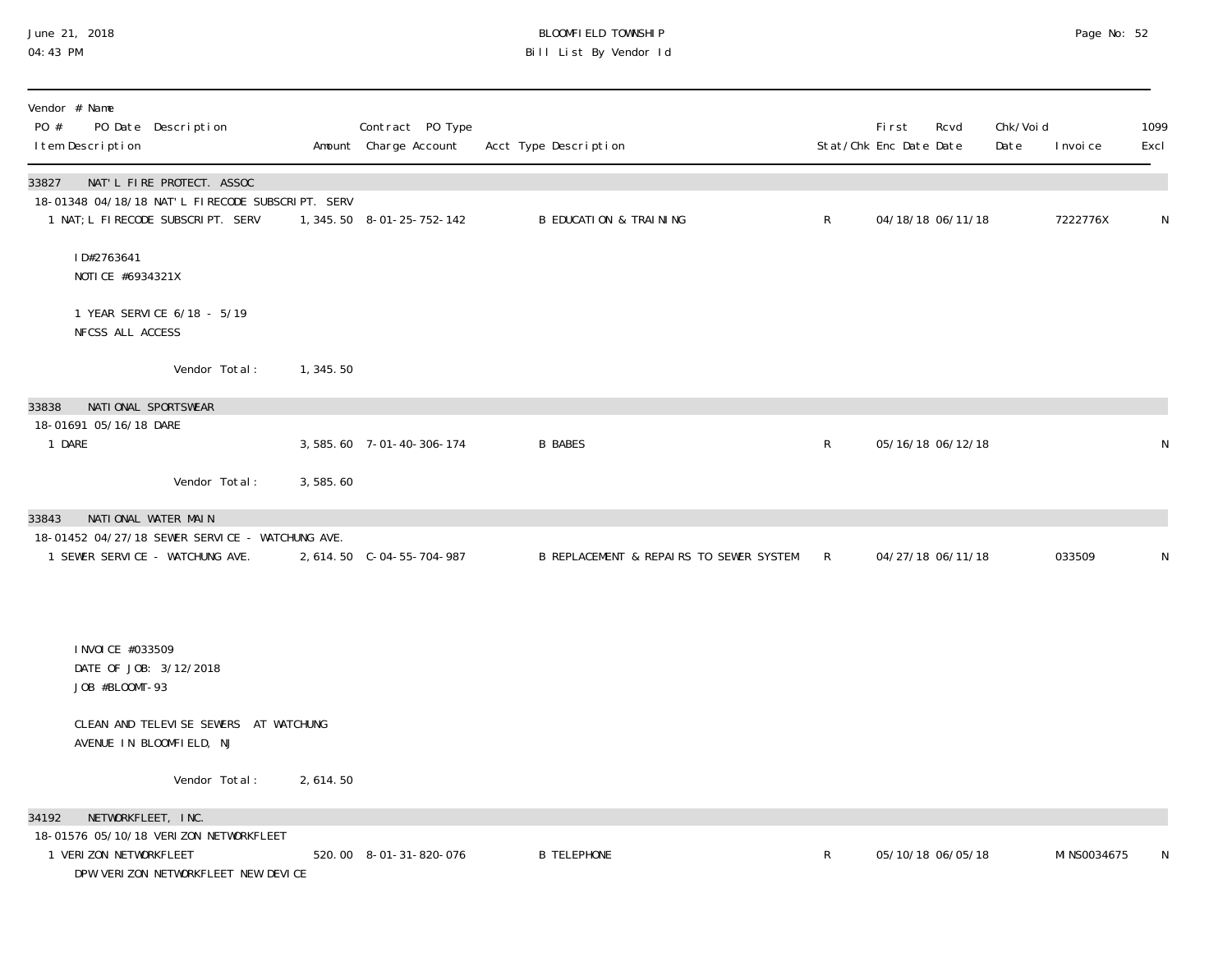#### June 21, 2018 BLOOMFIELD TOWNSHIP Page 2018 Page No: 53 04:43 PM Bill List By Vendor Id

| Vendor # Name<br>PO #<br>PO Date Description<br>I tem Description                                                                                                                                                                                                                                                                                                                                                                                                                                    |                                                                                                                                                           | Contract PO Type<br>Amount Charge Account | Acct Type Description      |              | <b>First</b><br>Stat/Chk Enc Date Date | Rcvd              | Chk/Voi d<br>Date | I nvoi ce | 1099<br>Excl |
|------------------------------------------------------------------------------------------------------------------------------------------------------------------------------------------------------------------------------------------------------------------------------------------------------------------------------------------------------------------------------------------------------------------------------------------------------------------------------------------------------|-----------------------------------------------------------------------------------------------------------------------------------------------------------|-------------------------------------------|----------------------------|--------------|----------------------------------------|-------------------|-------------------|-----------|--------------|
| NETWORKFLEET, INC.<br>34192<br>18-01576 05/10/18 VERI ZON NETWORKFLEET<br><b>INSTALLS</b>                                                                                                                                                                                                                                                                                                                                                                                                            | Continued                                                                                                                                                 | Continued                                 |                            |              |                                        |                   |                   |           |              |
| I NVOI CE# MI NS0034675                                                                                                                                                                                                                                                                                                                                                                                                                                                                              |                                                                                                                                                           |                                           |                            |              |                                        |                   |                   |           |              |
| Vendor Total:                                                                                                                                                                                                                                                                                                                                                                                                                                                                                        | 520.00                                                                                                                                                    |                                           |                            |              |                                        |                   |                   |           |              |
| CITY OF NEWARK WATER DEPT.<br>34200<br>18-01538 05/07/18 NEWARK WATER BILL - APRIL 2108<br>1 NEWARK WATER BILL - APRIL 2018                                                                                                                                                                                                                                                                                                                                                                          |                                                                                                                                                           | 52, 956. 82  8-05-20-514-072              | <b>B PURCHASE OF WATER</b> | $\mathsf{R}$ |                                        | 05/07/18 06/05/18 |                   | 10787965  | N            |
| ACCOUNT #0013943<br>I NVOI CE #107878965<br>1014800 ACTUAL READ - MTR 338041<br>554060 ACTUAL READ - MTR 338042<br>446930 ACTUAL READ - MTR 338043                                                                                                                                                                                                                                                                                                                                                   |                                                                                                                                                           |                                           |                            |              |                                        |                   |                   |           |              |
| 18-01863 05/31/18 NORTH 13TH ST WATER - MAY 2018<br>1 NORTH 13TH ST WATER - MAY 2018<br>ACCT# Address<br><b>DUE</b><br>003478069 N 13TH STREET<br>003478173 N 13TH STREET<br>003478275 N 13TH STREET<br>003478379 N 13TH STREET<br>003478481 N 13TH STREET<br>003478585 N 13TH STREET\$161.54<br>003478687 N 13TH STREET<br>003478791 N 13TH STREET<br>003478893 N 13TH STREET<br>003478997 N 13TH STREET<br>0034790101 N 13TH STREET\$89.73<br>0034791105 N 13TH STREET<br>0034792107 N 13TH STREET | $-$ \$4.39<br>$-$ \$23.58<br>$-$ \$4.64<br>$-$ \$1.54<br>$-$ \$9.94<br>$-$ \$46.85<br>$- $7.04$<br>$-$ \$13.84<br>$-$ \$68.55<br>$-$ \$6.72<br>$-$ \$4.33 | 251.27 8-05-20-514-072                    | <b>B PURCHASE OF WATER</b> | $\mathsf{R}$ |                                        | 05/31/18 06/05/18 |                   |           | N            |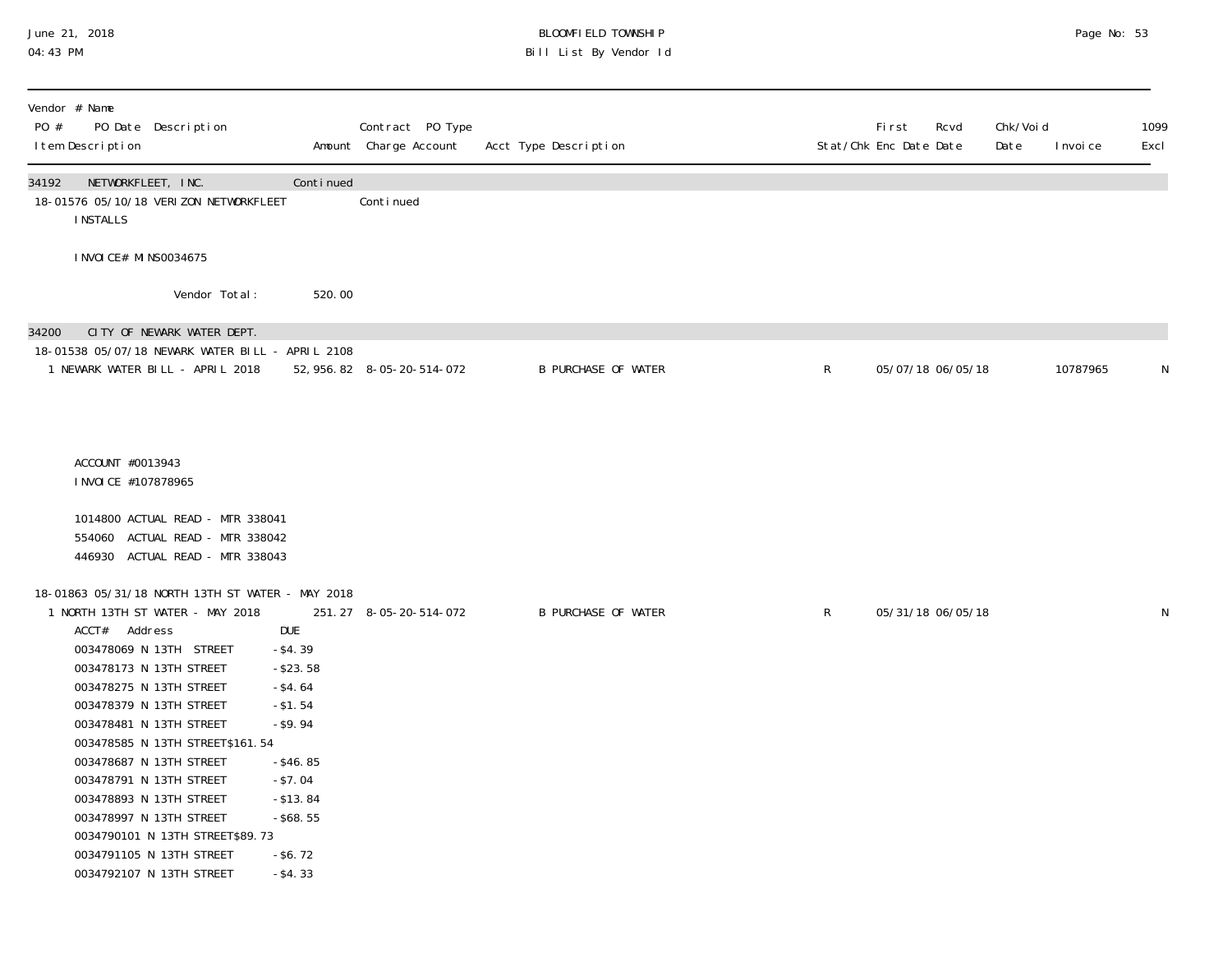#### June 21, 2018 BLOOMFIELD TOWNSHIP Page No: 54 04:43 PM Bill List By Vendor Id

| Vendor # Name<br>PO #<br>PO Date Description<br>I tem Description                                                                                         |                                         | Contract PO Type<br>Amount Charge Account | Acct Type Description             |              | <b>First</b><br>Stat/Chk Enc Date Date | Rcvd              | Chk/Voi d<br>Date | I nvoi ce | 1099<br>Excl |
|-----------------------------------------------------------------------------------------------------------------------------------------------------------|-----------------------------------------|-------------------------------------------|-----------------------------------|--------------|----------------------------------------|-------------------|-------------------|-----------|--------------|
| CITY OF NEWARK WATER DEPT.<br>34200<br>18-01863 05/31/18 NORTH 13TH ST WATER - MAY 2018 Continued<br>0034793109 N 13TH STREET<br>0038071406 N 13TH STREET | Continued<br>$-$ \$9.77<br>$-$ \$860.76 |                                           |                                   |              |                                        |                   |                   |           |              |
| 18-01905 06/07/18 NEWARK WATER BILL - MAY 2018<br>1 NEWARK WATER BILL - MAY 2018                                                                          |                                         | 52, 119. 04  8-05-20-514-072              | <b>B PURCHASE OF WATER</b>        | $\mathsf{R}$ |                                        | 06/07/18 06/14/18 |                   | 10825723  | N            |
| ACCOUNT #0013943<br>I NVOI CE #10825723                                                                                                                   |                                         |                                           |                                   |              |                                        |                   |                   |           |              |
| 991320 ACTUAL READ - MTR 338041<br>553250 ACTUAL READ - MTR 338042<br>439330 ACTUAL READ - MTR 338043                                                     |                                         |                                           |                                   |              |                                        |                   |                   |           |              |
| Vendor Total:                                                                                                                                             | 105, 327. 13                            |                                           |                                   |              |                                        |                   |                   |           |              |
| NEWARK ASHPALT CORP.<br>34203                                                                                                                             |                                         |                                           |                                   |              |                                        |                   |                   |           |              |
| 18-01612 05/14/18 FORMAL BID: 6233<br>1 FORMAL BID: 6233<br>I NVOI CE: 55443<br>I-5 FABC 1.97 TONS<br>TI CKET: 339372                                     |                                         | 142.23 8-05-26-511-030                    | <b>B MATERIALS &amp; SUPPLIES</b> | $\mathsf{R}$ |                                        | 05/14/18 06/14/18 |                   | 55443     | N            |
| 2 FORMAL BID: 6233<br>I NVOI CE: 55490<br>I-5 FABC 5.26 TONS<br>TI CKET: 339703 339830                                                                    |                                         | 379.77 8-05-26-511-030                    | <b>B MATERIALS &amp; SUPPLIES</b> | $\mathsf{R}$ |                                        | 05/14/18 06/14/18 |                   | 55490     | N            |
| 3 FORMAL BID: 6233<br>I NVOI CE: 55566<br>/ I-2 STAB BASE 11.98 TONS<br>I-5 FABC<br>TI CKETS:<br>340026 340080 340130 340261<br>340347                    |                                         | 847.08 8-05-26-511-030                    | <b>B MATERIALS &amp; SUPPLIES</b> | $\mathsf{R}$ |                                        | 05/14/18 06/14/18 |                   | 55566     | N            |
| 4 FORMAL BID: 6233<br>I NVOI CE: 55633<br>I-5 FABC / I-2 STAB BASE / WINTER MIX                                                                           |                                         | 2, 247. 78 8-05-26-511-030                | <b>B MATERIALS &amp; SUPPLIES</b> | $\mathsf{R}$ |                                        | 05/14/18 06/14/18 |                   | 55633     | N            |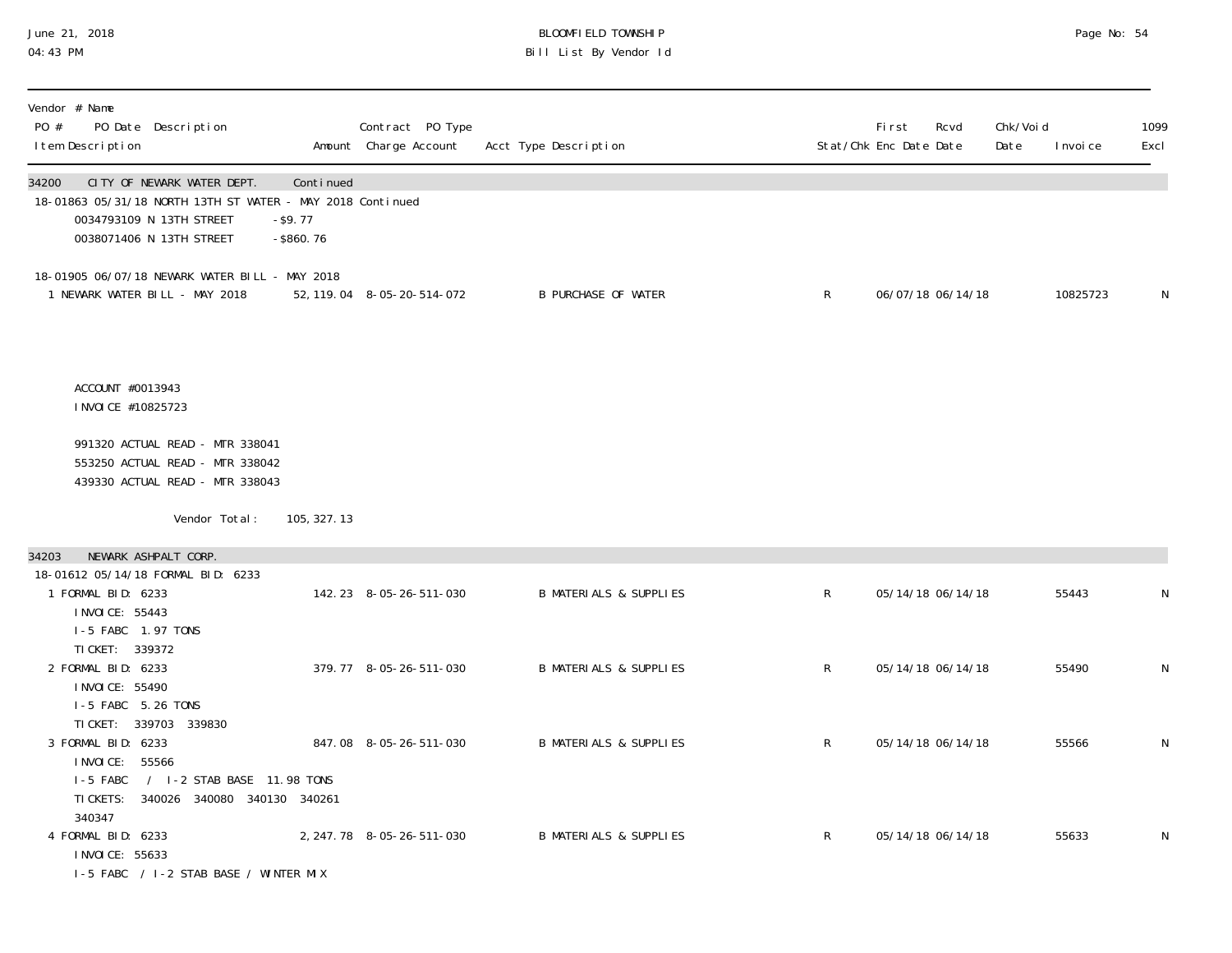# June 21, 2018 BLOOMFIELD TOWNSHIP Page No: 55 Bill List By Vendor Id

| Vendor # Name<br>PO #<br>PO Date Description<br>I tem Description                      |           | Contract PO Type<br>Amount Charge Account | Acct Type Description              |              | First<br>Stat/Chk Enc Date Date | Rcvd              | Chk/Voi d<br>Date | I nvoi ce | 1099<br>Excl |
|----------------------------------------------------------------------------------------|-----------|-------------------------------------------|------------------------------------|--------------|---------------------------------|-------------------|-------------------|-----------|--------------|
| NEWARK ASHPALT CORP.<br>34203                                                          | Continued |                                           |                                    |              |                                 |                   |                   |           |              |
| 18-01612 05/14/18 FORMAL BID: 6233<br>TI CKETS; 340561 340767<br>340823<br>340894      | 340889    | Continued                                 |                                    |              |                                 |                   |                   |           |              |
|                                                                                        | 3,616.86  |                                           |                                    |              |                                 |                   |                   |           |              |
| 18-01791 05/29/18 INVOICE: 55820<br>1 I NVOI CE: 55820<br>FORMAL BID: 6233<br>I-5 FABC |           | 603.54 8-05-26-511-030                    | <b>B MATERIALS &amp; SUPPLIES</b>  | $\mathsf{R}$ |                                 | 05/29/18 06/21/18 |                   | 55820     | N            |
| TI CKET #:<br>341789 341790 342073 342232 342283                                       |           |                                           |                                    |              |                                 |                   |                   |           |              |
| Vendor Total:                                                                          | 4, 220.40 |                                           |                                    |              |                                 |                   |                   |           |              |
| NEW YORK YANKEES<br>34207                                                              |           |                                           |                                    |              |                                 |                   |                   |           |              |
| 18-01584 05/10/18 YANKEES GAME<br>1 YANKEES GAME                                       |           | 2, 359.00 R-14-20-854-030                 | <b>B MATERIALS &amp; SUPPLIES</b>  | $\mathsf{R}$ |                                 | 05/10/18 06/11/18 |                   |           | N            |
| SPECIAL TRIP / EXCURSION                                                               |           |                                           |                                    |              |                                 |                   |                   |           |              |
| Vendor Total:                                                                          | 2, 359.00 |                                           |                                    |              |                                 |                   |                   |           |              |
| NEW JERSEY DIV. OF ALCHOLIC<br>34218                                                   |           |                                           |                                    |              |                                 |                   |                   |           |              |
| 18-01952 06/07/18 2018-2019 LIQUOR LICENSES<br>1 2018-2019 LIQUOR LICENSES             |           | 114.00 8-01-20-704-023                    | <b>B PRINTING</b>                  | $\mathsf{R}$ |                                 | 06/07/18 06/14/18 |                   |           | N            |
| Vendor Total:                                                                          | 114.00    |                                           |                                    |              |                                 |                   |                   |           |              |
|                                                                                        |           |                                           |                                    |              |                                 |                   |                   |           |              |
| TREAS., STATE OF N. J.<br>34496<br>18-01657 05/16/18 SITE REMEDIATION FEE              |           |                                           |                                    |              |                                 |                   |                   |           |              |
| 1 SITE REMEDIATION FEE                                                                 |           | 2, 475.00 8-01-26-772-024                 | B CLEAN. &MAIN. OF BLDG'S & FACIL. | $\mathsf{R}$ |                                 | 05/16/18 06/05/18 |                   | 180404940 | N            |

 INVOICE #18404940 NJEMS BILL ID #000000180966500 PROGRAM INTEREST ID #007182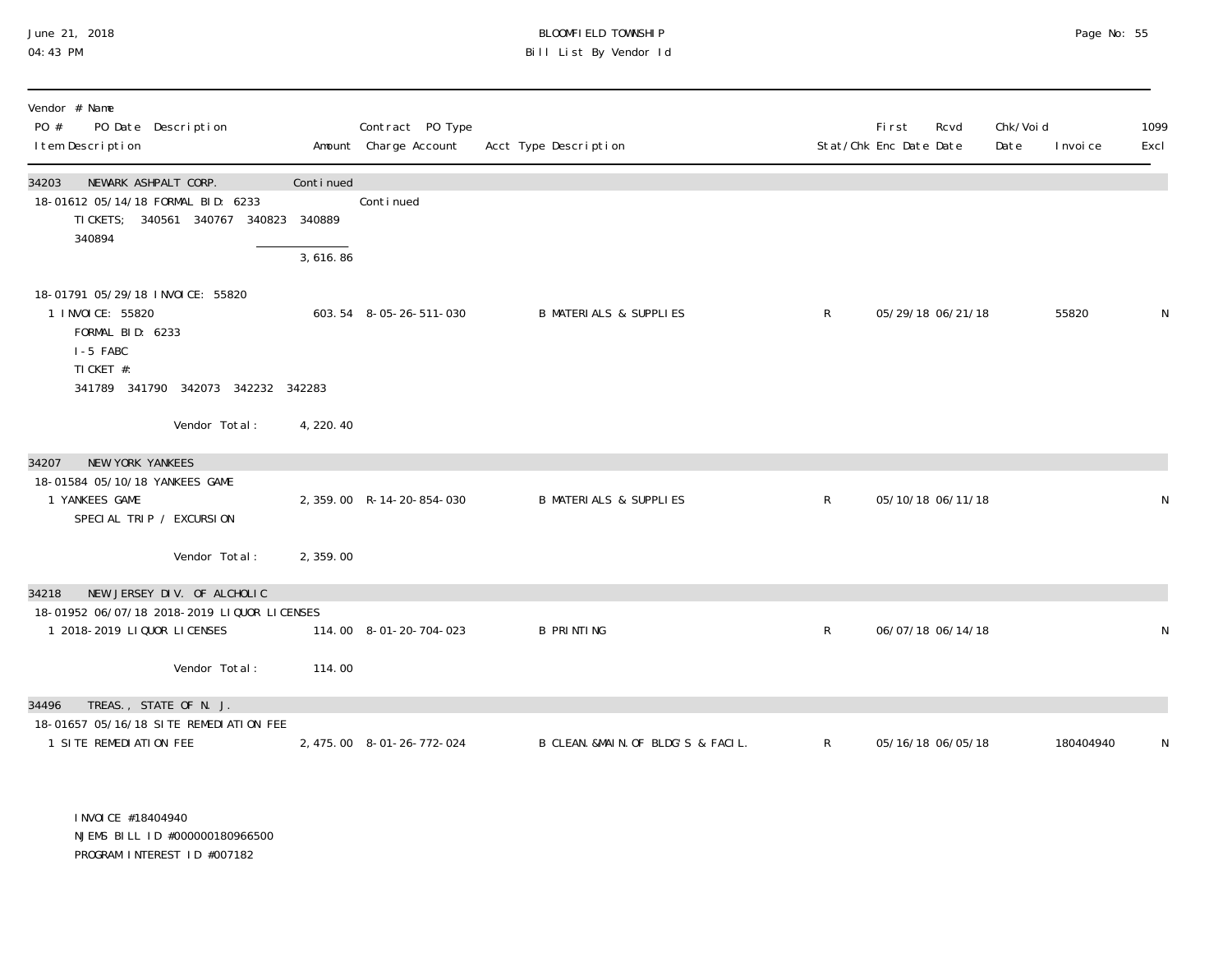### June 21, 2018 BLOOMFIELD TOWNSHIP Page 2018 Page No: 56 04:43 PM Bill List By Vendor Id

| Vendor # Name<br>PO #<br>PO Date Description<br>I tem Description                                                                                                                   |           | Contract PO Type<br>Amount Charge Account | Acct Type Description             |              | <b>First</b><br>Stat/Chk Enc Date Date | Rcvd | Chk/Voi d<br>Date | I nvoi ce    | 1099<br>Excl |
|-------------------------------------------------------------------------------------------------------------------------------------------------------------------------------------|-----------|-------------------------------------------|-----------------------------------|--------------|----------------------------------------|------|-------------------|--------------|--------------|
| 34496<br>TREAS., STATE OF N. J.<br>18-01657 05/16/18 SITE REMEDIATION FEE<br>ANNUAL SITE REMEDIATION FEE                                                                            | Continued | Continued                                 |                                   |              |                                        |      |                   |              |              |
| BLOOMFIELD TOWNSHIP FIRE DEPARTMENT<br>STATION #4<br>1223 BROAD STREET<br>BLOOMFIELD, NJ 07003                                                                                      |           |                                           |                                   |              |                                        |      |                   |              |              |
| Vendor Total:                                                                                                                                                                       | 2, 475.00 |                                           |                                   |              |                                        |      |                   |              |              |
| NJ STATE LEAGUE OF MUNICIPALIT<br>34511                                                                                                                                             |           |                                           |                                   |              |                                        |      |                   |              |              |
| 18-01704 05/16/18 NJLM WEBINAR - 5/22/18 CS, JD<br>1 NJLM WEBINAR 5/22/18 C. SARNO<br>MAY 22, 2018 WEBINAR - WATER &                                                                |           | 35.00 8-01-20-705-042                     | <b>B EDUCATION &amp; TRAINING</b> | $\mathsf R$  | 05/16/18 06/11/18                      |      |                   | $S-16534$    | N            |
| TRANSPORTATION CAPITAL PROJECTS<br>2 NJLM WEBINAR 5/22/18 J.DITINYK<br>MAY 22, 2018 WEBINAR - WATER &                                                                               |           | 35.00 8-01-20-705-042                     | <b>B EDUCATION &amp; TRAINING</b> | $\mathsf{R}$ | 05/16/18 06/11/18                      |      |                   | $S-16534(2)$ | N            |
| TRANSPORTATION CAPITAL PROJECTS                                                                                                                                                     | 70.00     |                                           |                                   |              |                                        |      |                   |              |              |
| Vendor Total:                                                                                                                                                                       | 70.00     |                                           |                                   |              |                                        |      |                   |              |              |
| <b>NJMMA</b><br>34684                                                                                                                                                               |           |                                           |                                   |              |                                        |      |                   |              |              |
| 18-01593 05/10/18 MEMBERSHIP FOR D. AVILES<br>1 MEMBERSHIP FOR D. AVILES<br>2018 MEMBERSHIP DUES FOR DIANA AVILES<br>SECRETARY TO DEPARTMENT HEAD FOR THE<br>TOWNSHIP OF BLOOMFIELD |           | 175.00 8-01-20-701-044                    | B PROFESSIONAL ASSOCIATION DUES   | $\mathsf{R}$ | 05/10/18 06/12/18                      |      |                   |              | N            |
| Vendor Total:                                                                                                                                                                       | 175.00    |                                           |                                   |              |                                        |      |                   |              |              |
| NJ PEST CONTROL ASSOCIATION -<br>34690                                                                                                                                              |           |                                           |                                   |              |                                        |      |                   |              |              |
| 18-01810 05/29/18 PESTICIDE TRAINING<br>1 PESTICIDE TRAINING<br>MI CHELLE LEONARDIS                                                                                                 |           | 198.00 8-01-27-785-042                    | <b>B EDUCATION &amp; TRAINING</b> | R            | 05/29/18 06/19/18                      |      |                   | BPT051518-3  |              |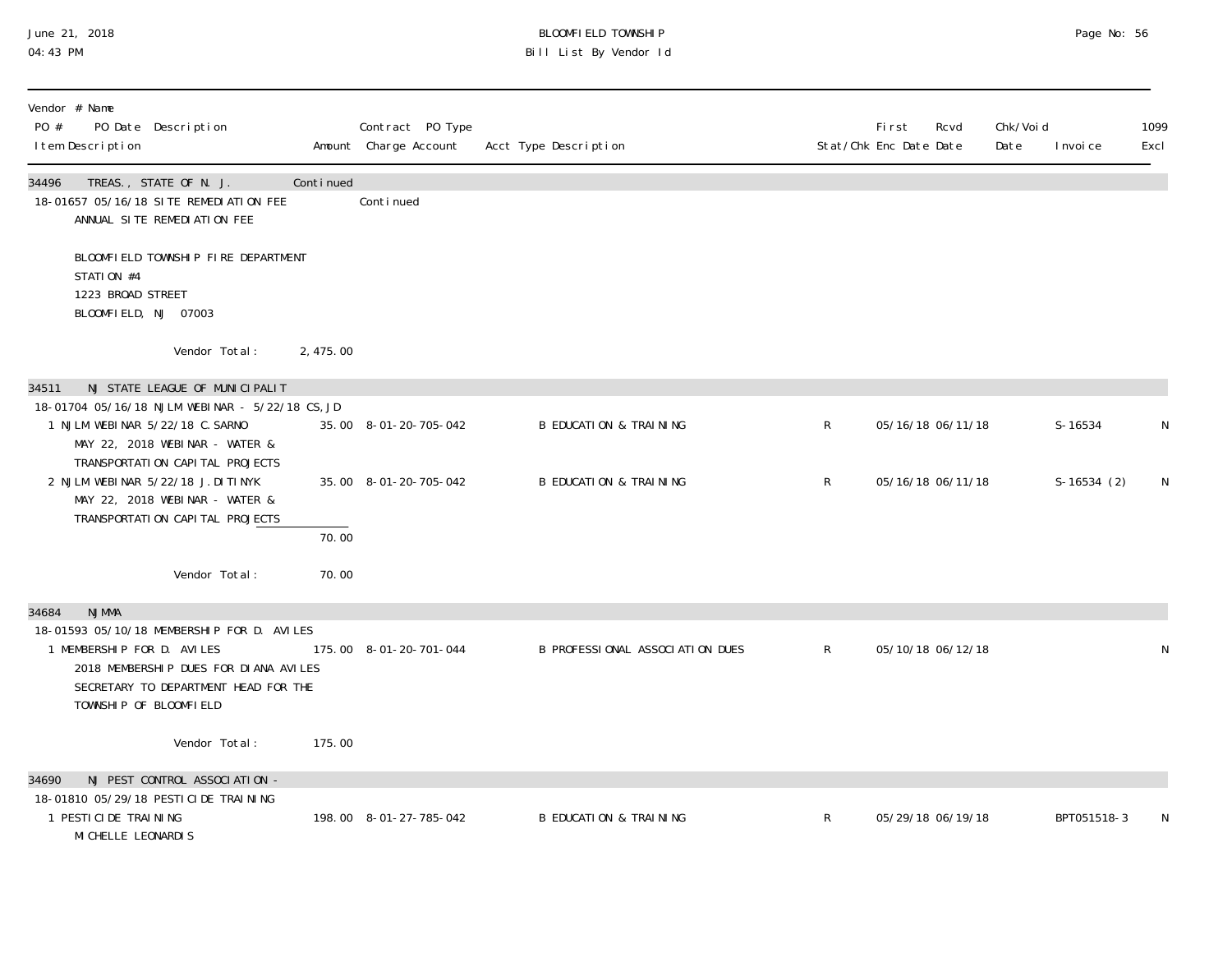#### June 21, 2018 BLOOMFIELD TOWNSHIP Page 2018 Page No: 57 04:43 PM Bill List By Vendor Id

| Vendor # Name<br>PO #<br>PO Date Description<br>I tem Description                                                                                                     |        | Contract PO Type<br>Amount Charge Account | Acct Type Description              |              | <b>First</b><br>Stat/Chk Enc Date Date | Rcvd | Chk/Void<br>Date | I nvoi ce        | 1099<br>Excl |
|-----------------------------------------------------------------------------------------------------------------------------------------------------------------------|--------|-------------------------------------------|------------------------------------|--------------|----------------------------------------|------|------------------|------------------|--------------|
| 34690<br>NJ PEST CONTROL ASSOCIATION - Continued<br>18-01810 05/29/18 PESTICIDE TRAINING<br>ANDREW LIONETTI                                                           |        | Conti nued                                |                                    |              |                                        |      |                  |                  |              |
| Vendor Total:                                                                                                                                                         | 198.00 |                                           |                                    |              |                                        |      |                  |                  |              |
| NEW JERSEY ASSOCIATION FOR<br>34704<br>18-01394 04/25/18 SPRING SEMINAR VINNIE & GINA<br>1 SPRING SEMINAR VINNIE & GINA                                               |        | 110.00 8-01-27-785-042                    | <b>B EDUCATION &amp; TRAINING</b>  | $\mathsf{R}$ | 04/25/18 06/11/18                      |      |                  |                  | N            |
| 18-01508 05/04/18 GINA BEHRE<br>1 GINA BEHRE<br>MAY 8-9 2018<br>TEMPORARY FOOD ESTABLI SMENTS COURSE<br>FD204                                                         |        | 50.00 8-01-27-785-042                     | <b>B EDUCATION &amp; TRAINING</b>  | $\mathsf{R}$ | 05/04/18 06/11/18                      |      |                  |                  | N            |
| Vendor Total:                                                                                                                                                         | 160.00 |                                           |                                    |              |                                        |      |                  |                  |              |
| NJ E-ZPASS VIOLATIONS<br>34722<br>18-01726 05/21/18 ACCOUT REPLENI SHMENT<br>1 ACCOUT REPLENI SHMENT<br>ACCT 2000 1154 35014                                          |        | 200.00 8-01-25-745-030                    | <b>B MATERIALS &amp; SUPPLIES</b>  | $\mathsf{R}$ | 05/21/18 06/05/18                      |      |                  |                  | N            |
| Vendor Total:                                                                                                                                                         | 200.00 |                                           |                                    |              |                                        |      |                  |                  |              |
| TREASURER, STATE OF NEW JERSEY<br>34753<br>18-02013 06/08/18 HALCYON PARK REDEVELOP LOAN<br>1 HALCYON PARK PAYMENT #21<br>Interest - \$141.16<br>Principal - \$678.29 |        | 819.45 8-01-45-940-174                    | <b>B GREEN ACRES LOAN PAYMENTS</b> | $\mathsf{R}$ | 06/08/18 06/14/18                      |      |                  | PMT 21 Z6        | N            |
| PLEASE MAIL CHECK WITH A COPY OF THE<br><b>BILLING STATEMENT</b>                                                                                                      |        |                                           |                                    |              |                                        |      |                  |                  |              |
| 18-02014 06/08/18 CLARKS POND LOAN<br>1 CLARK'S POND PMT #22<br>Interest - \$1, 274.62<br>Principal - \$6,498.28                                                      |        | 7, 772. 90 8-01-45-940-174                | <b>B GREEN ACRES LOAN PAYMENTS</b> | $\mathsf{R}$ | 06/08/18 06/14/18                      |      |                  | <b>PMT 22 Z6</b> | N            |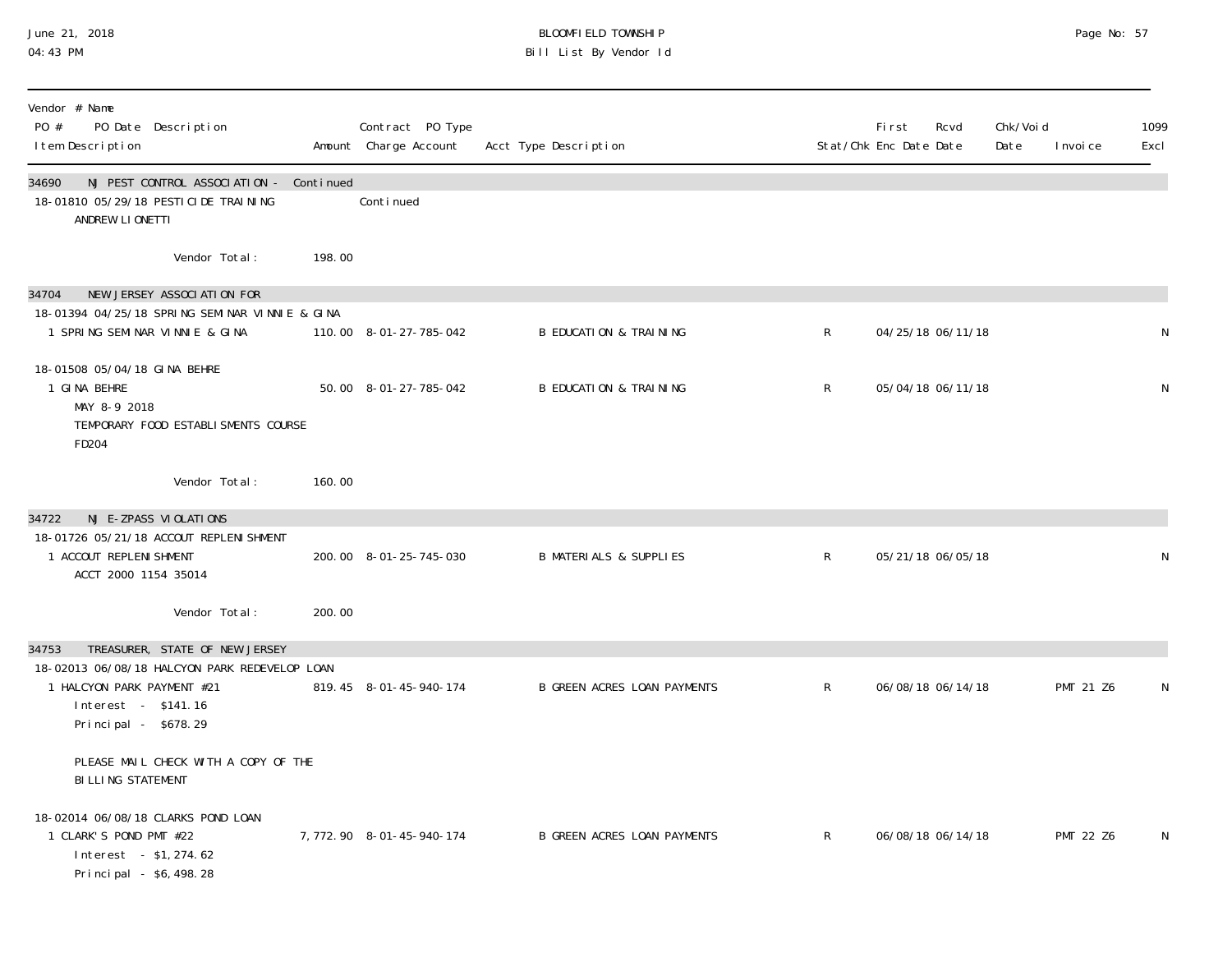#### June 21, 2018 BLOOMFIELD TOWNSHIP Page 2018 Page No: 58 04:43 PM Bill List By Vendor Id

| Vendor # Name<br>PO #<br>PO Date Description<br>I tem Description                                                                                    |             | Contract PO Type<br>Amount Charge Account | Acct Type Description                       |              | First<br>Stat/Chk Enc Date Date | Rcvd              | Chk/Voi d<br>Date | I nvoi ce       | 1099<br>Excl |
|------------------------------------------------------------------------------------------------------------------------------------------------------|-------------|-------------------------------------------|---------------------------------------------|--------------|---------------------------------|-------------------|-------------------|-----------------|--------------|
| 34753<br>TREASURER, STATE OF NEW JERSEY Continued<br>18-02014 06/08/18 CLARKS POND LOAN<br>PLEASE MAIL CHECK WITH A COPY OF THE<br>BILLING STATEMENT |             | Continued                                 |                                             |              |                                 |                   |                   |                 |              |
| 18-02015 06/08/18 HALCYON PARK REDEV LOAN 052<br>1 HALCYON LOAN 052 PMT# 22<br>Interest - \$ 535.34<br>Principal - \$2,729.28                        |             | 3, 264. 62 8-01-45-940-174                | <b>B GREEN ACRES LOAN PAYMENTS</b>          | $\mathsf{R}$ |                                 | 06/08/18 06/14/18 |                   | PMT 22 Z6 052 N |              |
| PLEASE MAIL CHECK WITH A COPY OF THE<br><b>BILLING STATEMENT</b>                                                                                     |             |                                           |                                             |              |                                 |                   |                   |                 |              |
| 18-02016 06/08/18 UPPER MEMORIAL PARK LOAN<br>1 UPPER MEMORIAL LOAN PMT 10<br>Principal \$5,601.54                                                   |             | 5, 601. 54 8-01-45-940-174                | <b>B GREEN ACRES LOAN PAYMENTS</b>          | $\mathsf{R}$ |                                 | 06/08/18 06/14/18 |                   | PMT 10 Z6 024 N |              |
| PLEASE MAIL CHECK WITH A COPY OF THE<br><b>BILLING STATEMENT</b>                                                                                     |             |                                           |                                             |              |                                 |                   |                   |                 |              |
| Vendor Total:                                                                                                                                        | 17, 458. 51 |                                           |                                             |              |                                 |                   |                   |                 |              |
| STATE OF NJ BENEFITS<br>34760<br>18-01620 05/14/18 DELAYED ENROLLMENT<br>1 DELAYED ENROLLMENT<br>M. S. # 1479760 SHATAVSKY, DENA                     |             | 33, 064. 55 8-01-20-204-000               | <b>B ACCOUNTS PAYABLE</b>                   | $\mathsf{R}$ |                                 | 05/14/18 06/05/18 |                   | 116491          | N            |
| Vendor Total:                                                                                                                                        | 33, 064. 55 |                                           |                                             |              |                                 |                   |                   |                 |              |
| NJ ADVANCE MEDIA/STAR LEDGER<br>34784                                                                                                                |             |                                           |                                             |              |                                 |                   |                   |                 |              |
| 18-01768 05/29/18 Meeting notice<br>1 Meeting notice in Star Ledger<br>Rent Leveling meeting on 5/9/18                                               |             | 32.55 8-01-20-714-028                     | <b>B CONSULTANT &amp; PROFESSIONAL SERV</b> | $\mathsf{R}$ |                                 | 05/29/18 06/14/18 |                   |                 | N            |
| Vendor Total:                                                                                                                                        | 32.55       |                                           |                                             |              |                                 |                   |                   |                 |              |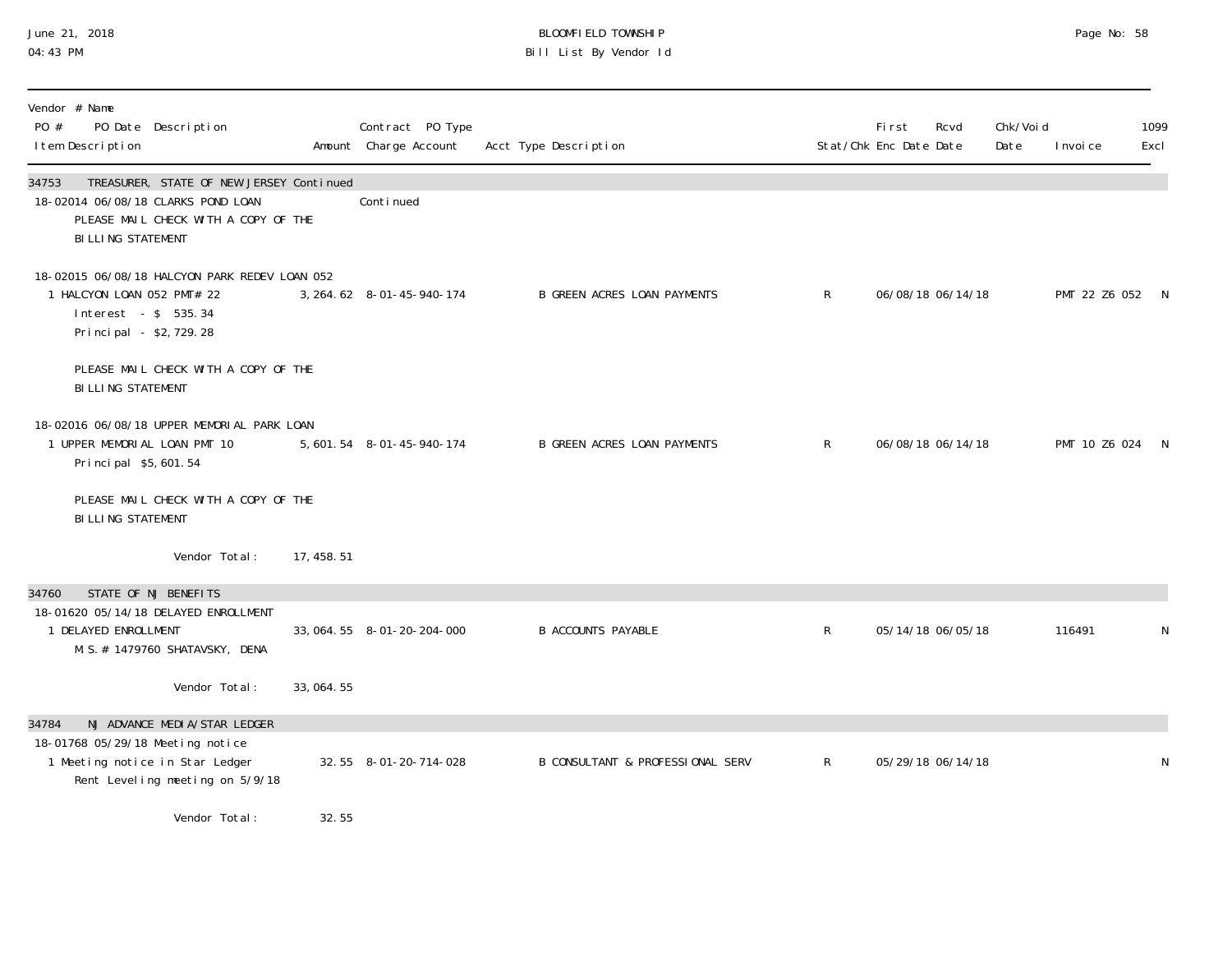## June 21, 2018 BLOOMFIELD TOWNSHIP Page 2018 Page No: 59 04:43 PM Bill List By Vendor Id

| Vendor # Name<br>PO #<br>PO Date Description<br>I tem Description                                                                                                                       |          | Contract PO Type<br>Amount Charge Account | Acct Type Description                |              | <b>First</b><br>Stat/Chk Enc Date Date | Rcvd              | Chk/Voi d<br>Date | I nvoi ce  | 1099<br>Excl |
|-----------------------------------------------------------------------------------------------------------------------------------------------------------------------------------------|----------|-------------------------------------------|--------------------------------------|--------------|----------------------------------------|-------------------|-------------------|------------|--------------|
| 34802<br>TREASURER, STATE OF NEW JERSEY<br>18-01883 06/06/18 GLENWOODvill-ANNUAL SITE REMED<br>1 GLENWOODVIII-ANNUAL SITE REMED<br>PROGRAM INTEREST ID: 576511<br>INVOICE NO: 171537580 |          | 2, 475.00 8-07-20-512-028                 | B CONSULTANT & PROFESSIONAL SERVICES | $\mathsf{R}$ |                                        | 06/06/18 06/19/18 |                   | 180446720  | N            |
| *PLEASE TEAR OFF AND RETURN REMITTANCE<br>STUB WITH CHECK PAYMENT                                                                                                                       |          |                                           |                                      |              |                                        |                   |                   |            |              |
| Vendor Total:                                                                                                                                                                           | 2,475.00 |                                           |                                      |              |                                        |                   |                   |            |              |
| NEW YORK AQUARIUM<br>35005<br>18-01530 05/04/18 SPECIAL NEEDS TRIP 5/26/18<br>1 SPECIAL NEEDS TRIP 5/26/18<br>RESERVATION # 299259                                                      |          | 223.75 R-14-20-854-030                    | <b>B MATERIALS &amp; SUPPLIES</b>    | $\mathsf{R}$ |                                        | 05/04/18 06/11/18 |                   | 299259     | N            |
| Vendor Total:                                                                                                                                                                           | 223.75   |                                           |                                      |              |                                        |                   |                   |            |              |
| 35152<br>NI SHUANE GROUP                                                                                                                                                                |          |                                           |                                      |              |                                        |                   |                   |            |              |
| 18-01563 05/07/18<br>1 122 ORANGE STREET-ZB                                                                                                                                             |          | 873.00 M-13-56-013-P50                    | B 122 ORANGE ST.                     | R            |                                        | 05/07/18 06/11/18 |                   | 17         | $\mathsf{N}$ |
| 18-01664 05/16/18<br>1 48 DODD STREET ZB                                                                                                                                                |          | 794.25 M-13-56-013-P43                    | B 48 DODD ST.                        | $\mathsf{R}$ |                                        | 05/16/18 06/13/18 |                   | 42         | $\mathsf{N}$ |
| Vendor Total:                                                                                                                                                                           | 1,667.25 |                                           |                                      |              |                                        |                   |                   |            |              |
| 35205<br>NORTH JERSEY MEDIA GROUP<br>18-01784 05/29/18 APRIL LEGAL ADS - COUNCIL<br>1 APRIL LEGAL ADS - COUNCIL<br>ACCOUNT NO. 1117512<br>4/1/218 - 4/30/2018                           |          | 998.13 8-01-20-704-021                    | <b>B LEGAL ADVERTISING</b>           | $\mathsf{R}$ |                                        | 05/29/18 06/11/18 |                   |            | N            |
| 18-01787 05/29/18<br>1 AD #4262972                                                                                                                                                      |          | 33.07 8-01-21-720-021                     | <b>B LEGAL ADVERTISING</b>           | $\mathsf{R}$ |                                        | 05/29/18 06/14/18 |                   |            | N            |
| 18-01850 05/31/18 PUBLIC NOTICE<br>1 PUBLIC NOTICE                                                                                                                                      |          | 29.38 8-01-27-785-021                     | <b>B ADVERTI SING</b>                | R            |                                        | 05/31/18 06/14/18 |                   | 0004258102 | N            |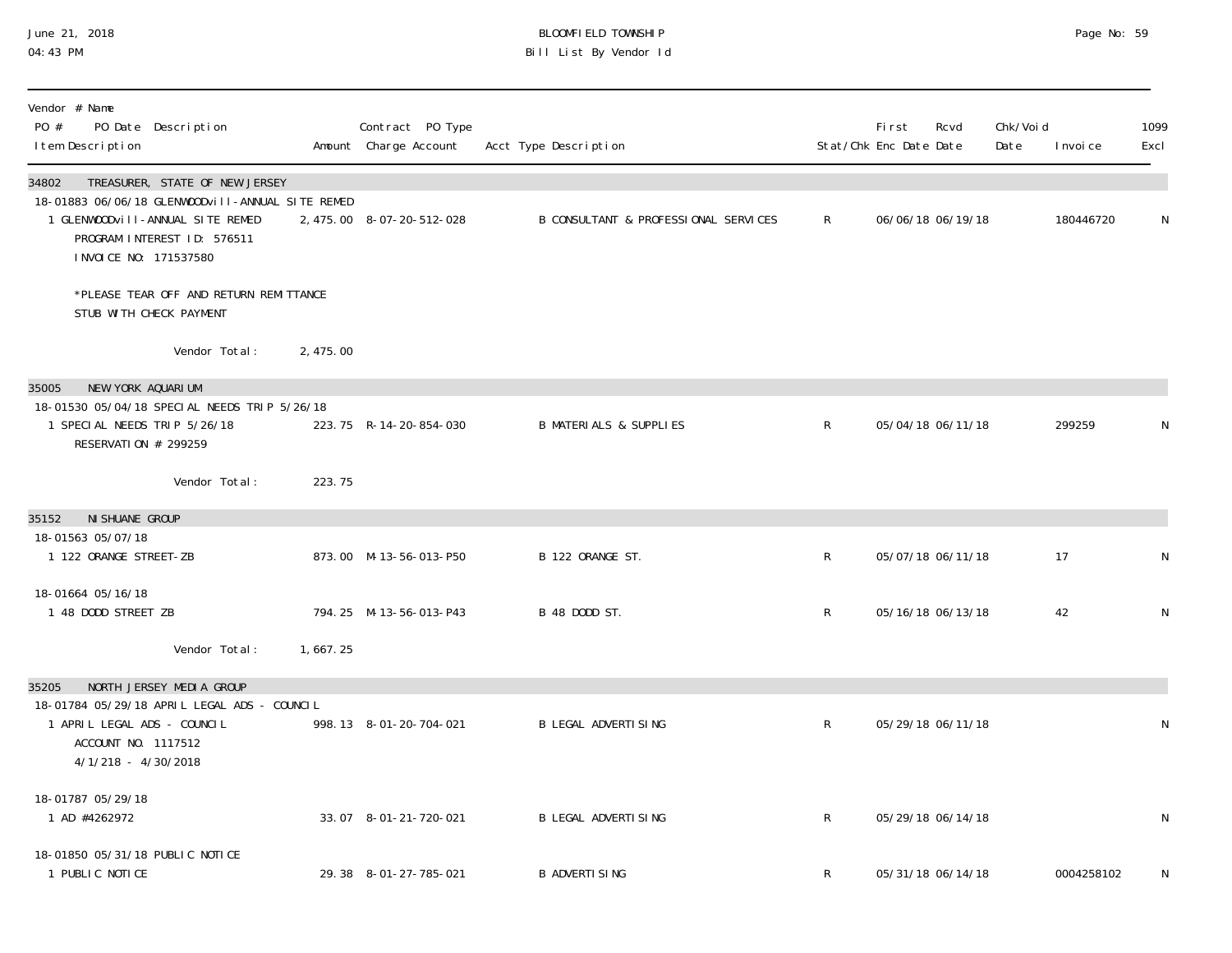#### June 21, 2018 BLOOMFIELD TOWNSHIP Page 2018 Page No: 60 04:43 PM Bill List By Vendor Id

| Vendor # Name<br>PO #<br>PO Date Description<br>I tem Description                                                                  |            | Contract PO Type<br>Amount Charge Account | Acct Type Description                |              | First<br>Stat/Chk Enc Date Date | Rcvd              | Chk/Voi d<br>Date | I nvoi ce  | 1099<br>Excl |
|------------------------------------------------------------------------------------------------------------------------------------|------------|-------------------------------------------|--------------------------------------|--------------|---------------------------------|-------------------|-------------------|------------|--------------|
| 35205<br>NORTH JERSEY MEDIA GROUP<br>18-01850 05/31/18 PUBLIC NOTICE<br>BOH SALARY ORD<br>AT MEETING OF THE BOARD OF HEALTH        | Continued  | Conti nued                                |                                      |              |                                 |                   |                   |            |              |
| ACCOUNT #1113641<br>2 PUBLIC NOTICE<br>BOH CLINICAL SUPERVISOR INTRO<br>AT THE MEETING OF THE BOARD OF HEALTH                      | 80.63      | 51.25 8-01-27-785-021                     | <b>B ADVERTI SING</b>                | $\mathsf{R}$ |                                 | 05/31/18 06/14/18 |                   | 0004258100 | N            |
| 18-01950 06/07/18 WBMA-TV NJ MEDIA GROUP RENEWAL<br>1 WBMA-TV NJ MEDIA GROUP RENEWAL<br>NJ MEDIA GROUP BILL                        |            | 38.13 8-01-20-723-028                     | B CONSULTANT & PROFESSIONAL SERVICES | R            |                                 | 06/07/18 06/14/18 |                   |            | ${\sf N}$    |
| Vendor Total:                                                                                                                      | 1, 149. 96 |                                           |                                      |              |                                 |                   |                   |            |              |
| NORTH JERSEY JUNIOR WRESTLING<br>35206<br>17-37899 12/18/17 JR WRESTLING LEAGUE FEE<br>1 JR WRESTLING LEAGUE FEE<br>MAIL CHECK TO: |            | 250.00 R-14-20-854-030                    | <b>B MATERIALS &amp; SUPPLIES</b>    | $\mathsf R$  |                                 | 12/18/17 06/11/18 |                   |            | N            |
| NJJWL C/O VINCENT ANGELONE<br>25 COLONIAL WOODS DRIVE<br>WEST ORANGE, NJ 07052                                                     |            |                                           |                                      |              |                                 |                   |                   |            |              |
| Vendor Total:                                                                                                                      | 250.00     |                                           |                                      |              |                                 |                   |                   |            |              |
| NW FINANCIAL GROUP, LLC<br>35805<br>18-01602 05/11/18 Financial Advisory Srvcs Feb18<br>1 Financial Advisory Srvcs Feb18           |            | 450.00 8-01-20-706-028                    | B CONSULTANT & PROFESSIONAL SERV     | $\mathsf{R}$ |                                 | 05/11/18 06/11/18 |                   | 23807      | N            |
| Vendor Total:                                                                                                                      | 450.00     |                                           |                                      |              |                                 |                   |                   |            |              |
| OCEAN CLEAN, INC.<br>36497<br>18-01649 05/16/18 CLEANING SERVICES - MAY 2018                                                       |            |                                           |                                      |              |                                 |                   |                   |            |              |
| 1 CLEANING SERVICES - MAY 2018                                                                                                     |            | 2, 490.00 8-01-26-772-024                 | B CLEAN. &MAIN. OF BLDG'S & FACIL.   | $\mathsf{R}$ |                                 | 05/16/18 06/12/18 |                   | 32048      | N            |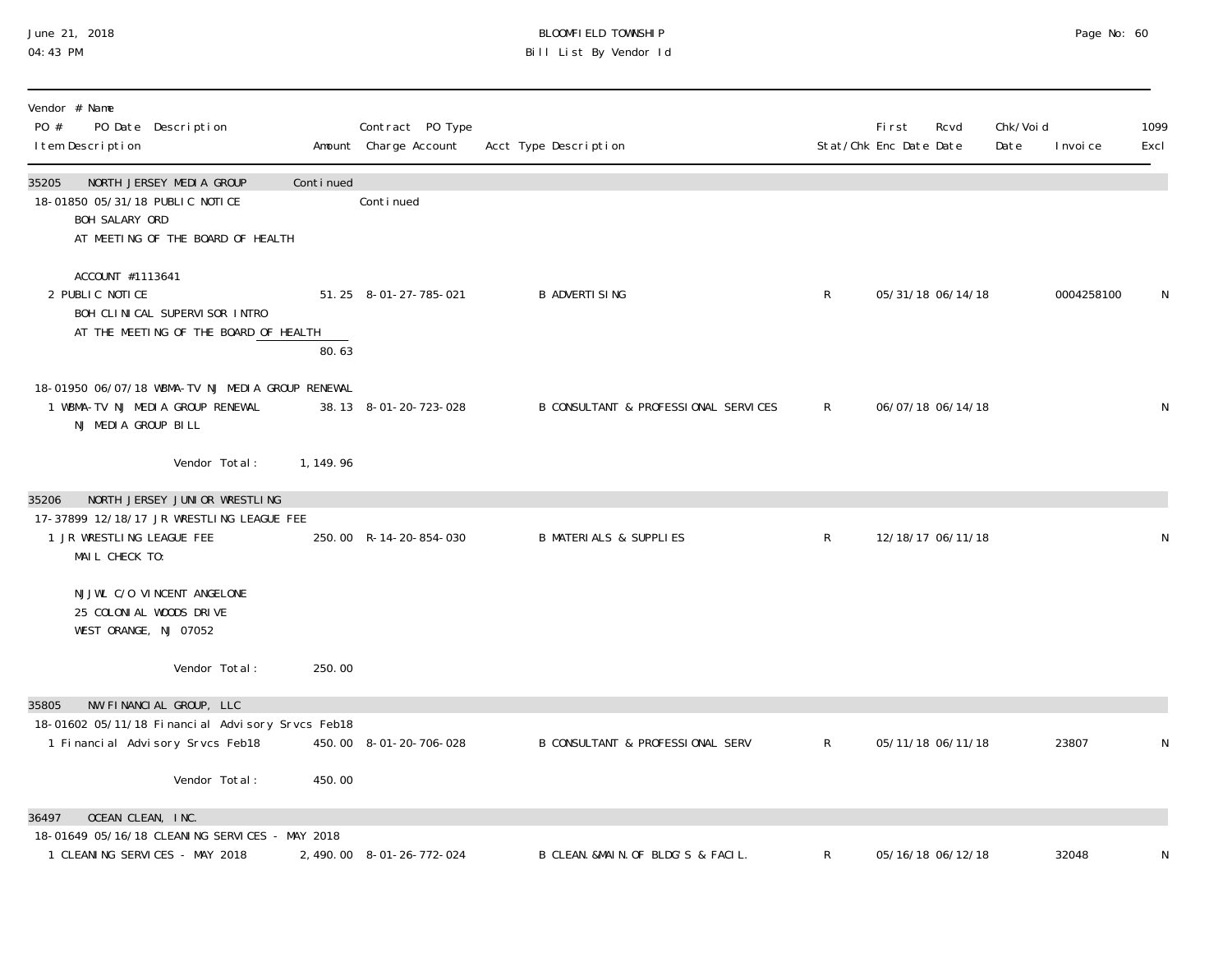#### June 21, 2018 BLOOMFIELD TOWNSHIP Page 2018 Page No: 61 04:43 PM Bill List By Vendor Id

| Vendor # Name<br>PO #<br>PO Date Description<br>I tem Description                                                             |           | Contract PO Type<br>Amount Charge Account | Acct Type Description            |              | <b>First</b><br>Rcvd<br>Stat/Chk Enc Date Date | Chk/Voi d<br>Date | I nvoi ce | 1099<br>Excl |
|-------------------------------------------------------------------------------------------------------------------------------|-----------|-------------------------------------------|----------------------------------|--------------|------------------------------------------------|-------------------|-----------|--------------|
| 36497<br>OCEAN CLEAN, INC.<br>18-01649 05/16/18 CLEANING SERVICES - MAY 2018<br>I NVOI CE #32048                              | Continued | Continued                                 |                                  |              |                                                |                   |           |              |
| MONTHLY CLEANING SERVICES FOR THE MONTH<br>OF MAY 2018                                                                        |           |                                           |                                  |              |                                                |                   |           |              |
| Vendor Total:                                                                                                                 | 2,490.00  |                                           |                                  |              |                                                |                   |           |              |
| O'DONNELL MC CORD PC<br>36703                                                                                                 |           |                                           |                                  |              |                                                |                   |           |              |
| 18-01488 05/02/18 SERVICES RENDERED APRIL 18<br>1 SERVICES RENDERED APRIL 18                                                  |           | 4, 762. 35 8-01-20-712-028                | B CONSULTANT & PROFESS. SERVICES | $\mathsf{R}$ | 05/02/18 06/11/18                              |                   | VARIOUS   | N            |
| 18-01495 05/02/18 MARCH MONTHLY RETAINER<br>1 MARCH MONTHLY RETAINER                                                          |           | 4, 721. 16 8-01-20-712-028                | B CONSULTANT & PROFESS. SERVICES | $\mathsf{R}$ | 05/02/18 06/11/18                              |                   | VARIOUS   | N            |
| Vendor Total:                                                                                                                 | 9,483.51  |                                           |                                  |              |                                                |                   |           |              |
| OFFICE SOLUTIONS, INC.<br>37451                                                                                               |           |                                           |                                  |              |                                                |                   |           |              |
| 18-01364 04/19/18 ANIMAL SHELTER DATA WIRE INSTL<br>1 ANIMAL SHELTER DATA WIRE INSTL<br>ANIMAL SHELTER DATA WIRE INSTALLATION |           | 694.00 8-01-31-820-076                    | <b>B TELEPHONE</b>               | R            | 04/19/18 06/11/18                              |                   | 45672     | N            |
| 18-01941 06/07/18 REC-PHONE LINE RUN<br>1 REC-PHONE LINE RUN<br>REC- PHONE LINE RUN                                           |           | 795.20 8-01-31-820-076                    | <b>B TELEPHONE</b>               | $\mathsf{R}$ | 06/07/18 06/21/18                              |                   | 75682     | N            |
| I NVOI CE# 75682<br>2 TH-PHONE LINE RUN<br>TH PHONE LINE RUN                                                                  |           | 890.00 8-01-31-820-076                    | <b>B TELEPHONE</b>               | $\mathsf{R}$ | 06/07/18 06/21/18                              |                   | 75748     | N            |
| I NVOI CE# 75748<br>3 TH-PHONE LINE RUN<br>$AD$ $III$ $D$ $D$ $N$                                                             |           | 655.15 8-01-31-820-076                    | <b>B TELEPHONE</b>               | R            | 06/07/18 06/21/18                              |                   | 75748     | N            |

PD- WIRE RUN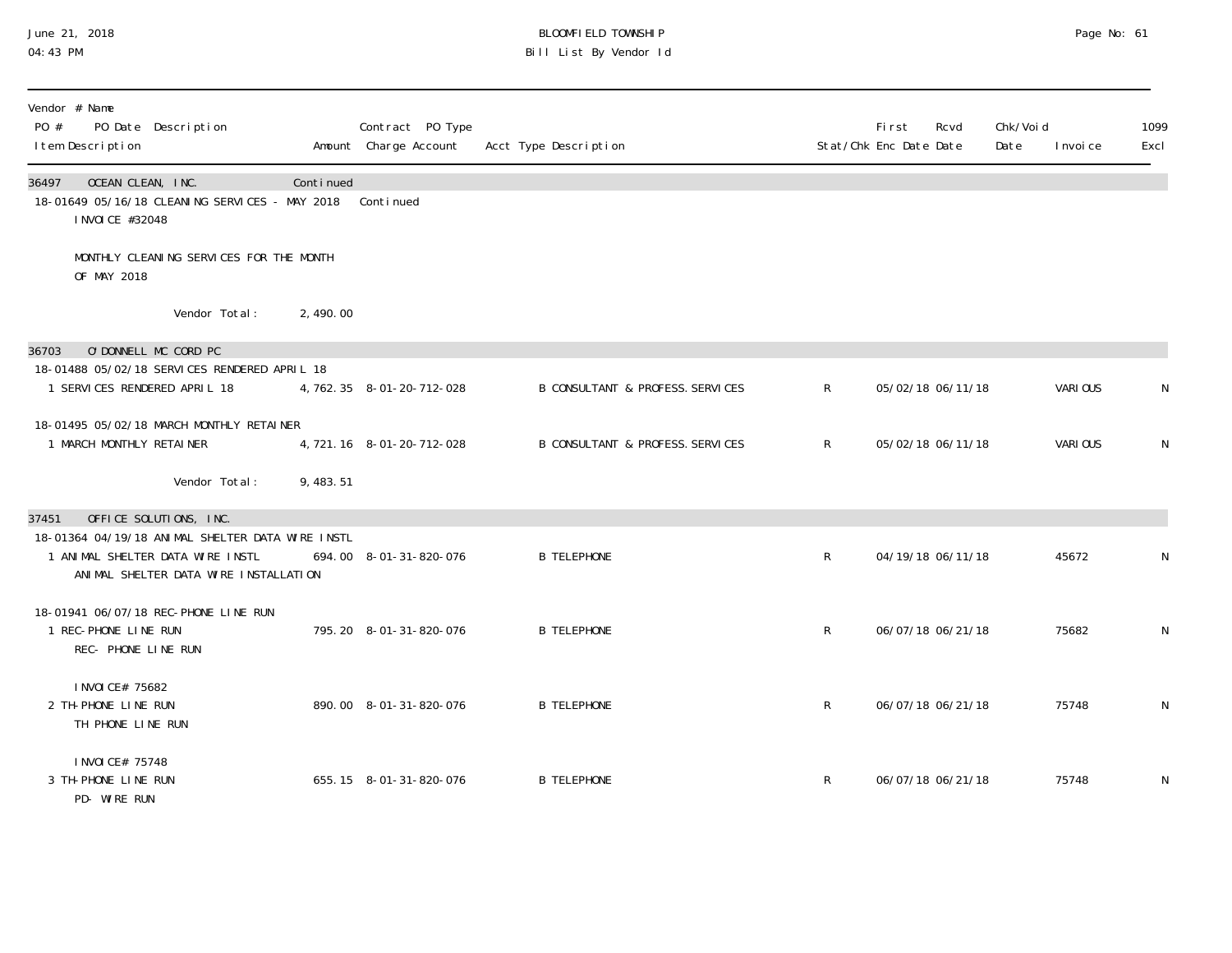#### June 21, 2018 BLOOMFIELD TOWNSHIP Page 2018 Page No: 62 04:43 PM Bill List By Vendor Id

| Vendor # Name<br>PO #<br>PO Date Description<br>I tem Description                                                                                                                                                                                                                                                      |                                                            | Contract PO Type<br>Amount Charge Account | Acct Type Description            |              | First<br>Stat/Chk Enc Date Date | Rcvd | Chk/Voi d<br>Date | I nvoi ce | 1099<br>Excl |
|------------------------------------------------------------------------------------------------------------------------------------------------------------------------------------------------------------------------------------------------------------------------------------------------------------------------|------------------------------------------------------------|-------------------------------------------|----------------------------------|--------------|---------------------------------|------|-------------------|-----------|--------------|
| OFFICE SOLUTIONS, INC.<br>37451<br>18-01941 06/07/18 REC-PHONE LINE RUN<br>I NVOI CE# 75748                                                                                                                                                                                                                            | Continued                                                  | Conti nued                                |                                  |              |                                 |      |                   |           |              |
| Vendor Total:                                                                                                                                                                                                                                                                                                          | 2, 340.35<br>3,034.35                                      |                                           |                                  |              |                                 |      |                   |           |              |
| ONE CALL CONCEPTS, INC.<br>37531<br>18-01799 05/29/18                                                                                                                                                                                                                                                                  |                                                            |                                           |                                  |              |                                 |      |                   |           |              |
| 1 I NVOI CE: 8045044<br>APRIL LOCATES                                                                                                                                                                                                                                                                                  |                                                            | 240.00 8-05-26-511-137                    | B MAIN. OF COMMUNICATION EQUIPM. | $\mathsf{R}$ | 05/29/18 06/21/18               |      |                   | 8045044   | N            |
| 2 I NVOI CE: 8035044<br>MARCH LOCATES                                                                                                                                                                                                                                                                                  |                                                            | 217.50 8-05-26-511-137                    | B MAIN. OF COMMUNICATION EQUIPM. | $\mathsf{R}$ | 05/29/18 06/21/18               |      |                   | 8035044   | N            |
|                                                                                                                                                                                                                                                                                                                        | 457.50                                                     |                                           |                                  |              |                                 |      |                   |           |              |
| Vendor Total:                                                                                                                                                                                                                                                                                                          | 457.50                                                     |                                           |                                  |              |                                 |      |                   |           |              |
| 38959<br>PARKSIDE BISTRO<br>18-01350 04/18/18 FOOD FOR CHEIF'S RETIREMENT<br>1 FOOD FOR CHEIF'S RETIREMENT<br>6 - PIZZA PIES<br>12 - TWO LITER SODA<br>2 - PASTA VODKA FULL TRAY<br>2 - SAUSAGE/PEPPERS FULL TRAY - 140.00<br>2 - EGGPLANT PARM. FULL TRAY - 130.00<br>2 - CHICKEN PARM. FULL TRAY<br>2 - TURKEY WRAPS | $-71.70$<br>$-33.00$<br>$-130.00$<br>$-160.00$<br>$-85.90$ | 638.00 8-01-25-752-156                    | B FIRE AUXILIARY                 | $\mathsf{R}$ | 04/18/18 06/12/18               |      |                   | 409432    | N            |
| LESS 15% DI SCOUNT<br>18-01449 04/27/18 REFRESHMENTS<br>1 REFRESHMENTS<br>VOLUNTEER APPRECIATION NIGHT<br>4/25/18                                                                                                                                                                                                      | (112.60)                                                   | 136.96 D-03-20-853-028                    | B CONSULTANT & PROFESSIONAL SERV | $\mathsf{R}$ | 04/27/18 06/11/18               |      |                   |           | N            |

Vendor Total: 774.96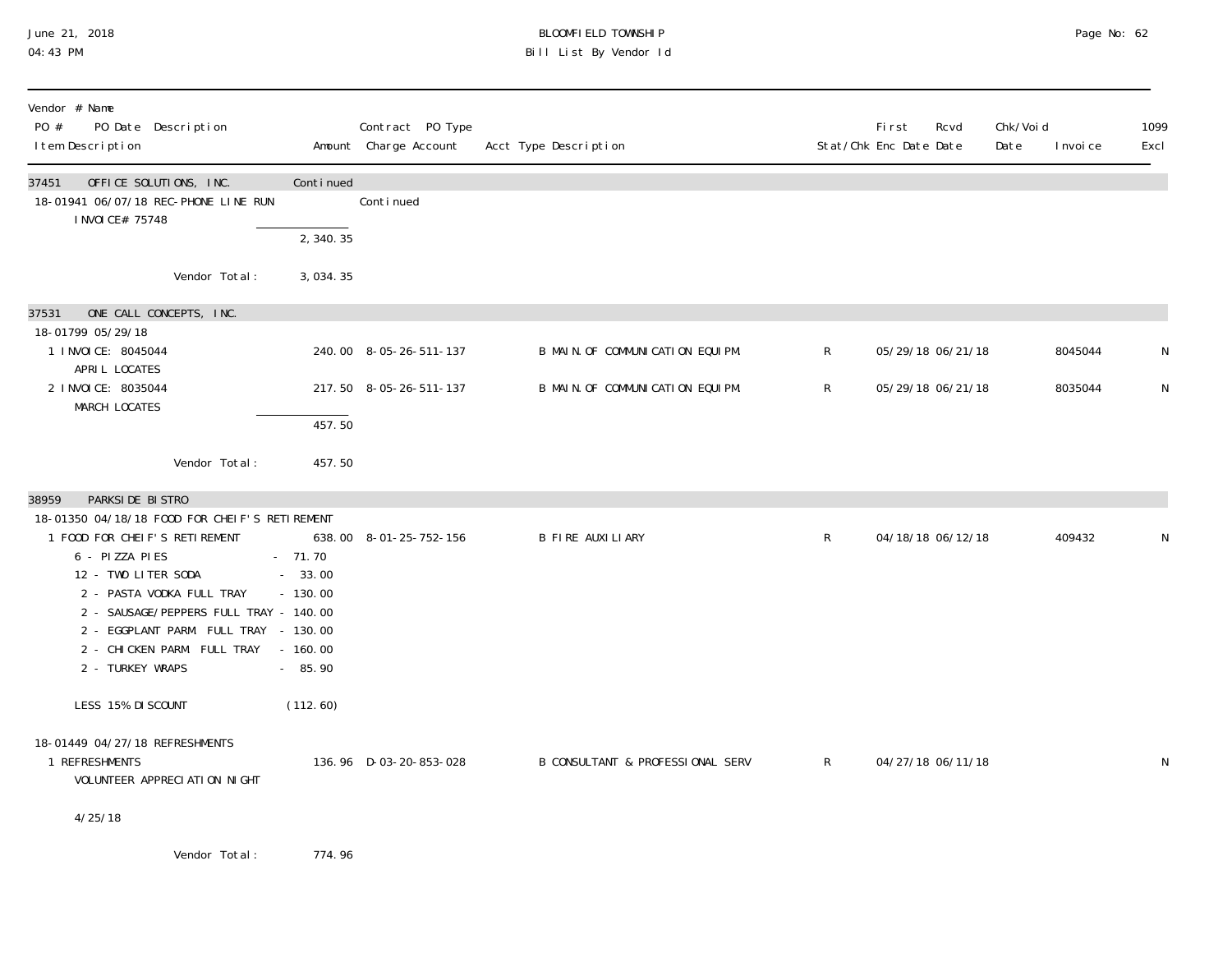## June 21, 2018 BLOOMFIELD TOWNSHIP Page No: 63 Bill List By Vendor Id

| Vendor # Name<br>PO #<br>PO Date Description<br>I tem Description                                                                                                                                                                                                                               |          | Contract PO Type<br>Amount Charge Account             | Acct Type Description                                              |                   | <b>First</b><br>Stat/Chk Enc Date Date | Rcvd                                   | Chk/Voi d<br>Date | I nvoi ce              | 1099<br>Excl   |
|-------------------------------------------------------------------------------------------------------------------------------------------------------------------------------------------------------------------------------------------------------------------------------------------------|----------|-------------------------------------------------------|--------------------------------------------------------------------|-------------------|----------------------------------------|----------------------------------------|-------------------|------------------------|----------------|
| PATRIC COMMUNICATIONS<br>39124<br>18-01903 06/07/18 2017 BLOOMFIELD HEALTH DEPT<br>1 2017 BLOOMFIELD HEALTH DEPT<br>ANNUAL REPORT                                                                                                                                                               |          | 2,060.00 8-01-27-785-028                              | <b>B CONSULTANT &amp; PROFESSIONAL SERV</b>                        | $\mathsf{R}$      |                                        | 06/07/18 06/21/18                      |                   |                        | $\mathsf N$    |
| PROJECT FEE 2000.00<br>7 STOCK IMAGES @ 5.00 EA<br>TELEPHONE/EMAIL EXP. 25.00                                                                                                                                                                                                                   |          |                                                       |                                                                    |                   |                                        |                                        |                   |                        |                |
| Vendor Total:                                                                                                                                                                                                                                                                                   | 2,060.00 |                                                       |                                                                    |                   |                                        |                                        |                   |                        |                |
| BOROUGH OF PARAMUS<br>39203<br>18-01557 05/07/18 T1-PREVENTATI VE MAINTENANCE                                                                                                                                                                                                                   |          |                                                       |                                                                    |                   |                                        |                                        |                   |                        |                |
| 1 PARTS<br>2 LABOR                                                                                                                                                                                                                                                                              |          | 4, 442.80 8-01-26-767-025<br>3,880.00 8-01-26-767-025 | B MAINTENANCE OF MOTOR VEHICLES<br>B MAINTENANCE OF MOTOR VEHICLES | R<br>$\mathsf{R}$ |                                        | 05/07/18 06/08/18<br>05/07/18 06/08/18 |                   | R18-03349<br>R18-03349 | N<br>${\sf N}$ |
| TRUCK 1<br>VEHICLE #5<br>MG77658                                                                                                                                                                                                                                                                |          |                                                       |                                                                    |                   |                                        |                                        |                   |                        |                |
| PVM AS REQUESTED. CHECKED OVER<br>SUPPLIED LIST.<br>REPLACED WIPERS, ALL NEEDED BULBS,<br>LIGHTS, OIL PRESSURE SENSOR,<br>ON-SPOT CHAIN ASSEMBLIES WITH<br>NEEDED COMPONENTS, CIRCUIT BREAKERS<br>FOR REAR HEATER FANS, REAR CIRCULATOR<br>PUMP WITH PIPING/VALVE AND FUEL/<br>WATER SEPARATOR. |          |                                                       |                                                                    |                   |                                        |                                        |                   |                        |                |
| CHECK AND REPAIR GROUNDING STRAPS FOR<br>OUT-RIGGER LIGHTS.                                                                                                                                                                                                                                     |          |                                                       |                                                                    |                   |                                        |                                        |                   |                        |                |
| ROAD TEST - ALL OK.                                                                                                                                                                                                                                                                             | 8,322.80 |                                                       |                                                                    |                   |                                        |                                        |                   |                        |                |
| 18-01558 05/07/18 E5-SERVICE AIR COMPRESSOR<br>1 PARTS                                                                                                                                                                                                                                          |          | 448.41 8-01-26-767-025                                | B MAINTENANCE OF MOTOR VEHICLES                                    | R                 |                                        | 05/07/18 06/08/18                      |                   | R18-94349              | N              |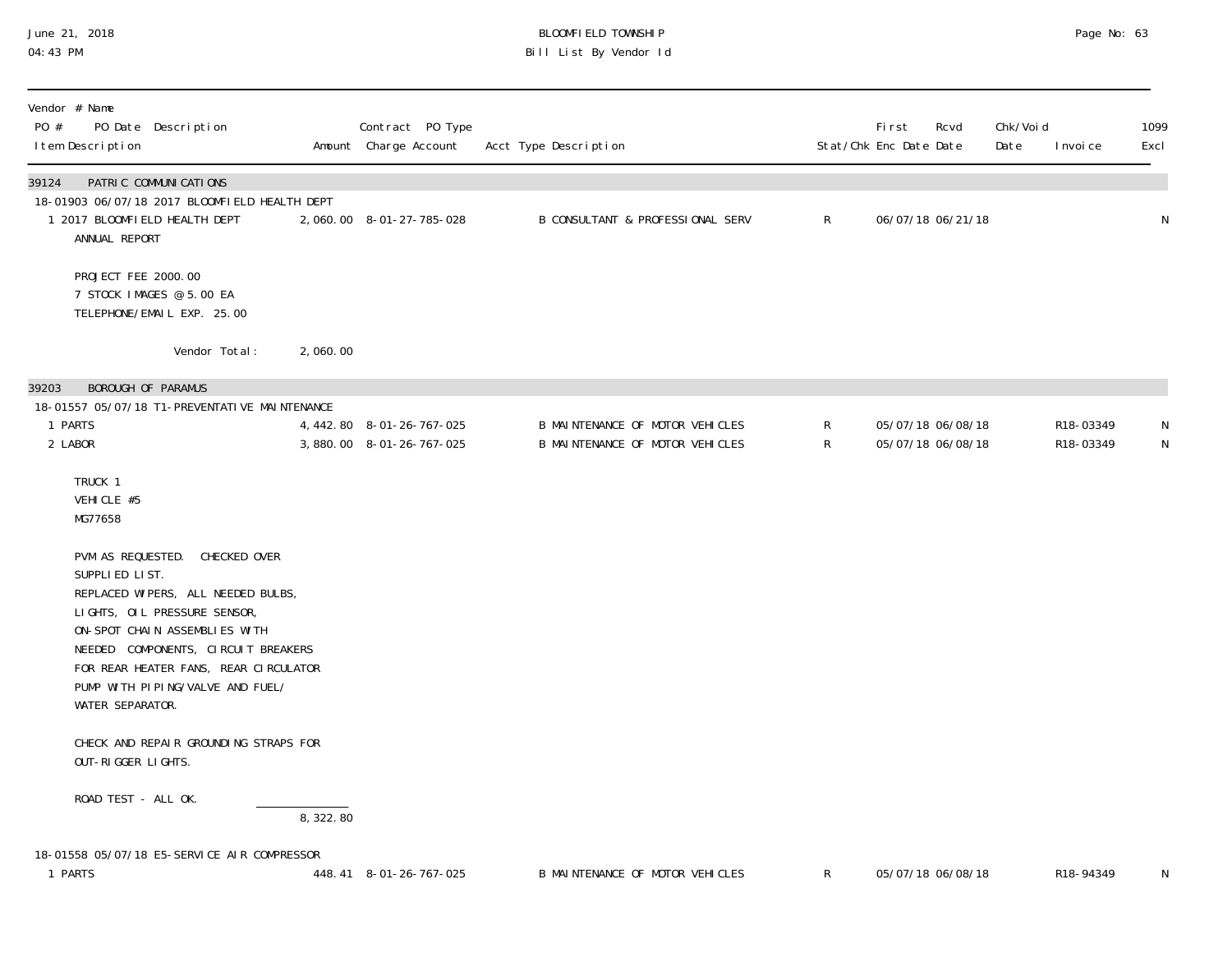## June 21, 2018 BLOOMFIELD TOWNSHIP Page 2018 Page No: 64 04:43 PM Bill List By Vendor Id

| Vendor # Name<br>PO #<br>PO Date Description<br>I tem Description                                                                                                                                                                                                                                                                                                                                          |             | Contract PO Type<br>Amount Charge Account | Acct Type Description                  |                | First<br>Stat/Chk Enc Date Date | Rcvd              | Chk/Voi d<br>Date | I nvoi ce           | 1099<br>Excl |
|------------------------------------------------------------------------------------------------------------------------------------------------------------------------------------------------------------------------------------------------------------------------------------------------------------------------------------------------------------------------------------------------------------|-------------|-------------------------------------------|----------------------------------------|----------------|---------------------------------|-------------------|-------------------|---------------------|--------------|
| 39203<br>BOROUGH OF PARAMUS<br>18-01558 05/07/18 E5-SERVICE AIR COMPRESSOR<br>2 LABOR                                                                                                                                                                                                                                                                                                                      | Continued   | Continued<br>1,640.00 8-01-26-767-025     | B MAINTENANCE OF MOTOR VEHICLES        | $\mathsf{R}^-$ |                                 | 05/07/18 06/08/18 |                   | R18-04349           | N            |
| ENGINE 5<br>VEHICLE #10<br>MG50130                                                                                                                                                                                                                                                                                                                                                                         |             |                                           |                                        |                |                                 |                   |                   |                     |              |
| CHECK AIR LEAKS AS REQUESTED. REMOVE<br>AND REPLACE TWO SHUT OFF VALVES AND<br>ONE PURGE VALVE ON AIR TANKS.<br>REMOVE AND REPLACE AIR GOVERNOR<br>AND PURGE VALVE FOR AIR COMPRESSOR<br>SYSTEM.<br>REMOVE AND REPLACE DASH-MOUNTED AIR<br>JUNCTION BLOCK. REPAIR WIRING<br>TO KUSSMAUL PUMP AND ADJUST SYSTEM<br>TO SPECS.<br>CHECK PUMP TRANSFER OPS - ALL OK<br>TEST ALL SYSTEMS AND ROAD TEST - ALL OK | 2,088.41    |                                           |                                        |                |                                 |                   |                   |                     |              |
| Vendor Total:                                                                                                                                                                                                                                                                                                                                                                                              | 10, 411. 21 |                                           |                                        |                |                                 |                   |                   |                     |              |
| JOHN PENN<br>39394<br>18-01506 05/03/18 JAN-MAY 2018 REIM. MEDICARE "A"<br>1 JAN-MAY 2018 REIM. MEDICARE "A"                                                                                                                                                                                                                                                                                               |             | 1, 160.00 8-01-23-733-093                 | <b>B MEDICAL EXPENSES</b>              | $\mathsf R$    |                                 | 05/03/18 06/08/18 |                   | <b>JAN-MAY 2018</b> | N            |
| 18-01625 05/15/18 JUNE 2018 REIM. MEDICARE PART A<br>1 JUNE 2018 REIM. MEDICARE PART A                                                                                                                                                                                                                                                                                                                     |             | 232.00 8-01-23-733-093                    | <b>B MEDICAL EXPENSES</b>              | $\mathsf{R}$   |                                 | 05/15/18 06/08/18 |                   |                     | N            |
| Vendor Total:                                                                                                                                                                                                                                                                                                                                                                                              | 1,392.00    |                                           |                                        |                |                                 |                   |                   |                     |              |
| 40411<br><b>POSTMASTER NEWARK</b>                                                                                                                                                                                                                                                                                                                                                                          |             |                                           |                                        |                |                                 |                   |                   |                     |              |
| 18-01483 05/02/18 USPS MARKETING MAIL<br>1 USPS MARKETING MAIL PERMIT#662<br>USPS MARKETING MAIL, PERMIT NO. 662,                                                                                                                                                                                                                                                                                          |             | 225.00 8-01-20-722-022                    | <b>B POSTAGE &amp; EXPRESS CHARGES</b> | $\mathsf{R}^-$ |                                 | 05/02/18 06/11/18 |                   |                     | N            |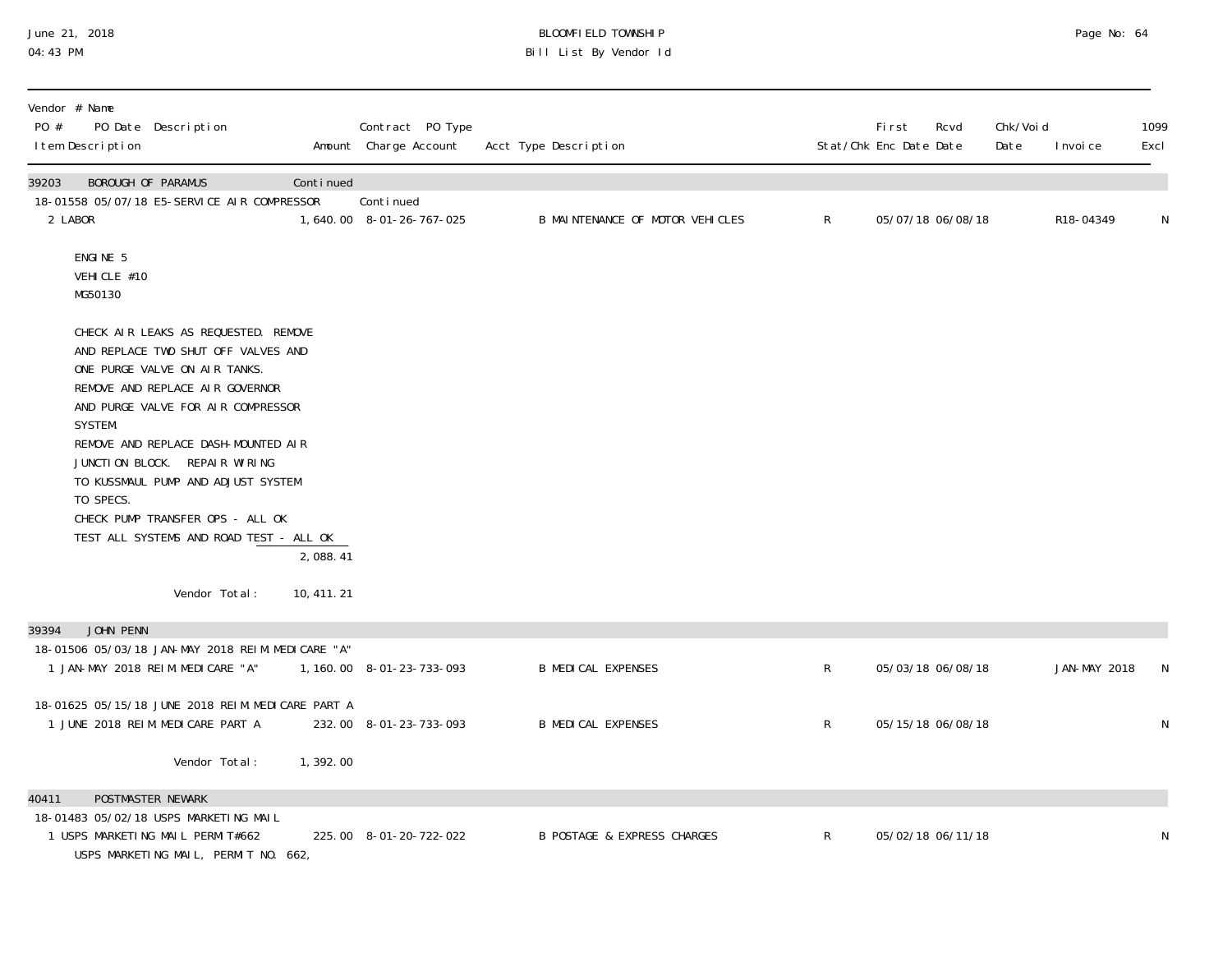#### June 21, 2018 BLOOMFIELD TOWNSHIP Page 2018 Page No: 65 04:43 PM Bill List By Vendor Id

| Vendor # Name<br>PO #<br>PO Date Description<br>I tem Description                                                                                                                             |           | Contract PO Type<br>Amount Charge Account | Acct Type Description                        |              | Fi rst<br>Stat/Chk Enc Date Date | Rcvd              | Chk/Voi d<br>Date | I nvoi ce  | 1099<br>Excl |
|-----------------------------------------------------------------------------------------------------------------------------------------------------------------------------------------------|-----------|-------------------------------------------|----------------------------------------------|--------------|----------------------------------|-------------------|-------------------|------------|--------------|
| 40411<br><b>POSTMASTER NEWARK</b><br>18-01483 05/02/18 USPS MARKETING MAIL<br>6/25/18                                                                                                         | Continued | Continued                                 |                                              |              |                                  |                   |                   |            |              |
| Vendor Total:                                                                                                                                                                                 | 225.00    |                                           |                                              |              |                                  |                   |                   |            |              |
| LAW OFFICES OF JAMES V. POMACO<br>40424<br>18-01497 05/02/18 PUBLIC DEFENDER MARCH                                                                                                            |           |                                           |                                              |              |                                  |                   |                   |            |              |
| 1 PUBLIC DEFENDER MARCH                                                                                                                                                                       |           | 800.00 8-01-33-857-028                    | B CONSULTANT & PROFESSIONAL SERV             | $\mathsf{R}$ |                                  | 05/02/18 06/08/18 |                   | MARCH 2018 | N            |
| Vendor Total:                                                                                                                                                                                 | 800.00    |                                           |                                              |              |                                  |                   |                   |            |              |
| POWER DMS<br>40434                                                                                                                                                                            |           |                                           |                                              |              |                                  |                   |                   |            |              |
| 18-01728 05/21/18 DOCUMENT MANAGEMENT SYSTEM<br>1 SDMS-AS                                                                                                                                     |           | 5, 039. 70 8-01-25-752-028                | B CONSULTANT & PROFESSIONAL SERVICES         | $\mathsf{R}$ |                                  | 05/21/18 06/14/18 |                   | 21072      | N            |
| $7/14/18 - 7/13/19$<br>DOCUMENT MANAGEMENT SYSTEM                                                                                                                                             |           |                                           |                                              |              |                                  |                   |                   |            |              |
| SUBSCRIPTION FEE                                                                                                                                                                              |           |                                           |                                              |              |                                  |                   |                   |            |              |
| Vendor Total:                                                                                                                                                                                 | 5,039.70  |                                           |                                              |              |                                  |                   |                   |            |              |
| POWERHOUSE ENTERTAI NMENT<br>40452                                                                                                                                                            |           |                                           |                                              |              |                                  |                   |                   |            |              |
| 18-01637 05/16/18 BLOOMFIELD DARE DAY<br>1 BLOOMFIELD DARE DAY<br>MAY 23, 2018                                                                                                                |           | 1, 200. 00 7-01-40-306-174                | <b>B BABES</b>                               | R            |                                  | 05/16/18 06/18/18 |                   |            | N            |
| Vendor Total:                                                                                                                                                                                 | 1,200.00  |                                           |                                              |              |                                  |                   |                   |            |              |
| 40454<br>POWER WITH PRESTIGE, INC.<br>18-01656 05/16/18 GENERATORS-2 MUNICIPAL BLDGS.<br>1 GENERATORS-2 MUNICIPAL BLDGS.<br>GENERATOR INSTALLATION AT THE CIVIC<br>CENTER AND FIREHOUSE NO. 3 |           | 4, 714. 70 C-04-55-713-947                | B IMPROVEMENTS MUNICIPAL BUILDING & GROUND R |              |                                  | 05/16/18 06/15/18 |                   |            | N            |
| ESTIMATE #8 & FINAL                                                                                                                                                                           |           |                                           |                                              |              |                                  |                   |                   |            |              |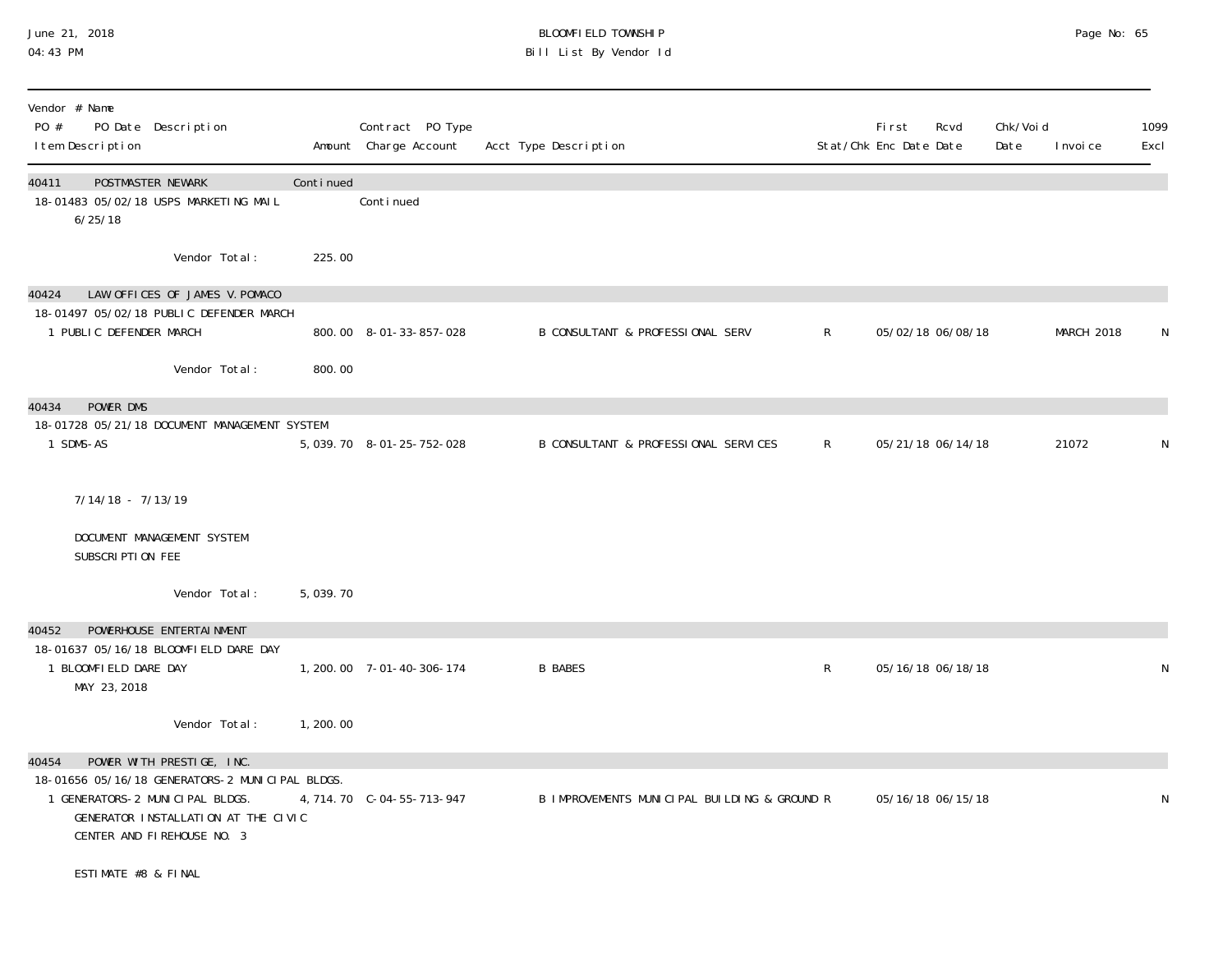#### June 21, 2018 BLOOMFIELD TOWNSHIP Page 2018 Page No: 66 04:43 PM Bill List By Vendor Id

| Vendor # Name<br>PO Date Description<br>PO #<br>I tem Description                                                                                                                                                                                                                                      |             | Contract PO Type<br>Amount Charge Account | Acct Type Description                        | Stat/Chk Enc Date Date | <b>First</b>      | Rcvd              | Chk/Void<br>Date | I nvoi ce | 1099<br>Excl |
|--------------------------------------------------------------------------------------------------------------------------------------------------------------------------------------------------------------------------------------------------------------------------------------------------------|-------------|-------------------------------------------|----------------------------------------------|------------------------|-------------------|-------------------|------------------|-----------|--------------|
| 40454<br>POWER WITH PRESTIGE, INC.<br>18-01656 05/16/18 GENERATORS-2 MUNICIPAL BLDGS.<br>CONTRACT AMOUNT:<br>\$126,000.00<br>ADJ. CONTRACT AMOUNT:<br>\$117, 415.00<br>TOTAL COMPLETED TO DATE:<br>\$117, 415.00<br>LESS PREVIOUS PAYMENT:<br>(\$114.932.00)<br>AMOUNT DUE - ESTIMATE #8<br>\$2,483.00 | Continued   | Continued                                 |                                              |                        |                   |                   |                  |           |              |
| (FINAL - RELEASE RETAINAGE)                                                                                                                                                                                                                                                                            |             |                                           |                                              |                        |                   |                   |                  |           |              |
| Vendor Total:                                                                                                                                                                                                                                                                                          | 4,714.70    |                                           |                                              |                        |                   |                   |                  |           |              |
| 40504<br>PRECISION BUILDING AND                                                                                                                                                                                                                                                                        |             |                                           |                                              |                        |                   |                   |                  |           |              |
| 18-02035 06/11/18 COLLINS HOUSE STABILIZATION<br>1 COLLINS HOUSE STABILIZATION                                                                                                                                                                                                                         |             |                                           | B IMPROVEMENTS MUNICIPAL BUILDING & GROUND R |                        |                   | 06/11/18 06/19/18 |                  | 1423      | N            |
| COLLINS HOUSE STABILIZATION PHASE 3                                                                                                                                                                                                                                                                    |             |                                           |                                              |                        |                   |                   |                  |           |              |
| I NVOI CE #1423<br>ESTIMATE #4                                                                                                                                                                                                                                                                         |             |                                           |                                              |                        |                   |                   |                  |           |              |
| CONTRACT AMOUNT:<br>\$150, 825.00<br>AMOUNT COMPLETED TO DATE: \$109,465.72<br>LESS 2% RETAINAGE:<br>$($ \$ 2, 189. 31)<br>LESS PREVIOUS PAYMENT:<br>(\$60, 297.44)<br>AMOUNT DUE - ESTIMATE #4 \$46,978.97                                                                                            |             |                                           |                                              |                        |                   |                   |                  |           |              |
| Vendor Total:                                                                                                                                                                                                                                                                                          | 46, 978. 97 |                                           |                                              |                        |                   |                   |                  |           |              |
| PRECISION TECHNOLOGY SOLUTIONS<br>40663                                                                                                                                                                                                                                                                |             |                                           |                                              |                        |                   |                   |                  |           |              |
| 18-01532 05/04/18 SERVC TO PARKG EQUIP/ WARRANTY<br>1 SERVICE TO PARKING EQUIPMENT                                                                                                                                                                                                                     |             | 518.00 8-07-20-512-028                    | B CONSULTANT & PROFESSIONAL SERVICES         | $\mathsf{R}$           |                   | 05/04/18 06/11/18 |                  | 72351     | N            |
| INV #: 72351<br>2 EXTENDED FULL SERV WARRNTY 3RD                                                                                                                                                                                                                                                       |             | 13, 700.00 8-07-20-512-028                | B CONSULTANT & PROFESSIONAL SERVICES         | R                      | 05/04/18 06/11/18 |                   |                  | 72218     | N            |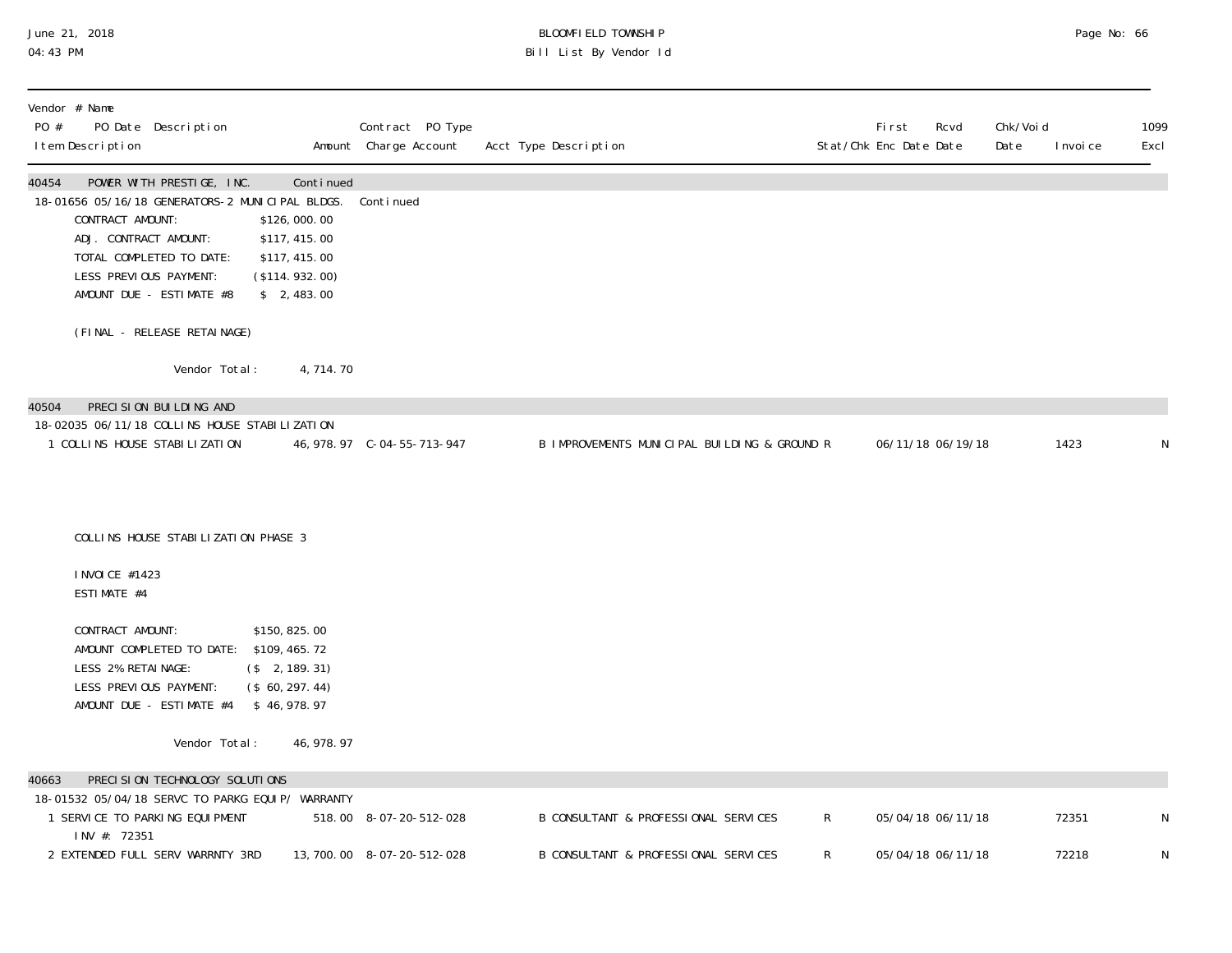### June 21, 2018 BLOOMFIELD TOWNSHIP Page 2018 Page No: 67 04:43 PM Bill List By Vendor Id

| Vendor # Name<br>PO #<br>I tem Description         | PO Date Description                                                                                    |            | Contract PO Type<br>Amount Charge Account | Acct Type Description                       |              | <b>First</b><br>Rcvd<br>Stat/Chk Enc Date Date | Chk/Voi d<br>Date | Excl<br>I nvoi ce | 1099 |
|----------------------------------------------------|--------------------------------------------------------------------------------------------------------|------------|-------------------------------------------|---------------------------------------------|--------------|------------------------------------------------|-------------------|-------------------|------|
| 40663<br>INV #: 72218                              | PRECISION TECHNOLOGY SOLUTIONS Continued<br>18-01532 05/04/18 SERVC TO PARKG EQUIP/ WARRANTY Continued |            |                                           |                                             |              |                                                |                   |                   |      |
|                                                    |                                                                                                        | 14, 218.00 |                                           |                                             |              |                                                |                   |                   |      |
|                                                    | Vendor Total:                                                                                          | 14, 218.00 |                                           |                                             |              |                                                |                   |                   |      |
| 40666                                              | PREFERRED OUTDOOR EXPERIENCE                                                                           |            |                                           |                                             |              |                                                |                   |                   |      |
| 1 PEST-MONTHLY SERVICE<br>APRIL 2018               | 18-01509 05/04/18 PEST-MONTHLY SERVICE                                                                 |            | 985.83 8-01-27-785-028                    | <b>B CONSULTANT &amp; PROFESSIONAL SERV</b> | $\mathsf{R}$ | 05/04/18 06/11/18                              |                   | 522267            | N    |
|                                                    | BROOKSIDE PARK, MEMRORIAL FIELDS,<br>WRIGHTS FIELD, AND CLARK'S POND                                   |            |                                           |                                             |              |                                                |                   |                   |      |
|                                                    | Vendor Total:                                                                                          | 985.83     |                                           |                                             |              |                                                |                   |                   |      |
| 40736                                              | PRO PET DI STRI BUTORS                                                                                 |            |                                           |                                             |              |                                                |                   |                   |      |
| 1 (30) DOGGIE BAGS FOR PARKS<br>I NVOI CE # 122119 | 18-01715 05/21/18 (30) DOGGIE BAGS FOR PARKS                                                           |            | 236.90 8-01-28-795-066                    | <b>B RECREATION SUPPLIES</b>                | $\mathsf{R}$ | 05/21/18 06/21/18                              |                   | 122119            | N    |
|                                                    | Vendor Total:                                                                                          | 236.90     |                                           |                                             |              |                                                |                   |                   |      |
| 40739<br>PROPARK AMERICA                           |                                                                                                        |            |                                           |                                             |              |                                                |                   |                   |      |
| 1 PARKING MGMT - MAY 2018                          | 18-01882 06/05/18 PARKING MGMT - MAY 2018                                                              |            | 3,000.00 8-07-20-512-028                  | B CONSULTANT & PROFESSIONAL SERVICES        | $\mathsf{R}$ | 06/05/18 06/21/18                              |                   | I NV-000419       | N    |
| INV #: INV-000419                                  | INVOICE DATE: JUN 01, 2018                                                                             |            |                                           |                                             |              |                                                |                   |                   |      |
|                                                    | Vendor Total:                                                                                          | 3,000.00   |                                           |                                             |              |                                                |                   |                   |      |
| PSE&G CO<br>41002                                  |                                                                                                        |            |                                           |                                             |              |                                                |                   |                   |      |
| ACC# 71 259 859 04                                 | 18-01817 05/31/18 BPA GAS & ELECTRIC - MAY 2018<br>1 BPA-296 GLENWOOD 5904 05/14/18                    |            | 1, 064. 54 8-07-20-512-071                | <b>B ELECTRICITY &amp; GAS</b>              | $\mathsf{R}$ | 05/31/18 06/14/18                              |                   | 05-14-18 (5904) N |      |
|                                                    | *PLEASE RETURN STUB REMITTANCE WITH                                                                    |            |                                           |                                             |              |                                                |                   |                   |      |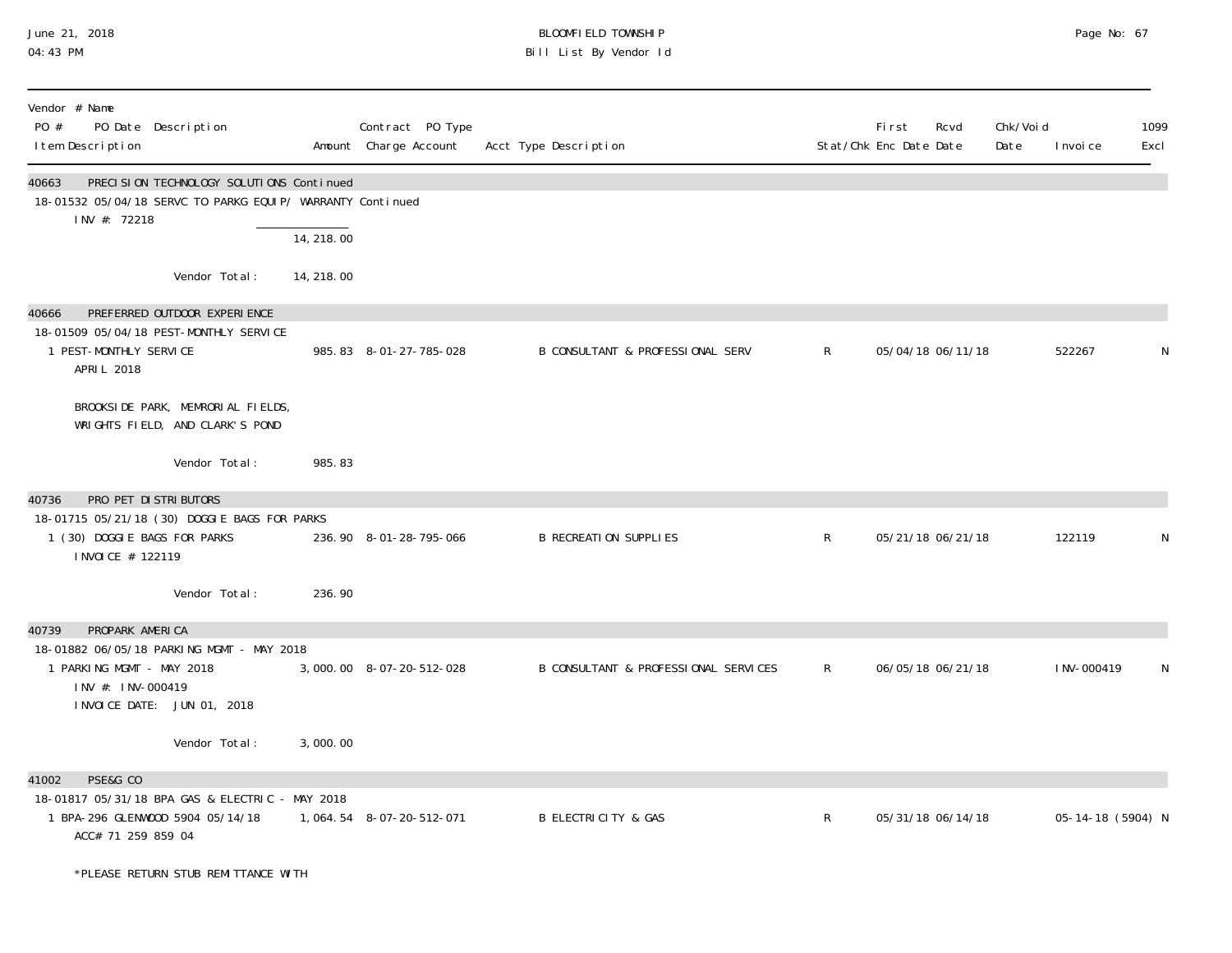#### June 21, 2018 BLOOMFIELD TOWNSHIP Page 2018 Page No: 68 04:43 PM Bill List By Vendor Id

| Vendor # Name<br>PO #<br>PO Date Description<br>I tem Description                               |            | Contract PO Type<br>Amount Charge Account | Acct Type Description                |                | <b>First</b><br>Stat/Chk Enc Date Date | Rcvd              | Chk/Voi d<br>Date | I nvoi ce         | 1099<br>Excl |
|-------------------------------------------------------------------------------------------------|------------|-------------------------------------------|--------------------------------------|----------------|----------------------------------------|-------------------|-------------------|-------------------|--------------|
| PSE&G CO<br>41002<br>18-01817 05/31/18 BPA GAS & ELECTRIC - MAY 2018 Continued<br>CHECK PAYMENT | Continued  |                                           |                                      |                |                                        |                   |                   |                   |              |
| 2 BPA-23 LACKAWANA 5706 05/15/18<br>ACC# 72 454 157 06                                          |            | 245.67 8-07-20-512-071                    | <b>B ELECTRICITY &amp; GAS</b>       | $\mathsf{R}$   |                                        | 05/31/18 06/14/18 |                   | 05-15-18 (5706) N |              |
| *PLEASE RETURN STUB REMITTANCE WITH<br>CHECK PAYMENT                                            |            |                                           |                                      |                |                                        |                   |                   |                   |              |
|                                                                                                 | 1,310.21   |                                           |                                      |                |                                        |                   |                   |                   |              |
| Vendor Total:                                                                                   | 1,310.21   |                                           |                                      |                |                                        |                   |                   |                   |              |
| PUBLIC SERVICE ELEC. & GAS<br>41005                                                             |            |                                           |                                      |                |                                        |                   |                   |                   |              |
| 18-01690 05/16/18 UTILITIES<br>1 UTILITIES<br>ACCOUNT # 6919618907<br>ETHEL NUTTER              |            | 792.83 8-01-40-359-028                    | B CONSULTANT & PROFESSIONAL SERVICES | $\mathsf{R}^-$ |                                        | 05/16/18 06/05/18 |                   |                   | N            |
| 18-01800 05/29/18 UTILITIES<br>1 UTI LI TI ES<br>DEREK GIVENS JR<br>ACCOUNT # 7323320704        |            | 1, 210.07 8-01-40-359-028                 | B CONSULTANT & PROFESSIONAL SERVICES | $\mathsf{R}$   |                                        | 05/29/18 06/14/18 |                   |                   | N            |
| 18-01801 05/29/18 UTILITIES<br>1 UTI LI TI ES<br>PAULA MEIKLE<br>ACCOUNT # 7357740307           |            | 489.39 8-01-40-359-028                    | B CONSULTANT & PROFESSIONAL SERVICES | R.             |                                        | 05/29/18 06/14/18 |                   |                   | N            |
| Vendor Total:                                                                                   | 2, 492. 29 |                                           |                                      |                |                                        |                   |                   |                   |              |
| READY REFRESH BY NESTLE<br>43991                                                                |            |                                           |                                      |                |                                        |                   |                   |                   |              |
| 18-01056 03/27/18 WATER FOR ALL FIRE HOUSES                                                     |            |                                           |                                      |                |                                        |                   |                   |                   |              |
| 1 5-GAL. PS HANDLE SPILL PROOF                                                                  |            | 276.54 8-01-25-752-130                    | <b>B MATERIALS &amp; SUPPLIES</b>    | R              |                                        | 03/27/18 06/13/18 |                   | 08B0447823899     | N            |
| 2 DELIVERY CHARGE                                                                               |            | 15.80 8-01-25-752-130                     | <b>B MATERIALS &amp; SUPPLIES</b>    | R              |                                        | 03/27/18 06/13/18 |                   | 08B0447823899     | N            |
| 3 RENT<br>WATER FOR ALL FIRE STATIONS AND                                                       |            | 15.99 8-01-25-752-130                     | <b>B MATERIALS &amp; SUPPLIES</b>    | R              |                                        | 03/27/18 06/13/18 |                   | 08B0447823899     | N            |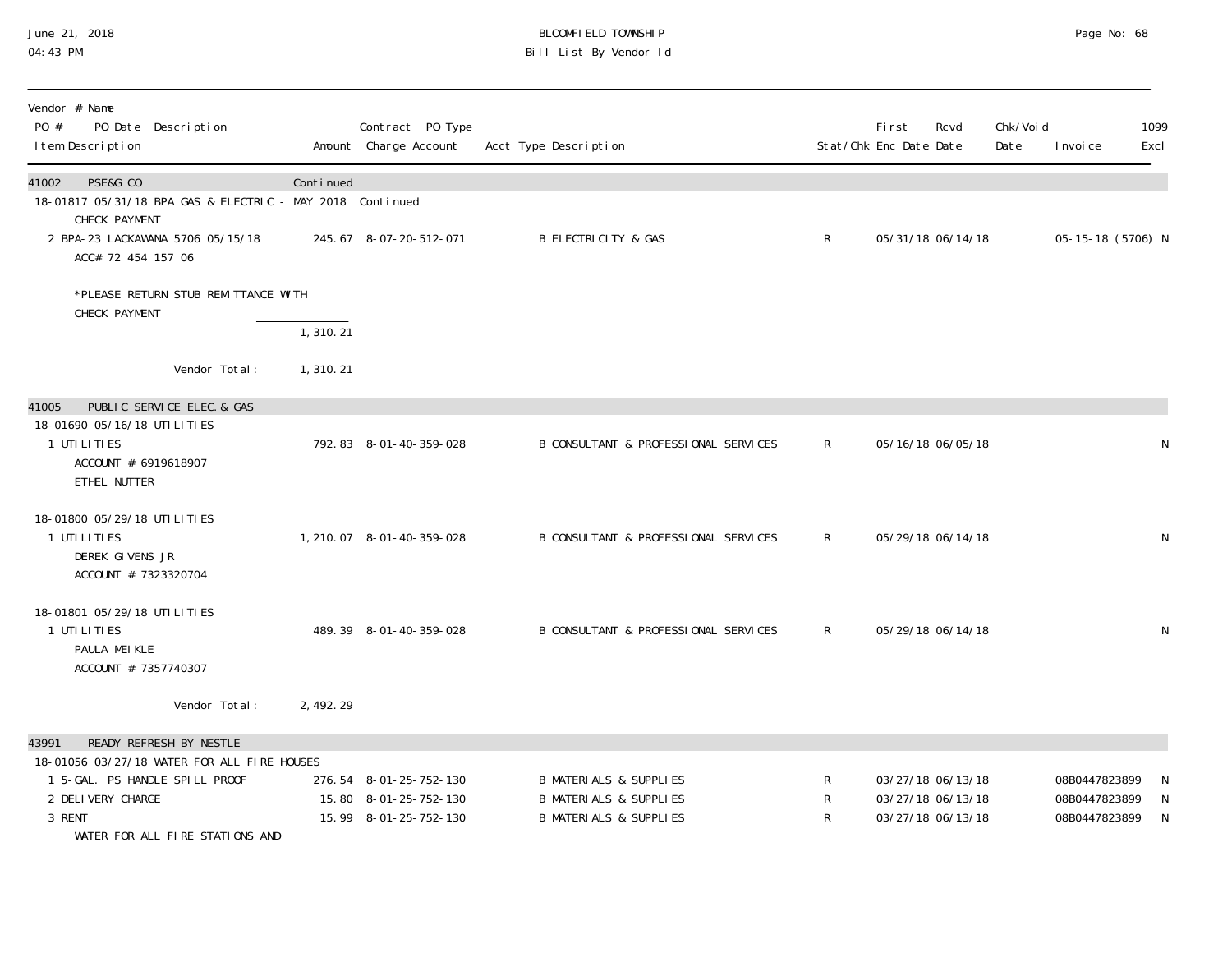## June 21, 2018 BLOOMFIELD TOWNSHIP Page 2018 Page No: 69 04:43 PM Bill List By Vendor Id

| Vendor # Name<br>PO Date Description<br>PO #<br>I tem Description                                                            |                     | Contract PO Type<br>Amount Charge Account                                                        | Acct Type Description                                                                                   |                  | First<br>Rcvd<br>Stat/Chk Enc Date Date                                          | Chk/Voi d<br>Date | I nvoi ce                                                        | 1099<br>Excl     |
|------------------------------------------------------------------------------------------------------------------------------|---------------------|--------------------------------------------------------------------------------------------------|---------------------------------------------------------------------------------------------------------|------------------|----------------------------------------------------------------------------------|-------------------|------------------------------------------------------------------|------------------|
| <b>READY REFRESH BY NESTLE</b><br>43991<br>18-01056 03/27/18 WATER FOR ALL FIRE HOUSES<br>FIRE PREVENTION BUREAU.            | Continued<br>308.33 | Continued                                                                                        |                                                                                                         |                  |                                                                                  |                   |                                                                  |                  |
| 18-01081 03/27/18 WATER FOR ALL FIRE STATIONS<br>1 5 GAL PS HANDLE SPILL PROOF<br>2 DELIVERY FEE<br>3 RENT                   |                     | 209.50 8-01-25-752-035<br>15.80 8-01-25-752-035<br>9.95 8-01-25-752-035                          | B JANI TORI AL & HOUSEHOLD SUPPLY<br>B JANITORIAL & HOUSEHOLD SUPPLY<br>B JANITORIAL & HOUSEHOLD SUPPLY | R<br>R<br>R      | 03/27/18 06/19/18<br>03/27/18 06/19/18<br>03/27/18 06/19/18                      |                   | 08C0447823899<br>08C04478238899<br>08C04478238899 N              | N<br>N           |
| WATER FOR ALL FIRE STATIONS AND<br>FIRE PREVENTION BUREAU                                                                    | 235.25              |                                                                                                  |                                                                                                         |                  |                                                                                  |                   |                                                                  |                  |
| 18-01097 03/29/18 BOTTLED WATER-ENGINEERING DEPT<br>1 BOTTLED WATER-ENGINEERING DEPT                                         |                     | 61.91 8-01-26-772-030                                                                            | <b>B MATERIALS &amp; SUPPLIES</b>                                                                       | $\mathsf R$      | 03/29/18 06/11/18                                                                |                   | 18C0430507913 N                                                  |                  |
| I NVOI CE #18C0430507913<br>ACCOUNT #0430507913                                                                              |                     |                                                                                                  |                                                                                                         |                  |                                                                                  |                   |                                                                  |                  |
| BOTTLED WATER FOR THE ENGINEERING<br>DEPARTMENT - MUNICIPAL PLAZA                                                            |                     |                                                                                                  |                                                                                                         |                  |                                                                                  |                   |                                                                  |                  |
| BILLING PERIOD" 2/13/18 TO 3/12/18                                                                                           |                     |                                                                                                  |                                                                                                         |                  |                                                                                  |                   |                                                                  |                  |
| 18-01407 04/25/18 WATER FOR ALL FIRE STATIONS<br>1 5-GAL. PS HANDLE SPILL PROOF<br>2 DELIVERY CHARGE<br>3 RENT<br>4 LATE FEE |                     | 343.58 8-01-25-752-156<br>15.80 8-01-25-752-156<br>9.95 8-01-25-752-156<br>20.00 8-01-25-752-156 | B FIRE AUXILIARY<br>B FIRE AUXILIARY<br>B FIRE AUXILIARY<br>B FIRE AUXILIARY                            | R<br>R<br>R<br>R | 04/25/18 06/19/18<br>04/25/18 06/19/18<br>04/25/18 06/19/18<br>04/25/18 06/19/18 |                   | 08D0447823899<br>08D0447823899<br>08D0447823899<br>08D0447823899 | N<br>N<br>N<br>N |

WATER FOR ALL FIRE STATIONS AND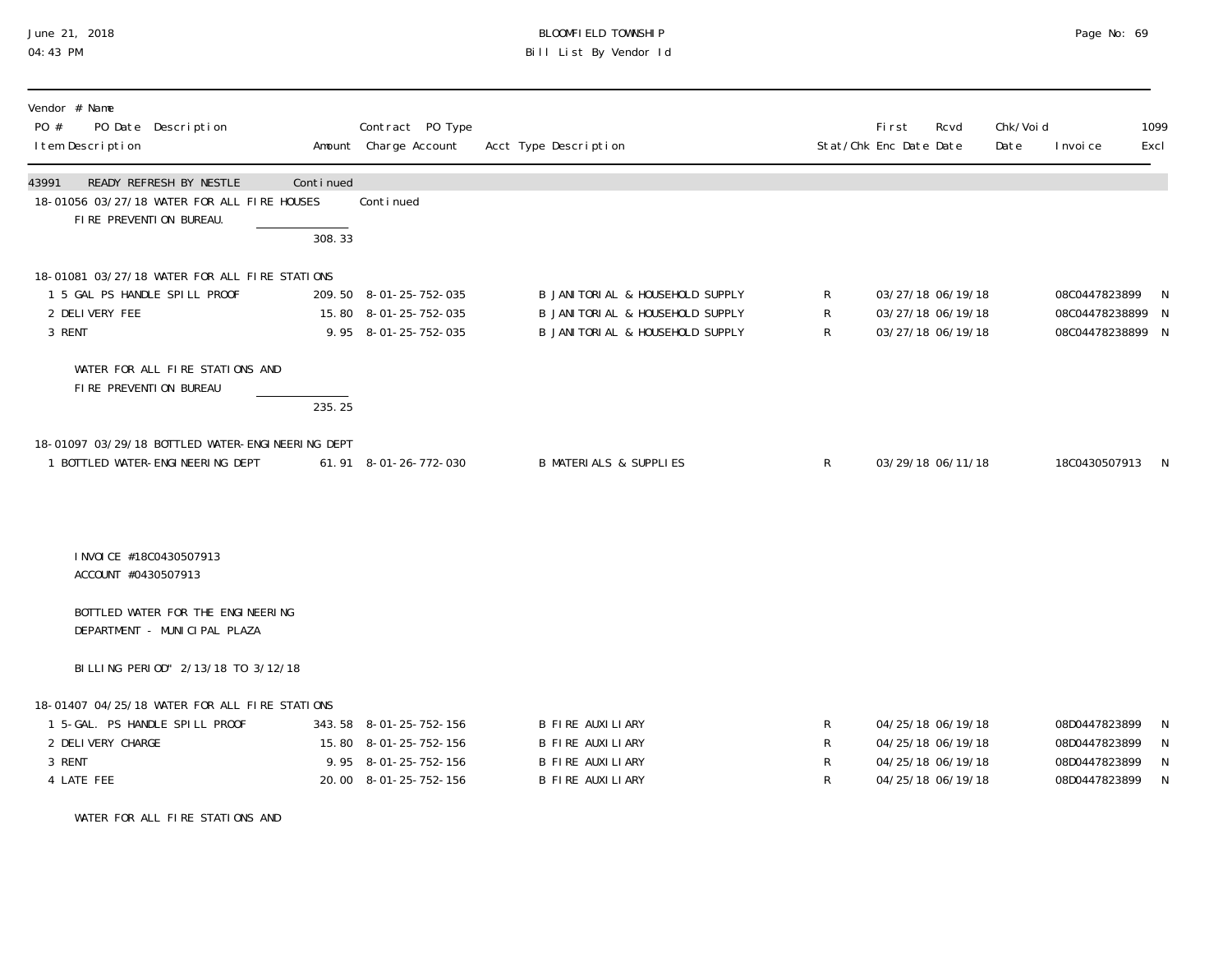## June 21, 2018 BLOOMFIELD TOWNSHIP Page 2018 Page No: 70 04:43 PM Bill List By Vendor Id

| Vendor # Name<br>PO #<br>PO Date Description<br>I tem Description                                                                                                         |                                                        | Contract PO Type<br>Amount Charge Account | Acct Type Description                        |              | First<br>Rcvd<br>Stat/Chk Enc Date Date | Chk/Voi d<br>Date | I nvoi ce  | 1099<br>Excl |
|---------------------------------------------------------------------------------------------------------------------------------------------------------------------------|--------------------------------------------------------|-------------------------------------------|----------------------------------------------|--------------|-----------------------------------------|-------------------|------------|--------------|
| 43991<br>READY REFRESH BY NESTLE<br>18-01407 04/25/18 WATER FOR ALL FIRE STATIONS<br>FIRE PREVENTION BUREAU.                                                              | Continued<br>389.33                                    | Conti nued                                |                                              |              |                                         |                   |            |              |
| Vendor Total:                                                                                                                                                             | 994.82                                                 |                                           |                                              |              |                                         |                   |            |              |
| REACH SPORTS GROUP<br>44224<br>18-00289 02/06/18 REC-REACH ANNUAL MAINT. 2018<br>1 REC-REACH ANNUAL MAINT. 2018<br>REC - REACH RECREATION SOFTWARE ANNUAL<br>RENEWAL 2018 |                                                        | 828.00 7-01-20-707-029                    | <b>B OTHER CONTRACTUAL ITEMS</b>             | $\mathsf{R}$ | 02/06/18 06/11/18                       |                   | 51783      | N            |
| I NVOI CE# 51783                                                                                                                                                          |                                                        |                                           |                                              |              |                                         |                   |            |              |
| Vendor Total:                                                                                                                                                             | 828.00                                                 |                                           |                                              |              |                                         |                   |            |              |
| REMINGTON AND VERNICK ENGINEER<br>44405<br>18-01398 04/25/18 SERVICES - LIBRARY FACILITIES<br>1 SERVICES - LIBRARY FACILITIES                                             |                                                        | 138.00 C-04-55-713-947                    | B IMPROVEMENTS MUNICIPAL BUILDING & GROUND R |              | 04/25/18 06/11/18                       |                   | 0702T007-7 | N            |
| I NVOI CE #0702T007-7                                                                                                                                                     |                                                        |                                           |                                              |              |                                         |                   |            |              |
| LIBRARY FACILITIES EVALUATION                                                                                                                                             |                                                        |                                           |                                              |              |                                         |                   |            |              |
| CONTRACT AMOUNT:<br>TOTAL BILLED TO DATE:<br>LESS PREVIOUS PAYMENT:<br>TOTAL AMOUNT DUE:                                                                                  | \$20,000.00<br>\$11,874.05<br>\$11,736.05<br>\$ 138.00 |                                           |                                              |              |                                         |                   |            |              |
| ESTIMATE #7 THROUGH FEBRUARY 2018                                                                                                                                         |                                                        |                                           |                                              |              |                                         |                   |            |              |
| 18-01655 05/16/18 PROFESSIONAL SERVICES<br>1 PROFESSIONAL SERVICES                                                                                                        |                                                        | 11, 074. 91    G-02-40-302-008            | B NJDOT ESSEX AVE SEC 3                      | $\mathsf{R}$ | 05/16/18 06/12/18                       |                   | 0702T016-2 | N            |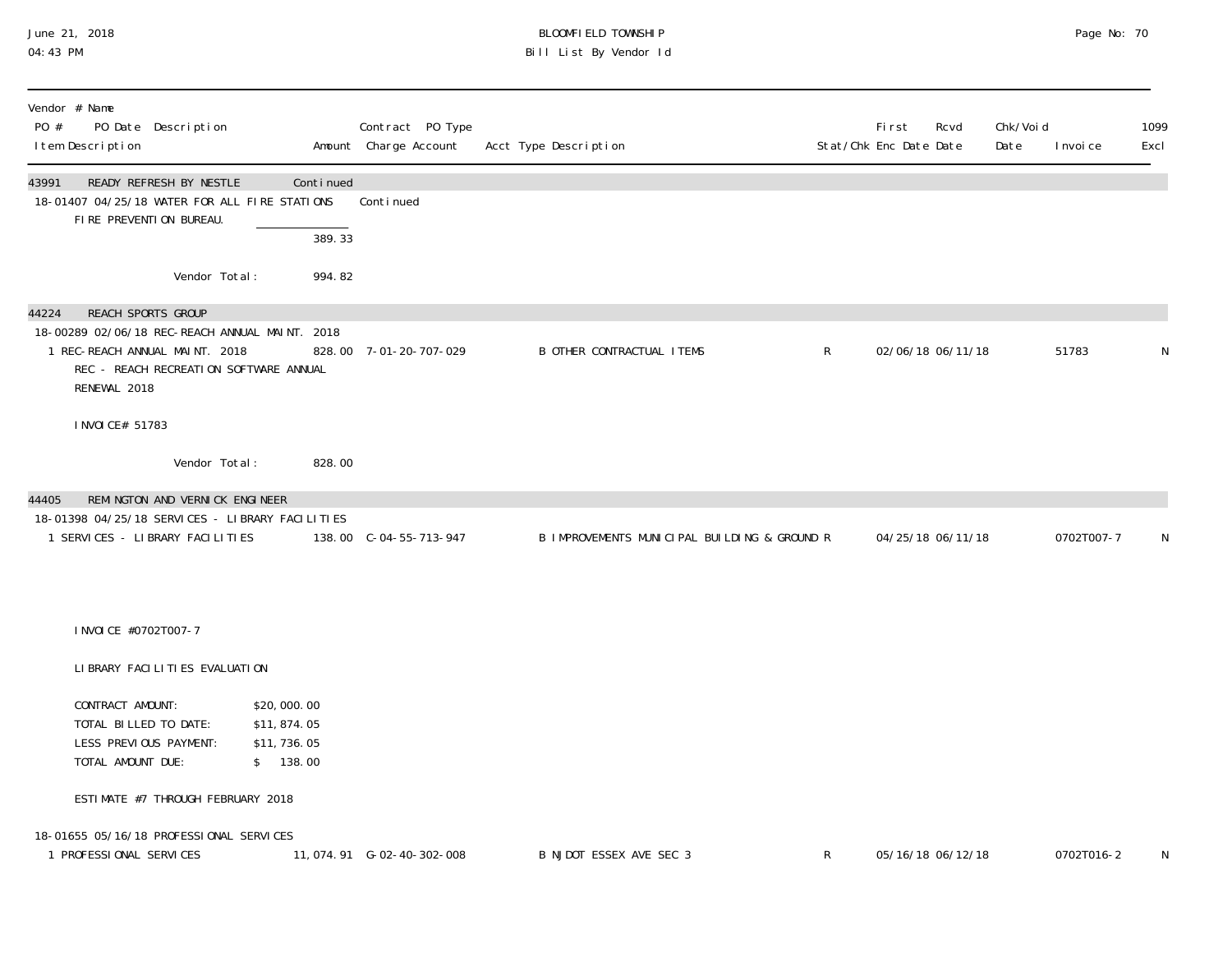## June 21, 2018 BLOOMFIELD TOWNSHIP Page No: 71 04:43 PM Bill List By Vendor Id

| PO #  | Vendor # Name<br>I tem Description                                          | PO Date Description                                                                                                   |                                                             |             | Contract PO Type<br>Amount Charge Account | Acct Type Description             |             | <b>First</b><br>Rcvd<br>Stat/Chk Enc Date Date | Chk/Voi d<br>Date | I nvoi ce | 1099<br>Excl |
|-------|-----------------------------------------------------------------------------|-----------------------------------------------------------------------------------------------------------------------|-------------------------------------------------------------|-------------|-------------------------------------------|-----------------------------------|-------------|------------------------------------------------|-------------------|-----------|--------------|
| 44405 |                                                                             | REMINGTON AND VERNICK ENGINEER Continued<br>18-01655 05/16/18 PROFESSIONAL SERVICES<br>ESSEX AVENUE SECTION 3 - NJDOT |                                                             |             | Conti nued                                |                                   |             |                                                |                   |           |              |
|       | I NVOI CE #0702T016-2                                                       |                                                                                                                       |                                                             |             |                                           |                                   |             |                                                |                   |           |              |
|       | CONTRACT AMOUNT:<br>AMOUNT COMPLETED:<br>LESS PREVIOUS PAID:<br>AMOUNT DUE: |                                                                                                                       | \$98,650.00<br>\$11,778.91<br>$($ \$ 704.00)<br>\$11,074.91 |             |                                           |                                   |             |                                                |                   |           |              |
|       | ESTIMATE #2                                                                 |                                                                                                                       |                                                             |             |                                           |                                   |             |                                                |                   |           |              |
|       |                                                                             | Vendor Total:                                                                                                         |                                                             | 11, 212. 91 |                                           |                                   |             |                                                |                   |           |              |
| 44639 | HOUSE KITCHEN                                                               | RESOLUTE SEWER AND DRAIN<br>18-01521 05/04/18 FIXED LEAK @ WRIGHTS LL FIELD<br>1 FIXED LEAK @ WRIGHTS LL FIELD        |                                                             |             | 189.00 8-01-28-795-029                    | <b>B OTHER CONTRACTUAL</b>        | $\mathsf R$ | 05/04/18 06/11/18                              |                   | 11249     | N            |
|       | I NVOI CE # 11249                                                           |                                                                                                                       |                                                             |             |                                           |                                   |             |                                                |                   |           |              |
|       |                                                                             | Vendor Total:                                                                                                         |                                                             | 189.00      |                                           |                                   |             |                                                |                   |           |              |
| 45444 | R&R RADAR, INC.<br>QTY. 4                                                   | 18-01555 05/07/18 2018 ANNUAL CERTIFICATION<br>1 2018 ANNUAL CERTI FI CATI ON<br>CERTIFY KUSTOM SIG. PRO LASER        |                                                             |             | 730.00 8-01-25-745-030                    | <b>B MATERIALS &amp; SUPPLIES</b> | $\mathsf R$ | 05/07/18 06/11/18                              |                   | 18-50044  | N            |
|       | QTY.2                                                                       | CERTIFY STALKER 11 KA-BAND                                                                                            |                                                             |             |                                           |                                   |             |                                                |                   |           |              |
|       | EST#4329                                                                    |                                                                                                                       |                                                             |             |                                           |                                   |             |                                                |                   |           |              |
|       |                                                                             | Vendor Total:                                                                                                         |                                                             | 730.00      |                                           |                                   |             |                                                |                   |           |              |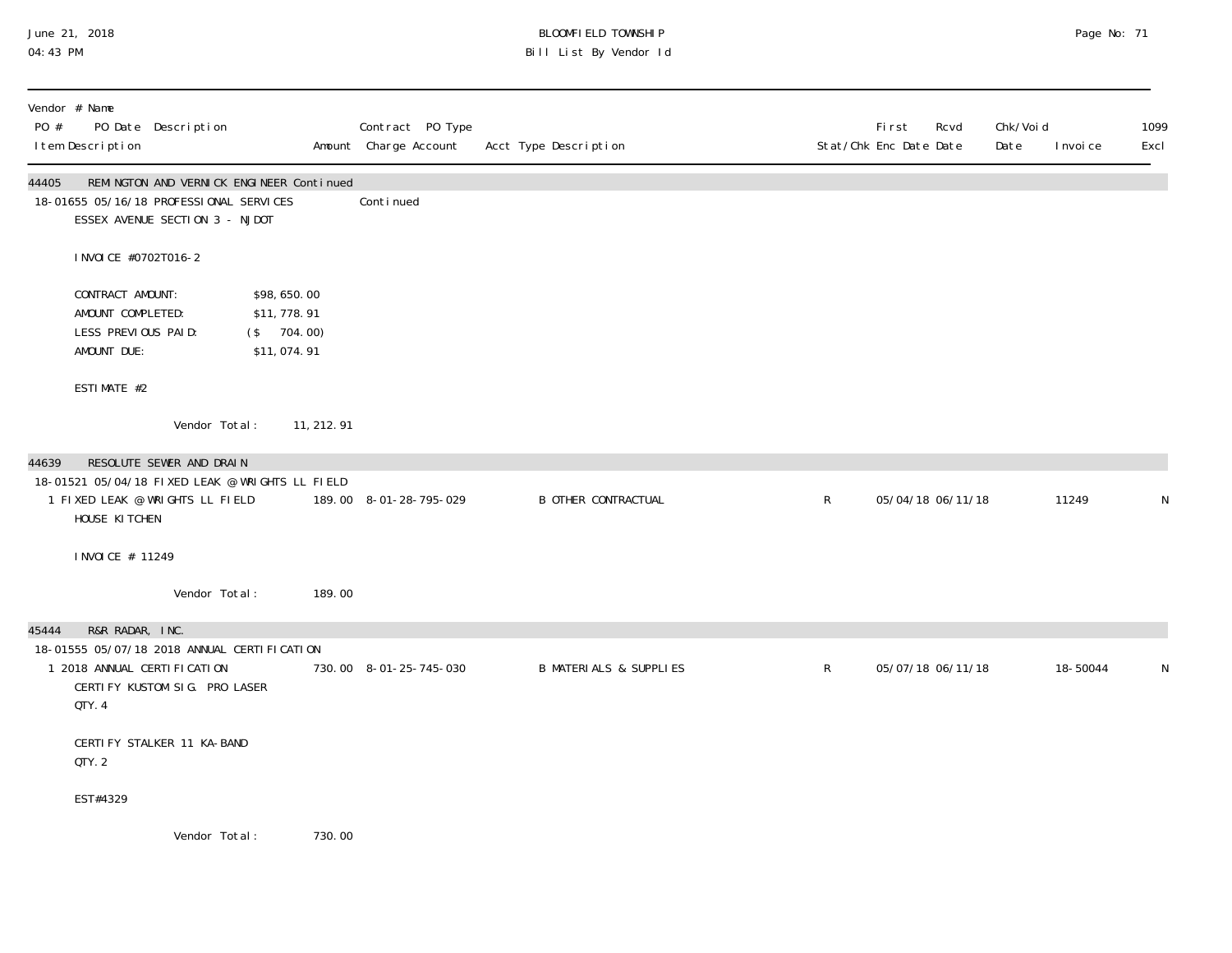## June 21, 2018 BLOOMFIELD TOWNSHIP Page No: 72 Bill List By Vendor Id

| Vendor # Name<br>PO #<br>PO Date Description<br>I tem Description                                                                | Contract PO Type<br>Amount Charge Account | Acct Type Description                        |              | First<br>Stat/Chk Enc Date Date | Rcvd              | Chk/Voi d<br>Date | I nvoi ce | 1099<br>Excl |
|----------------------------------------------------------------------------------------------------------------------------------|-------------------------------------------|----------------------------------------------|--------------|---------------------------------|-------------------|-------------------|-----------|--------------|
| R. RAK CONSTRUCTION<br>45446<br>18-01646 05/16/18 UPGRADES - 348 FRANKLIN STREET<br>1 UPGRADES - 348 FRANKLIN STREET             | 3, 250.00 C-04-55-713-947                 | B IMPROVEMENTS MUNICIPAL BUILDING & GROUND R |              |                                 | 05/16/18 06/11/18 |                   | 247       | $\mathsf N$  |
| I NVOI CE #247                                                                                                                   |                                           |                                              |              |                                 |                   |                   |           |              |
| CONSTRUCT NEW BUILDING FOUNDATION FOR<br>PROPOSED ADDITION TO NEW HEALTH<br>DEPARTMENT BUILDING AT 348 FRANKLIN<br><b>STREET</b> |                                           |                                              |              |                                 |                   |                   |           |              |
| 18-01647 05/16/18 REPAIRS TO TOWNSHIP LIBRARY<br>REPAIRS TO TOWNSHIP LIBRARY                                                     | 3, 250.00 8-01-26-772-024                 | B CLEAN. &MAIN. OF BLDG'S & FACIL.           | $\mathsf{R}$ |                                 | 05/16/18 06/11/18 |                   | 246       | $\mathsf{N}$ |
| I NVOI CE #246                                                                                                                   |                                           |                                              |              |                                 |                   |                   |           |              |
| REPAIRS TO BLOOMFIELD LIBRARY AT<br>90 BROAD STREET, BLOOMFIELD, NJ                                                              |                                           |                                              |              |                                 |                   |                   |           |              |
| 18-01659 05/16/18 UPGRADES - 348 FRANKLIN STREET<br>1 UPGRADES - 348 FRANKLIN STREET                                             |                                           | B IMPROVEMENTS MUNICIPAL BUILDING & GROUND R |              |                                 | 05/16/18 06/11/18 |                   | 248       | $\mathsf N$  |

INVOICE #248

 FOUNDATION CONSTRUCTION FOR NEW ADDITION TO HEALTH DEPARTMENT BUILDING AT 348 FRANKLIN STREET, BLOOMFIELD

Vendor Total: 11,000.00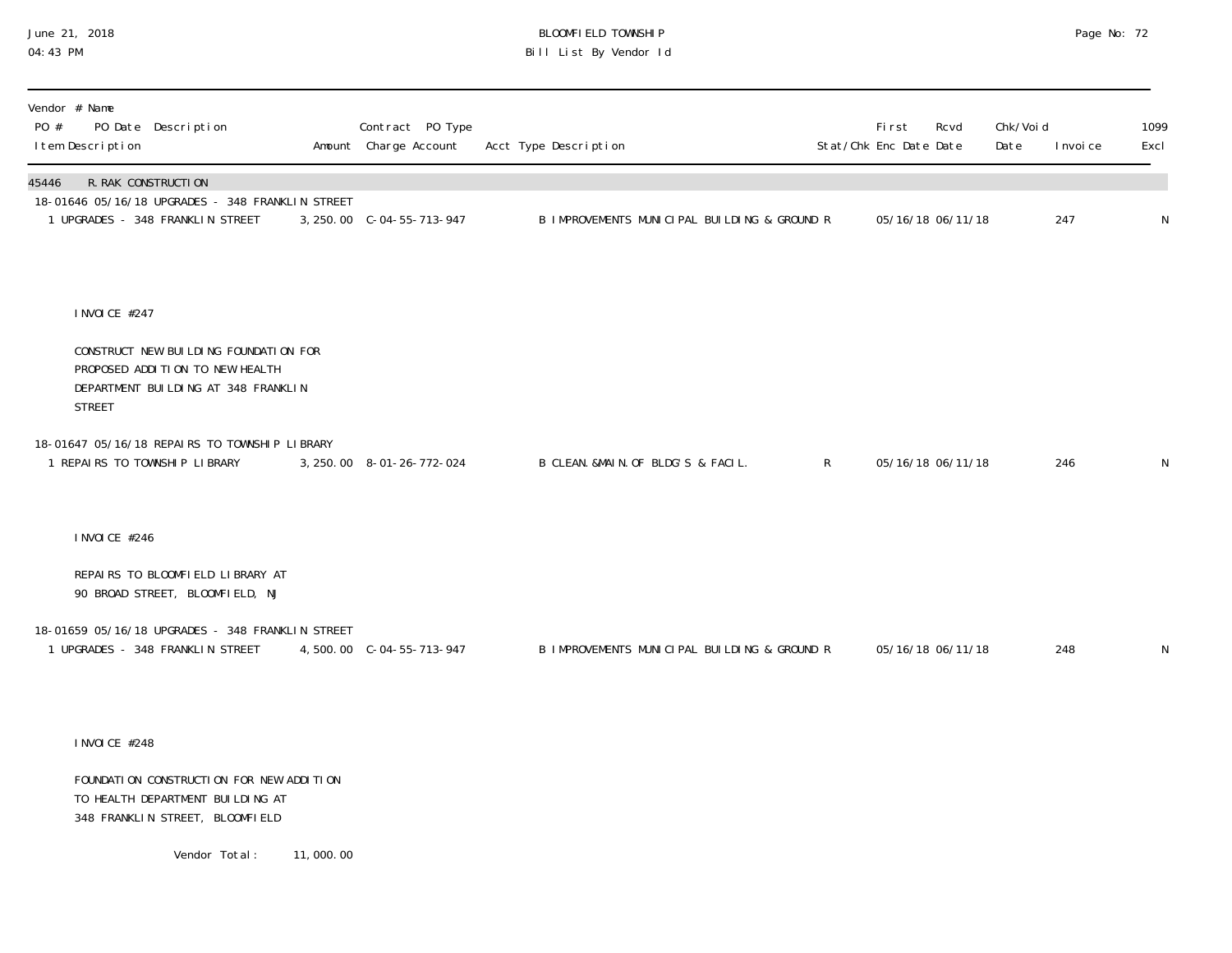#### June 21, 2018 BLOOMFIELD TOWNSHIP Page No: 73 04:43 PM Bill List By Vendor Id

| Vendor # Name<br>PO #<br>PO Date Description<br>I tem Description                                                                                             |        | Contract PO Type<br>Amount Charge Account | Acct Type Description                       |              | First<br>Stat/Chk Enc Date Date | Rcvd              | Chk/Void<br>Date | I nvoi ce      | 1099<br>Excl |
|---------------------------------------------------------------------------------------------------------------------------------------------------------------|--------|-------------------------------------------|---------------------------------------------|--------------|---------------------------------|-------------------|------------------|----------------|--------------|
| R.R. DONNELLEY & SONS COMPANY<br>45447<br>17-37724 12/07/17 SAFETY PAPER FOR VITAL RECORDS<br>1 SAFETY PAPER FOR VITAL RECORDS<br>CERTIFIED COPY SAFETY PAPER |        | 147.00 T-13-21-156-H45                    | B G. T. - MARRI AGE LICENSE FEES            | $\mathsf{R}$ |                                 | 12/07/17 06/11/18 |                  | 526493225      | N            |
| REG42A 2 PACKAGES @ \$73.50 = \$147.00                                                                                                                        |        |                                           |                                             |              |                                 |                   |                  |                |              |
| Vendor Total:                                                                                                                                                 | 147.00 |                                           |                                             |              |                                 |                   |                  |                |              |
| SAFE SHREDDING<br>46831<br>18-01124 03/29/18 DESTRUCTION SERVICE<br>1 DESTRUCTION SERVICE<br>DESTRUCTION SERVICE -\$40.00<br>2/20/18                          |        | 40.00 8-01-33-830-028                     | <b>B CONSULTANT &amp; PROFESSIONAL SERV</b> | $\mathsf{R}$ |                                 | 03/29/18 06/11/18 |                  | 4059332        | N            |
| 18-01125 03/29/18 DESTRUCTION SERVICE<br>1 DESTRUCTION SERVICE<br>DESTRUCTION SERVICE -\$40.00<br>3/22/18                                                     |        | 40.00 8-01-33-830-028                     | <b>B CONSULTANT &amp; PROFESSIONAL SERV</b> | $\mathsf{R}$ |                                 | 03/29/18 06/11/18 |                  |                | N            |
| 18-01876 06/04/18 SHREDDING SVS<br>1 SHREDDING SVS<br>INV#4069579                                                                                             |        | 60.00 8-01-25-745-030                     | <b>B MATERIALS &amp; SUPPLIES</b>           | $\mathsf{R}$ |                                 | 06/04/18 06/21/18 |                  | 4069579        | N            |
| 5/1/18<br>5/31/18                                                                                                                                             |        |                                           |                                             |              |                                 |                   |                  |                |              |
| Vendor Total:                                                                                                                                                 | 140.00 |                                           |                                             |              |                                 |                   |                  |                |              |
| <b>CARMINE SARNO</b><br>46904<br>18-02196 06/18/18 MILEAGE REIMB NJLMconf 6/15/18                                                                             |        |                                           |                                             |              |                                 |                   |                  |                |              |
| 1 MILEAGE REIMB NJLMconf 6/15/18                                                                                                                              |        | 65.95 8-01-20-705-042                     | <b>B EDUCATION &amp; TRAINING</b>           | $\mathsf{R}$ |                                 | 06/18/18 06/21/18 |                  | $06 - 15 - 18$ | N            |
| Vendor Total:                                                                                                                                                 | 65.95  |                                           |                                             |              |                                 |                   |                  |                |              |
| <b>SCHWAAB INC</b><br>47011                                                                                                                                   |        |                                           |                                             |              |                                 |                   |                  |                |              |
| 18-01503 05/02/18 DATE/TIME STAMP<br>1 DATE/TIME STAMP                                                                                                        |        | 109.83 8-01-20-704-053                    | <b>B OFFICE EQUIPMENT</b>                   | R            |                                 | 05/02/18 06/11/18 |                  | B078303        |              |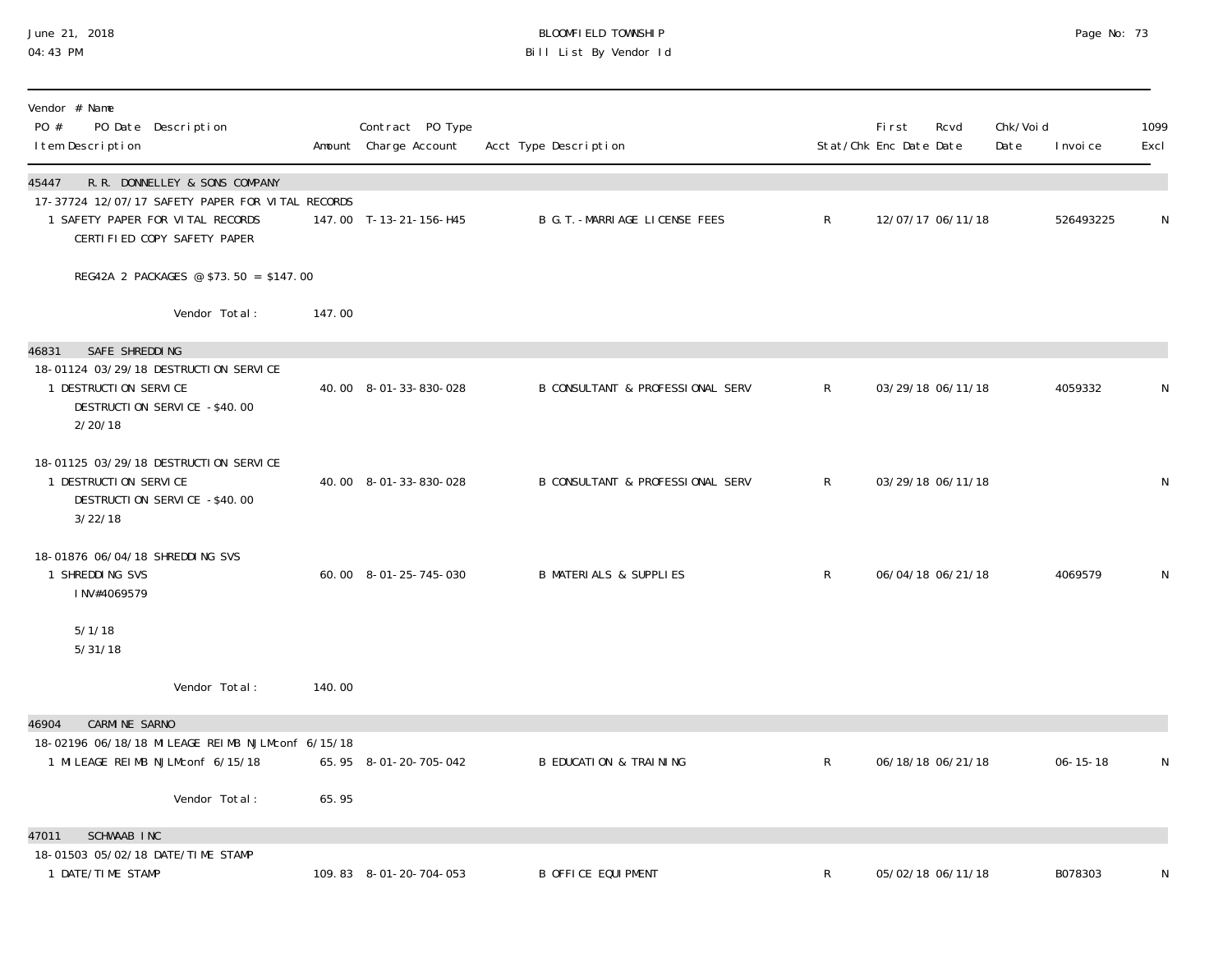# June 21, 2018 BLOOMFIELD TOWNSHIP Page No: 74 Bill List By Vendor Id

| Vendor # Name<br>PO Date Description<br>PO #<br>I tem Description                                                                                                               |           | Contract PO Type<br>Amount Charge Account | Acct Type Description              |              | First<br>Stat/Chk Enc Date Date | Chk/Voi d<br>Rcvd<br>Date | I nvoi ce  | 1099<br>Excl |
|---------------------------------------------------------------------------------------------------------------------------------------------------------------------------------|-----------|-------------------------------------------|------------------------------------|--------------|---------------------------------|---------------------------|------------|--------------|
| SCHWAAB INC<br>47011<br>18-01503 05/02/18 DATE/TIME STAMP<br>CUSTOMER NO. 24050G<br>I NVOI CE NO. B078303                                                                       | Continued | Conti nued                                |                                    |              |                                 |                           |            |              |
| Vendor Total:                                                                                                                                                                   | 109.83    |                                           |                                    |              |                                 |                           |            |              |
| SCHWARTZ SIMON EDELSTIEN<br>47036<br>17-36855 10/02/17 INVOICE # 154133<br>1 INVOICE # 154133<br>ID: 944-0001-DGM                                                               |           | 180.00 7-01-27-794-028                    | B CONSULTING & PROFESS. SERVICES   | $\mathsf{R}$ | 10/02/17 06/13/18               |                           | 154133     | N            |
| 18-01249 04/10/18 LEGAL -PAULA PEIKES<br>1 LEGAL - PAULA PEIKES<br>Vendor Total:                                                                                                | 285.00    | 105.00 8-01-27-794-028                    | B CONSULTING & PROFESS. SERVICES   | $\mathsf{R}$ | 04/10/18 06/11/18               |                           | 154986     | N            |
|                                                                                                                                                                                 |           |                                           |                                    |              |                                 |                           |            |              |
| MI CHAEL SCEURMAN<br>47042<br>18-01828 05/31/18 PETTY CASH<br>1 PETTY CASH<br>NJ TRANSIT - \$.50 / \$1.50 / \$1.05 /<br>\$8.60<br>BUCK & UP - \$29.18<br>DUNKIN DONUTS - \$8.43 |           | 49.26 8-01-28-795-036                     | B OFFICE SUPPLIES (PETTY CASH)     | $\mathsf{R}$ | 05/31/18 06/18/18               |                           | PETTY CASH | N            |
| Vendor Total:                                                                                                                                                                   | 49.26     |                                           |                                    |              |                                 |                           |            |              |
| SCIENTIFIC WATER CONDITIONING,<br>47111                                                                                                                                         |           |                                           |                                    |              |                                 |                           |            |              |
| 18-01517 05/04/18 WATER GUARD SERVICE-QUARTERLY<br>1 WATER GUARD SERVICE-QUARTERLY                                                                                              |           | 472.50 8-01-26-772-024                    | B CLEAN. &MAIN. OF BLDG'S & FACIL. | R            | 05/04/18 06/11/18               |                           | 44977      | N            |

INVOICE #44977

 WATER GUARD SERVICE/QUARTERLY BILLING MAY, JUNE AND JULY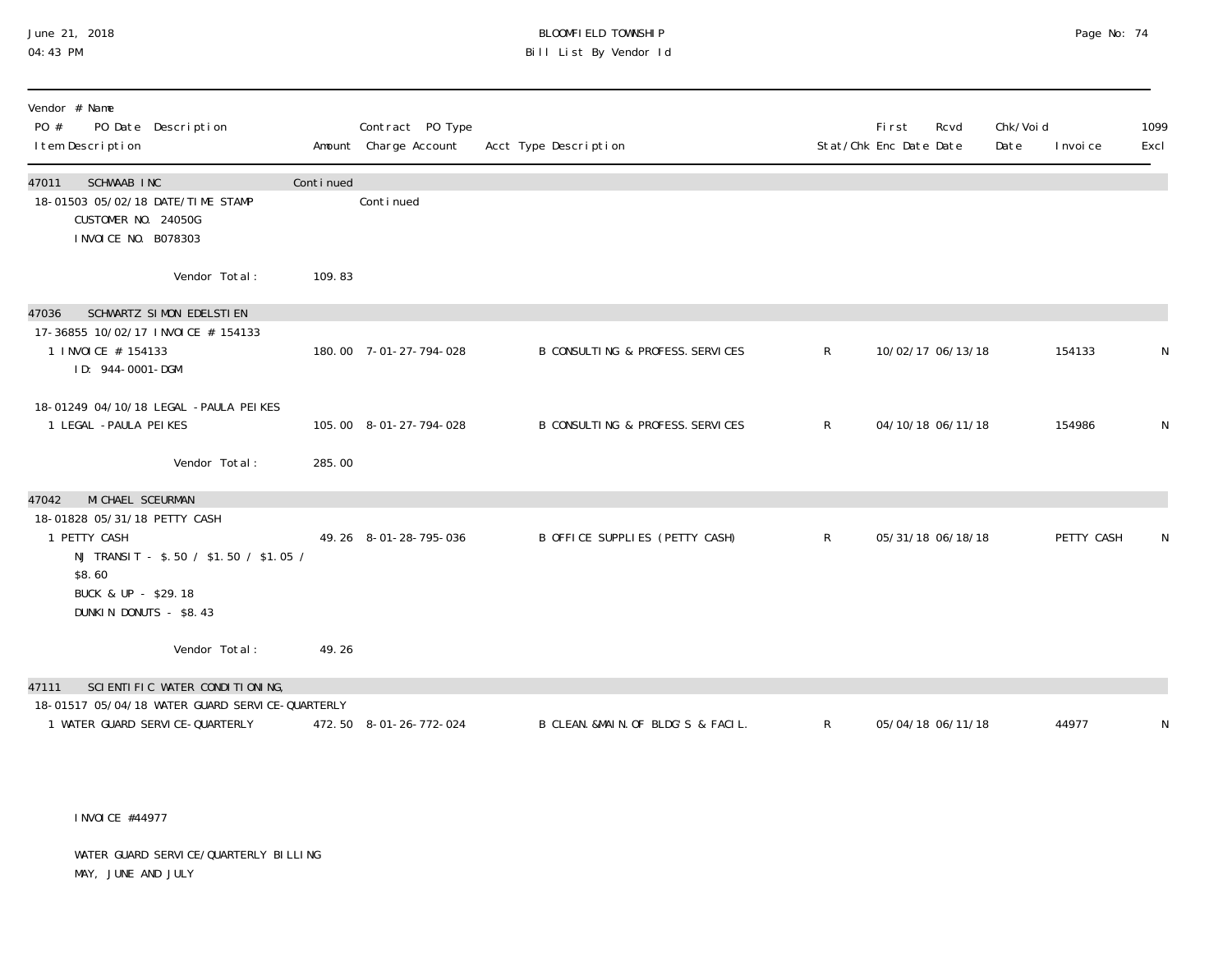### June 21, 2018 BLOOMFIELD TOWNSHIP Page 2018 Page No: 75 04:43 PM Bill List By Vendor Id

| Vendor # Name<br>PO #<br>PO Date Description<br>I tem Description                                                                                                                                                                                                                           |            | Contract PO Type<br>Amount Charge Account | Acct Type Description                       |              | <b>First</b><br>Rcvd<br>Stat/Chk Enc Date Date | Chk/Voi d<br>Date | I nvoi ce        | 1099<br>Excl |
|---------------------------------------------------------------------------------------------------------------------------------------------------------------------------------------------------------------------------------------------------------------------------------------------|------------|-------------------------------------------|---------------------------------------------|--------------|------------------------------------------------|-------------------|------------------|--------------|
| SCIENTIFIC WATER CONDITIONING, Continued<br>47111<br>18-01517 05/04/18 WATER GUARD SERVICE-QUARTERLY Continued<br>MUNICIPAL BUILDING AND LAW ENFORCEMENT<br><b>BUILDING</b>                                                                                                                 |            |                                           |                                             |              |                                                |                   |                  |              |
| Vendor Total:                                                                                                                                                                                                                                                                               | 472.50     |                                           |                                             |              |                                                |                   |                  |              |
| ROLAND SCHUBERT<br>47113<br>18-01122 03/29/18 IN COURT INTERPRETING<br>1 IN COURT INTERPRETING<br>FEB. 6, 2018 AM SESSION-\$150.00<br>FEB. 14, 2018 PM SESSION-\$150.00<br>FEB. 20, 2018 AM SESSION-\$150.00<br>FEB. 28, 2018 PM SESSION - \$150.00<br>MARCH 27, 2018 AM SESSION - \$150.00 |            | 750.00 8-01-33-830-028                    | <b>B CONSULTANT &amp; PROFESSIONAL SERV</b> | $\mathsf{R}$ | 03/29/18 06/19/18                              |                   |                  | N            |
| Vendor Total:                                                                                                                                                                                                                                                                               | 750.00     |                                           |                                             |              |                                                |                   |                  |              |
| SCARINCI HOLLENBECK, LLC<br>47191<br>18-01493 05/02/18 services rendered march<br>1 services rendered march                                                                                                                                                                                 |            | 735.00 8-01-20-712-027                    | <b>B LEGALS SERVICES</b>                    | $\mathsf{R}$ | 05/02/18 06/11/18                              |                   | 200210           | N            |
| Vendor Total:                                                                                                                                                                                                                                                                               | 735.00     |                                           |                                             |              |                                                |                   |                  |              |
| SHI INTERNATIONAL CORP.<br>47485<br>18-01375 04/23/18 WEB DESIGN TH/HLTH/REC/FD 2018<br>1 WEB DESIGN TH/HLTH/REC/FD 2018<br>WEBSITE DESIGN DEVELOPMENT AND<br>DEPLOYMENT<br>TOWN HALL, HEALTH, REC, FIRE<br>SERVICE YEAR: APR 2018 - APR 2019<br>QUOTE #: 15097337                          |            | 14, 407.00 8-01-20-707-028                | <b>B CONSULTANT &amp; PROFESSIONAL SERV</b> | $\mathsf{R}$ | 04/23/18 06/11/18                              |                   | QUOTE 15097337 N |              |
| Vendor Total:                                                                                                                                                                                                                                                                               | 14, 407.00 |                                           |                                             |              |                                                |                   |                  |              |
| THE SIGN POST<br>47537                                                                                                                                                                                                                                                                      |            |                                           |                                             |              |                                                |                   |                  |              |
| 18-01422 04/25/18<br>1 I LAN STERN NAMEPLATE                                                                                                                                                                                                                                                |            | 15.00 8-01-21-720-036                     | <b>B OFFICE SUPPLIES</b>                    | R            | 04/25/18 06/11/18                              |                   | 24698            | N            |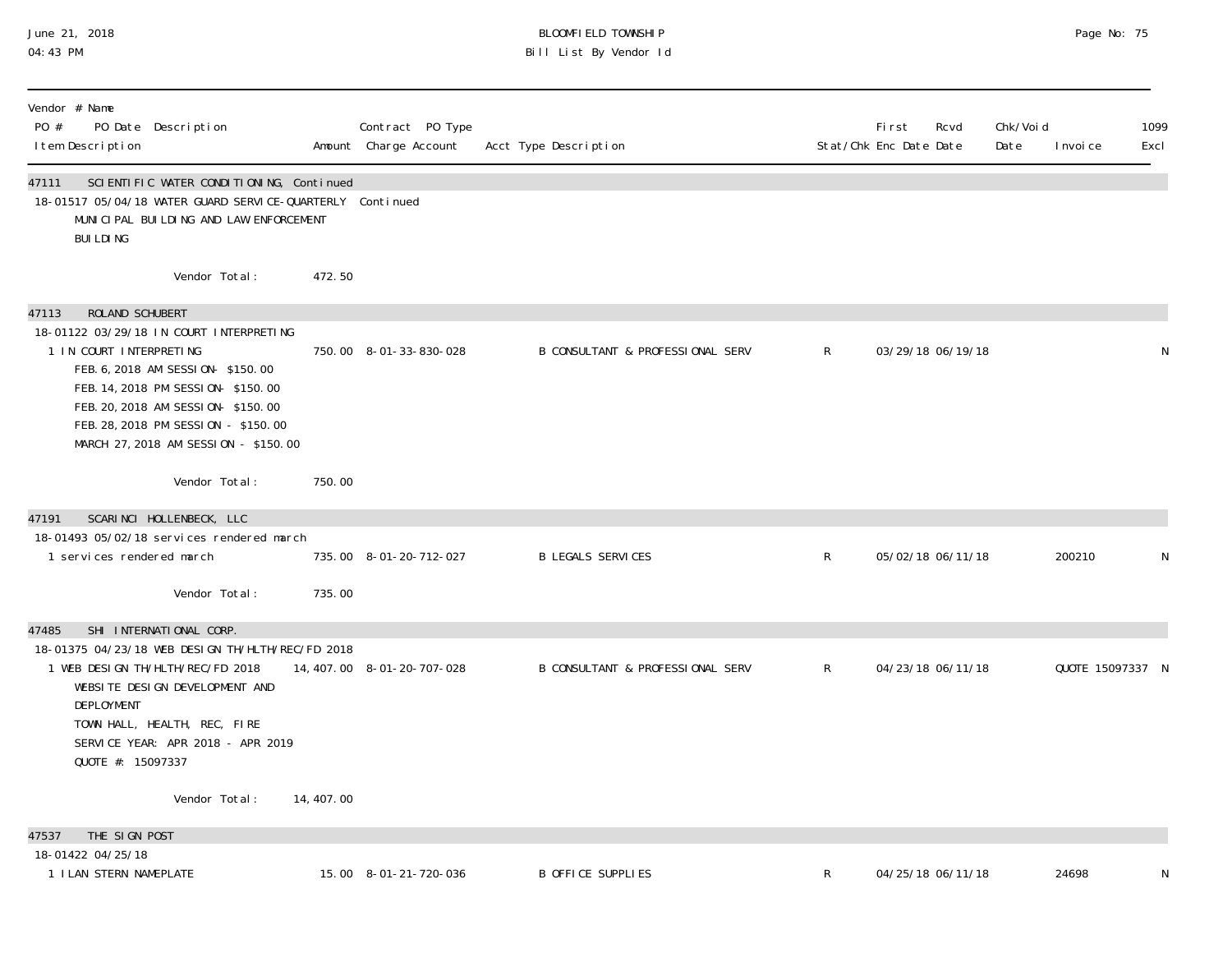### June 21, 2018 BLOOMFIELD TOWNSHIP Page 2018 Page No: 76 04:43 PM Bill List By Vendor Id

| Vendor # Name<br>PO #<br>PO Date Description<br>I tem Description                                                                                                         |           | Contract PO Type<br>Amount Charge Account | Acct Type Description             |              | First<br>Stat/Chk Enc Date Date | Rcvd              | Chk/Voi d<br>Date | I nvoi ce | 1099<br>Excl |
|---------------------------------------------------------------------------------------------------------------------------------------------------------------------------|-----------|-------------------------------------------|-----------------------------------|--------------|---------------------------------|-------------------|-------------------|-----------|--------------|
| THE SIGN POST<br>47537                                                                                                                                                    | Continued |                                           |                                   |              |                                 |                   |                   |           |              |
| 18-01678 05/16/18 MUNICIPAL COURT SIGN<br>1 MUNICIPAL COURT SIGN<br>INV#24814                                                                                             |           | 65.00 8-01-25-745-030                     | <b>B MATERIALS &amp; SUPPLIES</b> | $\mathsf{R}$ |                                 | 05/16/18 06/14/18 |                   | 24814     | N            |
| 18-01745 05/22/18 DIR. OFFICE LETTERING<br>1 DIR. OFFICE LETTERING<br>INV#24849                                                                                           |           | 285.00 8-01-25-745-030                    | <b>B MATERIALS &amp; SUPPLIES</b> | R            |                                 | 05/22/18 06/14/18 |                   | 24849     | N            |
| 18-01746 05/22/18 24 HOURS OF OP. SIGN<br>1 24 HOURS OF OP. SIGN<br>INV#24848                                                                                             |           | 53.44 D-03-20-853-028                     | B CONSULTANT & PROFESSIONAL SERV  | $R \sim$     |                                 | 05/22/18 06/14/18 |                   | 24848     | N            |
| Vendor Total:                                                                                                                                                             | 418.44    |                                           |                                   |              |                                 |                   |                   |           |              |
| THE SIGN POST NJ<br>47569<br>18-01197 04/09/18 SUMMER OF FUN / NAME PLATE<br>1 SUMMER OF FUN / NAME PLATE<br>INV# 3718 \$37.50<br>INV# 3719 #15.00                        |           | 52.50 8-01-28-795-066                     | <b>B RECREATION SUPPLIES</b>      | $\mathsf{R}$ |                                 | 04/09/18 06/11/18 |                   | 3717      | N            |
| 18-01813 05/29/18 LEAD MAGNETS & POSTERS<br>1 LEAD MAGNETS & POSTERS<br>APPROXIMATELY 6" CIRCLE MAGNETS<br>5 DIFFERENT 250 OF EACH<br>(ARTWORK PROVIDED)                  |           | 2, 175.00 G-02-40-368-000                 | B 2018 CHILD HEALTH LEAD GRANT    | R            |                                 | 05/29/18 06/11/18 |                   | 70        | N            |
| 18X24 PAPER POSTERS 50<br>12X18 PAPER POSTERS 25                                                                                                                          |           |                                           |                                   |              |                                 |                   |                   |           |              |
| 18-01864 06/01/18 2x4 VINYL STICKRS LEAD BOOKLTS<br>1 LEAD MAGNETS & POSTERS<br>2X4 VINYL STICKERS FOR BOOKLETS FOR LEAD<br>ADDITIONAL 6" MAGNETS DARK BLUE AND<br>ORANGE |           | 550.00 G-02-40-368-000                    | B 2018 CHILD HEALTH LEAD GRANT    | R            |                                 | 06/01/18 06/14/18 |                   | 71        | N            |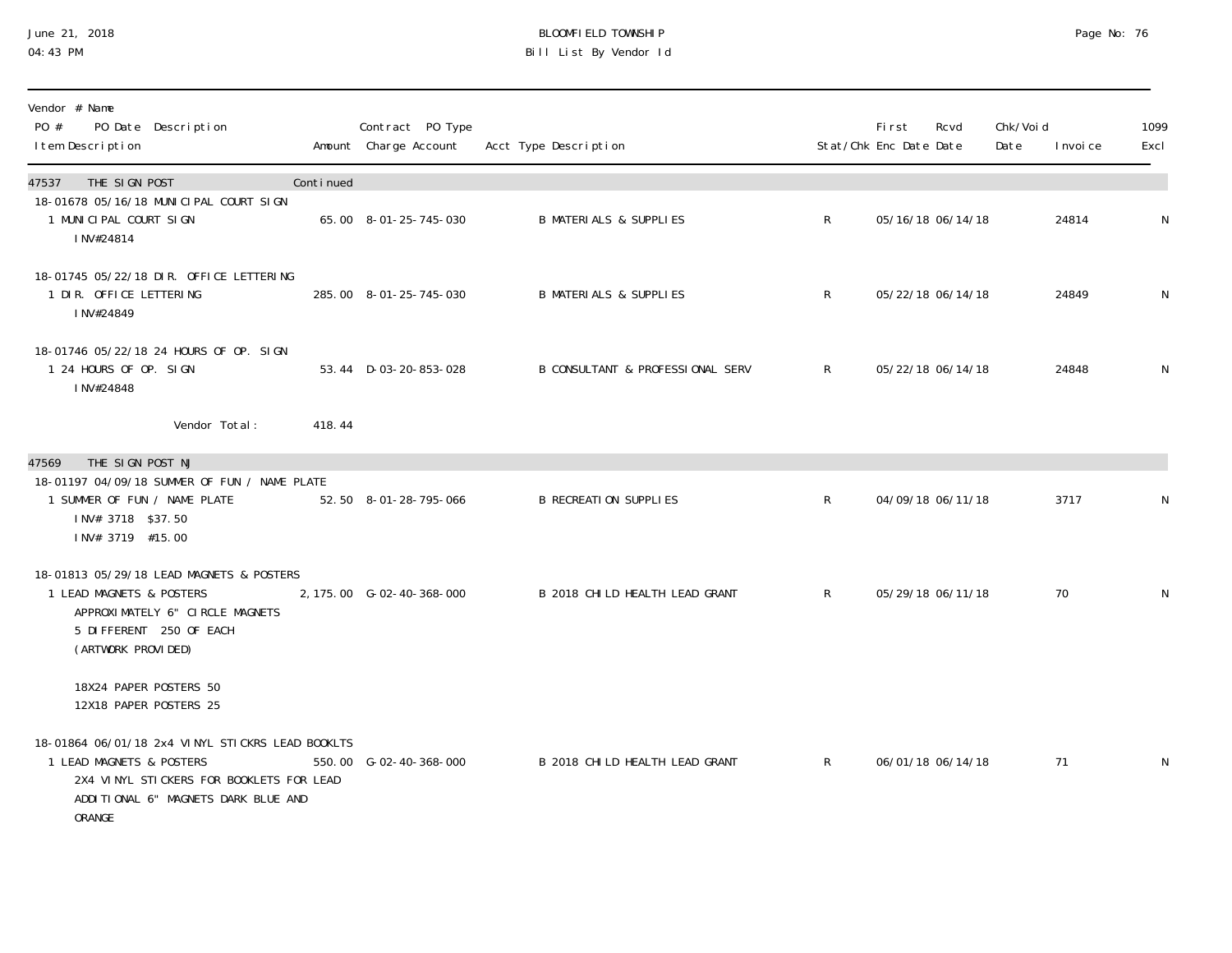### June 21, 2018 BLOOMFIELD TOWNSHIP Page 2018 Page No: 77 04:43 PM Bill List By Vendor Id

| Vendor # Name<br>PO #<br>PO Date Description<br>I tem Description                                                                                                                                                                                                                                                                      |           | Contract PO Type<br>Amount Charge Account                                                                                                                                                            | Acct Type Description                                                                                                                                                                                                                             |                                 | <b>First</b><br>Rcvd<br>Stat/Chk Enc Date Date                                                                                                  | Chk/Voi d<br>Date | I nvoi ce  | 1099<br>Excl     |
|----------------------------------------------------------------------------------------------------------------------------------------------------------------------------------------------------------------------------------------------------------------------------------------------------------------------------------------|-----------|------------------------------------------------------------------------------------------------------------------------------------------------------------------------------------------------------|---------------------------------------------------------------------------------------------------------------------------------------------------------------------------------------------------------------------------------------------------|---------------------------------|-------------------------------------------------------------------------------------------------------------------------------------------------|-------------------|------------|------------------|
| THE SIGN POST NJ<br>47569<br>18-01864 06/01/18 2x4 VINYL STICKRS LEAD BOOKLTS Continued<br>ESTIMATE #71 DATED 5/31/18                                                                                                                                                                                                                  | Continued |                                                                                                                                                                                                      |                                                                                                                                                                                                                                                   |                                 |                                                                                                                                                 |                   |            |                  |
| Vendor Total:                                                                                                                                                                                                                                                                                                                          | 2,777.50  |                                                                                                                                                                                                      |                                                                                                                                                                                                                                                   |                                 |                                                                                                                                                 |                   |            |                  |
| MICHAEL SISCO JR.<br>47596<br>18-01805 05/29/18 REIMBURSEMENT<br>1 REIMBURSEMENT<br>HOMI CI DE INVESTI GATI ON #18-15                                                                                                                                                                                                                  |           | 1, 015. 92  8-01-25-745-030                                                                                                                                                                          | <b>B MATERIALS &amp; SUPPLIES</b>                                                                                                                                                                                                                 | $\mathsf{R}$                    | 05/29/18 06/14/18                                                                                                                               |                   |            | N                |
| MI AMI, FL                                                                                                                                                                                                                                                                                                                             |           |                                                                                                                                                                                                      |                                                                                                                                                                                                                                                   |                                 |                                                                                                                                                 |                   |            |                  |
| 5/10/18-5/13/18                                                                                                                                                                                                                                                                                                                        |           |                                                                                                                                                                                                      |                                                                                                                                                                                                                                                   |                                 |                                                                                                                                                 |                   |            |                  |
| Vendor Total:                                                                                                                                                                                                                                                                                                                          | 1,015.92  |                                                                                                                                                                                                      |                                                                                                                                                                                                                                                   |                                 |                                                                                                                                                 |                   |            |                  |
| SIRCHIE FINGERPRINT LABS<br>47612<br>18-01553 05/07/18 BLOOD ALCOHOL & URINE KIT<br>1 BLOOD ALCOHOL & URINE KIT<br>QTY. 18<br>QUOTE#0877682                                                                                                                                                                                            |           | 201.86 8-01-25-745-030                                                                                                                                                                               | <b>B MATERIALS &amp; SUPPLIES</b>                                                                                                                                                                                                                 | R                               | 05/07/18 06/11/18                                                                                                                               |                   | 0349141-IN |                  |
| Vendor Total:                                                                                                                                                                                                                                                                                                                          | 201.86    |                                                                                                                                                                                                      |                                                                                                                                                                                                                                                   |                                 |                                                                                                                                                 |                   |            |                  |
| 47842<br>SKYVIEW INVESTORS, LLC<br>18-02276 06/21/18 REDEEM TSC #15-00136, 460/11<br>1 TSC #15-00136, 460/11<br>2 RECORDING FEE<br>3 FORECLOSURE FEE<br>4 SUBS PAID<br>5 INTEREST AND 2% EARNED<br>6 6% YEP EARNED<br>7 PREMI UM HELD<br>TSC #15-00136, 460/11 REDEEMED 6/30/18<br>BY 1ST RATE TITLE<br>CHECK MUST BE DATED BY 6/30/18 |           | 456.20 T-13-22-856-C30<br>55.00 T-13-22-856-C30<br>1,340.00 T-13-22-856-C30<br>46, 879. 28 T-13-22-856-C30<br>14, 862. 85 T-13-22-856-C30<br>2,563.69 T-13-22-856-C30<br>54, 500. 00 T-13-22-856-C30 | <b>B TAX TITLE LIEN REDEMPTION</b><br>B TAX TITLE LIEN REDEMPTION<br>B TAX TITLE LIEN REDEMPTION<br><b>B TAX TITLE LIEN REDEMPTION</b><br>B TAX TITLE LIEN REDEMPTION<br><b>B TAX TITLE LIEN REDEMPTION</b><br><b>B TAX TITLE LIEN REDEMPTION</b> | R<br>R<br>R<br>R<br>R<br>R<br>R | 06/21/18 06/21/18<br>06/21/18 06/21/18<br>06/21/18 06/21/18<br>06/21/18 06/21/18<br>06/21/18 06/21/18<br>06/21/18 06/21/18<br>06/21/18 06/21/18 |                   |            | N<br>N<br>N<br>N |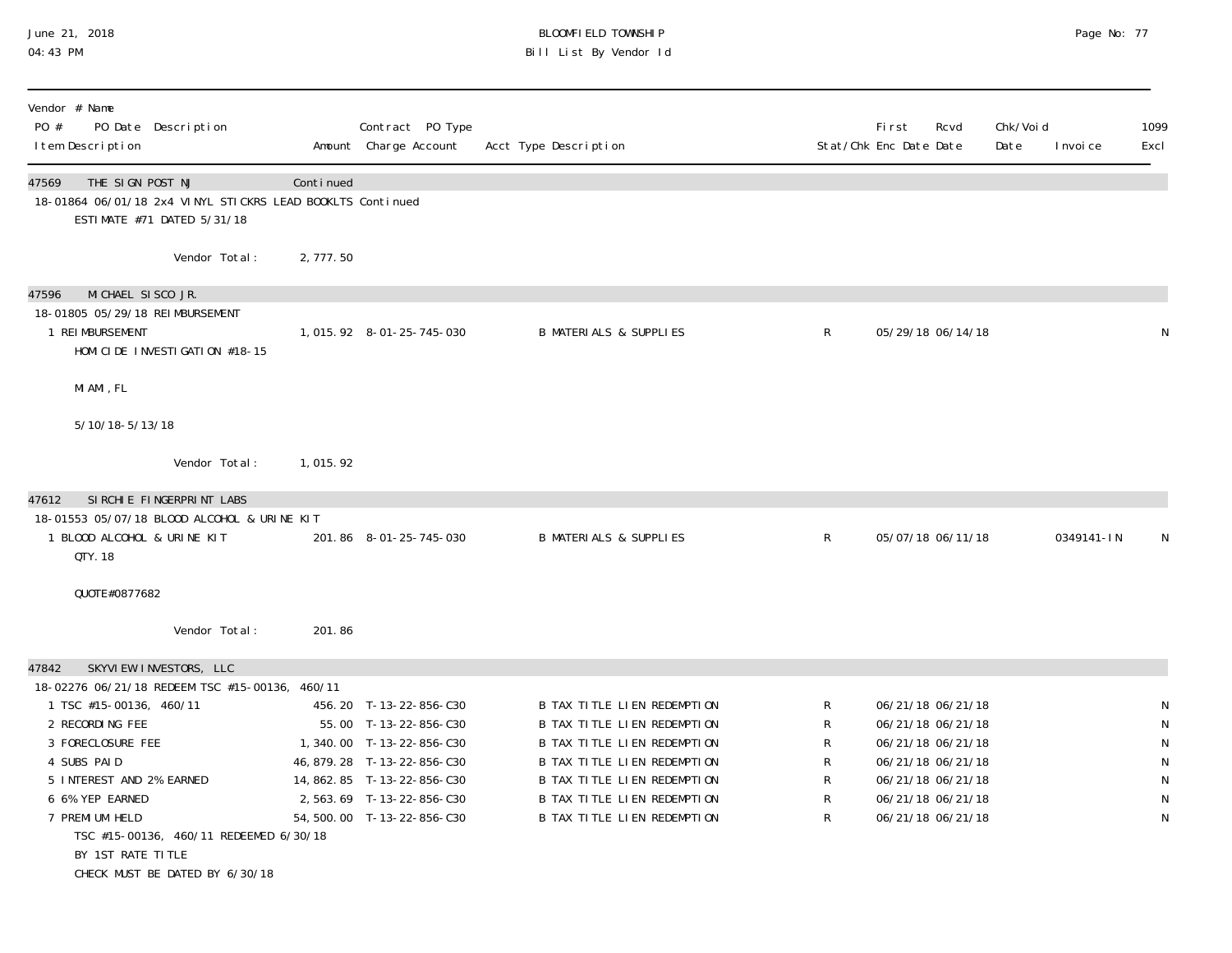# June 21, 2018 BLOOMFIELD TOWNSHIP Page 2018 Page No: 78 04:43 PM Bill List By Vendor Id

| Vendor # Name<br>PO #<br>PO Date Description<br>I tem Description                                                                                      |                          | Contract PO Type<br>Amount Charge Account                                                                                     | Acct Type Description                                                                                          |                       | <b>First</b><br>Rcvd<br>Stat/Chk Enc Date Date                                                        | Chk/Voi d<br>Date | I nvoi ce                                 | 1099<br>Excl                       |
|--------------------------------------------------------------------------------------------------------------------------------------------------------|--------------------------|-------------------------------------------------------------------------------------------------------------------------------|----------------------------------------------------------------------------------------------------------------|-----------------------|-------------------------------------------------------------------------------------------------------|-------------------|-------------------------------------------|------------------------------------|
| 47842<br>SKYVIEW INVESTORS, LLC<br>18-02276 06/21/18 REDEEM TSC #15-00136, 460/11<br>RETURN CHECK TO CINDY                                             | Continued<br>120, 657.02 | Continued                                                                                                                     |                                                                                                                |                       |                                                                                                       |                   |                                           |                                    |
| Vendor Total:                                                                                                                                          | 120, 657. 02             |                                                                                                                               |                                                                                                                |                       |                                                                                                       |                   |                                           |                                    |
| <b>SPARTA</b><br>48264<br>18-00943 03/19/18 FIRE DEPARTMENT LAPEL PINS                                                                                 |                          |                                                                                                                               |                                                                                                                |                       |                                                                                                       |                   |                                           |                                    |
| 1 BLOOMFIELD FIRE 7/8" LAPEL PIN<br>2 BFD FLAG 1" LAPEL PIN<br>3 TWP. OF BLOOMFIELD LP<br>4 SET UP FEE<br>5 SHIPPING                                   | 1,225.00                 | 310.00 8-01-25-752-156<br>330.00 8-01-25-752-156<br>330.00 8-01-25-752-156<br>225.00 8-01-25-752-156<br>30.00 8-01-25-752-156 | <b>B FIRE AUXILIARY</b><br><b>B FIRE AUXILIARY</b><br>B FIRE AUXILIARY<br>B FIRE AUXILIARY<br>B FIRE AUXILIARY | R<br>R<br>R<br>R<br>R | 03/19/18 06/11/18<br>03/19/18 06/11/18<br>03/19/18 06/11/18<br>03/19/18 06/11/18<br>03/19/18 06/11/18 |                   | 36271<br>36271<br>36271<br>36271<br>36271 | $\mathsf N$<br>${\sf N}$<br>N<br>N |
| 18-01731 05/21/18 BLOOMEFIELD OEM LAPEL PINS<br>1 BLOOMEFIELD OEM LAPEL PINS<br>QTY. 100                                                               |                          | 418.70 8-01-25-745-030                                                                                                        | <b>B MATERIALS &amp; SUPPLIES</b>                                                                              | R                     | 05/21/18 06/19/18                                                                                     |                   | 35409                                     | N                                  |
| INV#35409                                                                                                                                              |                          |                                                                                                                               |                                                                                                                |                       |                                                                                                       |                   |                                           |                                    |
| Vendor Total:                                                                                                                                          | 1,643.70                 |                                                                                                                               |                                                                                                                |                       |                                                                                                       |                   |                                           |                                    |
| SPORT CARE SYNTHETIC FIELD<br>48305<br>18-01261 04/10/18 TURF FIELD CLEANING / GROOMING<br>1 TURF FIELD CLEANING / GROOMING<br>(1) GMAX TEST PER FIELD |                          | 1,987.50 8-01-28-795-029                                                                                                      | <b>B OTHER CONTRACTUAL</b>                                                                                     | $\mathsf{R}$          | 04/10/18 06/11/18                                                                                     |                   | REF 18-106MT                              | N                                  |
| PAYMENT 1 OF 2                                                                                                                                         |                          |                                                                                                                               |                                                                                                                |                       |                                                                                                       |                   |                                           |                                    |
| Vendor Total:                                                                                                                                          | 1,987.50                 |                                                                                                                               |                                                                                                                |                       |                                                                                                       |                   |                                           |                                    |
| SPEEDY SEWER & DRAIN CORP.<br>48327<br>18-01501 05/02/18 BASMENT LEAK-BOILER ROOM ST. 3<br>1 BASMENT LEAK-BOILER ROOM ST. 3                            |                          | 1, 795. 14 8-01-25-752-024                                                                                                    | B MAINT. OF BLDG'S & FACILITIES                                                                                | R                     | 05/02/18 06/11/18                                                                                     |                   | 10220-129                                 | N                                  |
| LEAK ON HOT WATER LINE IN CEILING                                                                                                                      |                          |                                                                                                                               |                                                                                                                |                       |                                                                                                       |                   |                                           |                                    |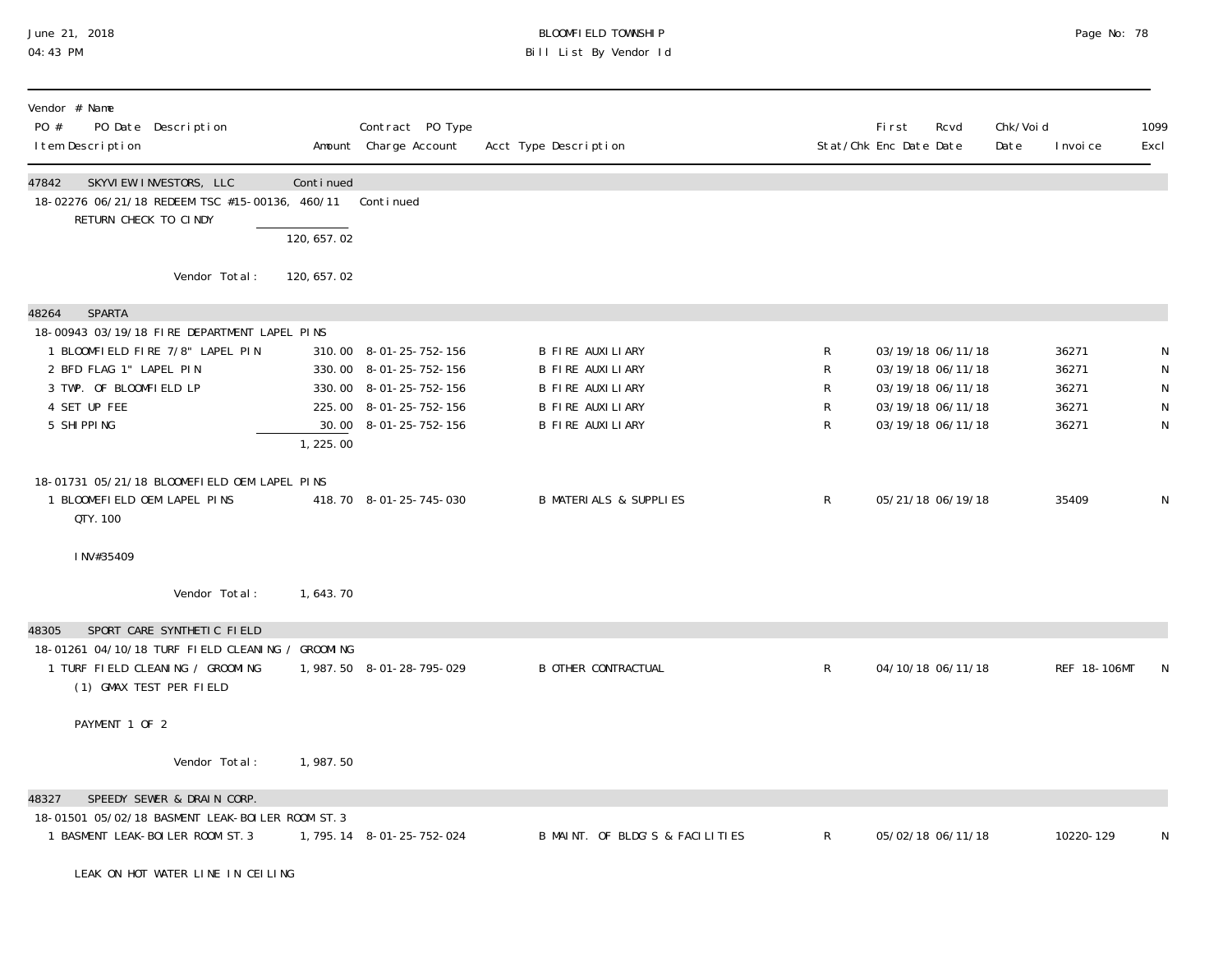# June 21, 2018 BLOOMFIELD TOWNSHIP Page 2018 Page No: 79 04:43 PM Bill List By Vendor Id

| PO #  | Vendor # Name<br>I tem Description                | PO Date Description                                                                                                                                                                                                                                                                                                                                                                                                                      |           | Contract PO Type<br>Amount Charge Account | Acct Type Description              |              | <b>First</b><br>Stat/Chk Enc Date Date | Rcvd | Chk/Voi d<br>Date | I nvoi ce | 1099<br>Excl |
|-------|---------------------------------------------------|------------------------------------------------------------------------------------------------------------------------------------------------------------------------------------------------------------------------------------------------------------------------------------------------------------------------------------------------------------------------------------------------------------------------------------------|-----------|-------------------------------------------|------------------------------------|--------------|----------------------------------------|------|-------------------|-----------|--------------|
| 48327 | OF BASEMENT<br>LINE AS NEEDED.<br>ELECTRIC SNAKE. | SPEEDY SEWER & DRAIN CORP.<br>18-01501 05/02/18 BASMENT LEAK-BOILER ROOM ST. 3 Continued<br>TURNED OFF WATER AND DRAINED BLDG.<br>CUT OUT OLD BRASS 1" WATER LINE<br>(APPROX 40 FEET OF PIPE AND FITTINGS)<br>SUPPLIED AND INSTALLED APPROX 35 FEET<br>OF 1" COPPER PIPE AND FITTINGS.<br>INSTALLED NEW BRASS BALL VALVES ON<br>RESTORED WTER TESTED GOOD.<br>FIRST FLOOR BATHROOM BASIN CLOGGED.<br>SNAKED OUT DRAIN USING A HEAVY DUTY | Continued |                                           |                                    |              |                                        |      |                   |           |              |
|       | 1 SINK CLOGGED - STATION 3                        | 18-01605 05/11/18 SINK CLOGGED - STATION 3                                                                                                                                                                                                                                                                                                                                                                                               |           | 536.00 8-01-25-752-024                    | B MAINT. OF BLDG'S & FACILITIES    | R            | 05/11/18 06/11/18                      |      |                   | 10220-131 | N            |
|       | UNCLOG.                                           | SNAKED OUT BATHROOM SINK DRAIN<br>SEVERAL TIMES USING A HEAVY DUTY<br>ELECTRIC SNAKE. LINE DID NOT                                                                                                                                                                                                                                                                                                                                       |           |                                           |                                    |              |                                        |      |                   |           |              |
|       | OUT LINE FROM CLEANOUT.                           | FOUND CLEANOUT IN BASEMENT. SNAKED                                                                                                                                                                                                                                                                                                                                                                                                       |           |                                           |                                    |              |                                        |      |                   |           |              |
|       |                                                   | CLOG CAUSED BY RUST BUILDUP.<br>CLEARED AND TESTED GOOD.                                                                                                                                                                                                                                                                                                                                                                                 |           |                                           |                                    |              |                                        |      |                   |           |              |
|       |                                                   | 18-01650 05/16/18 REPAIRS AT 348 FRANKLING ST.<br>1 REPAIRS - 348 FRANKLING STREET                                                                                                                                                                                                                                                                                                                                                       |           | 446.50 8-01-26-772-024                    | B CLEAN. &MAIN. OF BLDG'S & FACIL. | $\mathsf{R}$ | 05/16/18 06/12/18                      |      |                   | 3011-323  | N            |

INVOICE #3011-323 JOB DATE: 4/5/2018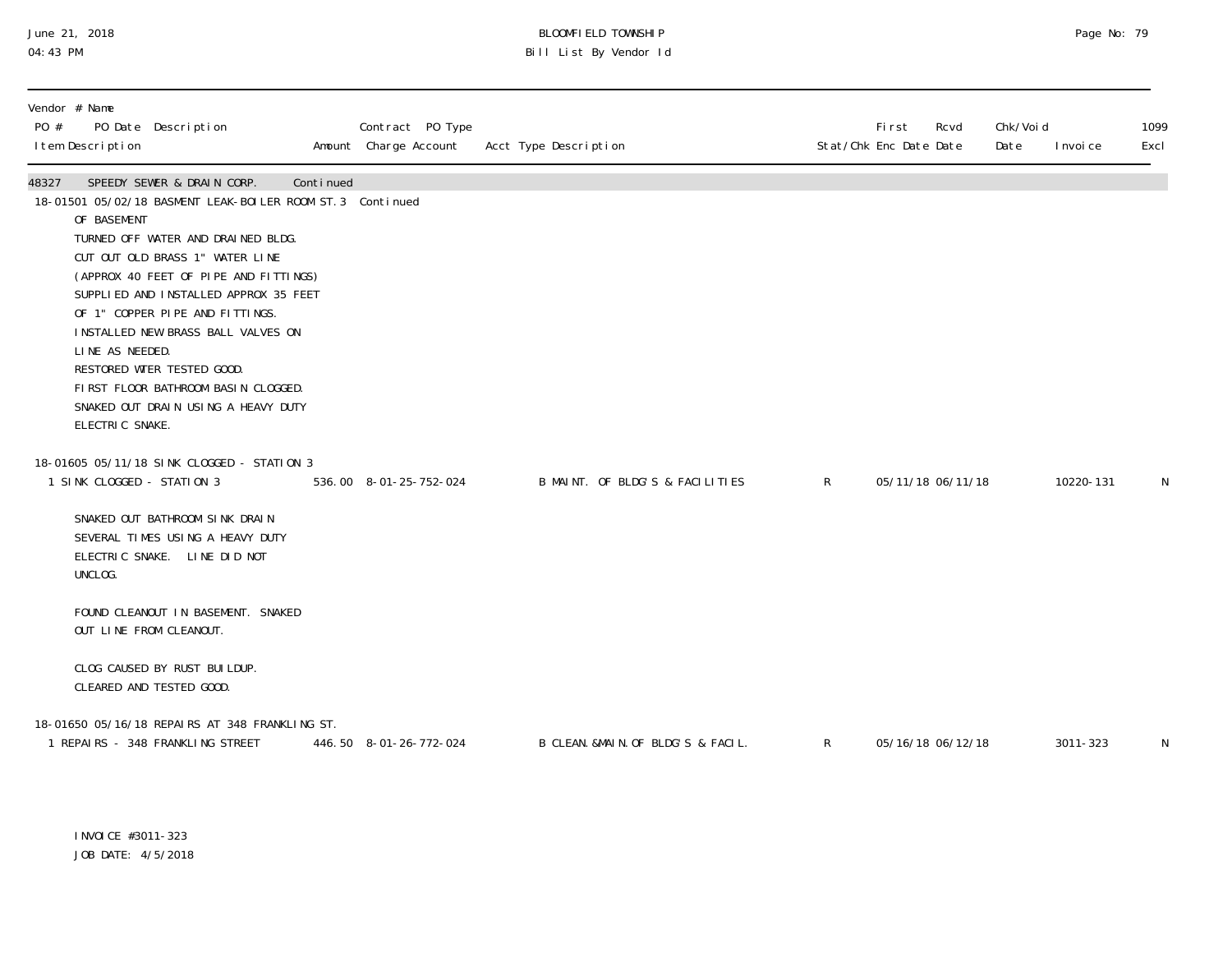### June 21, 2018 BLOOMFIELD TOWNSHIP Page 20 and the control of the control of the control of the control of the control of the control of the control of the control of the control of the control of t 04:43 PM Bill List By Vendor Id

| Vendor # Name<br>PO Date Description<br>PO #<br>I tem Description                                                                                                                        |            | Contract PO Type<br>Amount Charge Account | Acct Type Description                   |              | Fi rst<br>Rcvd<br>Stat/Chk Enc Date Date | Chk/Voi d<br>Date | I nvoi ce | 1099<br>Excl |
|------------------------------------------------------------------------------------------------------------------------------------------------------------------------------------------|------------|-------------------------------------------|-----------------------------------------|--------------|------------------------------------------|-------------------|-----------|--------------|
| SPEEDY SEWER & DRAIN CORP.<br>48327<br>18-01650 05/16/18 REPAIRS AT 348 FRANKLING ST.<br>PLUMBING REPAIRS AT NEW HEALTH<br>DEPARTMENT BUILDING AT 348 FRANKLIN<br>STREET, BLOOMFIELD, NJ | Continued  | Continued                                 |                                         |              |                                          |                   |           |              |
| 18-01661 05/16/18 SEWER SERVICE-93 ORCHAARD ST<br>1 SEWER SERVICE-93 ORHCARD STR.                                                                                                        |            | 12, 750.00 C-04-55-727-987                | B UPGRADE & REPLACEMENT VARIOUS SEWERS  | $\mathsf{R}$ | 05/16/18 06/12/18                        |                   | 3011-325  | N            |
| I NVOI CE #3011-325                                                                                                                                                                      |            |                                           |                                         |              |                                          |                   |           |              |
| REPLACEMENT/UPGRADE TO CALLAPSED SEWER<br>SERVICE CONNECTION                                                                                                                             |            |                                           |                                         |              |                                          |                   |           |              |
| Vendor Total:                                                                                                                                                                            | 15, 527.64 |                                           |                                         |              |                                          |                   |           |              |
| STANZI ALE CONSTRUCTI ON<br>48686                                                                                                                                                        |            |                                           |                                         |              |                                          |                   |           |              |
| 18-01385 04/25/18 FORMAL BID: 6628<br>1 FORMAL BID: 6628<br>I NVOI CE: 2018-235                                                                                                          |            | 5, 267.50 T-13-56-013-SR1                 | <b>B SNOW REMOVAL</b>                   | R            | 04/25/18 06/11/18                        |                   | 2018-235  | N            |
| 18-01386 04/25/18 FORMAL BID: 6628<br>1 FORMAL BID: 6628<br>I NVOI CE: 2018-236<br><b>DPW</b>                                                                                            |            | 2, 100.00 T-13-56-013-SR1                 | <b>B SNOW REMOVAL</b>                   | R            | 04/25/18 06/11/18                        |                   | 2018-236  | N            |
| 18-02034 06/11/18 2016 CATCH BASIN UPGRADE<br>1 2016 CATCH BASIN UPGRADE                                                                                                                 |            | 12, 357. 90 C-04-55-704-987               | B REPLACEMENT & REPAIRS TO SEWER SYSTEM | $\mathsf{R}$ | 06/11/18 06/19/18                        |                   | 2018-263  | N            |

 2016 CATCH BASIN AND MANHOLE UPGRADE PROGRAM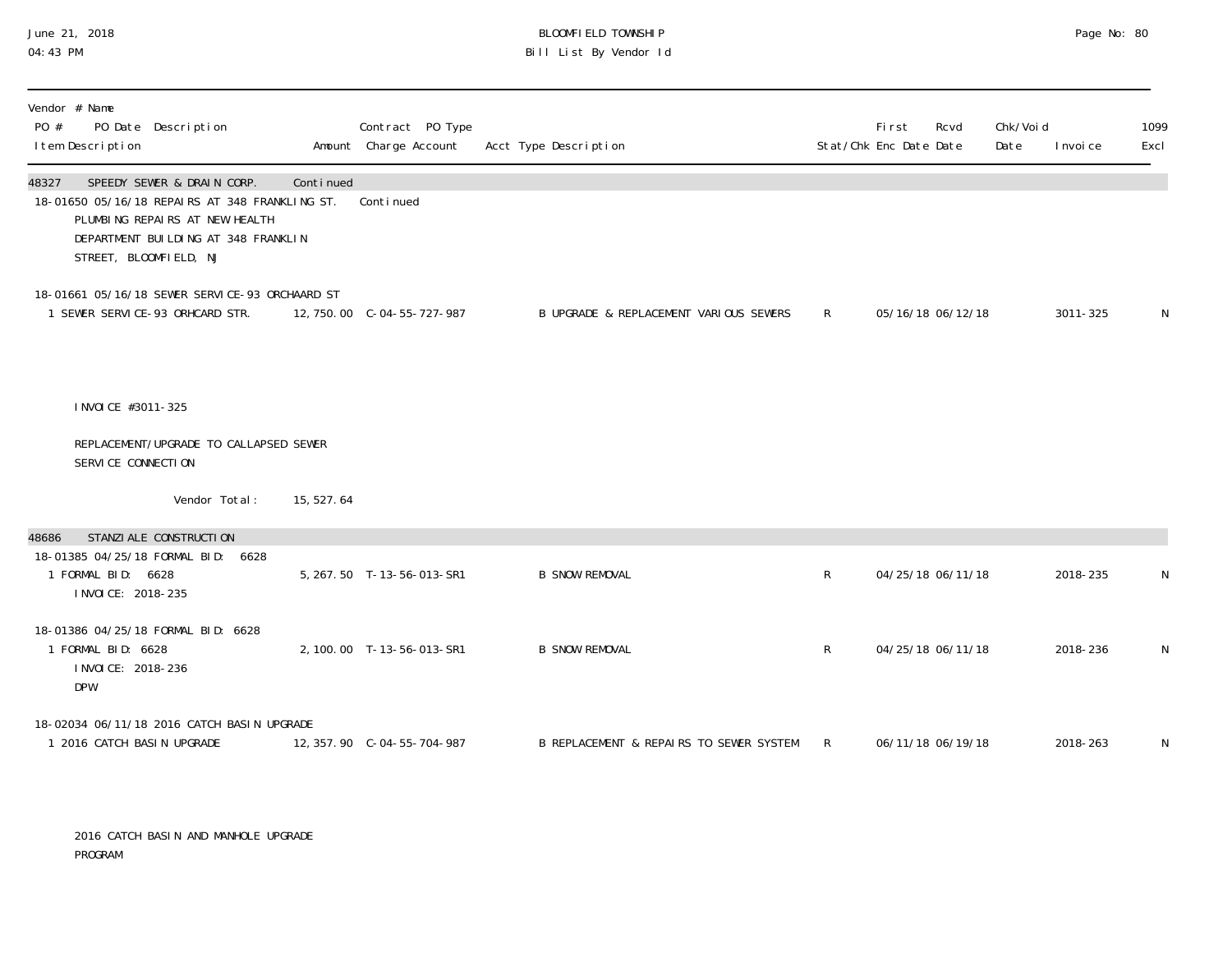# June 21, 2018 BLOOMFIELD TOWNSHIP Page 2018 Page No: 81 04:43 PM Bill List By Vendor Id

| PO #  | Vendor # Name<br>PO Date Description<br>I tem Description                                                                                        |               |                                                         | Contract PO Type<br>Amount Charge Account | Acct Type Description                     |              | First<br>Stat/Chk Enc Date Date | Rcvd              | Chk/Voi d<br>Date | I nvoi ce  | 1099<br>Excl |
|-------|--------------------------------------------------------------------------------------------------------------------------------------------------|---------------|---------------------------------------------------------|-------------------------------------------|-------------------------------------------|--------------|---------------------------------|-------------------|-------------------|------------|--------------|
| 48686 | STANZI ALE CONSTRUCTI ON<br>18-02034 06/11/18 2016 CATCH BASIN UPGRADE<br>ESTIMATE #2                                                            |               | Continued                                               | Conti nued                                |                                           |              |                                 |                   |                   |            |              |
|       | CONTRACT AMOUNT<br>TOTAL COMPLETED TO DATE:<br>LESS RETAINGE:<br>LESS PREVIOUS PAYMENT                                                           |               | \$55,856.00<br>\$55,856.00<br>\$5,585.60<br>\$37,912.50 |                                           |                                           |              |                                 |                   |                   |            |              |
|       | PAYMENT DUE THIS<br>ESTIMATE #2                                                                                                                  |               | \$12,357.90                                             |                                           |                                           |              |                                 |                   |                   |            |              |
|       | 18-02054 06/12/18 SANITARY SEWER MAIN REPAIR<br>1 SANITARY SEWER MAIN REPAIR<br>SANITARY SEWER MAIN REPAIR BLOOOMFIELD<br>AVENUE AT GROVE STREET |               |                                                         | 108, 247. 47 C-04-55-704-987              | B REPLACEMENT & REPAIRS TO SEWER SYSTEM R |              |                                 | 06/12/18 06/21/18 |                   |            | N            |
|       | ESTIMATE #1                                                                                                                                      |               |                                                         |                                           |                                           |              |                                 |                   |                   |            |              |
|       | ORIGINAL CONTRACT AMOUNT                                                                                                                         |               | \$135, 913.00                                           |                                           |                                           |              |                                 |                   |                   |            |              |
|       | TOTAL COMPLETED TO DATE:<br>LESS 2% RETAINAGE:<br>TOTAL DUE ESTIMATE #1                                                                          |               | \$110, 456.60<br>\$2, 209.13<br>\$108, 247.47           |                                           |                                           |              |                                 |                   |                   |            |              |
|       | 18-02057 06/12/18 INVOICE: 2018-190<br>1 INVOICE: 2018-190<br>SNOW SERVICE 1/17/2018                                                             |               |                                                         | 2, 612. 50 T-13-56-013-SR1                | <b>B SNOW REMOVAL</b>                     | $R_{\perp}$  |                                 | 06/12/18 06/21/18 |                   | 2018-190   | N            |
|       |                                                                                                                                                  | Vendor Total: | 130, 585. 37                                            |                                           |                                           |              |                                 |                   |                   |            |              |
| 48716 | STAPLES BUSINESS ADVANTAGE<br>18-01569 05/09/18 BPA OFFICE SUPPLIES: 04-24-18<br>1 BPA OFFICE SUPPLIES: 04-24-18<br>INV#: 3375973983             |               |                                                         | 115.04 8-07-20-512-036                    | B OFFICE SUPPLIES                         | $\mathsf{R}$ |                                 | 05/09/18 06/11/18 |                   | 3375973983 | N            |
|       | *PLEASE TEAR OFF STUB AND REMIT WITH<br>CHECK PAYMENT                                                                                            |               |                                                         |                                           |                                           |              |                                 |                   |                   |            |              |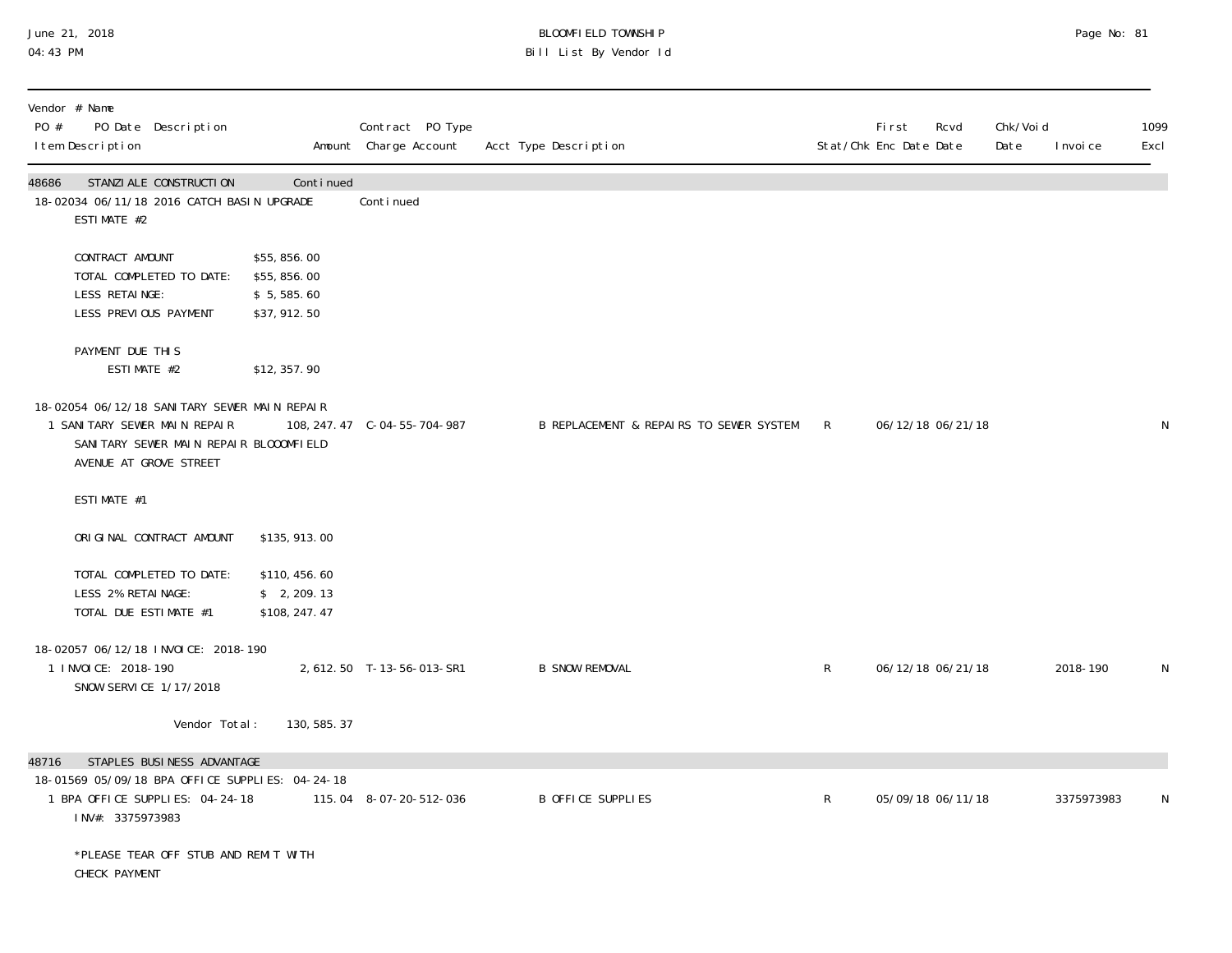#### June 21, 2018 BLOOMFIELD TOWNSHIP Page 2018 Page No: 82 04:43 PM Bill List By Vendor Id

| Vendor # Name<br>PO #<br>PO Date Description<br>I tem Description                                                                             |                     | Contract PO Type<br>Amount Charge Account | Acct Type Description            |              | <b>First</b><br>Stat/Chk Enc Date Date | Rcvd              | Chk/Voi d<br>Date | I nvoi ce  | 1099<br>Excl |
|-----------------------------------------------------------------------------------------------------------------------------------------------|---------------------|-------------------------------------------|----------------------------------|--------------|----------------------------------------|-------------------|-------------------|------------|--------------|
| STAPLES BUSINESS ADVANTAGE<br>48716<br>18-01631 05/15/18 BPA OFFICE SUPPLIES: 05-01-18<br>1 BPA OFFICE SUPPLIES: 05-01-18<br>INV#: 3376860180 | Continued           | 3.23-8-07-20-512-036                      | <b>B OFFICE SUPPLIES</b>         | R            |                                        | 05/15/18 06/12/18 |                   | 3376860180 | N            |
| *PLEASE TEAR OFF STUB AND REMIT WITH<br>CHECK PAYMENT<br>2 BPA OFFICE SUPPLIES: 05-01-18<br>INV#: 3376860181                                  |                     | 103.32 8-07-20-512-036                    | B OFFICE SUPPLIES                | R            |                                        | 05/15/18 06/12/18 |                   | 3376860181 | N            |
| *PLEASE TEAR OFF STUB AND REMIT WITH<br>CHECK PAYMENT<br>3 BPA OFFICE SUPPLIES: 05-01-18<br>INV#: 3376860182                                  |                     | 1.64 8-07-20-512-036                      | B OFFICE SUPPLIES                | R            |                                        | 05/15/18 06/12/18 |                   | 3376860182 | N            |
| *PLEASE TEAR OFF STUB AND REMIT WITH<br>CHECK PAYMENT                                                                                         | $\overline{101.73}$ |                                           |                                  |              |                                        |                   |                   |            |              |
| Vendor Total:                                                                                                                                 | 216.77              |                                           |                                  |              |                                        |                   |                   |            |              |
| STRAUSS AND ASSOCIATES PLANNER<br>48750<br>18-01592 05/10/18 OPEN SPACE<br>1 OPEN SPACE<br>CONSULTING SERVICES                                |                     | 8, 100.00 T-13-56-013-0ST                 | <b>B RES. OPEN SPACE</b>         | $\mathsf{R}$ |                                        | 05/10/18 06/11/18 |                   | $18 - 09$  | N            |
| I NVOI CE 18-09                                                                                                                               |                     |                                           |                                  |              |                                        |                   |                   |            |              |
| Vendor Total:                                                                                                                                 | 8,100.00            |                                           |                                  |              |                                        |                   |                   |            |              |
| SUBURBAN DI SPOSAL INC.<br>48779<br>18-01640 05/16/18 SOLID WASTE SERVICES-MAY 2018<br>1 SOLID WASTE SERVICES-MAY 2018                        |                     | 131, 666. 66 8-01-32-827-127              | B GARB. &TRASH REMOVAL-CONTRACT. | $\mathsf{R}$ |                                        | 05/16/18 06/12/18 |                   | 4811       | N            |

INVOICE #4811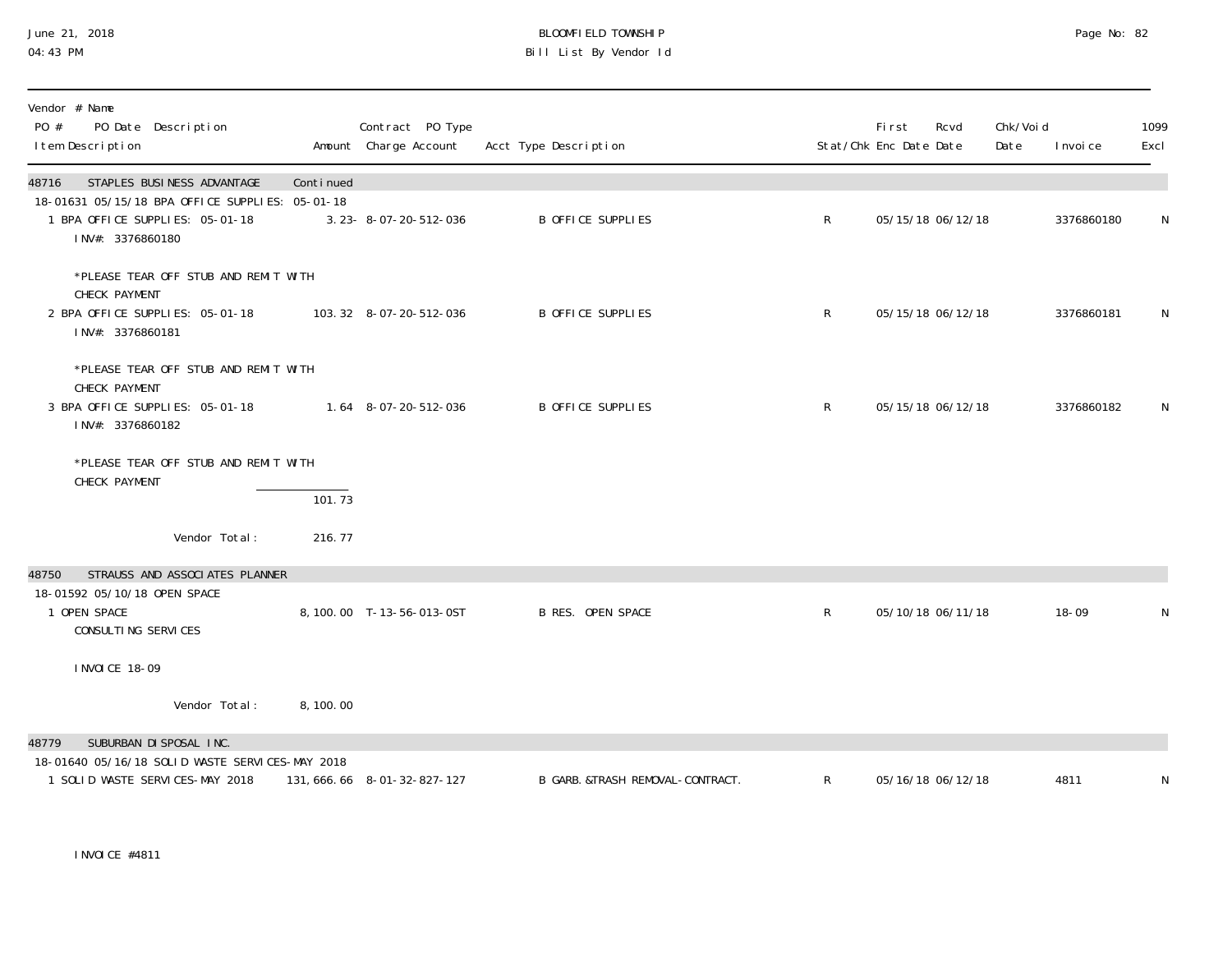# June 21, 2018 BLOOMFIELD TOWNSHIP Page No: 83 Bill List By Vendor Id

| Vendor # Name<br>PO #<br>PO Date Description<br>I tem Description                                                                                                   |           | Contract PO Type<br>Amount Charge Account | Acct Type Description             |              | <b>First</b><br>Stat/Chk Enc Date Date | Rcvd | Chk/Voi d<br>Date | I nvoi ce | 1099<br>Excl |
|---------------------------------------------------------------------------------------------------------------------------------------------------------------------|-----------|-------------------------------------------|-----------------------------------|--------------|----------------------------------------|------|-------------------|-----------|--------------|
| 48779<br>SUBURBAN DI SPOSAL INC.<br>18-01640 05/16/18 SOLID WASTE SERVICES-MAY 2018 Continued<br>SOLID WASTE COLLECTION SERVICES FOR<br>MAY 1, 2018 TO MAY 31, 2018 | Continued |                                           |                                   |              |                                        |      |                   |           |              |
| 18-01641 05/16/18 RECYCLING COLLECTION-MAY 2018<br>1 RECYCLILNG COLLECTION-MAY 2018                                                                                 |           | 54, 166. 66 N-15-20-855-028               | B CONSULTANT & PROFESSIONAL SERV  | $\mathsf{R}$ | 05/16/18 06/12/18                      |      |                   | 4802      | $\mathsf{N}$ |
| I NVOI CE #4802                                                                                                                                                     |           |                                           |                                   |              |                                        |      |                   |           |              |
| RECYCLING COLLECTION SERVICES FOR THE<br>MONTH OF MAY 2018                                                                                                          |           |                                           |                                   |              |                                        |      |                   |           |              |
| 18-01673 05/16/18 ROLL-OFF CONTAINERS-ARPIL 2018<br>1 ROLL-OFF CONTAINERS-ARPIL 2018                                                                                |           | 1, 375.00 8-01-32-827-127                 | B GARB. & TRASH REMOVAL-CONTRACT. | $\mathsf{R}$ | 05/16/18 06/12/18                      |      |                   | 4811      | N            |
| INVOICE #4811<br>MONTH OF APRIL 2018                                                                                                                                |           |                                           |                                   |              |                                        |      |                   |           |              |
| 5 ROLL-OFF CONTAINERS - TRASH<br>AT \$275.00                                                                                                                        |           |                                           |                                   |              |                                        |      |                   |           |              |
| 18-02110 06/14/18 SOLID WASTE SERVICES-JUNE 2018<br>1 SOLID WASTE SERVICES-JUNE 2018                                                                                |           | 131, 666. 66 8-01-32-827-127              | B GARB. &TRASH REMOVAL-CONTRACT.  | $\mathsf{R}$ | 06/14/18 06/19/18                      |      |                   | 4860      | $\mathsf N$  |

INVOICE #4860

 SOLID WASTE COLLECTION SERVICES FOR JUNE 1, 2018 TO JUNE 30, 2018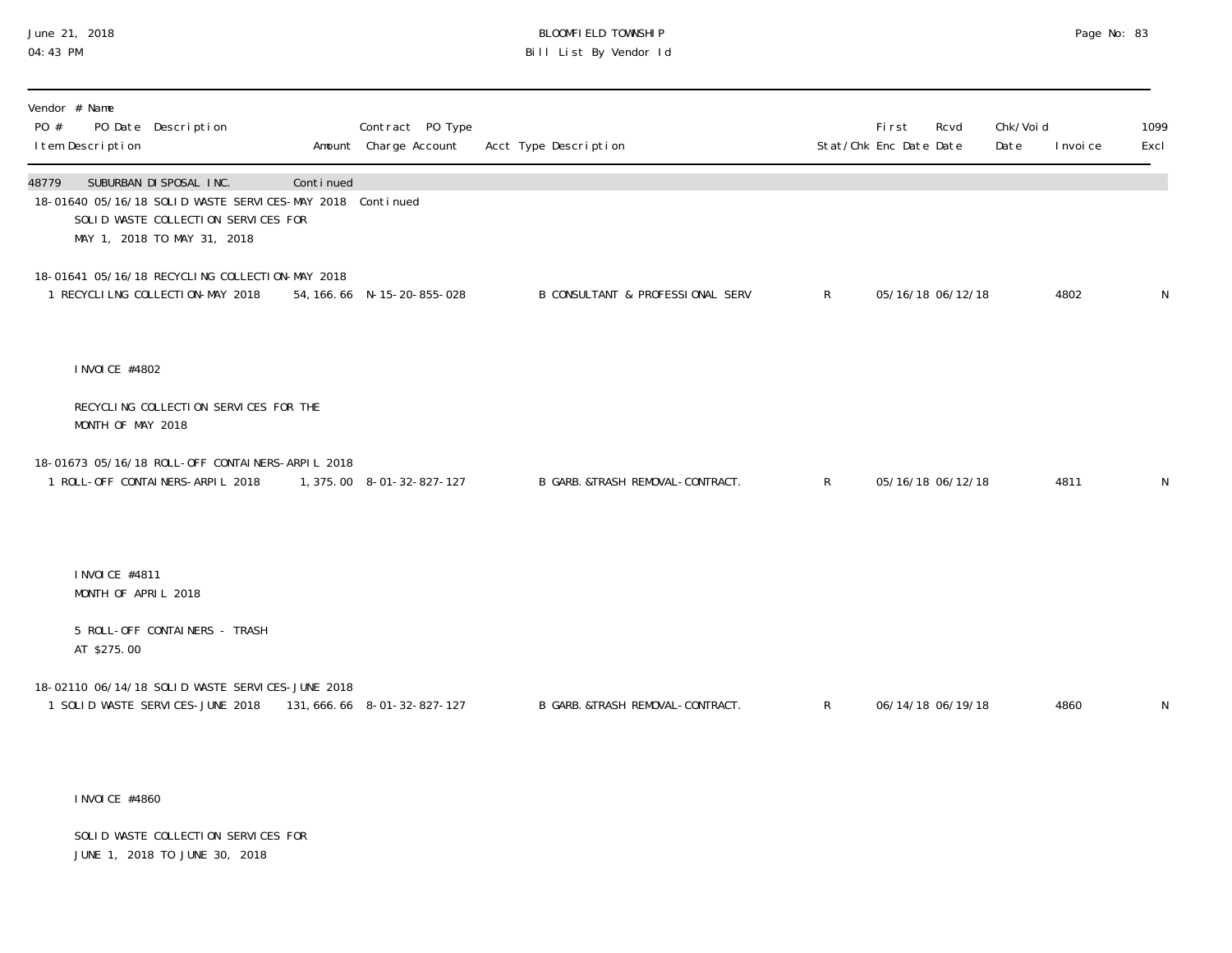# June 21, 2018 BLOOMFIELD TOWNSHIP Page 2018 Page No: 84 04:43 PM Bill List By Vendor Id

| Vendor # Name<br>PO #<br>PO Date Description<br>I tem Description                                                           |             | Contract PO Type<br>Amount Charge Account | Acct Type Description                       |              | First<br>Stat/Chk Enc Date Date | Rcvd              | Chk/Voi d<br>Date | I nvoi ce | 1099<br>Excl |
|-----------------------------------------------------------------------------------------------------------------------------|-------------|-------------------------------------------|---------------------------------------------|--------------|---------------------------------|-------------------|-------------------|-----------|--------------|
| 48779<br>SUBURBAN DI SPOSAL INC.<br>18-02111 06/14/18 RECYCLING COLLECTION-JUNE 2018<br>1 RECYCLING COLLECTION-JUNE 2018    | Continued   | 54, 166. 66 N-15-20-855-028               | <b>B CONSULTANT &amp; PROFESSIONAL SERV</b> | $\mathsf{R}$ |                                 | 06/14/18 06/19/18 |                   | 4875      | ${\sf N}$    |
| I NVOI CE #4875                                                                                                             |             |                                           |                                             |              |                                 |                   |                   |           |              |
| RECYCLING COLLECTION SERVICES FOR THE<br>MONTH OF JUNE 2018                                                                 |             |                                           |                                             |              |                                 |                   |                   |           |              |
| Vendor Total:                                                                                                               | 373, 041.64 |                                           |                                             |              |                                 |                   |                   |           |              |
| SUSTAI NABLE COMMUNITIES ASSOC.<br>48886<br>18-01658 05/16/18 HUD CONSULT                                                   |             |                                           |                                             |              |                                 |                   |                   |           |              |
| 1 HUD CONSULT                                                                                                               |             | 9, 956. 25 B-19-17-445-028                | B CONSULTANT & PROFESSIONAL SERVICES        | $\mathsf{R}$ |                                 | 05/16/18 06/11/18 |                   |           | N            |
| 18-02044 06/12/18 PROFESSIOANL SERVICES<br>1 PROFESSIOANL SERVICES                                                          |             | 5, 043. 75 B-19-17-445-028                | B CONSULTANT & PROFESSIONAL SERVICES        | $\mathsf{R}$ |                                 | 06/12/18 06/19/18 |                   | 060718    | $\mathsf N$  |
| Vendor Total:                                                                                                               | 15,000.00   |                                           |                                             |              |                                 |                   |                   |           |              |
| GLEN M. TAYLOR<br>49410<br>18-01830 05/31/18 LIVE MUSICAL PERFORMANCE<br>1 LIVE MUSICAL PERFORMANCE<br>& PROFESSIONAL SOUND |             | 850.00 R-14-20-854-031                    | <b>B SUMMER CONCERT SERIES</b>              | R            |                                 | 05/31/18 06/21/18 |                   | PAYMENT 1 | N            |
| 7/4/18 - FOLEY FIELD                                                                                                        |             |                                           |                                             |              |                                 |                   |                   |           |              |
| PAYMENT #1                                                                                                                  |             |                                           |                                             |              |                                 |                   |                   |           |              |
| Vendor Total:                                                                                                               | 850.00      |                                           |                                             |              |                                 |                   |                   |           |              |
| TERRE CO OF N.J. INC<br>49813<br>18-01444 04/27/18                                                                          |             |                                           |                                             |              |                                 |                   |                   |           |              |
| 1 I NVOI CE: 155083<br>STUMP CLEAN UP                                                                                       |             | 46.25 8-01-26-776-030                     | <b>B MATERIALS &amp; SUPPLIES</b>           | $\mathsf R$  |                                 | 04/27/18 06/11/18 |                   | 155083    | N            |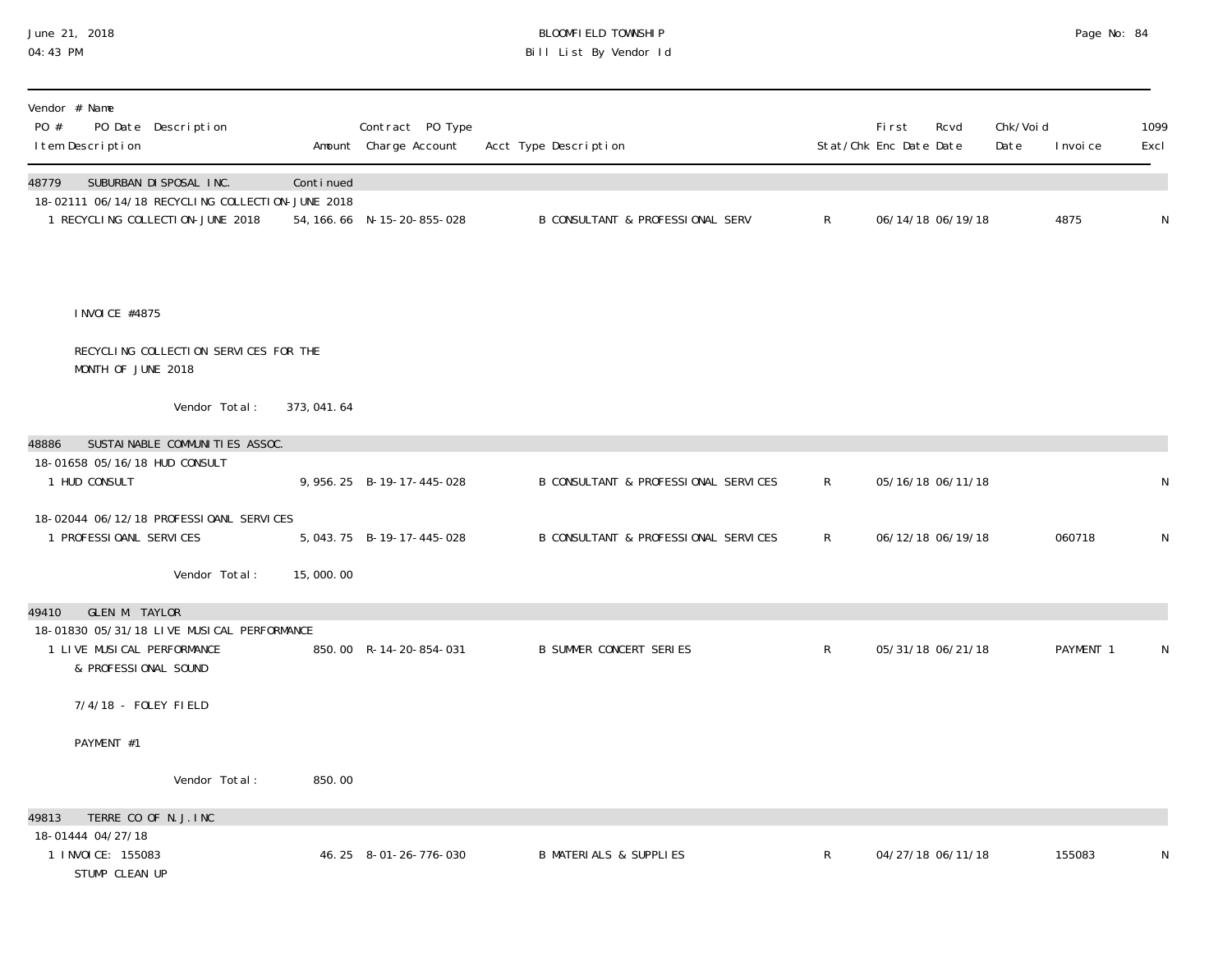### June 21, 2018 BLOOMFIELD TOWNSHIP Page 2018 Page No: 85 04:43 PM Bill List By Vendor Id

| Vendor # Name<br>PO #<br>PO Date Description<br>I tem Description                       |                                                           | Contract PO Type<br>Amount Charge Account | Acct Type Description                     |              | <b>First</b><br>Stat/Chk Enc Date Date | Rcvd | Chk/Voi d<br>Date | I nvoi ce | 1099<br>Excl |
|-----------------------------------------------------------------------------------------|-----------------------------------------------------------|-------------------------------------------|-------------------------------------------|--------------|----------------------------------------|------|-------------------|-----------|--------------|
| TERRE CO OF N.J. INC<br>49813                                                           | Continued                                                 |                                           |                                           |              |                                        |      |                   |           |              |
| 18-01444 04/27/18<br>25LB GOLD RIBBON EYE BLEND                                         |                                                           | Conti nued                                |                                           |              |                                        |      |                   |           |              |
| 2 I NVOI CE: 155112<br>50/50 TOPSOIL COMPOST YD                                         |                                                           | 105.00 8-01-26-776-030                    | <b>B MATERIALS &amp; SUPPLIES</b>         | $\mathsf{R}$ | 04/27/18 06/11/18                      |      |                   | 155112    | N            |
| 3 I NVOI CE: 155474<br>50 LB GOLD RIBBON<br>50/50 T0PS0IL                               |                                                           | 195.00 8-01-26-776-030                    | <b>B MATERIALS &amp; SUPPLIES</b>         | $\mathsf{R}$ | 04/27/18 06/11/18                      |      |                   | 155474    | $\mathsf N$  |
|                                                                                         | 346.25                                                    |                                           |                                           |              |                                        |      |                   |           |              |
| Vendor Total:                                                                           | 346.25                                                    |                                           |                                           |              |                                        |      |                   |           |              |
| <b>T&amp;M ASSOCIATES</b><br>50121                                                      |                                                           |                                           |                                           |              |                                        |      |                   |           |              |
| 18-00873 03/13/18 PROFESSIONAL SERVICES<br>3 PROFESSIONAL SERVICES                      |                                                           | B<br>22, 432. 37 B-19-17-453-028          | B CONSULTANT & PROFESSIONAL SERVICES      | $\mathsf{R}$ | 03/13/18 06/12/18                      |      |                   | LAF343442 | N            |
| I NVOI CE #LAF343442                                                                    |                                                           |                                           |                                           |              |                                        |      |                   |           |              |
| DESIGN AND CONTRACT ENGINEERING<br>INSPECTIONS FOR BALDWIN STREET AND<br>OAKLAND AVENUE |                                                           |                                           |                                           |              |                                        |      |                   |           |              |
| CONTRACT AMOUNT:<br>AMOUNT PAID TO DATE:<br>LESS PREVIOUS PAYMENT:<br>AMOUNT DUE:       | \$58,430.00<br>\$26,486.12<br>(\$4,053.75)<br>\$22,432.32 |                                           |                                           |              |                                        |      |                   |           |              |
| THRU APRIL 11, 2018                                                                     |                                                           |                                           |                                           |              |                                        |      |                   |           |              |
| NO. 3                                                                                   |                                                           |                                           |                                           |              |                                        |      |                   |           |              |
| 18-01660 05/16/18 PROFESSIONAL SERVICES<br>1 PROFESSIONAL SERVICES                      |                                                           | 1,060.94 W-06-55-590-592                  | <b>B IMPROVEMENTS WATER SUPPLY SYSTEM</b> | $\mathsf{R}$ | 05/16/18 06/12/18                      |      |                   | LAF343440 | $\mathsf{N}$ |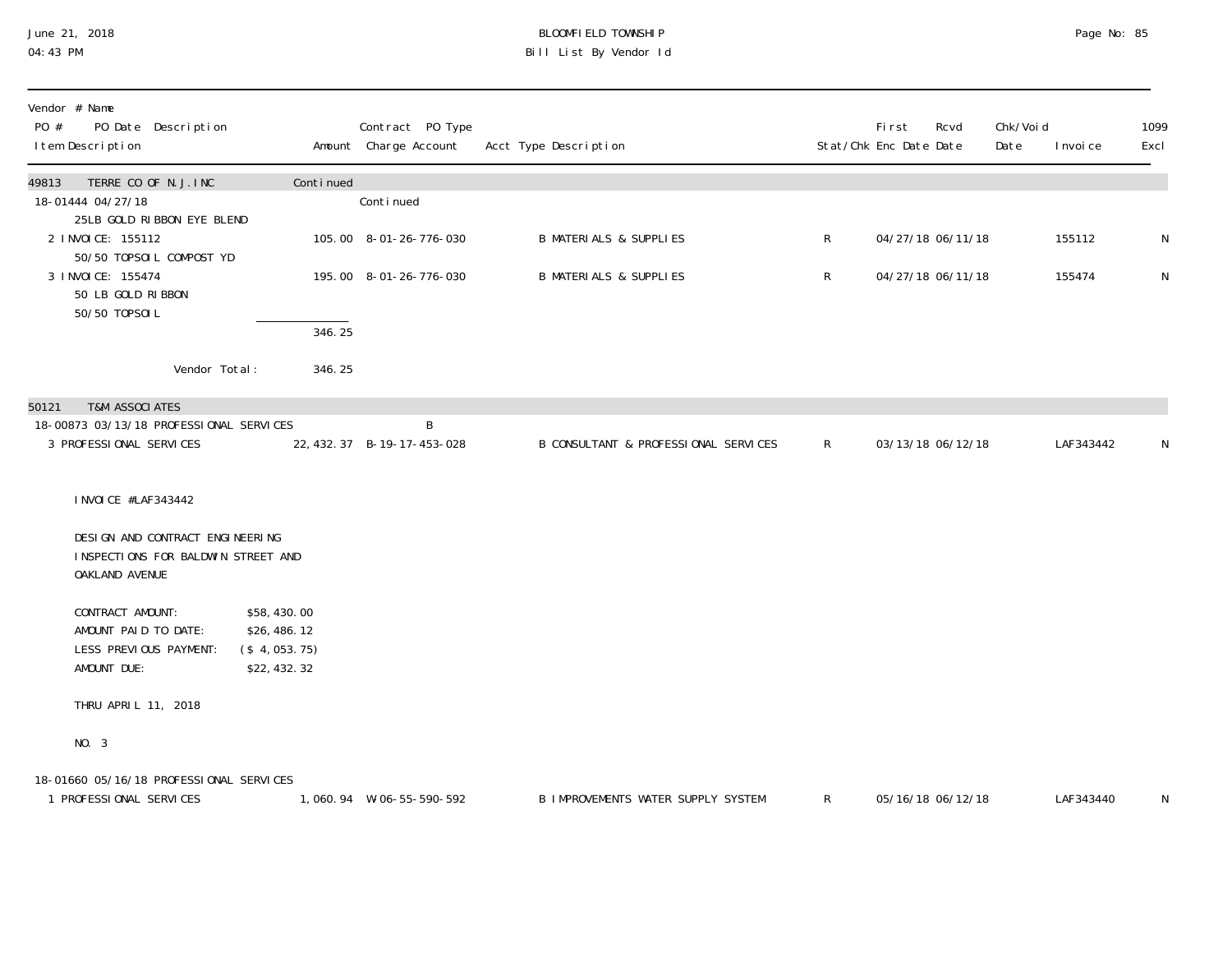#### June 21, 2018 BLOOMFIELD TOWNSHIP Page 2018 Page No: 86 04:43 PM Bill List By Vendor Id

| Vendor # Name<br>PO #<br>PO Date Description<br>I tem Description                                                        |             | Contract PO Type<br>Amount Charge Account | Acct Type Description            |              | Fi rst<br>Stat/Chk Enc Date Date | Rcvd              | Chk/Voi d<br>Date | I nvoi ce | 1099<br>Excl |
|--------------------------------------------------------------------------------------------------------------------------|-------------|-------------------------------------------|----------------------------------|--------------|----------------------------------|-------------------|-------------------|-----------|--------------|
| <b>T&amp;M ASSOCIATES</b><br>50121<br>18-01660 05/16/18 PROFESSIONAL SERVICES<br>I NVOI CE #LAF3434400<br>RE: BLTP-00001 | Continued   | Continued                                 |                                  |              |                                  |                   |                   |           |              |
| WATER METER REPLACEMENT PROGRAM DESIGN                                                                                   |             |                                           |                                  |              |                                  |                   |                   |           |              |
| MARCH 14, 2018 THRU APRIL 12, 2018                                                                                       |             |                                           |                                  |              |                                  |                   |                   |           |              |
| Vendor Total:                                                                                                            | 23, 493. 31 |                                           |                                  |              |                                  |                   |                   |           |              |
| 50839<br>TOSHI BA BUSI NESS SOLUTI ONS<br>18-01025 03/27/18 BADGEPASS<br>1<br>VI SI TOR MANAGER SOFTWARE PACKAGE         |             | 2,948.00 T-13-56-227-L10                  | <b>B FEDERAL FORFEITURE FUND</b> | $\mathsf{R}$ |                                  | 03/27/18 06/13/18 |                   |           | N            |
| Vendor Total:                                                                                                            | 2,948.00    |                                           |                                  |              |                                  |                   |                   |           |              |
| TRA-PAR TRANSMI SSIONS<br>50889                                                                                          |             |                                           |                                  |              |                                  |                   |                   |           |              |
| 18-01617 05/14/18 INVOICE: 3742<br>1 I NVOI CE: 3742<br>POLICE #219 MG99250 S/N: 1011138                                 |             | 4, 139. 18 8-01-26-767-025                | B MAINTENANCE OF MOTOR VEHICLES  | $\mathsf{R}$ |                                  | 05/14/18 06/11/18 |                   | 3742      |              |
| 12 MONTHS OR 12KMILE WARRANTY                                                                                            |             |                                           |                                  |              |                                  |                   |                   |           |              |
| Vendor Total:                                                                                                            | 4, 139. 18  |                                           |                                  |              |                                  |                   |                   |           |              |
| <b>TOADSHADE</b><br>50906<br>18-01711 05/21/18 FLOWERS / PLANTS / SEED                                                   |             |                                           |                                  |              |                                  |                   |                   |           |              |
| 1 FLOWERS / PLANTS / SEED<br>FOR BROOKSIDE PARK - GREENER BLOOMFIELD                                                     |             | 214.32 8-01-28-795-029                    | <b>B OTHER CONTRACTUAL</b>       | $\mathsf{R}$ |                                  | 05/21/18 06/14/18 |                   | 180434    |              |
| I NVOI CE #180434                                                                                                        |             |                                           |                                  |              |                                  |                   |                   |           |              |
| Vandor Total.                                                                                                            | ົາ1. 4 າົ   |                                           |                                  |              |                                  |                   |                   |           |              |

Vendor Total: 214.32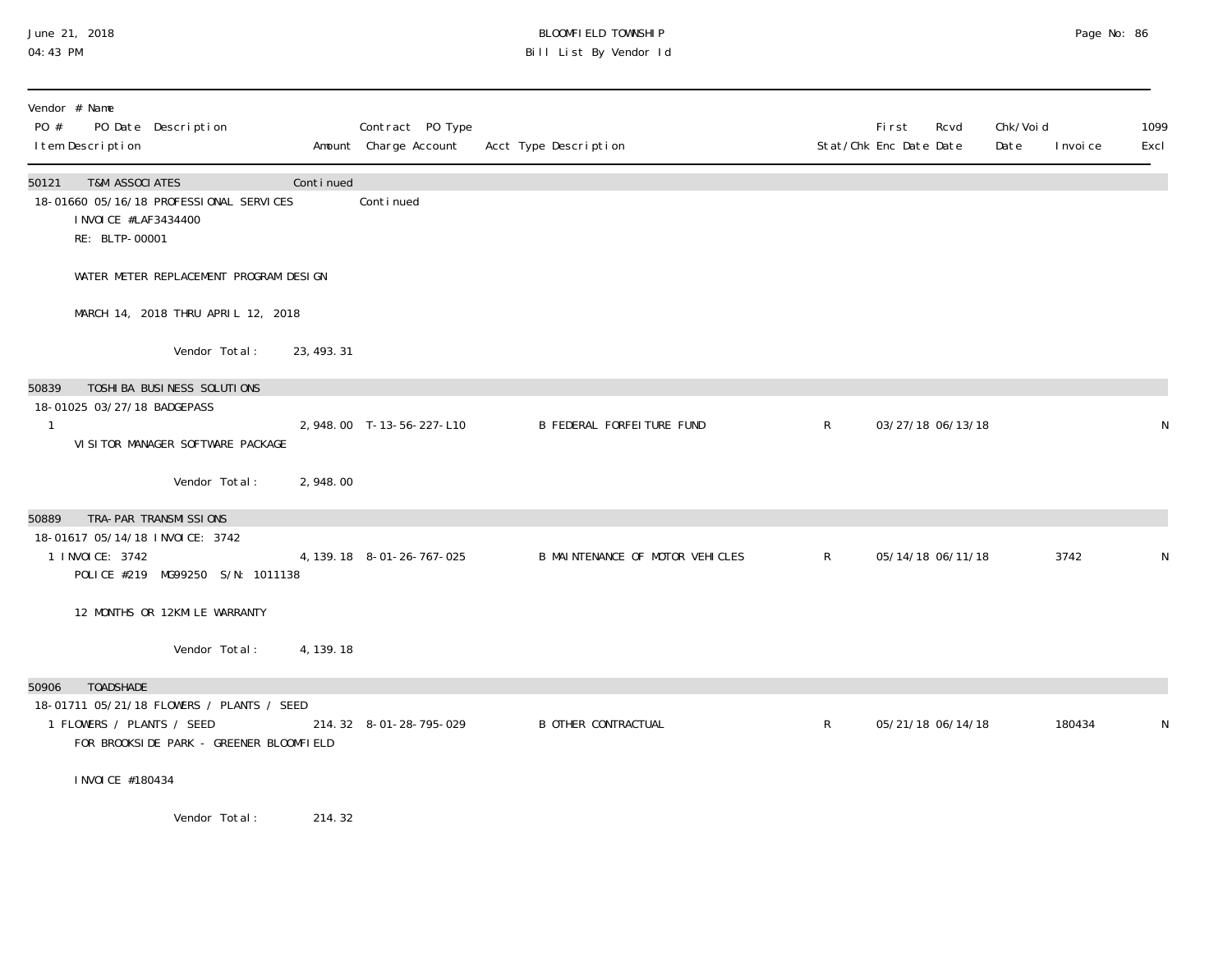# June 21, 2018 BLOOMFIELD TOWNSHIP Page 2018 Page No: 87 04:43 PM Bill List By Vendor Id

| Vendor # Name<br>PO #<br>PO Date Description<br>I tem Description                                                                                                                                                                                                                                               |                      | Contract PO Type<br>Amount Charge Account                                                                                       | Acct Type Description                                                                                                                                   |                                 | Fi rst<br>Stat/Chk Enc Date Date | Rcvd                                                                                                  | Chk/Voi d<br>Date | I nvoi ce | 1099<br>Excl                                                      |
|-----------------------------------------------------------------------------------------------------------------------------------------------------------------------------------------------------------------------------------------------------------------------------------------------------------------|----------------------|---------------------------------------------------------------------------------------------------------------------------------|---------------------------------------------------------------------------------------------------------------------------------------------------------|---------------------------------|----------------------------------|-------------------------------------------------------------------------------------------------------|-------------------|-----------|-------------------------------------------------------------------|
| TRADE MONEY, LLC<br>51413                                                                                                                                                                                                                                                                                       |                      |                                                                                                                                 |                                                                                                                                                         |                                 |                                  |                                                                                                       |                   |           |                                                                   |
| 18-02189 06/18/18 REDEEM TSC #17-00014, 16/11                                                                                                                                                                                                                                                                   |                      |                                                                                                                                 |                                                                                                                                                         |                                 |                                  |                                                                                                       |                   |           |                                                                   |
| 1 TSC #17-00014, 16/11                                                                                                                                                                                                                                                                                          |                      | 120.62 T-13-22-856-C30                                                                                                          | <b>B TAX TITLE LIEN REDEMPTION</b>                                                                                                                      | R                               |                                  | 06/18/18 06/21/18                                                                                     |                   |           | ${\sf N}$                                                         |
| 2 RECORDING FEE                                                                                                                                                                                                                                                                                                 |                      | 65.00 T-13-22-856-C30                                                                                                           | <b>B TAX TITLE LIEN REDEMPTION</b>                                                                                                                      | R                               |                                  | 06/18/18 06/21/18                                                                                     |                   |           | $\mathsf N$                                                       |
| 3 SUBS PAID                                                                                                                                                                                                                                                                                                     |                      | 2, 225. 34 T-13-22-856-C30                                                                                                      | <b>B TAX TITLE LIEN REDEMPTION</b>                                                                                                                      | R                               |                                  | 06/18/18 06/21/18                                                                                     |                   |           | ${\sf N}$<br>${\sf N}$                                            |
| 4 INTEREST EARNED<br>5 PREMI UM HELD                                                                                                                                                                                                                                                                            |                      | 39.40 T-13-22-856-C30<br>300.00 T-13-22-856-C30                                                                                 | B TAX TITLE LIEN REDEMPTION<br>B TAX TITLE LIEN REDEMPTION                                                                                              | R<br>R                          |                                  | 06/18/18 06/21/18<br>06/18/18 06/21/18                                                                |                   |           | $\mathsf N$                                                       |
| TSC #17-00014, 16/11 REDEEMED 6/30/18 BY                                                                                                                                                                                                                                                                        |                      |                                                                                                                                 |                                                                                                                                                         |                                 |                                  |                                                                                                       |                   |           |                                                                   |
| ARCHIVE TITLE                                                                                                                                                                                                                                                                                                   |                      |                                                                                                                                 |                                                                                                                                                         |                                 |                                  |                                                                                                       |                   |           |                                                                   |
| CHECK MUST BE DATED BY 6/30/18                                                                                                                                                                                                                                                                                  |                      |                                                                                                                                 |                                                                                                                                                         |                                 |                                  |                                                                                                       |                   |           |                                                                   |
| RETURN CHECK TO CINDY                                                                                                                                                                                                                                                                                           |                      |                                                                                                                                 |                                                                                                                                                         |                                 |                                  |                                                                                                       |                   |           |                                                                   |
|                                                                                                                                                                                                                                                                                                                 | 2,750.36             |                                                                                                                                 |                                                                                                                                                         |                                 |                                  |                                                                                                       |                   |           |                                                                   |
| 18-02272 06/21/18 RED. TSC#17-00082, 287/23/C0105<br>1 TSC #17-00082, 287/23/C0105<br>2 RECORDING FEE<br>3 SUBS PAID<br>4 INTEREST AND 2% EARNED<br>5 PREMI UM HELD<br>TSC #17-00082, 287/23/C0105 REDEEMED<br>6/30/18 BY CORELOGIC<br>CHECK MUST BE DATED BY 6/30/18<br>RETURN CHECK TO CINDY<br>Vendor Total: | 1,944.10<br>4,694.46 | 458.94 T-13-22-856-C30<br>65.00 T-13-22-856-C30<br>286.06 T-13-22-856-C30<br>34.10 T-13-22-856-C30<br>1, 100.00 T-13-22-856-C30 | B TAX TITLE LIEN REDEMPTION<br>B TAX TITLE LIEN REDEMPTION<br>B TAX TITLE LIEN REDEMPTION<br>B TAX TITLE LIEN REDEMPTION<br>B TAX TITLE LIEN REDEMPTION | $\mathsf R$<br>R<br>R<br>R<br>R |                                  | 06/21/18 06/21/18<br>06/21/18 06/21/18<br>06/21/18 06/21/18<br>06/21/18 06/21/18<br>06/21/18 06/21/18 |                   |           | ${\sf N}$<br>${\sf N}$<br>${\sf N}$<br>$\mathsf N$<br>$\mathsf N$ |
| TURN OUT FIRE & SAFETY<br>51499                                                                                                                                                                                                                                                                                 |                      |                                                                                                                                 |                                                                                                                                                         |                                 |                                  |                                                                                                       |                   |           |                                                                   |
| 17-37970 12/26/17 TURNOUT GEAR/STATIONWEAR                                                                                                                                                                                                                                                                      |                      | B                                                                                                                               |                                                                                                                                                         |                                 |                                  |                                                                                                       |                   |           |                                                                   |
| 44 S/S NOMEX SHIRT TALL BODY                                                                                                                                                                                                                                                                                    |                      | 185.98 C-04-55-860-985                                                                                                          | B 2012 FIRE STATION WEAR/TURNOUT GEAR                                                                                                                   | $\mathsf{R}^-$                  |                                  | 12/26/17 06/14/18                                                                                     |                   | 190268    | N                                                                 |
| 45 NAME EMBR BLOCK LETTERS                                                                                                                                                                                                                                                                                      |                      | 10.00 $C-04-55-860-985$                                                                                                         | B 2012 FIRE STATION WEAR/TURNOUT GEAR                                                                                                                   | R                               |                                  | 12/26/17 06/14/18                                                                                     |                   | 190268    | ${\sf N}$                                                         |
| 46 COLLAR EMBROI DER/RANK INSIGNIA                                                                                                                                                                                                                                                                              |                      | 12.00 C-04-55-860-985                                                                                                           | B 2012 FIRE STATION WEAR/TURNOUT GEAR                                                                                                                   | R                               |                                  | 12/26/17 06/14/18                                                                                     |                   | 190268    | $\mathsf N$                                                       |
| 47 RT AMERICAN FLAG GLD BORDER                                                                                                                                                                                                                                                                                  |                      | 4.00 C-04-55-860-985                                                                                                            | B 2012 FIRE STATION WEAR/TURNOUT GEAR                                                                                                                   | R                               |                                  | 12/26/17 06/14/18                                                                                     |                   | 190268    | $\mathsf N$                                                       |

#### TURNOUT GEAR/STATIONWEAR

FF M. KACZMARCZYK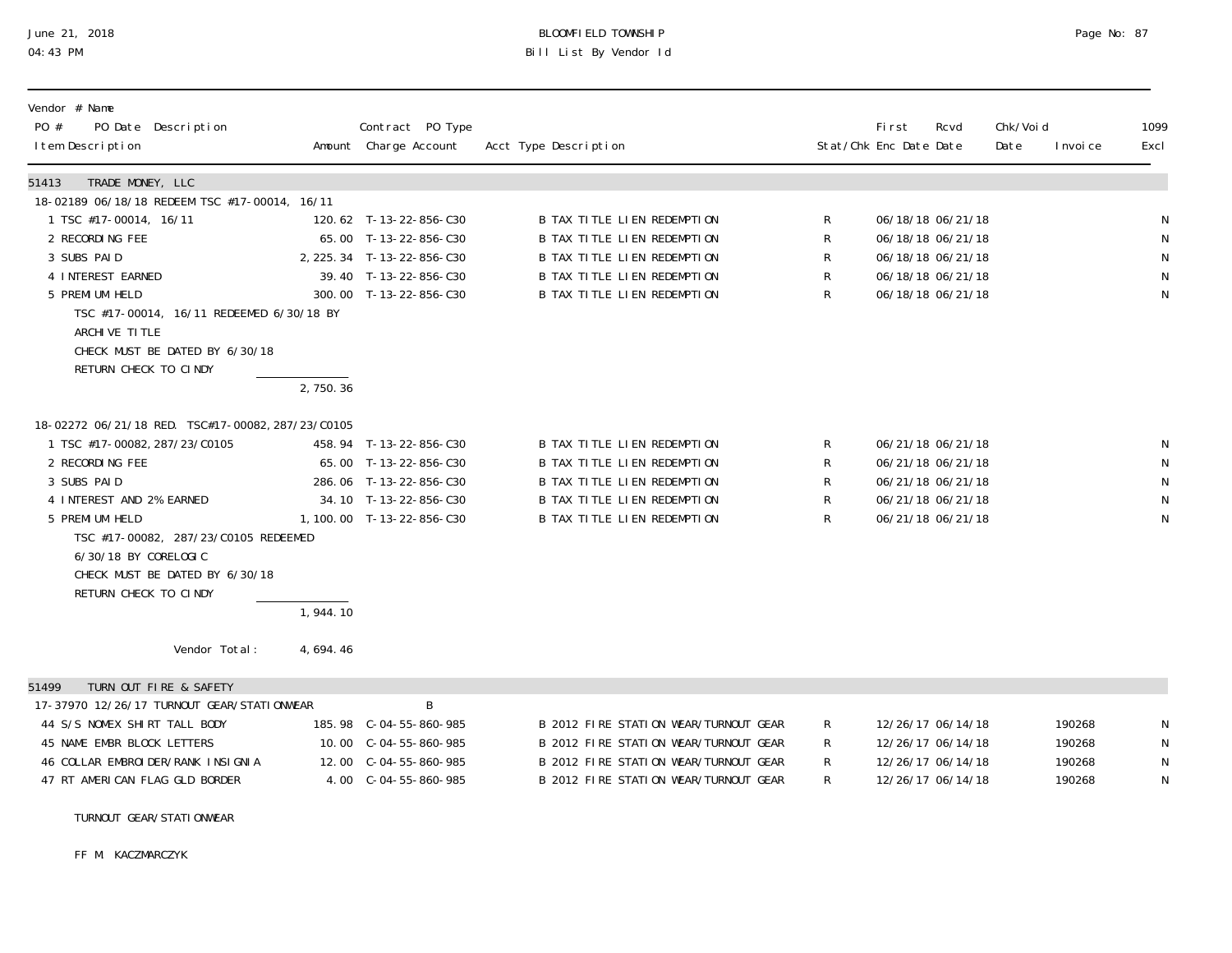#### June 21, 2018 BLOOMFIELD TOWNSHIP Page 2018 Page No: 88 04:43 PM Bill List By Vendor Id

| PO #  | Vendor # Name<br>PO Date Description<br>I tem Description                                                                                                                                                                      |           | Contract PO Type<br>Amount Charge Account                                                                                   | Acct Type Description                                                                                                                                                                                     |                         | First<br>Stat/Chk Enc Date Date                                                                       | Rcvd | Chk/Voi d<br>Date | I nvoi ce                                      | 1099<br>Excl          |
|-------|--------------------------------------------------------------------------------------------------------------------------------------------------------------------------------------------------------------------------------|-----------|-----------------------------------------------------------------------------------------------------------------------------|-----------------------------------------------------------------------------------------------------------------------------------------------------------------------------------------------------------|-------------------------|-------------------------------------------------------------------------------------------------------|------|-------------------|------------------------------------------------|-----------------------|
| 51499 | TURN OUT FIRE & SAFETY<br>17-37970 12/26/17 TURNOUT GEAR/STATIONWEAR<br>PAYMENT #17                                                                                                                                            | Continued | Continued                                                                                                                   |                                                                                                                                                                                                           |                         |                                                                                                       |      |                   |                                                |                       |
|       | STATE CONTRACT #A80947, A80948, A80953<br>#A81360, A81329, A78923<br>48 NOMEX NFPA TROUSERS<br>49 L/S BRAVO NOMEX TALL<br>50 S/S NOMEX SHIRT TALL BODY<br>51 NAME EMBROIDERY BLOCK LETTERS<br>52 RT. AMERICAN FLAG GOLD BORDER |           | 219.98 C-04-55-860-985<br>87.99 C-04-55-860-985<br>99.99 C-04-55-860-985<br>10.00 $C-04-55-860-985$<br>4.00 C-04-55-860-985 | B 2012 FIRE STATION WEAR/TURNOUT GEAR<br>B 2012 FIRE STATION WEAR/TURNOUT GEAR<br>B 2012 FIRE STATION WEAR/TURNOUT GEAR<br>B 2012 FIRE STATION WEAR/TURNOUT GEAR<br>B 2012 FIRE STATION WEAR/TURNOUT GEAR | R.<br>R<br>R<br>R<br>R. | 12/26/17 06/14/18<br>12/26/17 06/14/18<br>12/26/17 06/14/18<br>12/26/17 06/14/18<br>12/26/17 06/14/18 |      |                   | 189190<br>189190<br>189190<br>189190<br>189190 | N<br>N<br>N<br>N<br>N |
|       | TURNOUT GEAR/STATI ONWEAR                                                                                                                                                                                                      |           |                                                                                                                             |                                                                                                                                                                                                           |                         |                                                                                                       |      |                   |                                                |                       |
|       | FF JOSEPH CALLEROS                                                                                                                                                                                                             |           |                                                                                                                             |                                                                                                                                                                                                           |                         |                                                                                                       |      |                   |                                                |                       |
|       | PAYMENT #18                                                                                                                                                                                                                    |           |                                                                                                                             |                                                                                                                                                                                                           |                         |                                                                                                       |      |                   |                                                |                       |
|       | STATE CONTRACT #A80947, A80948, A80953,<br>#A81360, A81329, A78923<br>53 NOMEX BRAVO NAVY S/S<br>54 NAME EMBROIDERY BLOCK LETTERS<br>55 COLLAR EMBROI DER/RANK INSIGNIA<br>56 RT. AMERICAN FLAG GOLD BORDER                    |           | 89.99 C-04-55-860-985<br>5.00 C-04-55-860-985<br>6.00 C-04-55-860-985<br>2.00 C-04-55-860-985                               | B 2012 FIRE STATION WEAR/TURNOUT GEAR<br>B 2012 FIRE STATION WEAR/TURNOUT GEAR<br>B 2012 FIRE STATION WEAR/TURNOUT GEAR<br>B 2012 FIRE STATION WEAR/TURNOUT GEAR                                          | R<br>R<br>R<br>R.       | 12/26/17 06/14/18<br>12/26/17 06/14/18<br>12/26/17 06/14/18<br>12/26/17 06/14/18                      |      |                   | 190162<br>190162<br>190162<br>190162           | N<br>N<br>N<br>N      |
|       | TURNOUT GEAR/STATI ONWEAR                                                                                                                                                                                                      |           |                                                                                                                             |                                                                                                                                                                                                           |                         |                                                                                                       |      |                   |                                                |                       |
|       | CAPT. FRED MAMAY                                                                                                                                                                                                               |           |                                                                                                                             |                                                                                                                                                                                                           |                         |                                                                                                       |      |                   |                                                |                       |
|       | PAYMENT #19                                                                                                                                                                                                                    |           |                                                                                                                             |                                                                                                                                                                                                           |                         |                                                                                                       |      |                   |                                                |                       |
|       | STATE CONTRACT #A80947, A80948, A80953<br>#A81360, A81329, A78923<br>57 NOMEX BRAVO NAVY S/S<br>58 NAME EMBR. BLOCK LETTERS<br>59 COLLAR EMBROID. / RANK INSIGNIA<br>60 RT. AMERICAN FLAG GLD BORDER                           |           | 89.99 C-04-55-860-985<br>6.00 C-04-55-860-985<br>2.00 C-04-55-860-985                                                       | B 2012 FIRE STATION WEAR/TURNOUT GEAR<br>B 2012 FIRE STATION WEAR/TURNOUT GEAR<br>B 2012 FIRE STATION WEAR/TURNOUT GEAR<br>B 2012 FIRE STATION WEAR/TURNOUT GEAR                                          | R<br>R<br>R             | 12/26/17 06/14/18<br>12/26/17 06/14/18<br>12/26/17 06/14/18<br>12/26/17 06/14/18                      |      |                   | 190161<br>190161<br>190161<br>190161           | N<br>N<br>N<br>N      |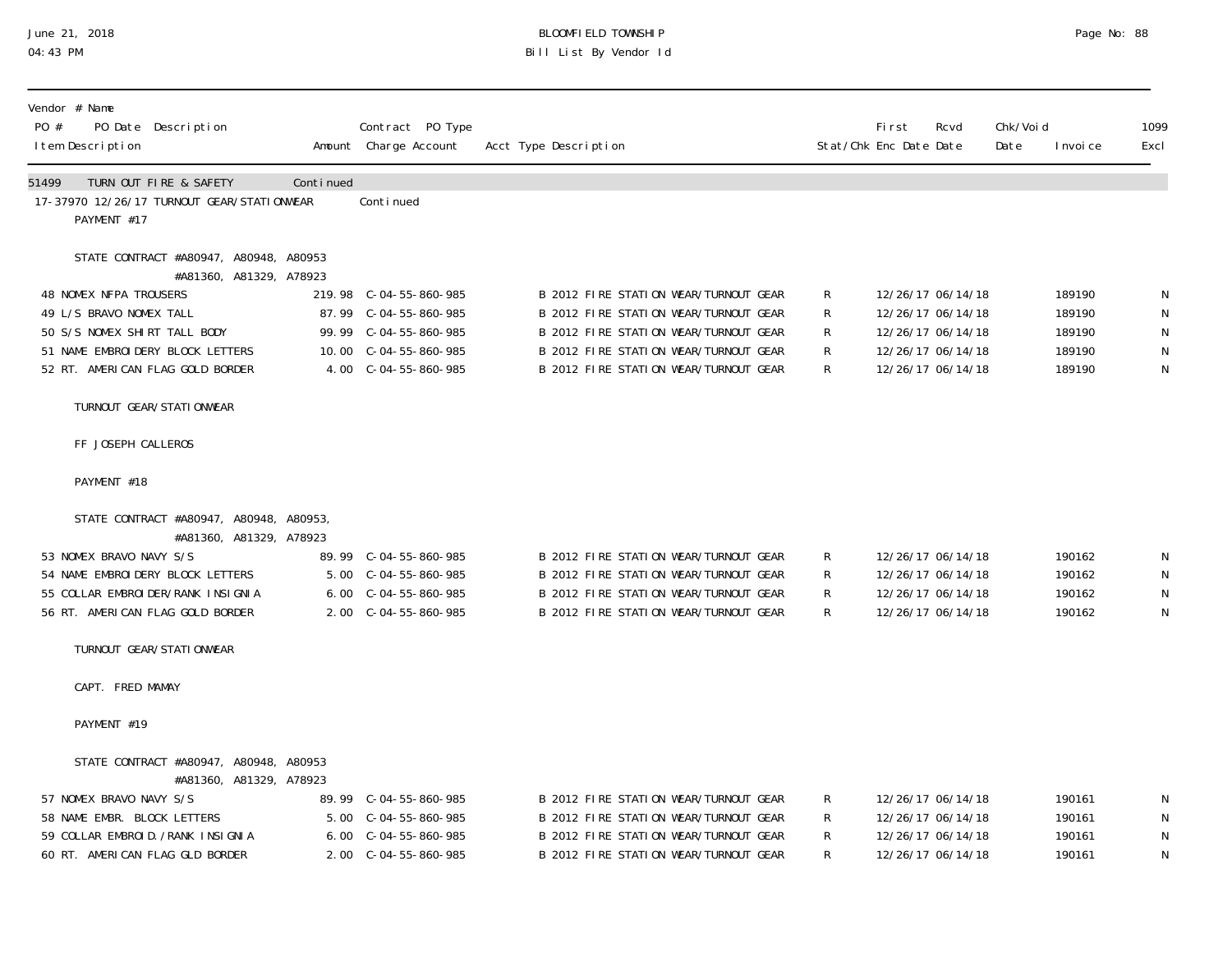#### June 21, 2018 BLOOMFIELD TOWNSHIP Page 2018 Page No: 89 04:43 PM Bill List By Vendor Id

| Vendor # Name<br>PO # | PO Date Description<br>I tem Description                                                                                                                                |           | Contract PO Type<br>Amount Charge Account                                                     | Acct Type Description                                                                                                                                                                                     |                                       | <b>First</b><br>Stat/Chk Enc Date Date                                                                | Rcvd | Chk/Voi d<br>Date | I nvoi ce                                      | 1099<br>Excl                                               |
|-----------------------|-------------------------------------------------------------------------------------------------------------------------------------------------------------------------|-----------|-----------------------------------------------------------------------------------------------|-----------------------------------------------------------------------------------------------------------------------------------------------------------------------------------------------------------|---------------------------------------|-------------------------------------------------------------------------------------------------------|------|-------------------|------------------------------------------------|------------------------------------------------------------|
| 51499                 | TURN OUT FIRE & SAFETY<br>17-37970 12/26/17 TURNOUT GEAR/STATIONWEAR<br>TURNOUT GEAR/STATI ONWEAR                                                                       | Continued | Conti nued                                                                                    |                                                                                                                                                                                                           |                                       |                                                                                                       |      |                   |                                                |                                                            |
|                       | FF ALEXANDER NI EVES                                                                                                                                                    |           |                                                                                               |                                                                                                                                                                                                           |                                       |                                                                                                       |      |                   |                                                |                                                            |
|                       | PAYMENT #20                                                                                                                                                             |           |                                                                                               |                                                                                                                                                                                                           |                                       |                                                                                                       |      |                   |                                                |                                                            |
|                       | STATE CONTRACT #A80947, A80948, A80953<br>#A81360, A81329, A78923                                                                                                       |           |                                                                                               |                                                                                                                                                                                                           |                                       |                                                                                                       |      |                   |                                                |                                                            |
|                       | 61 NOMEX NFPA TROUSER<br>62 NOMEX BRAVO NAVY L/S<br>63 NAME EMBR. BLOCK LETTERS<br>64 COLLAR EMBROI DER/RANK INSIGNIA<br>65 RT. AMERICAN FLAG GLD BORDER                |           | 99.99 C-04-55-860-985<br>5.00 C-04-55-860-985<br>6.00 C-04-55-860-985<br>2.00 C-04-55-860-985 | B 2012 FIRE STATION WEAR/TURNOUT GEAR<br>B 2012 FIRE STATION WEAR/TURNOUT GEAR<br>B 2012 FIRE STATION WEAR/TURNOUT GEAR<br>B 2012 FIRE STATION WEAR/TURNOUT GEAR<br>B 2012 FIRE STATION WEAR/TURNOUT GEAR | R.<br>R<br>R<br>R<br>R.               | 12/26/17 06/14/18<br>12/26/17 06/14/18<br>12/26/17 06/14/18<br>12/26/17 06/14/18<br>12/26/17 06/14/18 |      |                   | 190165<br>190165<br>190165<br>190165<br>190165 | N<br>${\sf N}$<br>$\mathsf N$<br>${\sf N}$<br>$\mathsf{N}$ |
|                       | TURNOUT GEAR/STATI ONWEAR                                                                                                                                               |           |                                                                                               |                                                                                                                                                                                                           |                                       |                                                                                                       |      |                   |                                                |                                                            |
|                       | FF CARL MERCADO                                                                                                                                                         |           |                                                                                               |                                                                                                                                                                                                           |                                       |                                                                                                       |      |                   |                                                |                                                            |
|                       | PAYMENT #21                                                                                                                                                             |           |                                                                                               |                                                                                                                                                                                                           |                                       |                                                                                                       |      |                   |                                                |                                                            |
|                       | STATE CONTRACT #A80947, A80948, A80953<br>#A81360, A81329, A78923<br>66 POPLIN S/S SHIRT W/CREASES<br>67 NAME EMBROID BLOCK LETTERS<br>68 RT. AMERICAN FLAG GOLD BORDER |           | 99.98 C-04-55-860-985<br>10.00 C-04-55-860-985<br>4.00 C-04-55-860-985                        | B 2012 FIRE STATION WEAR/TURNOUT GEAR<br>B 2012 FIRE STATION WEAR/TURNOUT GEAR<br>B 2012 FIRE STATION WEAR/TURNOUT GEAR                                                                                   | $\mathsf{R}^-$<br>$\mathsf{R}^-$<br>R | 12/26/17 06/14/18<br>12/26/17 06/14/18<br>12/26/17 06/14/18                                           |      |                   | 189276<br>189276<br>189276                     | N<br>${\sf N}$<br>$\mathsf N$                              |
|                       | TURNOUT GEAR/STATI ONWEAR                                                                                                                                               |           |                                                                                               |                                                                                                                                                                                                           |                                       |                                                                                                       |      |                   |                                                |                                                            |
|                       | ACT. F.O. THOMAS WILSON                                                                                                                                                 |           |                                                                                               |                                                                                                                                                                                                           |                                       |                                                                                                       |      |                   |                                                |                                                            |
|                       | PAYMENT #22                                                                                                                                                             |           |                                                                                               |                                                                                                                                                                                                           |                                       |                                                                                                       |      |                   |                                                |                                                            |
|                       | STATE CONTRACT #A80947, A80948, A80953<br>#A81360, A81329, A78923<br>69 NOMEX NFPA TROUSER                                                                              |           | 219.98 C-04-55-860-985                                                                        | B 2012 FIRE STATION WEAR/TURNOUT GEAR                                                                                                                                                                     | R                                     | 12/26/17 06/19/18                                                                                     |      |                   | 187941                                         | N                                                          |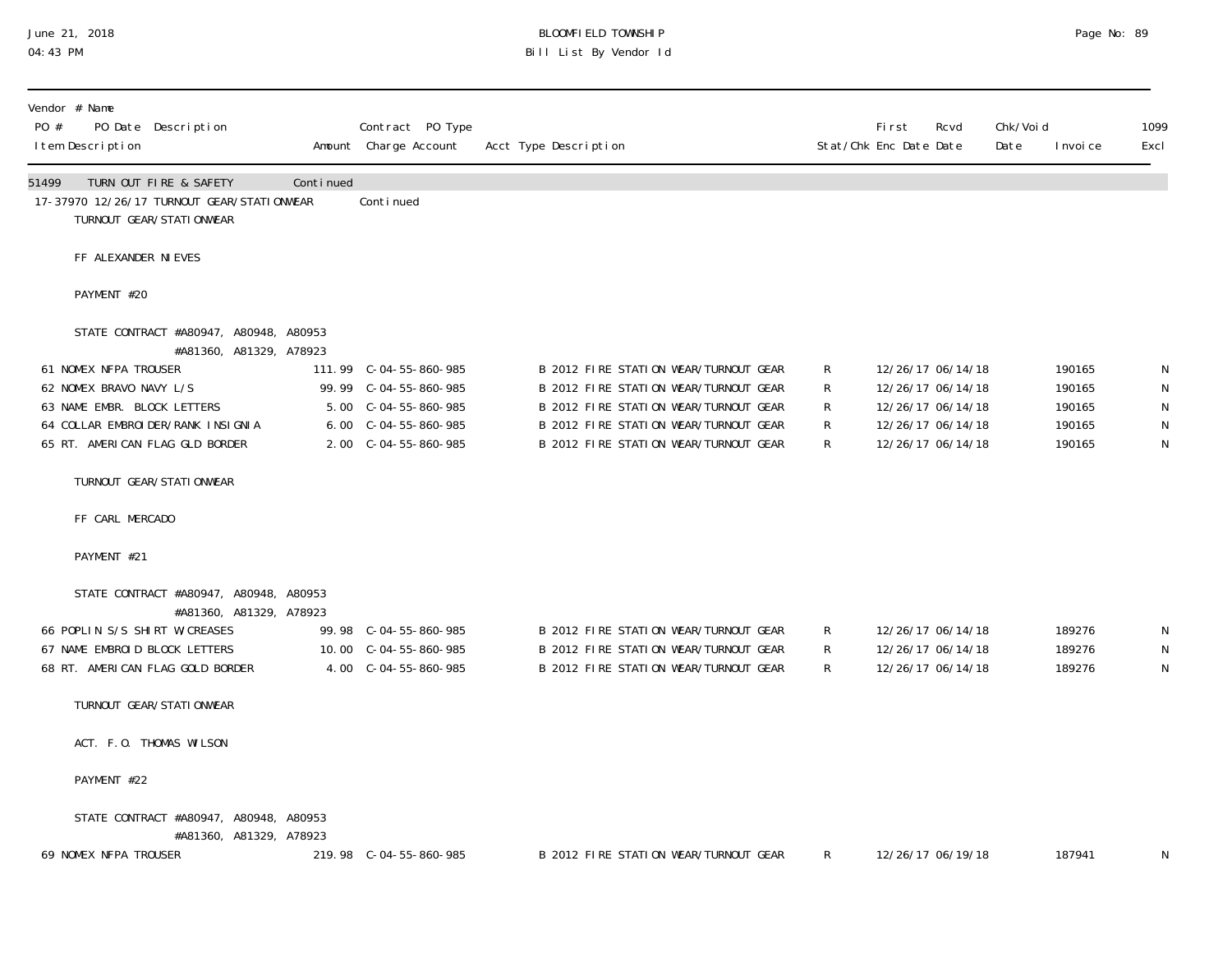#### June 21, 2018 BLOOMFIELD TOWNSHIP Page 2018 Page No: 90 04:43 PM Bill List By Vendor Id

| Vendor # Name<br>PO #<br>PO Date Description<br>I tem Description                                          |                         |           | Contract PO Type<br>Amount Charge Account | Acct Type Description                 |          | <b>First</b><br>Stat/Chk Enc Date Date | Rcvd | Chk/Voi d<br>Date | I nvoi ce | 1099<br>Excl |
|------------------------------------------------------------------------------------------------------------|-------------------------|-----------|-------------------------------------------|---------------------------------------|----------|----------------------------------------|------|-------------------|-----------|--------------|
| TURN OUT FIRE & SAFETY<br>51499<br>17-37970 12/26/17 TURNOUT GEAR/STATIONWEAR<br>TURNOUT GEAR/STATI ONWEAR |                         | Continued | Continued                                 |                                       |          |                                        |      |                   |           |              |
| FF OSCAR MORALES                                                                                           |                         |           |                                           |                                       |          |                                        |      |                   |           |              |
| PAYMENT #23                                                                                                |                         |           |                                           |                                       |          |                                        |      |                   |           |              |
| STATE CONTRACT #A80947, A80948, A80953                                                                     |                         |           |                                           |                                       |          |                                        |      |                   |           |              |
| 70 100% COTTON NFPA TROUSERS                                                                               | #A81360, A81329, A78923 |           | 60.00 C-04-55-860-985                     | B 2012 FIRE STATION WEAR/TURNOUT GEAR | $R \sim$ | 12/26/17 06/19/18                      |      |                   | 190163    | N            |
| TURNOUT GEAR/STATI ONWEAR                                                                                  |                         |           |                                           |                                       |          |                                        |      |                   |           |              |
| LT. PAUL MESUK                                                                                             |                         |           |                                           |                                       |          |                                        |      |                   |           |              |
| PAYMENT #24                                                                                                |                         |           |                                           |                                       |          |                                        |      |                   |           |              |
| STATE CONTRACT #A80947, A80948, A80953                                                                     |                         |           |                                           |                                       |          |                                        |      |                   |           |              |
| 71 FUSION FIRE GLOVE SHORT MODEL                                                                           | #A81360, A81329, A78923 |           |                                           | B 2012 FIRE STATION WEAR/TURNOUT GEAR | $R \sim$ | 12/26/17 06/19/18                      |      |                   | 191233    | N            |
| TURNOUT GEAR/STATI ONWEAR                                                                                  |                         |           |                                           |                                       |          |                                        |      |                   |           |              |
| VOL. FF JOSH O'MARA                                                                                        |                         |           |                                           |                                       |          |                                        |      |                   |           |              |
| PAYMENT #25                                                                                                |                         |           |                                           |                                       |          |                                        |      |                   |           |              |
| STATE CONTRACT #A80947, A80948, A80953<br>72                                                               | #A81360, A81329, A78923 | 1,528.85  | $0.00 \quad C - 04 - 55 - 860 - 985$      | B 2012 FIRE STATION WEAR/TURNOUT GEAR | $R \sim$ | 12/26/17 06/19/18                      |      |                   | 191233    | N            |
| Vendor Total:                                                                                              |                         | 1,528.85  |                                           |                                       |          |                                        |      |                   |           |              |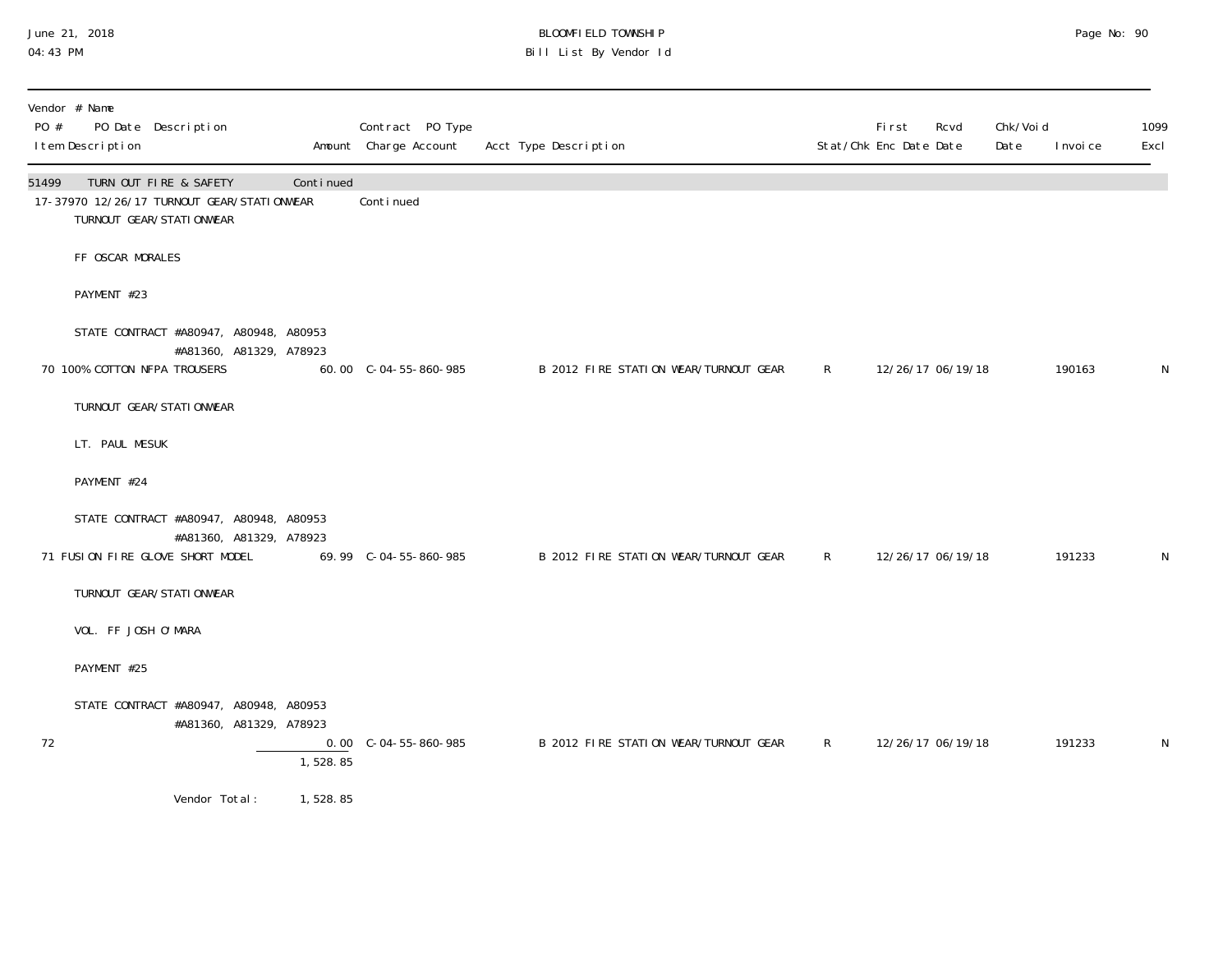#### June 21, 2018 BLOOMFIELD TOWNSHIP Page 2018 Page No: 91 04:43 PM Bill List By Vendor Id

| Vendor # Name<br>PO #<br>PO Date Description<br>I tem Description                                                         |          | Contract PO Type<br>Amount Charge Account | Acct Type Description             |              | <b>First</b><br>Stat/Chk Enc Date Date | Rcvd              | Chk/Voi d<br>Date | I nvoi ce | 1099<br>Excl |
|---------------------------------------------------------------------------------------------------------------------------|----------|-------------------------------------------|-----------------------------------|--------------|----------------------------------------|-------------------|-------------------|-----------|--------------|
| 51502<br>TURTLE BACK ZOO<br>18-01279 04/10/18 SUMMER CAMP TRIP WEEK 2                                                     |          |                                           |                                   |              |                                        |                   |                   |           |              |
| 1 SUMMER CAMP TRIP WEEK 2                                                                                                 |          | 2,560.00 R-14-20-854-030                  | <b>B MATERIALS &amp; SUPPLIES</b> | $\mathsf{R}$ |                                        | 04/10/18 06/11/18 |                   | LYNN-708  | N            |
| Vendor Total:                                                                                                             | 2,560.00 |                                           |                                   |              |                                        |                   |                   |           |              |
| TWENTY EIGHT HOLE<br>51595                                                                                                |          |                                           |                                   |              |                                        |                   |                   |           |              |
| 18-01198 04/09/18 70 BBQ BUFFET<br>1 70 BBQ BUFFET                                                                        |          | 2, 312.80 R-14-20-854-030                 | <b>B MATERIALS &amp; SUPPLIES</b> | $\mathsf{R}$ |                                        | 04/09/18 06/11/18 |                   | 14797     |              |
| Vendor Total:                                                                                                             | 2,312.80 |                                           |                                   |              |                                        |                   |                   |           |              |
| US SPORTS INSTITUTE, INC.<br>52440                                                                                        |          |                                           |                                   |              |                                        |                   |                   |           |              |
| 18-01529 05/04/18 SPRING TENNIS<br>1 SPRING TENNIS<br>$20 \text{ } \textcircled{} \textcircled{} \text{ } $120 = 2400$    |          | 2,400.00 R-14-20-854-030                  | <b>B MATERIALS &amp; SUPPLIES</b> | $\mathsf{R}$ |                                        | 05/04/18 06/11/18 |                   | R4375     |              |
| Vendor Total:                                                                                                             | 2,400.00 |                                           |                                   |              |                                        |                   |                   |           |              |
| UNIVERSAL GRAPHICS COMPANY<br>53353                                                                                       |          |                                           |                                   |              |                                        |                   |                   |           |              |
| 18-01269 04/10/18 NURSING TB CARDS<br>1 NURSING TB CARDS                                                                  |          | 125.00 8-01-27-785-023                    | <b>B PRINTING</b>                 | $\mathsf R$  |                                        | 04/10/18 06/11/18 |                   | 108956    | N            |
| 18-01595 05/10/18 DOG&CAT LICENSING - ENVELOPES<br>1 DOG&CAT LICENSING - ENVELOPES<br>I NVOI CE NUMBER 188                |          | 252.00 D-03-20-853-023                    | <b>B PRINTING</b>                 | $\mathsf{R}$ |                                        | 05/10/18 06/11/18 |                   | 188       | N            |
| 18-01697 05/16/18 CONTINUATION FORMS-ENVIR.<br>1 CONTINUATION FORMS-ENVIR.<br>1000 SETS                                   |          | 299.00 8-01-27-785-023                    | <b>B PRINTING</b>                 | $\mathsf{R}$ |                                        | 05/16/18 06/11/18 |                   | 195       | N            |
| 18-01781 05/29/18 ENVELOPES<br>1 ENVELOPES                                                                                |          | 350.00 8-01-27-785-023                    | <b>B PRINTING</b>                 | R            |                                        | 05/29/18 06/14/18 |                   | 198       | N            |
| 18-01785 05/29/18 DEPOSIT SLIPS - DOGS & CATS<br>1 DEPOSIT SLIPS - DOGS & CATS<br>I NVOI CE NO. 196<br>1,000 @ 0.275 EACH |          | 275.00 D-03-20-853-023                    | <b>B PRINTING</b>                 | $\mathsf{R}$ |                                        | 05/29/18 06/11/18 |                   | 196       | N            |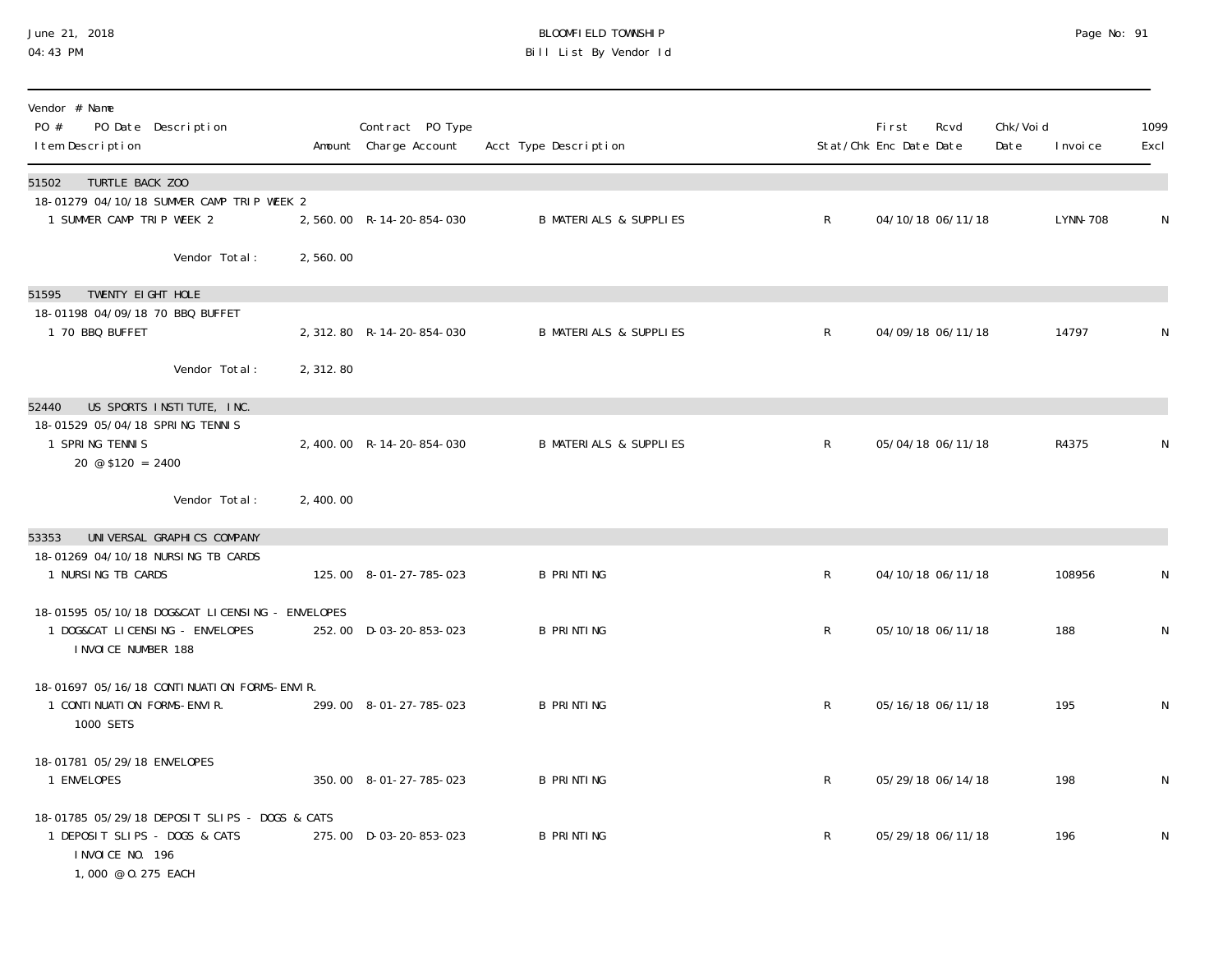#### June 21, 2018 BLOOMFIELD TOWNSHIP Page 2018 Page No: 92 04:43 PM Bill List By Vendor Id

| UNIVERSAL GRAPHICS COMPANY<br>Continued<br>53353<br>18-01902 06/07/18 LEAD FLYERS<br>207<br>1 LEAD FLYERS<br>B 2018 CHI LD HEALTH LEAD GRANT<br>R.<br>06/07/18 06/19/18<br>675.00 G-02-40-368-000<br>5 LOTS 2 SIDED - 4 COLOR 24# WHITE<br><b>OPAQUE</b><br>SET UP<br>Vendor Total:<br>1,976.00<br>US BANK CUST FOR PC7 FIRSTRUST<br>53372<br>18-02275 06/21/18 REDEEM TSC #17-00198, 1294/113 | 1099<br>Excl |
|------------------------------------------------------------------------------------------------------------------------------------------------------------------------------------------------------------------------------------------------------------------------------------------------------------------------------------------------------------------------------------------------|--------------|
|                                                                                                                                                                                                                                                                                                                                                                                                |              |
|                                                                                                                                                                                                                                                                                                                                                                                                | N            |
|                                                                                                                                                                                                                                                                                                                                                                                                |              |
|                                                                                                                                                                                                                                                                                                                                                                                                |              |
|                                                                                                                                                                                                                                                                                                                                                                                                |              |
| 1 TSC #17-00198, 1294/113<br>259.95 T-13-22-856-C30<br>B TAX TITLE LIEN REDEMPTION<br>R<br>06/21/18 06/21/18                                                                                                                                                                                                                                                                                   | N            |
| 2 RECORDING FEE<br>R<br>65.00 T-13-22-856-C30<br>B TAX TITLE LIEN REDEMPTION<br>06/21/18 06/21/18                                                                                                                                                                                                                                                                                              | $\mathsf N$  |
| ${\sf R}$<br>3 SUBS PAID<br>518.99 T-13-22-856-C30<br>B TAX TITLE LIEN REDEMPTION<br>06/21/18 06/21/18                                                                                                                                                                                                                                                                                         | $\mathsf{N}$ |
| R<br>4 INTEREST AND 2% EARNED<br>48.45 T-13-22-856-C30<br>B TAX TITLE LIEN REDEMPTION<br>06/21/18 06/21/18                                                                                                                                                                                                                                                                                     | ${\sf N}$    |
| 5 PREMI UM HELD<br><b>B TAX TITLE LIEN REDEMPTION</b><br>R<br>700.00 T-13-22-856-C30<br>06/21/18 06/21/18<br>TSC #17-00198, 1294/113 REDEEMED ON<br>6/30/18 BY CORELOGIC<br>CHECK MUST BE DATED BY 6/30/18<br>RETURN CHECK TO CINDY                                                                                                                                                            | ${\sf N}$    |
| 1, 592.39                                                                                                                                                                                                                                                                                                                                                                                      |              |
| Vendor Total:<br>1,592.39                                                                                                                                                                                                                                                                                                                                                                      |              |
| US BANK FOR TOWER DB VII<br>53402                                                                                                                                                                                                                                                                                                                                                              |              |
| 18-02115 06/14/18 REDEEM TSC #17-00096, 335/5                                                                                                                                                                                                                                                                                                                                                  |              |
| 619.20 T-13-22-856-C30<br>B TAX TITLE LIEN REDEMPTION<br>R<br>06/14/18 06/14/18<br>1 TSC #17-00096, 335/5                                                                                                                                                                                                                                                                                      | N            |
| R<br>2 RECORDING FEE<br>65.00 T-13-22-856-C30<br>B TAX TITLE LIEN REDEMPTION<br>06/14/18 06/14/18                                                                                                                                                                                                                                                                                              | ${\sf N}$    |
| R<br>3 SUBS PAID<br>B TAX TITLE LIEN REDEMPTION<br>1,560.87 T-13-22-856-C30<br>06/14/18 06/14/18                                                                                                                                                                                                                                                                                               | ${\sf N}$    |
| $\mathsf R$<br>4 INTEREST AND 2% EARNED<br>B TAX TITLE LIEN REDEMPTION<br>125.94 T-13-22-856-C30<br>06/14/18 06/14/18                                                                                                                                                                                                                                                                          | $\mathsf N$  |
| R<br>5 PREMI UM HELD<br>B TAX TITLE LIEN REDEMPTION<br>1, 200. 00 T-13-22-856-C30<br>06/14/18 06/14/18                                                                                                                                                                                                                                                                                         | N            |
| TSC #17-00096, 335/5 REDEEMED 6/30/18 BY                                                                                                                                                                                                                                                                                                                                                       |              |
| CORELOGIC<br>CHECK MUST BE DATED BY 6/30/18                                                                                                                                                                                                                                                                                                                                                    |              |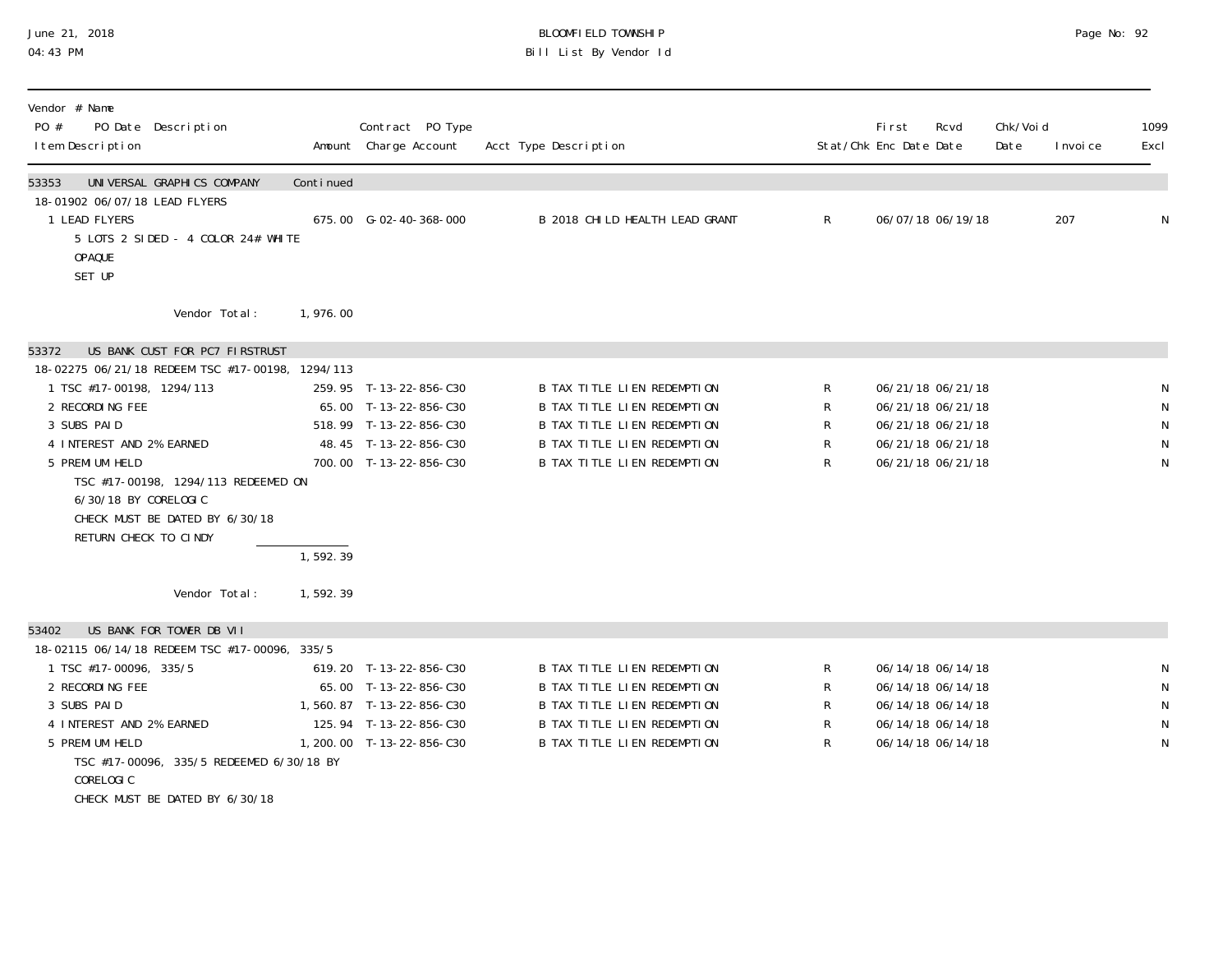#### June 21, 2018 BLOOMFIELD TOWNSHIP Page 2018 Page No: 93 04:43 PM Bill List By Vendor Id

| Vendor # Name<br>PO #<br>PO Date Description<br>I tem Description                                                                                                                                            |                        | Contract PO Type<br>Amount Charge Account | Acct Type Description             |              | First<br>Rcvd<br>Stat/Chk Enc Date Date | Chk/Voi d<br>Date | I nvoi ce    | 1099<br>Excl |
|--------------------------------------------------------------------------------------------------------------------------------------------------------------------------------------------------------------|------------------------|-------------------------------------------|-----------------------------------|--------------|-----------------------------------------|-------------------|--------------|--------------|
| US BANK FOR TOWER DB VII<br>53402<br>18-02115 06/14/18 REDEEM TSC #17-00096, 335/5<br>RETURN CHECK TO CINDY                                                                                                  | Continued<br>3, 571.01 | Continued                                 |                                   |              |                                         |                   |              |              |
| Vendor Total:                                                                                                                                                                                                | 3,571.01               |                                           |                                   |              |                                         |                   |              |              |
| VALLEY PHYSICIANS SERVICES<br>54029<br>18-01583 05/10/18 DRUG TESTING FOR CDL DRIVERS<br>1 DRUG TESTING FOR CDL DRIVERS<br>INVOICE # 301944c5622                                                             |                        | 189.00 R-14-20-854-030                    | <b>B MATERIALS &amp; SUPPLIES</b> | $\mathsf{R}$ | 05/10/18 06/11/18                       |                   | 301944C5622  |              |
| Vendor Total:                                                                                                                                                                                                | 189.00                 |                                           |                                   |              |                                         |                   |              |              |
| <b>VERIZON</b><br>55017<br>18-01566 05/09/18 BPA ACC#1016-340-55Y APR 2018<br>1 BPA ACC#1016-340-55Y APR 2018<br>ACC# 973-680-1016 340 55Y<br>*PLEASE DETACH & RETURN STUB REMITTANCE<br>WI TH CHECK PAYMENT |                        | 112.34 8-07-20-512-077                    | <b>B TELECOMMUNI CATIONS</b>      | R            | 05/09/18 06/05/18                       |                   | APR-18 (55Y) | N            |
| 18-01578 05/10/18 TH VARIOUS VERIZON<br>1 TH VARIOUS VERIZON<br>973-680-4141<br>1739.03                                                                                                                      |                        | 1,739.03 8-01-31-820-076                  | <b>B TELEPHONE</b>                | $\mathsf{R}$ | 05/10/18 06/05/18                       |                   |              | N            |
| 2 TH VARIOUS VERIZON<br>973-680-0386<br>10.50                                                                                                                                                                |                        | 10.50 8-01-31-820-076                     | <b>B TELEPHONE</b>                | $\mathsf{R}$ | 05/10/18 06/05/18                       |                   |              | N            |
| 3 TH VARIOUS VERIZON                                                                                                                                                                                         |                        | 135.05 8-01-31-820-076                    | <b>B TELEPHONE</b>                | R            | 05/10/18 06/05/18                       |                   |              | N            |
| 973-680-4078<br>135.05<br>4 TH VARIOUS VERIZON                                                                                                                                                               |                        | 72.62 8-01-31-820-076                     | <b>B TELEPHONE</b>                | $\mathsf{R}$ | 05/10/18 06/05/18                       |                   |              | N            |
| 201-X01-1116<br>72.62<br>5 TH VARIOUS VERIZON<br>201-X01-1115<br>82.98                                                                                                                                       | 2,040.18               | 82.98 8-01-31-820-076                     | <b>B TELEPHONE</b>                | $\mathsf R$  | 05/10/18 06/05/18                       |                   |              | N            |
| 18-01928 06/07/18 TH VARIOUS VERIZON JUNE 2018<br>1 TH VARIOUS VERIZON JUNE 2018<br>973-748-7389 57.88                                                                                                       |                        | 57.88 8-01-31-820-076                     | <b>B TELEPHONE</b>                | R            | 06/07/18 06/14/18                       |                   |              | N            |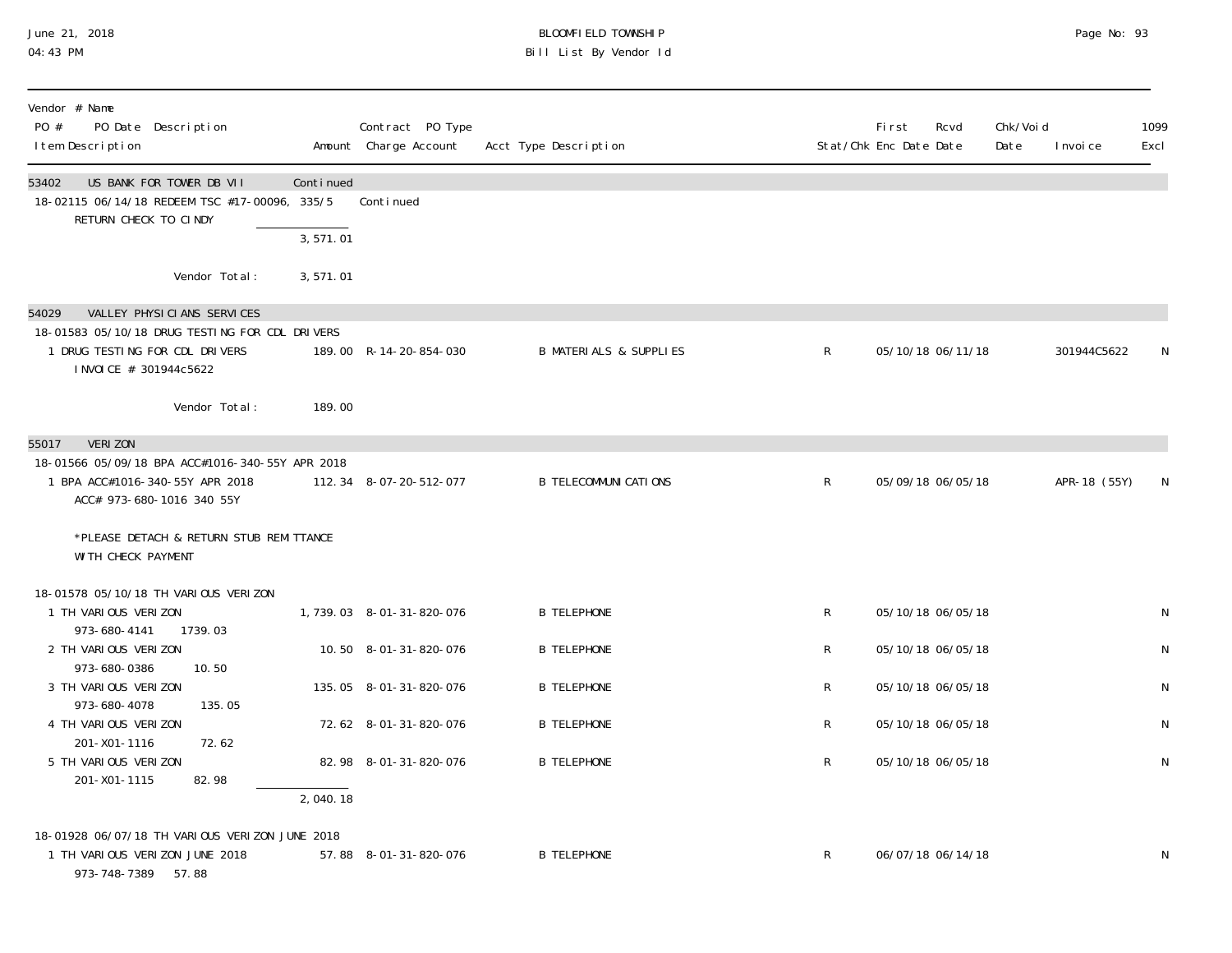### June 21, 2018 BLOOMFIELD TOWNSHIP Page 2018 Page No: 94 04:43 PM Bill List By Vendor Id

| Vendor # Name<br>PO #<br>PO Date Description<br>I tem Description                                                                                         |           | Contract PO Type<br>Amount Charge Account | Acct Type Description            |              | <b>First</b><br>Rcvd<br>Stat/Chk Enc Date Date | Chk/Void<br>Date | I nvoi ce        | 1099<br>Excl |
|-----------------------------------------------------------------------------------------------------------------------------------------------------------|-----------|-------------------------------------------|----------------------------------|--------------|------------------------------------------------|------------------|------------------|--------------|
| 55017<br><b>VERIZON</b>                                                                                                                                   | Continued |                                           |                                  |              |                                                |                  |                  |              |
| 18-01928 06/07/18 TH VARIOUS VERIZON JUNE 2018<br>2 TH VARIOUS VERIZON JUNE 2018<br>973-680-4078<br>223.09                                                |           | Continued<br>223.09 8-01-31-820-076       | <b>B TELEPHONE</b>               | $\mathsf{R}$ | 06/07/18 06/14/18                              |                  |                  | N            |
| 3 TH VARIOUS VERIZON JUNE 2018<br>973-680-0386<br>43.27                                                                                                   |           | 43.27 8-01-31-820-076                     | <b>B TELEPHONE</b>               | R            | 06/07/18 06/14/18                              |                  |                  | N            |
| 4 TH VARIOUS VERIZON JUNE 2018<br>201-X01-1115<br>157.20                                                                                                  |           | 157.20 8-01-31-820-076                    | <b>B TELEPHONE</b>               | R            | 06/07/18 06/14/18                              |                  |                  | N            |
| 5 TH VARIOUS VERIZON JUNE 2018<br>201-X01-1116<br>72.62                                                                                                   |           | 72.62 8-01-31-820-076                     | <b>B TELEPHONE</b>               | R            | 06/07/18 06/14/18                              |                  |                  | N            |
| 6 TH VARIOUS VERIZON JUNE 2018<br>973-743-9282 152.84                                                                                                     |           | 152.84 8-01-31-820-076                    | <b>B TELEPHONE</b>               | R            | 06/07/18 06/14/18                              |                  |                  | N            |
|                                                                                                                                                           | 706.90    |                                           |                                  |              |                                                |                  |                  |              |
| 18-02155 06/14/18 BPA ACC#1016-340-55Y MAY 2018<br>1 BPA ACC#1016-340-55Y MAY 2018<br>ACC# 973-680-1016 340 55Y<br>MAY 25 - JUN 24<br>BILL DATE: 05/25/18 |           | 184.12 8-07-20-512-077                    | <b>B TELECOMMUNI CATIONS</b>     | R.           | 06/14/18 06/19/18                              |                  | 05-25-18 (55Y) N |              |
| *PLEASE DETACH & RETURN STUB REMITTANCE<br>WI TH CHECK                                                                                                    |           |                                           |                                  |              |                                                |                  |                  |              |
| Vendor Total:                                                                                                                                             | 3,043.54  |                                           |                                  |              |                                                |                  |                  |              |
| VERIZON WIRELESS<br>55021<br>18-01577 05/10/18 TH VERIZON WIRELESS MAR-APR 18<br>1 TH VERIZON WIRELESS MAR-APR 18<br>TH VERIZON WIRELESS                  |           | 5, 884. 14 8-01-31-820-077                | <b>B TELECOMMUNI CATIONS</b>     | $\mathsf{R}$ | 05/10/18 06/05/18                              |                  | 9805966844       | N            |
| I NVOI CE# 9805966844                                                                                                                                     |           |                                           |                                  |              |                                                |                  |                  |              |
| 18-01630 05/15/18 BPA PHONE CHGS ACC#0001 APR-18<br>1 BPA PHONE CHGS ACC#0001 APR-18<br>ACC# 886741068-00001<br>INV#: 9806424170                          |           | 546.79 8-07-20-512-076                    | B TELEPHONE WIRELESS CELL PHONES | $R_{\perp}$  | 05/15/18 06/05/18                              |                  | 9806424170       | N            |
|                                                                                                                                                           |           |                                           |                                  |              |                                                |                  |                  |              |

\*PLEASE DETACH AND SEND REMITTANCE SLIP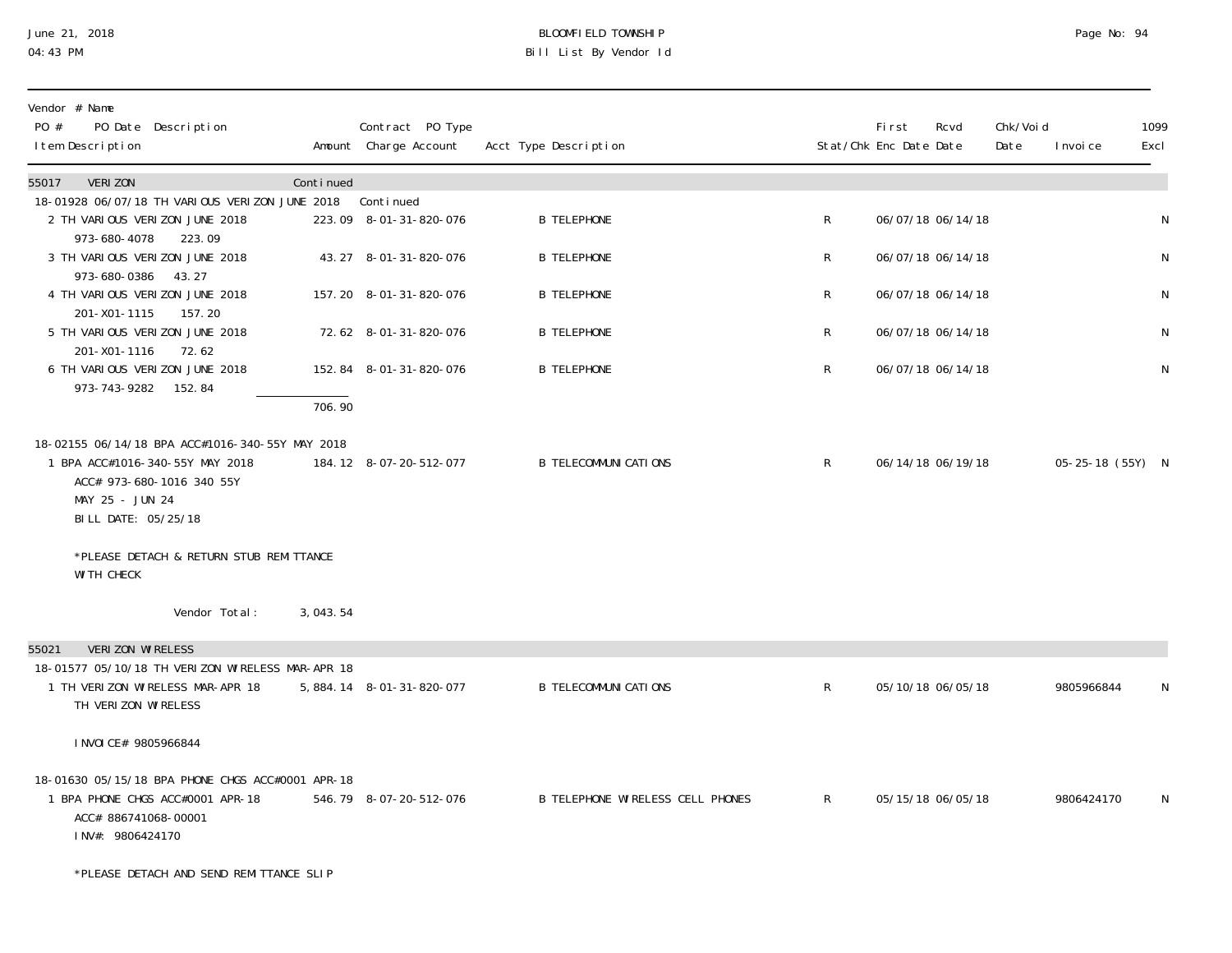#### June 21, 2018 BLOOMFIELD TOWNSHIP Page 2018 Page No: 95 04:43 PM Bill List By Vendor Id

| Vendor # Name<br>PO #<br>PO Date Description<br>I tem Description                                                                                           |           | Contract PO Type<br>Amount Charge Account | Acct Type Description             |              | <b>First</b><br>Stat/Chk Enc Date Date | Rcvd              | Chk/Voi d<br>Date | I nvoi ce       | 1099<br>Excl |
|-------------------------------------------------------------------------------------------------------------------------------------------------------------|-----------|-------------------------------------------|-----------------------------------|--------------|----------------------------------------|-------------------|-------------------|-----------------|--------------|
| 55021<br>VERIZON WIRELESS<br>18-01630 05/15/18 BPA PHONE CHGS ACC#0001 APR-18 Continued<br>WI TH CHECK PAYMENT                                              | Continued |                                           |                                   |              |                                        |                   |                   |                 |              |
| 18-01930 06/07/18 TH VERIZON CELL PHONE<br>1 TH VERIZON CELL PHONE<br>TH VERIZON CELL PHONE                                                                 |           | 5, 957.00 8-01-31-820-076                 | <b>B TELEPHONE</b>                | $\mathsf{R}$ |                                        | 06/07/18 06/14/18 |                   | 9807820655      | N            |
| I NVOI CE# 9807820655                                                                                                                                       |           |                                           |                                   |              |                                        |                   |                   |                 |              |
| 18-01931 06/07/18 PD-VERIZON MDT APR-MAY 2018<br>1 PD-VERIZON MDT APR-MAY 2018<br>PD-VERIZON MDT APR-MAY 2018                                               |           | 1, 733. 66 8-01-20-707-024                | B POLICE COMPUTER MAINT. & SUPPOR | $\mathsf{R}$ |                                        | 06/07/18 06/14/18 |                   | 9806529985      | N            |
| I NVOI CE# 9806529985                                                                                                                                       |           |                                           |                                   |              |                                        |                   |                   |                 |              |
| 18-02156 06/14/18 BPA PHONE CHGS ACC#0001 MAY-18<br>1 BPA PHONE CHGS ACC#0001 MAY-18<br>ACC# 886741068-00001<br>MAY 02 - JUN 01<br>INV#: 9808279359         |           | 546.75 8-07-20-512-076                    | B TELEPHONE WIRELESS CELL PHONES  | $\mathsf{R}$ |                                        | 06/14/18 06/19/18 |                   | 9808279359      | N            |
| *PLEASE DETACH AND SEND REMITTANCE SLIP<br>WI TH CHECK PAYMENT                                                                                              |           |                                           |                                   |              |                                        |                   |                   |                 |              |
| Vendor Total:                                                                                                                                               | 14,668.34 |                                           |                                   |              |                                        |                   |                   |                 |              |
| <b>VERIZON</b><br>55034<br>18-01567 05/09/18 BPA PHONE CHGS ACC#0107 APR-18<br>1 BPA PHONE CHGS ACC#0107 APR-18<br>ACCT#854-438-316-0001-07<br>4/26 TO 5/25 |           | 206.40 8-07-20-512-077                    | <b>B TELECOMMUNI CATI ONS</b>     | $\mathsf{R}$ |                                        | 05/09/18 06/05/18 |                   | APR-18 (0107) N |              |
| *PLEASE DETACH & MAIL REMITTANCE WITH<br>CHECK                                                                                                              |           |                                           |                                   |              |                                        |                   |                   |                 |              |
| 18-01579 05/10/18 VERIZON FHQ WIFI<br>1 VERIZON FHQ WIFI                                                                                                    |           | 493.22 8-01-31-820-076                    | <b>B TELEPHONE</b>                | R            |                                        | 05/10/18 06/05/18 |                   |                 | ${\sf N}$    |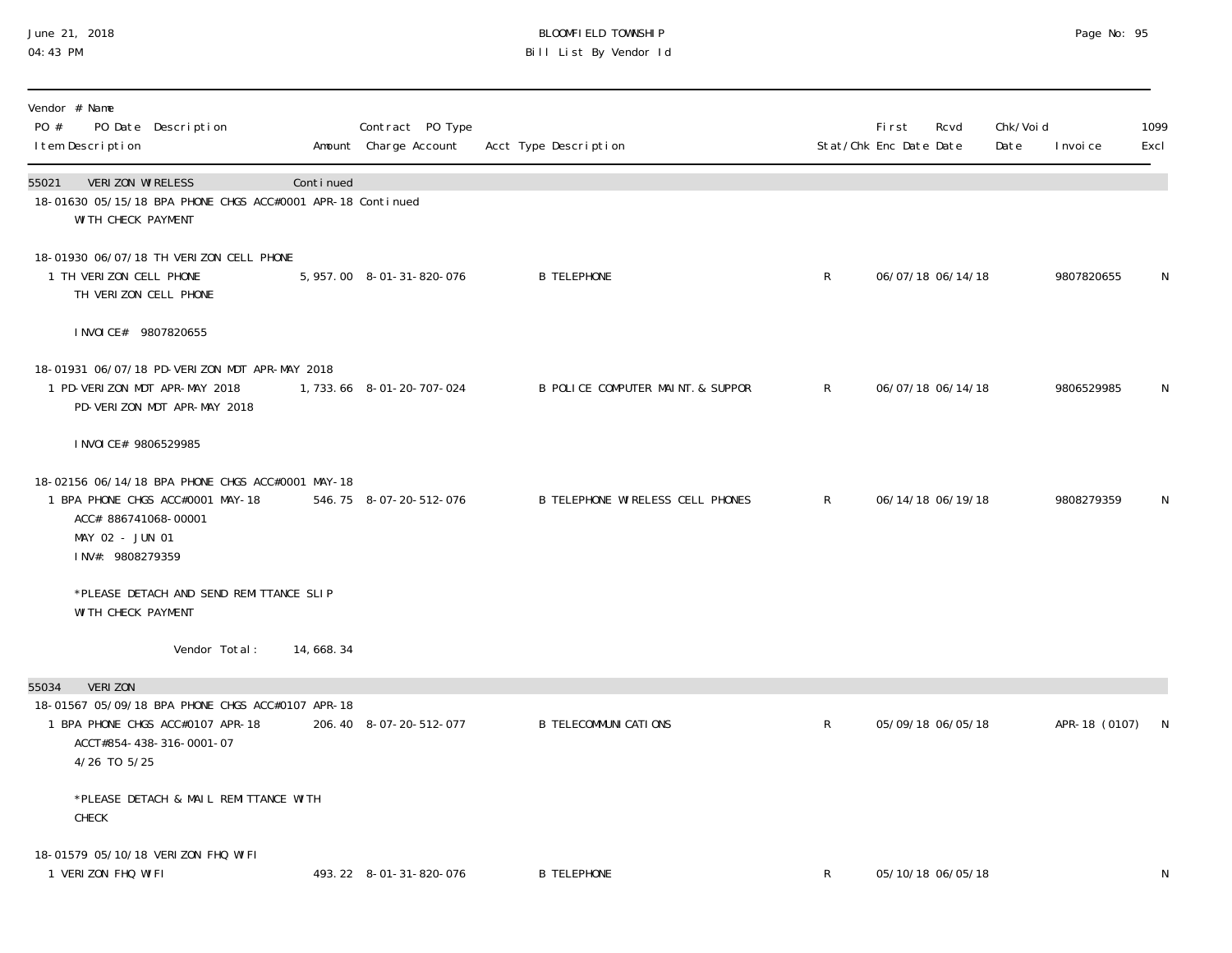### June 21, 2018 BLOOMFIELD TOWNSHIP Page No: 96 04:43 PM Bill List By Vendor Id

| Vendor # Name<br>PO #<br>PO Date Description<br>I tem Description                                                                                        |           | Contract PO Type<br>Amount Charge Account | Acct Type Description                  |                | <b>First</b><br>Rcvd<br>Stat/Chk Enc Date Date | Chk/Voi d<br>Date<br>I nvoi ce | 1099<br>Excl |
|----------------------------------------------------------------------------------------------------------------------------------------------------------|-----------|-------------------------------------------|----------------------------------------|----------------|------------------------------------------------|--------------------------------|--------------|
| 55034<br><b>VERIZON</b>                                                                                                                                  | Continued |                                           |                                        |                |                                                |                                |              |
| 18-01945 06/07/18 WBMA-TV VERIZON FIOS<br>1 WBMA-TV VERIZON FIOS<br>WBMA-TV VERIZON FIOS BILL                                                            |           | 343.63 8-01-20-723-058                    | B OTHER EQUI PMENT & SUPPLIES          | $\mathsf{R}^-$ | 06/07/18 06/14/18                              |                                | N            |
| 18-02154 06/14/18 BPA PHONE CHGS ACC#0107 MAY-18<br>1 BPA PHONE CHGS ACC#0107 MAY-18<br>ACCT# 854-438-316-0001-07<br>5/26 TO 6/25<br>Bill Date: 05/25/18 |           | 206.40 8-07-20-512-077                    | <b>B TELECOMMUNI CATIONS</b>           | $\mathsf{R}$   | 06/14/18 06/19/18                              | 05-25-18 (0107) N              |              |
| *PLEASE DETACH & MAIL REMITTANCE WITH<br>CHECK                                                                                                           |           |                                           |                                        |                |                                                |                                |              |
| Vendor Total:                                                                                                                                            | 1, 249.65 |                                           |                                        |                |                                                |                                |              |
| VERI FI ED VOLUNTEERS<br>55052                                                                                                                           |           |                                           |                                        |                |                                                |                                |              |
| 18-01270 04/10/18 VOLUNTEER BACKGROUND CHECKS<br>1 VOLUNTEER BACKGROUND CHECKS<br>I NVOI CE # 7429948                                                    |           | 370.00 R-14-20-854-030                    | <b>B MATERIALS &amp; SUPPLIES</b>      | $\mathsf{R}$   | 04/10/18 06/11/18                              | 7429948                        | N            |
| Vendor Total:                                                                                                                                            | 370.00    |                                           |                                        |                |                                                |                                |              |
| VI SI ON MEDI A MARKETI NG<br>55424                                                                                                                      |           |                                           |                                        |                |                                                |                                |              |
| 18-01667 05/16/18 PROFESSIONAL CONSULTING<br>1 PROFESSIONAL CONSULTING<br>CONSULTING SERVICES FOR APRIL 2018                                             |           | 4,000.00 8-01-20-701-028                  | <b>B CONSULTANT &amp; PROFESSIONAL</b> | $\mathsf{R}$   | 05/16/18 06/14/18                              | 5199                           | N            |
| I NVOI CE NO: 5199                                                                                                                                       |           |                                           |                                        |                |                                                |                                |              |
| Vendor Total:                                                                                                                                            | 4,000.00  |                                           |                                        |                |                                                |                                |              |
| WEBOA INC<br>57236                                                                                                                                       |           |                                           |                                        |                |                                                |                                |              |
| 18-01861 05/31/18 GOVQA 4TH QTR 2017: OCT/NOV/DEC<br>1 GOVQA 4TH QTR 2017: OCT/NOV/DEC                                                                   |           | 2, 310.00 7-01-20-707-029                 | <b>B OTHER CONTRACTUAL ITEMS</b>       | $\mathsf{R}$   | 05/31/18 06/21/18                              | 88-170801                      | N            |
| Vendor Total:                                                                                                                                            | 2,310.00  |                                           |                                        |                |                                                |                                |              |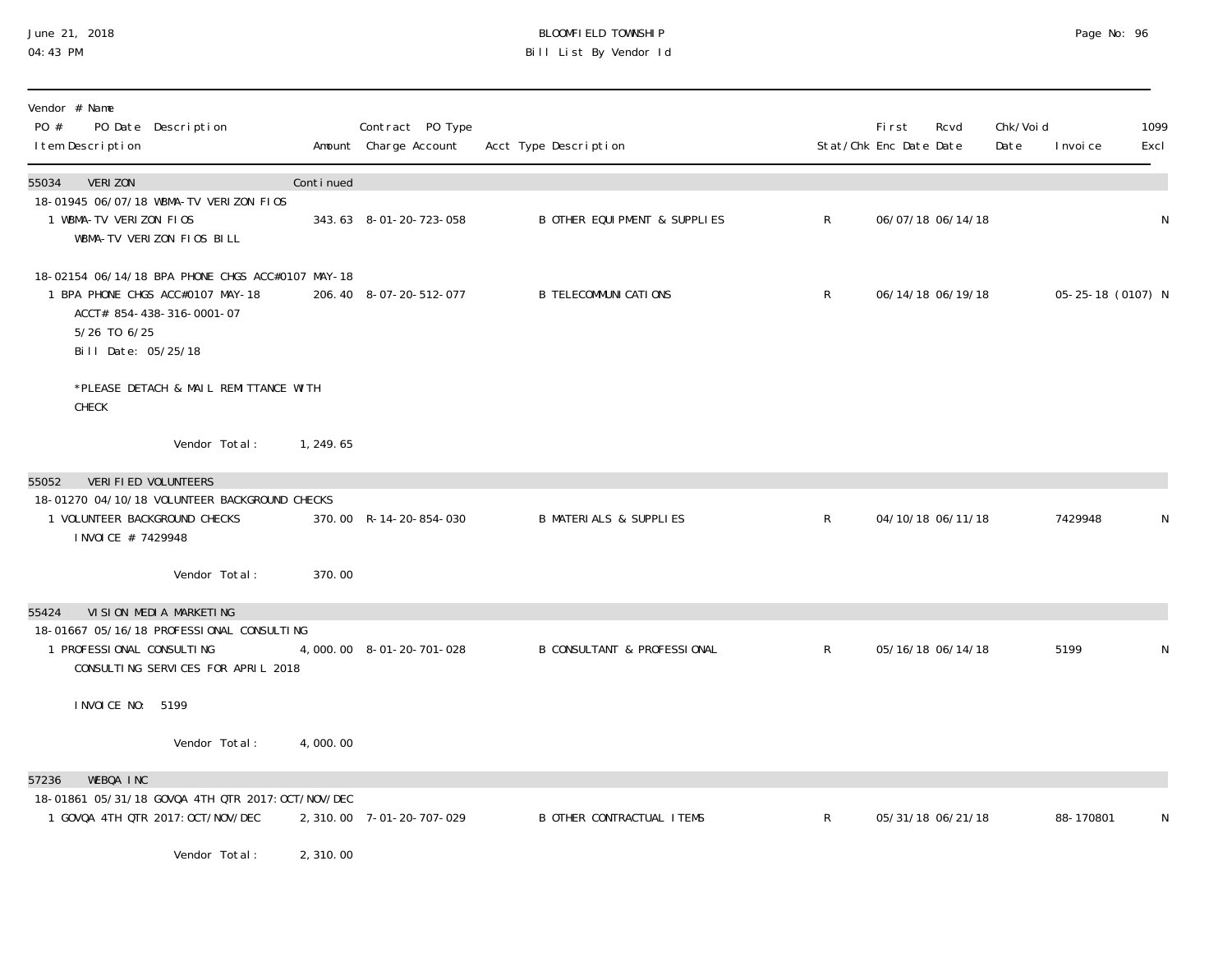# June 21, 2018 BLOOMFIELD TOWNSHIP Page No: 97 Bill List By Vendor Id

| Vendor # Name<br>PO #<br>PO Date Description<br>I tem Description                        | Contract PO Type<br>Amount Charge Account | Acct Type Description             |              | First<br>Stat/Chk Enc Date Date | Rcvd | Chk/Voi d<br>Date | I nvoi ce        | 1099<br>Excl |
|------------------------------------------------------------------------------------------|-------------------------------------------|-----------------------------------|--------------|---------------------------------|------|-------------------|------------------|--------------|
| WASTE MANAGEMENT OF NJ, INC.<br>57245<br>18-01639 05/16/18 TIPPING TYPE 13 - SOLID WASTE |                                           |                                   |              |                                 |      |                   |                  |              |
| 1 TIPPING TYPE 13 - SOLID WASTE                                                          | 2, 459.07 8-01-32-827-127                 | B GARB. &TRASH REMOVAL-CONTRACT.  | $\mathsf{R}$ | 05/16/18 06/13/18               |      |                   | 0109388-1091-7 N |              |
|                                                                                          |                                           |                                   |              |                                 |      |                   |                  |              |
| I NVOI CE #0109388-1091-7<br>CUSTOMER ID#16-30386-33001                                  |                                           |                                   |              |                                 |      |                   |                  |              |
| APRI L 2018                                                                              |                                           |                                   |              |                                 |      |                   |                  |              |
| 18-02114 06/14/18 TIPPING TYPE 13 - SOLID WASTE<br>1 TIPPING TYPE 13 - SOLID WASTE       | 3, 184. 46 8-01-32-827-127                | B GARB. &TRASH REMOVAL-CONTRACT.  | $\mathsf{R}$ | 06/14/18 06/19/18               |      |                   | 0109601-1091-3 N |              |
| I NVOI CE #0109601-1091-3<br>CUSTOMER ID#16-30386-33001                                  |                                           |                                   |              |                                 |      |                   |                  |              |
| MAY 2018                                                                                 |                                           |                                   |              |                                 |      |                   |                  |              |
| Vendor Total:<br>5, 643. 53                                                              |                                           |                                   |              |                                 |      |                   |                  |              |
| WAUSAU TILE INC.<br>57253                                                                |                                           |                                   |              |                                 |      |                   |                  |              |
| 18-01409 04/25/18 MUNICIPAL BUILDING SUPPLIES<br>1 MUNICIPAL BUILDING SUPPLIES           | 201.58 8-01-26-772-030                    | <b>B MATERIALS &amp; SUPPLIES</b> | R            | 04/25/18 06/11/18               |      |                   | $2066 - 1$       | N            |
|                                                                                          |                                           |                                   |              |                                 |      |                   |                  |              |

QUOTE: 2066-1

 SUPPLIES FOR OUTDOOR GARBAGE CANS NEAR THE MUNICIPAL BUILDING

Vendor Total: 201.58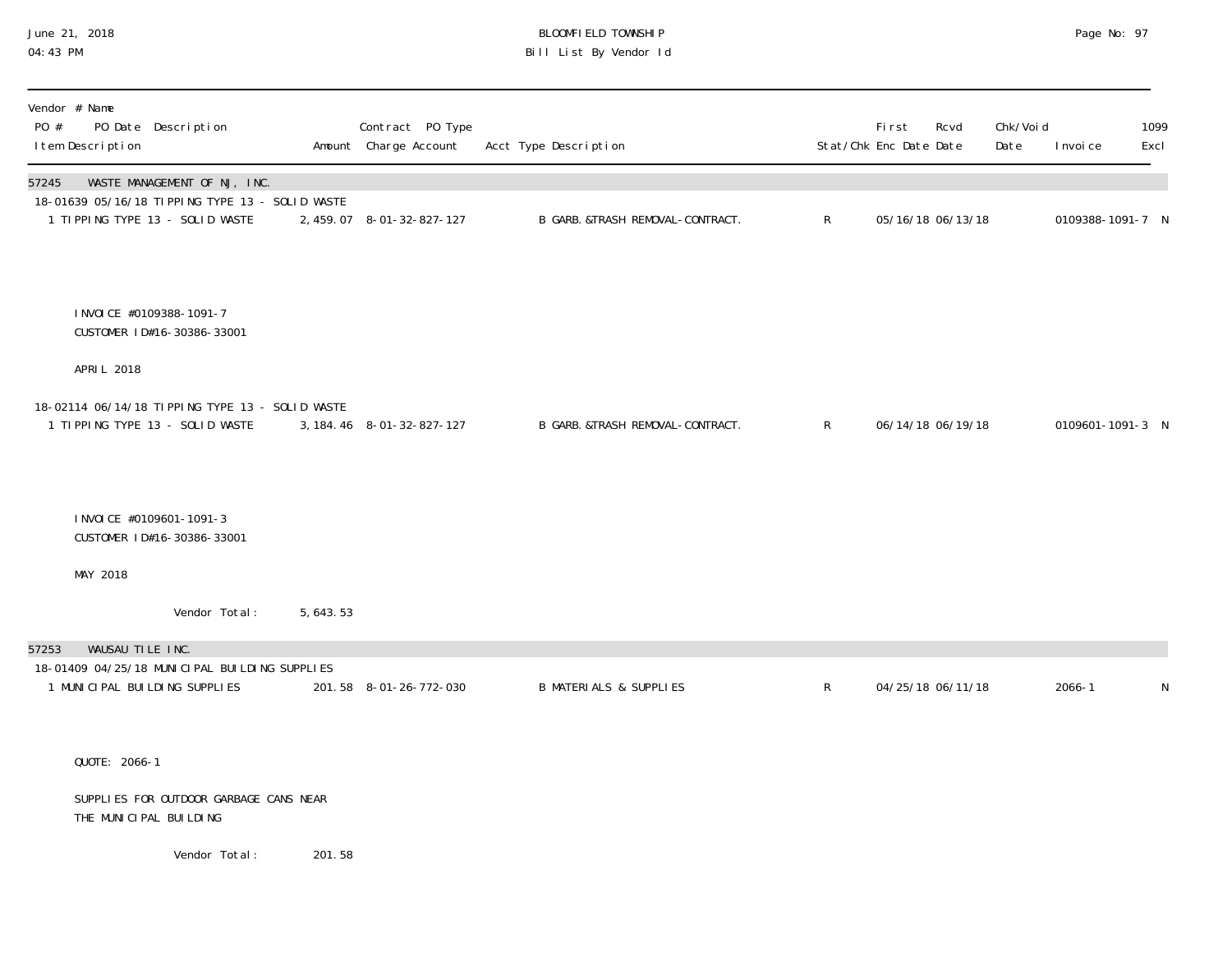### June 21, 2018 BLOOMFIELD TOWNSHIP Page 2018 Page No: 98 04:43 PM Bill List By Vendor Id

| Vendor # Name<br>PO #<br>PO Date Description<br>I tem Description                                                                                                              |        | Contract PO Type<br>Amount Charge Account                               | Acct Type Description                                                                                                            |                                                | First<br>Stat/Chk Enc Date Date | Rcvd                                                        | Chk/Void<br>Date | I nvoi ce                           | 1099<br>Excl                     |
|--------------------------------------------------------------------------------------------------------------------------------------------------------------------------------|--------|-------------------------------------------------------------------------|----------------------------------------------------------------------------------------------------------------------------------|------------------------------------------------|---------------------------------|-------------------------------------------------------------|------------------|-------------------------------------|----------------------------------|
| MATTHEW U. WATKINS<br>57256<br>18-02120 06/14/18 REIMBURSEMENT FOR ICMA CONF.<br>1 REIMBURSEMENT FOR ICMA CONF.<br>REIMBURSEMENT FOR REGISTRATION FOR<br>I CMA 2018 CONFERENCE |        | 685.00 8-01-20-701-042                                                  | <b>B EDUCATION &amp; TRAINING</b>                                                                                                | $R_{\perp}$                                    |                                 | 06/14/18 06/14/18                                           |                  |                                     | N                                |
| Vendor Total:                                                                                                                                                                  | 685.00 |                                                                         |                                                                                                                                  |                                                |                                 |                                                             |                  |                                     |                                  |
| W.B. MASON CO., INC.<br>57317                                                                                                                                                  |        |                                                                         |                                                                                                                                  |                                                |                                 |                                                             |                  |                                     |                                  |
| 17-34951 04/24/17 CERTI FI CATE FRAMES<br>1 CERTI FI CATE FRAMES                                                                                                               |        | 677.67 7-01-25-745-030                                                  | <b>B MATERIALS &amp; SUPPLIES</b>                                                                                                | $\mathsf{R}$                                   |                                 | 04/24/17 06/19/18                                           |                  | 143708985                           | N                                |
| AWARDS CEREMONY 2017<br>$\overline{2}$                                                                                                                                         | 677.67 | $0.00$ $7 - 01 - 25 - 745 - 030$                                        | <b>B MATERIALS &amp; SUPPLIES</b>                                                                                                | $\mathsf{R}$                                   |                                 | 05/25/17 06/19/18                                           |                  |                                     | N                                |
| 18-00070 01/30/18 FILING CABINETS - CAPITAL<br>1 FILING CABINETS - CAPITAL                                                                                                     |        | 7, 140.49    C-04-55-718-915                                            | B ACQ. OFFICE EQUIP., SOFT. UPGRADES, BOOKBIND R                                                                                 |                                                |                                 | 01/30/18 06/18/18                                           |                  | 154669105                           | N                                |
| 18-00323 02/07/18<br>1 INVOICE: 151636007<br>2 INVOICE: 150731591<br>3 I NVOI CE: 150780640                                                                                    | 347.09 | 279.80 7-01-26-767-058<br>64.87 7-01-26-767-058<br>2.42 7-01-26-767-058 | <b>B OTHER EQUI PMENT &amp; SUPPLIES</b><br><b>B OTHER EQUI PMENT &amp; SUPPLIES</b><br><b>B OTHER EQUI PMENT &amp; SUPPLIES</b> | $\mathsf{R}^-$<br>$\mathsf{R}$<br>$\mathsf{R}$ |                                 | 02/07/18 06/05/18<br>02/07/18 06/05/18<br>02/07/18 06/05/18 |                  | 151636007<br>150731591<br>150780640 | N<br>$\mathsf{N}$<br>$\mathsf N$ |
| 18-00622 02/26/18 (2) DESKS - MIDDLE OFFICE<br>1 (2) DESKS - MIDDLE OFFICE<br>$(4)$ CHAIRS                                                                                     |        | 1, 377.58 C-04-55-720-975                                               | B UPGRADES FIELDS, MORRIS CANAL, CIVIC CTR R                                                                                     |                                                |                                 | 02/26/18 06/05/18                                           |                  |                                     | $\mathsf{N}$                     |
| 18-00895 03/15/18 OFFICE SUPPLIES<br>1 OFFICE SUPPLIES                                                                                                                         |        | 435.76 B-19-17-445-028                                                  | B CONSULTANT & PROFESSIONAL SERVICES                                                                                             | $\mathsf{R}^-$                                 |                                 | 03/15/18 06/05/18                                           |                  | I 54910745                          | N                                |
| 18-00941 03/19/18 BPA 3-PT CARBONLESS RECEIPT BK<br>1 BPA 3-PT CARBONLESS RECEIPT BK                                                                                           |        | 184.95 8-07-20-512-036                                                  | <b>B OFFICE SUPPLIES</b>                                                                                                         | $\mathsf{R}$                                   |                                 | 03/19/18 06/05/18                                           |                  | 151765535                           | $\mathsf N$                      |
| 18-01012 03/27/18 INVOICE: 152685292<br>1 INVOICE: 152685292                                                                                                                   |        | 80.23 8-01-26-767-058                                                   | B OTHER EQUIPMENT & SUPPLIES                                                                                                     | R                                              |                                 | 03/27/18 06/05/18                                           |                  | 152685292                           | N                                |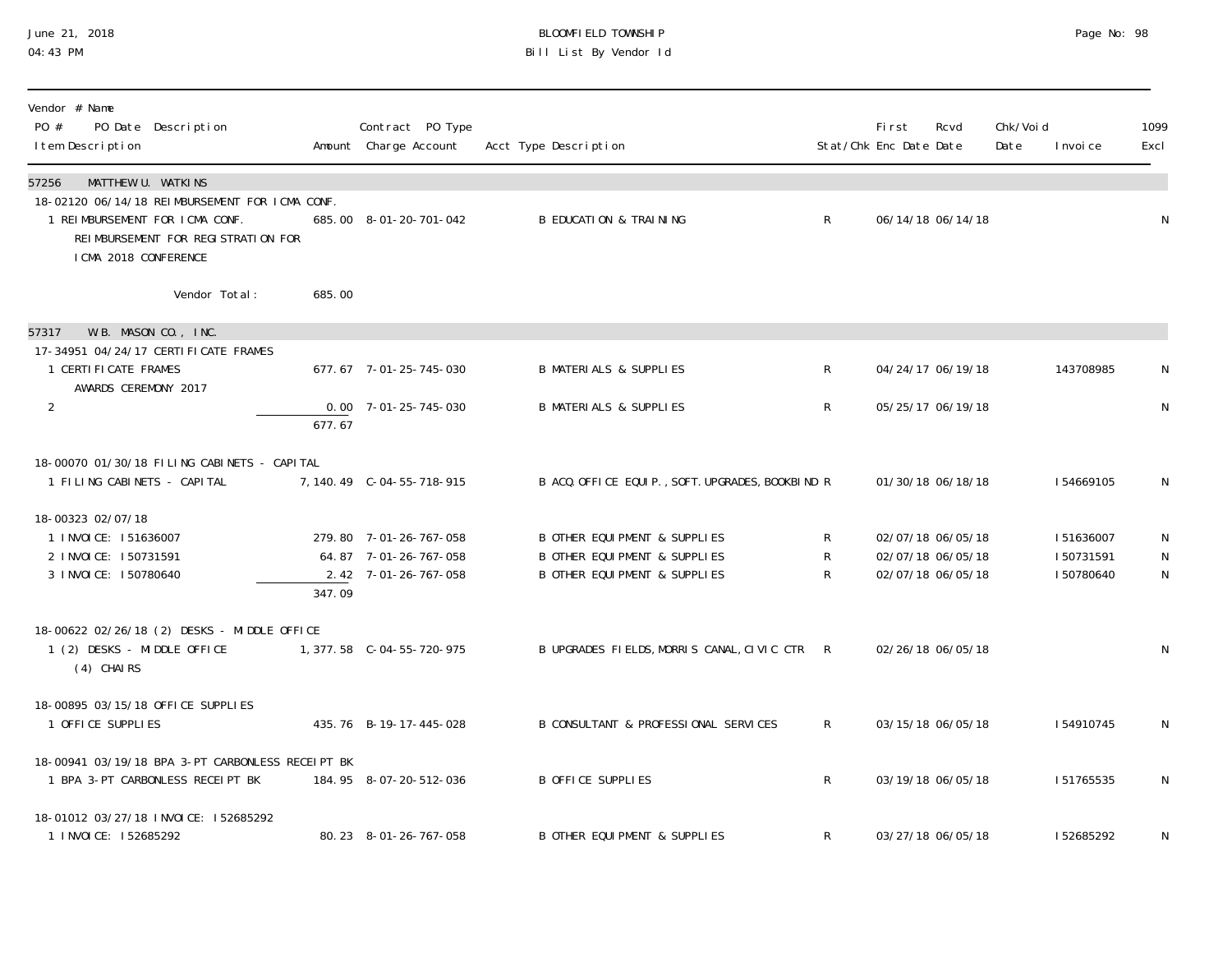#### June 21, 2018 BLOOMFIELD TOWNSHIP Page 2018 Page No: 99 04:43 PM Bill List By Vendor Id

| Vendor # Name<br>PO #<br>PO Date Description<br>I tem Description                                   |           | Contract PO Type<br>Amount Charge Account | Acct Type Description             |                | <b>First</b><br>Stat/Chk Enc Date Date | Rcvd              | Chk/Voi d<br>Date | I nvoi ce | 1099<br>Excl |
|-----------------------------------------------------------------------------------------------------|-----------|-------------------------------------------|-----------------------------------|----------------|----------------------------------------|-------------------|-------------------|-----------|--------------|
| W.B. MASON CO., INC.<br>57317                                                                       | Continued |                                           |                                   |                |                                        |                   |                   |           |              |
| 18-01055 03/27/18 HOUSING -OFFICE SUPPLIES<br>1 HOUSING - OFFICE SUPPLIES                           |           | 909.53 H-21-17-821-036                    | B OFFICE SUPPLIES                 | $\mathsf{R}$   |                                        | 03/27/18 06/05/18 |                   | 154952529 | N            |
| 18-01112 03/29/18 CENTRAL COMM. SUPPLIES<br>1 CENTRAL COMM. SUPPLIES<br>ORDER#S062460423            |           | 393.71 8-01-25-746-036                    | B OFFICE SUPPLIES                 | $\mathsf{R}^-$ |                                        | 03/29/18 06/11/18 |                   | 153847601 | N            |
| 18-01117 03/29/18 ADMIN. BUREAU OFFICE FURNITURE<br>1 ADMIN. BUREAU OFFICE FURNITURE                |           | 4, 139. 63 8-01-25-745-030                | <b>B MATERIALS &amp; SUPPLIES</b> | $\mathsf{R}$   |                                        | 03/29/18 06/05/18 |                   | 154978646 | N            |
| 18-01351 04/18/18 FIRE DEPARTMENT ADDRESS STAMP<br>1 FIRE DEPARTMENT ADDRESS STAMP                  |           | 24.99 8-01-25-752-130                     | <b>B MATERIALS &amp; SUPPLIES</b> | $\mathsf{R}$   |                                        | 04/18/18 06/05/18 |                   | 154603262 | N            |
| 1 - ITEM #COS-AS125P<br>$-24.99$                                                                    |           |                                           |                                   |                |                                        |                   |                   |           |              |
| STAMP WILL READ:                                                                                    |           |                                           |                                   |                |                                        |                   |                   |           |              |
| BLOOMFIELD FIRE DEPARTMENT<br>FIRE PREVENTION BUREAU<br>375 FRANKLIN STREET<br>BLOOMFIELD, NJ 07003 |           |                                           |                                   |                |                                        |                   |                   |           |              |
| 18-01410 04/25/18 INTERNAL AFFAIRS SUPPLIES<br>1 INTERNAL AFFAIRS SUPPLIES<br>ORDER#S071379274      |           | 401.69 8-01-25-745-030                    | <b>B MATERIALS &amp; SUPPLIES</b> | R              |                                        | 04/25/18 06/05/18 |                   |           | N            |
| 18-01525 05/04/18 SPECIAL OPERATIONS SUPPLIES<br>1 SPECIAL OPERATIONS SUPPLIES<br>ORDER#S077137626  |           | 803.00 8-01-25-745-030                    | <b>B MATERIALS &amp; SUPPLIES</b> | $\mathsf{R}$   |                                        | 05/04/18 06/05/18 |                   | 154870394 | N            |
| 18-01526 05/04/18 HOOKED ON FISHING SUPPLIES<br>1 HOOKED ON FISHING SUPPLIES<br>SPECIAL OPERATIONS  |           | 194.69 8-01-25-745-030                    | <b>B MATERIALS &amp; SUPPLIES</b> | $\mathsf{R}$   |                                        | 05/04/18 06/05/18 |                   | 154994175 | N            |

ORDER#S077137625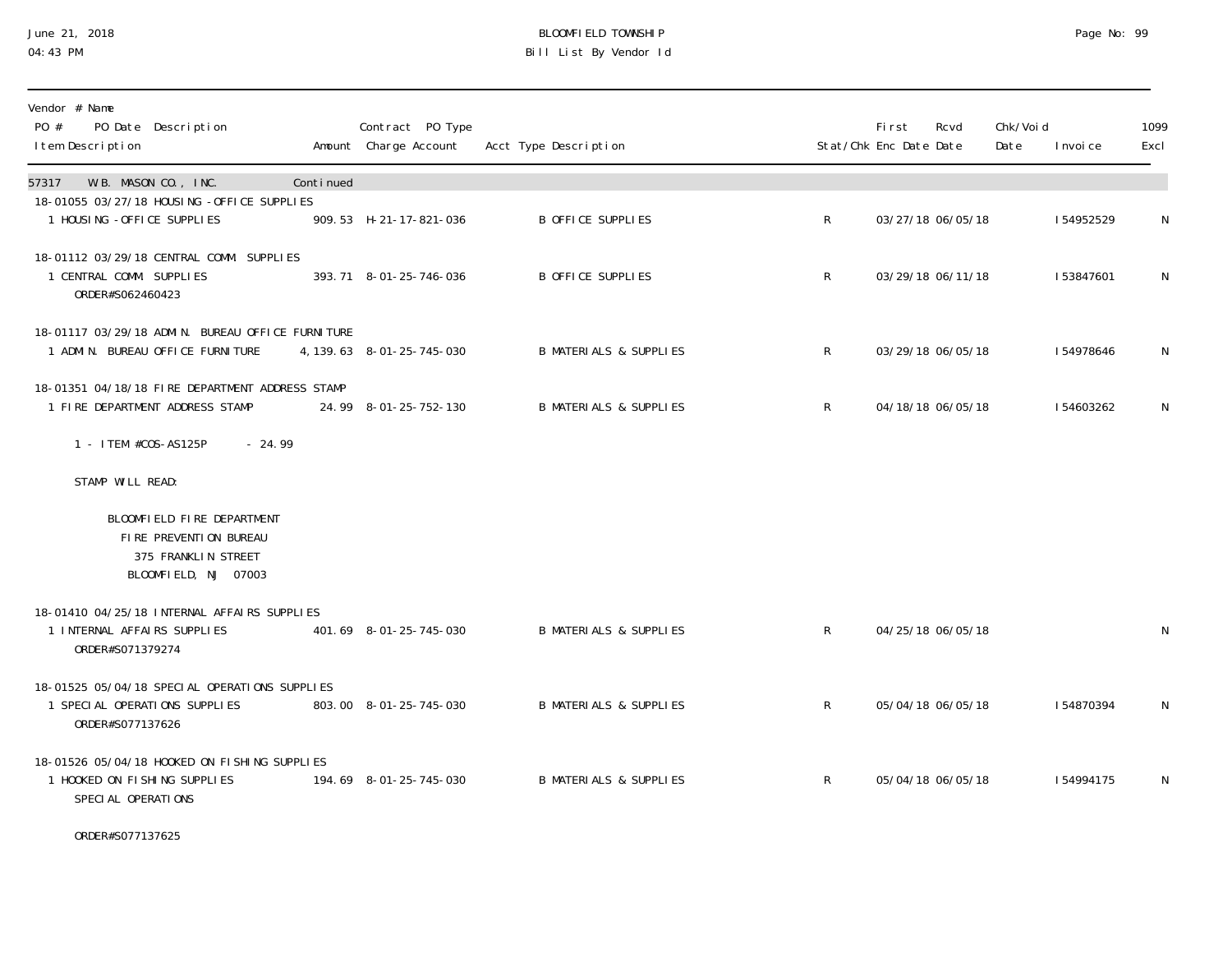#### June 21, 2018 BLOOMFIELD TOWNSHIP Page No: 100000FIELD TOWNSHIP Page No: 100 04:43 PM Bill List By Vendor Id

| Vendor # Name<br>PO #<br>I tem Description | PO Date Description                                                                                               |           | Contract PO Type<br>Amount Charge Account | Acct Type Description |              | <b>First</b><br>Rcvd<br>Stat/Chk Enc Date Date | Chk/Void<br>Date | I nvoi ce  | 1099<br>Excl |
|--------------------------------------------|-------------------------------------------------------------------------------------------------------------------|-----------|-------------------------------------------|-----------------------|--------------|------------------------------------------------|------------------|------------|--------------|
| 57317                                      | W.B. MASON CO., INC.                                                                                              | Continued |                                           |                       |              |                                                |                  |            |              |
| 1 OFFICE SUPPLIES                          | 18-01594 05/10/18 OFFICE SUPPLIES<br>CUSTOMER NO: C1070563                                                        |           | 211.73 8-01-20-701-036                    | B OFFICE SUPPLIES     | $\mathsf R$  | 05/10/18 06/05/18                              |                  | S069917242 | N            |
|                                            | INVOICE NO: S069917242                                                                                            |           |                                           |                       |              |                                                |                  |            |              |
| \$19.99                                    | 18-01653 05/16/18 HUMAN SERVICES-OFFICE SUPPLIES<br>1 HUMAN SERVICES-OFFICE SUPPLIES<br>1 PFX62702 MANILLA FOLDER |           | 142.30 8-01-27-794-036                    | B OFFICE SUPPLIES     | $\mathsf{R}$ | 05/16/18 06/18/18                              |                  | 155280386  | N            |
| \$23.99                                    | 1 PFX15213ASST AST FOLDERS                                                                                        |           |                                           |                       |              |                                                |                  |            |              |
| \$32.99                                    | 1 SMD65095 HANGING FOLDERS                                                                                        |           |                                           |                       |              |                                                |                  |            |              |
| \$17.99                                    | 1 MMM600K6 6 PK TAPE                                                                                              |           |                                           |                       |              |                                                |                  |            |              |
| \$2.99                                     | 2 GEM47078 STAPLE REMOVER                                                                                         |           |                                           |                       |              |                                                |                  |            |              |
| \$3.69                                     | 2 ACM29380 LETTER OPENER                                                                                          |           |                                           |                       |              |                                                |                  |            |              |
| \$17.99                                    | 1 BICWOTAP10 CORRECTION TAPE                                                                                      |           |                                           |                       |              |                                                |                  |            |              |
| \$15.99                                    | 1 ACC70424 FASTENER                                                                                               |           |                                           |                       |              |                                                |                  |            |              |
| \$20.98                                    | 18-01654 05/16/18 HEALTH OFFICE-OFFICE SUPPLIES<br>1 HEALTH OFFICE-OFFICE SUPPLIES<br>1 AAG708705 DAILY PLANNER   |           | 204.92 8-01-27-785-036                    | B OFFICE SUPPLIES     | R            | 05/16/18 06/18/18                              |                  | 155280227  | N            |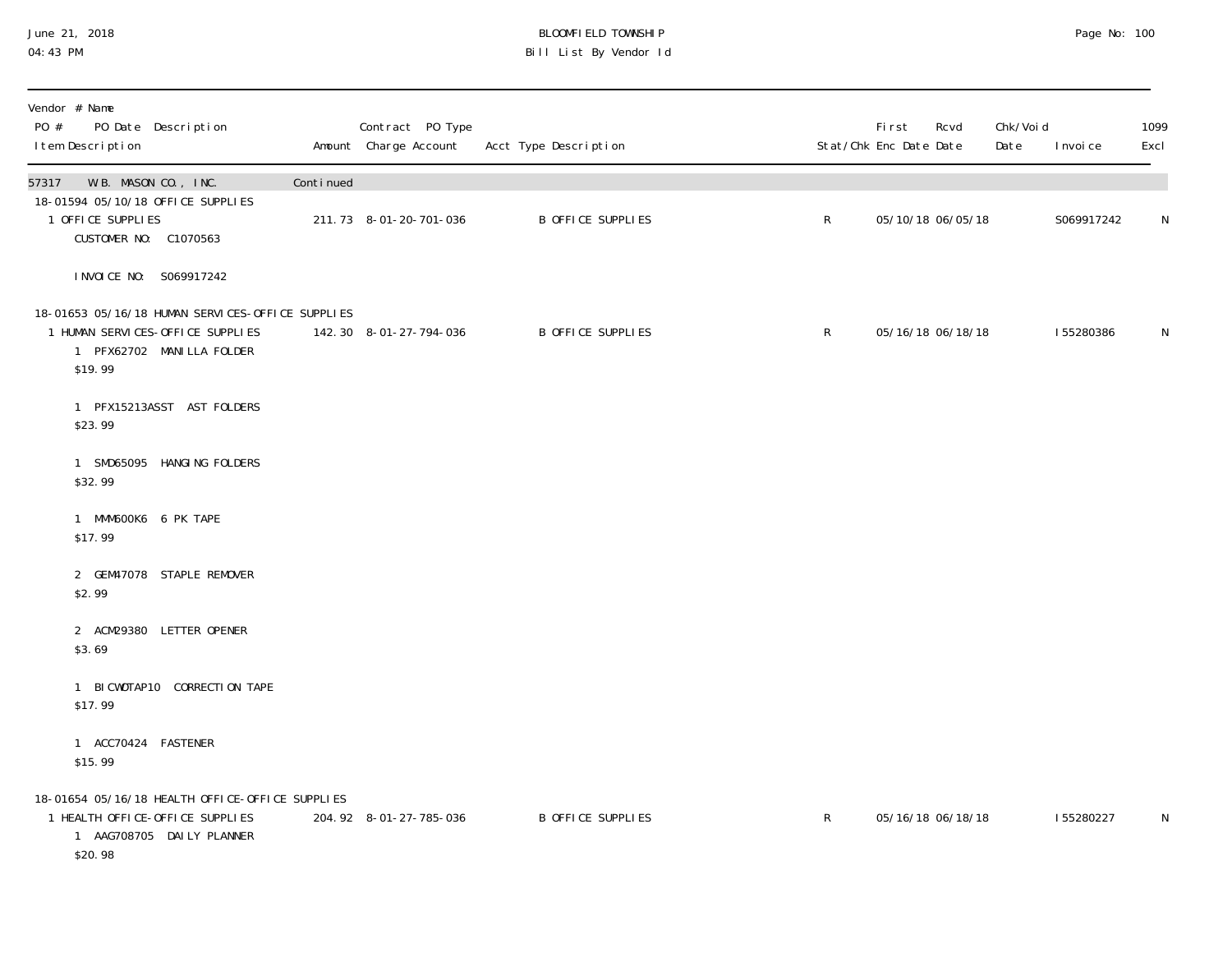#### June 21, 2018 BLOOMFIELD TOWNSHIP Page No: 101 04:43 PM Bill List By Vendor Id

| Vendor # Name<br>PO #<br>PO Date Description<br>I tem Description                                                   |                                  |             | Contract PO Type<br>Amount Charge Account | Acct Type Description            |              | <b>First</b><br>Stat/Chk Enc Date Date | Rcvd              | Chk/Voi d<br>Date | I nvoi ce  | 1099<br>Excl |
|---------------------------------------------------------------------------------------------------------------------|----------------------------------|-------------|-------------------------------------------|----------------------------------|--------------|----------------------------------------|-------------------|-------------------|------------|--------------|
| W.B. MASON CO., INC.<br>57317<br>18-01654 05/16/18 HEALTH OFFICE-OFFICE SUPPLIES Continued<br>1 PIL31020<br>\$11.99 | PENS                             | Continued   |                                           |                                  |              |                                        |                   |                   |            |              |
| \$35.99                                                                                                             | 4 HEWCNO45AN 950XL GELINK BK     |             |                                           |                                  |              |                                        |                   |                   |            |              |
| 1 UNV40100 9X12 ENVELOPES<br>\$27.99                                                                                |                                  |             |                                           |                                  |              |                                        |                   |                   |            |              |
| 18-01663 05/16/18 OFFICE SUPPLIES<br>1 OFFICE SUPPLIES                                                              |                                  |             | 258.30 H-21-17-821-036                    | B OFFICE SUPPLIES                | $\mathsf{R}$ |                                        | 05/16/18 06/18/18 |                   | S078255405 | N            |
|                                                                                                                     | Vendor Total:                    | 17, 928. 26 |                                           |                                  |              |                                        |                   |                   |            |              |
| WILLIAM H. WILLIAMS, JR.<br>57920<br>18-01548 05/07/18 Covering Judge for court sess.<br>1 JUDGE WILLIAMS           | Covering Judge For Court Session |             | 1, 200. 00  8-01-33-830-028               | B CONSULTANT & PROFESSIONAL SERV | $\mathsf{R}$ | 05/07/18 06/14/18                      |                   |                   |            | N            |
| MAY 7- \$300.00<br>MAY 9- \$300.00<br>MAY 16-\$300.00<br>MAY 22- \$300.00                                           |                                  |             |                                           |                                  |              |                                        |                   |                   |            |              |
|                                                                                                                     | Vendor Total:                    | 1, 200, 00  |                                           |                                  |              |                                        |                   |                   |            |              |
| 58008                                                                                                               | WINFIELD UPHOLSTERING CO.        |             |                                           |                                  |              |                                        |                   |                   |            |              |
| 18-01758 05/29/18<br>1 I NVOI CE: 14711<br>DPW #11E                                                                 |                                  |             | 585.00 8-01-26-767-025                    | B MAINTENANCE OF MOTOR VEHICLES  | $\mathsf{R}$ | 05/29/18 06/21/18                      |                   |                   | 14711      | N            |
| 2 I NVOI CE: 14741<br>DPW #401                                                                                      |                                  |             | 689.00 8-01-26-767-025                    | B MAINTENANCE OF MOTOR VEHICLES  | $\mathsf{R}$ |                                        | 05/29/18 06/21/18 |                   | 14741      | N            |
|                                                                                                                     |                                  | 1, 274.00   |                                           |                                  |              |                                        |                   |                   |            |              |
|                                                                                                                     | Vendor Total:                    | 1, 274.00   |                                           |                                  |              |                                        |                   |                   |            |              |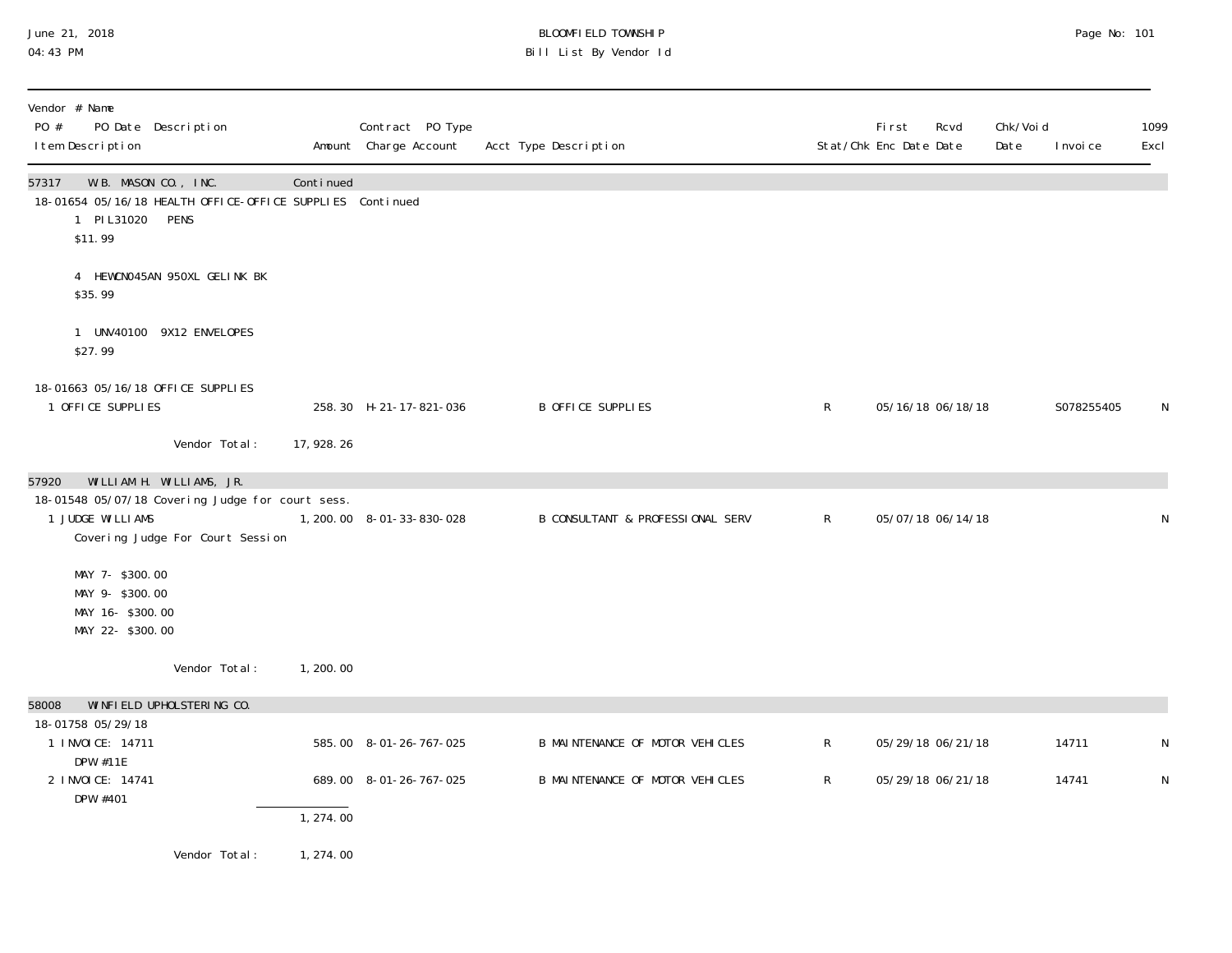# June 21, 2018 BLOOMFIELD TOWNSHIP Page No: 102 04:43 PM Bill List By Vendor Id

| Vendor # Name<br>PO #<br>PO Date Description<br>I tem Description                                                                                                                                     |        | Contract PO Type<br>Amount Charge Account | Acct Type Description                       |              | <b>First</b><br>Stat/Chk Enc Date Date | Rcvd              | Chk/Voi d<br>Date | I nvoi ce | 1099<br>Excl |
|-------------------------------------------------------------------------------------------------------------------------------------------------------------------------------------------------------|--------|-------------------------------------------|---------------------------------------------|--------------|----------------------------------------|-------------------|-------------------|-----------|--------------|
| WORRALL COMMUNITY NEWSPAP<br>58610<br>18-01426 04/25/18 Rent Leveling Bd meeting notic<br>1 Rent Leveling Bd meeting notic<br>Rent Level ing Board 4/16/18 meeting<br>notice in the Independent Press |        | 20.40 8-01-20-714-036                     | B OFFICE SUPPLIES                           | $\mathsf{R}$ |                                        | 04/25/18 06/11/18 |                   | 153517    | N            |
| 18-01698 05/16/18 Rent Level ing Board<br>1 Rent Leveling Board<br>Meeting Notice in the Independent Press<br>for 5/9/18 meeting                                                                      |        | 20.76 8-01-20-714-028                     | B CONSULTANT & PROFESSIONAL SERV            | R.           |                                        | 05/16/18 06/11/18 |                   | 156101    | N            |
| Vendor Total:                                                                                                                                                                                         | 41.16  |                                           |                                             |              |                                        |                   |                   |           |              |
| <b>BOARD OF EDUCATION</b><br>82375                                                                                                                                                                    |        |                                           |                                             |              |                                        |                   |                   |           |              |
| 18-01822 05/31/18 SPECIAL NEEDS TRANSPORTATION<br>1 SPECIAL NEEDS TRANSPORTATION<br>5/11 MEDI EVAL TIMES<br>5/18 MESDOWLANDS<br>5/26 NY AQUARIUM                                                      |        | 900.00 8-01-28-795-166                    | <b>B SENIOR CITIZEN PROGRAMS</b>            | $\mathsf{R}$ |                                        | 05/31/18 06/18/18 |                   |           | N            |
| Vendor Total:                                                                                                                                                                                         | 900.00 |                                           |                                             |              |                                        |                   |                   |           |              |
| BLOOMFIELD CENTER URBAN RENEW,<br>83845                                                                                                                                                               |        |                                           |                                             |              |                                        |                   |                   |           |              |
| 18-01880 06/04/18 CAM CHGS/TAX EST/WATER USAGE<br>1 CAM CHGS/TAX ESTIMATE JAN-18<br>INV# 222961                                                                                                       |        | 270.42 8-07-20-512-024                    | B CLEANING & MAINT. BUILDING & FACILITIES R |              |                                        | 06/04/18 06/19/18 |                   | 222961    | N            |
| 2 CAM CHGS/TAX ESTIMATE FEB 2018<br>INV# 223836                                                                                                                                                       |        | 529.00 8-07-20-512-024                    | B CLEANING & MAINT. BUILDING & FACILITIES R |              |                                        | 06/04/18 06/19/18 |                   | 223836    | N            |
| 3 CAM CHGS/TAX ESTIMATE MAR 2018<br>INV# 225343                                                                                                                                                       |        | 529.00 8-07-20-512-024                    | B CLEANING & MAINT. BUILDING & FACILITIES R |              |                                        | 06/04/18 06/19/18 |                   | 225343    | ${\sf N}$    |
| 4 CAM RECONCILIATION ADJ 2017<br>INV# 227151                                                                                                                                                          |        | 345.34 8-07-20-512-024                    | B CLEANING & MAINT. BUILDING & FACILITIES R |              |                                        | 06/04/18 06/19/18 |                   | 227151    | ${\sf N}$    |
| 5 CAM CHGS/TAX ESTIMATE APR 2018<br>INV# 227114                                                                                                                                                       |        | 529.00 8-07-20-512-024                    | B CLEANING & MAINT. BUILDING & FACILITIES R |              |                                        | 06/04/18 06/19/18 |                   | 227114    | N            |
| 6 CAM CHGS/TAX ESTIMATE MAY 2018<br>INV# 228306                                                                                                                                                       |        | 529.00 8-07-20-512-024                    | B CLEANING & MAINT. BUILDING & FACILITIES R |              |                                        | 06/04/18 06/19/18 |                   | 228306    | ${\sf N}$    |
| 7 CAM CHGS/TAX ESTIMATE JUN 2018<br>INV# 229449                                                                                                                                                       |        | 529.00 8-07-20-512-024                    | B CLEANING & MAINT. BUILDING & FACILITIES R |              |                                        | 06/04/18 06/19/18 |                   | 229449    | N            |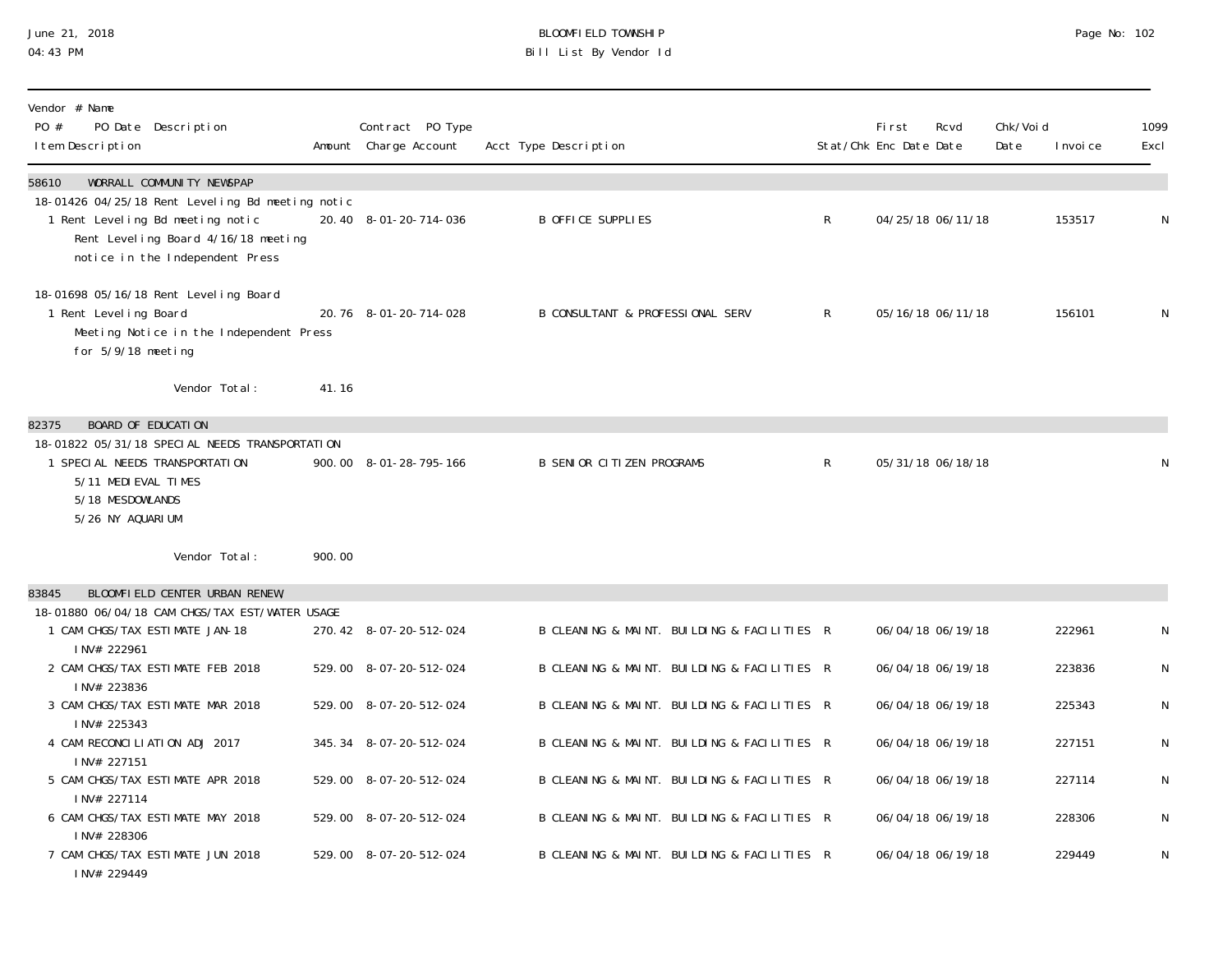#### June 21, 2018 BLOOMFIELD TOWNSHIP Page No: 103 04:43 PM Bill List By Vendor Id

| Vendor # Name                                                                                              |            |                                           |                                              |              |                                        |                   |                   |                |              |
|------------------------------------------------------------------------------------------------------------|------------|-------------------------------------------|----------------------------------------------|--------------|----------------------------------------|-------------------|-------------------|----------------|--------------|
| PO #<br>PO Date Description<br>I tem Description                                                           |            | Contract PO Type<br>Amount Charge Account | Acct Type Description                        |              | <b>First</b><br>Stat/Chk Enc Date Date | Rcvd              | Chk/Voi d<br>Date | I nvoi ce      | 1099<br>Excl |
| BLOOMFIELD CENTER URBAN RENEW, Continued<br>83845                                                          |            |                                           |                                              |              |                                        |                   |                   |                |              |
| 18-01880 06/04/18 CAM CHGS/TAX EST/WATER USAGE<br>8 WATER USAGE: 2/21 - 3/21<br>BI LLI NG DATE: 04/11/2018 |            | Continued<br>53.81 8-07-20-512-024        | B CLEANING & MAINT. BUILDING & FACILITIES R  |              |                                        | 06/04/18 06/19/18 |                   | $04 - 11 - 18$ | $\mathsf N$  |
| 9 WATER USAGE: 3/21 - 4/19<br>BILLING DATE: 05/06/2018                                                     |            | 53.81 8-07-20-512-024                     | B CLEANING & MAINT. BUILDING & FACILITIES R  |              |                                        | 06/04/18 06/19/18 |                   | $05 - 06 - 18$ | N            |
|                                                                                                            | 3,368.38   |                                           |                                              |              |                                        |                   |                   |                |              |
| Vendor Total:                                                                                              | 3, 368. 38 |                                           |                                              |              |                                        |                   |                   |                |              |
| ACCUROO5 ACCURATE CONCRETE PUMPING                                                                         |            |                                           |                                              |              |                                        |                   |                   |                |              |
| 18-01439 04/25/18 UPGRADES TO 348 FRANKLIN ST.<br>1 UPGRADES TO 348 FRANKLIN ST.                           |            | 800.00 C-04-55-713-947                    | B IMPROVEMENTS MUNICIPAL BUILDING & GROUND R |              |                                        | 04/25/18 06/08/18 |                   |                | N            |
|                                                                                                            |            |                                           |                                              |              |                                        |                   |                   |                |              |
| CONCRETE PUMPING AND PLACEMENT FOR<br>UPGRADES TO NEW HEALTH DEPARTMENT<br>BUILDING AT 348 FRANKLIN STREET |            |                                           |                                              |              |                                        |                   |                   |                |              |
| 1 DAY AT \$800.00                                                                                          |            |                                           |                                              |              |                                        |                   |                   |                |              |
| TOTAL ESTIMATE: \$800.00                                                                                   |            |                                           |                                              |              |                                        |                   |                   |                |              |
| Vendor Total:                                                                                              | 800.00     |                                           |                                              |              |                                        |                   |                   |                |              |
| AI AUTOO5 A1 AUTO SPA LLC                                                                                  |            |                                           |                                              |              |                                        |                   |                   |                |              |
| 18-01528 05/04/18 TRAILER WASH<br>1 TRAILER WASH<br><b>UNIT 510</b>                                        |            | 100.00 8-01-26-767-035                    | B JANITORIAL & HOUSEHOLD SUPPLY              | $\mathsf{R}$ |                                        | 05/04/18 06/08/18 |                   |                | N            |
| DOS 5/3/18                                                                                                 |            |                                           |                                              |              |                                        |                   |                   |                |              |
| 18-01549 05/07/18 PD WASHES<br>1 PD WASHES<br>DOS 4/5/18<br>CRIME SCENE TRUCK                              |            | 425.00 8-01-26-767-035                    | B JANI TORI AL & HOUSEHOLD SUPPLY            | $\mathsf{R}$ |                                        | 05/07/18 06/08/18 |                   |                | N            |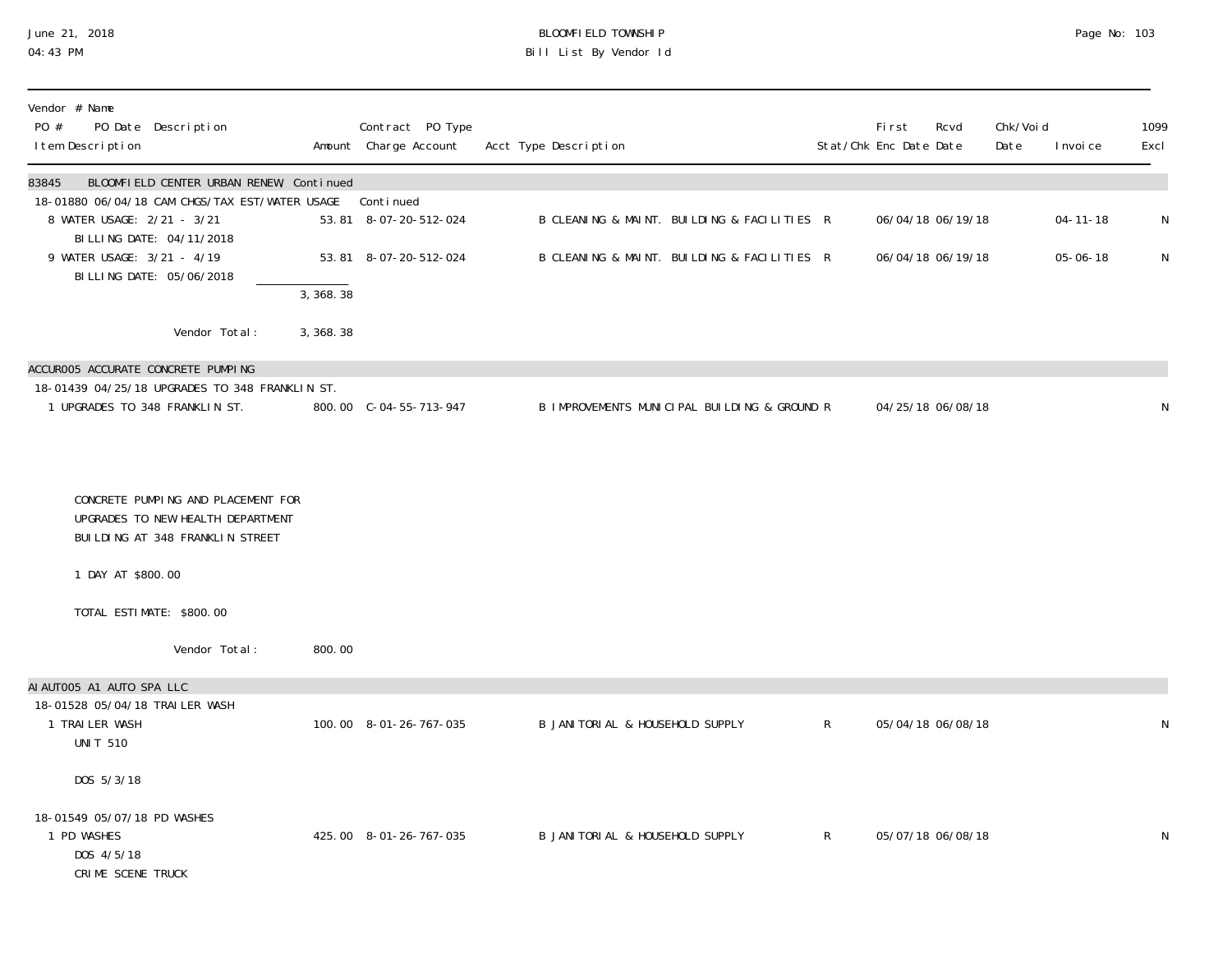#### June 21, 2018 BLOOMFIELD TOWNSHIP Page No: 104 04:43 PM Bill List By Vendor Id

| Vendor # Name<br>PO #<br>PO Date Description<br>I tem Description                                                           |           | Contract PO Type<br>Amount Charge Account | Acct Type Description             |              | <b>First</b><br>Rcvd<br>Stat/Chk Enc Date Date | Chk/Voi d<br>Date<br>I nvoi ce | 1099<br>Excl |
|-----------------------------------------------------------------------------------------------------------------------------|-----------|-------------------------------------------|-----------------------------------|--------------|------------------------------------------------|--------------------------------|--------------|
| AI AUTO05 A1 AUTO SPA LLC<br>18-01549 05/07/18 PD WASHES<br>DOS 4/10/18<br>VAN DETAILING #210                               | Continued | Continued                                 |                                   |              |                                                |                                |              |
| DOS 5/4/18<br>CRIME SCENE TRUCK                                                                                             |           |                                           |                                   |              |                                                |                                |              |
| Vendor Total:                                                                                                               | 525.00    |                                           |                                   |              |                                                |                                |              |
| BATTE005 BATTERIES PLUS BULBS<br>17-37779 12/11/17 4 BATTERIES FOR PLUGGIE<br>1 4 BATTERIES FOR PLUGGIE                     |           | 131.96 7-01-25-752-026                    | B MAINT. OF OTHER EQUIPMENT       | $\mathsf{R}$ | 12/11/17 06/08/18                              | P1624774                       | N            |
| 4 - SLAA6-14A 6V AGM - 32.99 = 131.96<br>DURA6-14A, BBBP13-6T3                                                              |           |                                           |                                   |              |                                                |                                |              |
| Vendor Total:                                                                                                               | 131.96    |                                           |                                   |              |                                                |                                |              |
| CBH20005 CBH20, LP - CAMELBACK MOUNTAIN<br>18-01833 05/31/18 TRAVEL CAMP TRIP<br>1 TRAVEL CAMP TRIP<br>G# G7439074          |           | 1, 344.65 R-14-20-854-030                 | <b>B MATERIALS &amp; SUPPLIES</b> | $\mathsf{R}$ | 05/31/18 06/21/18                              | G7439074                       | N            |
| 7/23/18                                                                                                                     |           |                                           |                                   |              |                                                |                                |              |
| Vendor Total:                                                                                                               | 1,344.65  |                                           |                                   |              |                                                |                                |              |
| CHAVEOO5 CHAVEZ CONSULTING LLC<br>18-01217 04/09/18 TRAINING<br>1 TRAINING<br>"CRIME AND SOCIAL MEDIA"<br>APRIL 10&11, 2018 |           | 340.00 8-01-25-745-042                    | <b>B EDUCATION &amp; TRAINING</b> | $\mathsf{R}$ | 04/09/18 06/08/18                              | 1081                           | N            |
| LT. SPATOLA<br>DET. LOOGES<br>DET. FALCO<br>DET. NARDI ELLO                                                                 |           |                                           |                                   |              |                                                |                                |              |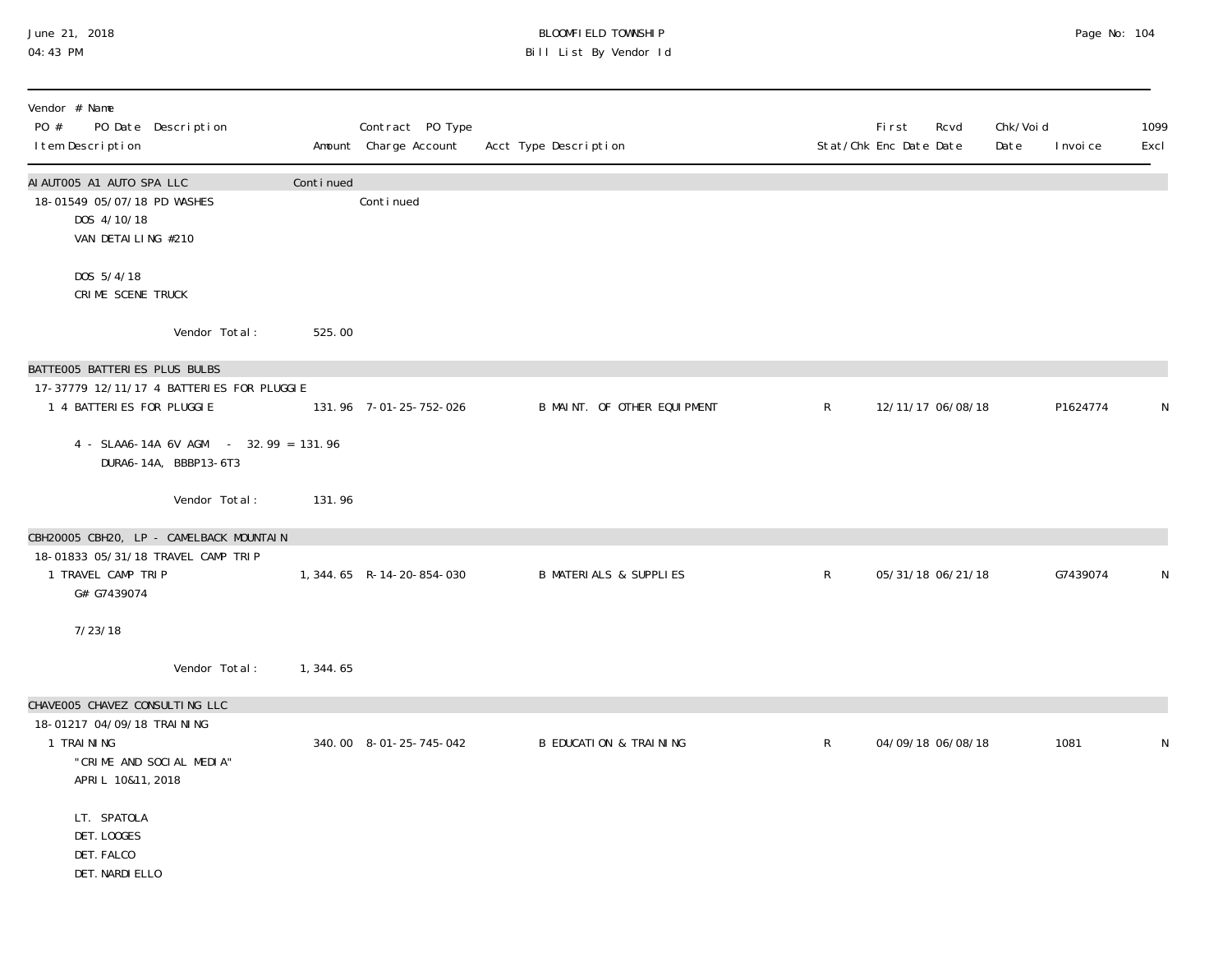### June 21, 2018 BLOOMFIELD TOWNSHIP Page No: 105 04:43 PM Bill List By Vendor Id

| Vendor # Name<br>PO Date Description<br>PO #                                                                                                                                                |           | Contract PO Type              |                                         |              | <b>First</b>           | Rcvd | Chk/Voi d |           | 1099 |
|---------------------------------------------------------------------------------------------------------------------------------------------------------------------------------------------|-----------|-------------------------------|-----------------------------------------|--------------|------------------------|------|-----------|-----------|------|
| I tem Description                                                                                                                                                                           |           | Amount Charge Account         | Acct Type Description                   |              | Stat/Chk Enc Date Date |      | Date      | I nvoi ce | Excl |
| CHAVEOO5 CHAVEZ CONSULTING LLC<br>18-01217 04/09/18 TRAI NI NG<br>INV#1081                                                                                                                  | Continued | Continued                     |                                         |              |                        |      |           |           |      |
| Vendor Total:                                                                                                                                                                               | 340.00    |                               |                                         |              |                        |      |           |           |      |
| DEREKOO5 DEREK MACIAK                                                                                                                                                                       |           |                               |                                         |              |                        |      |           |           |      |
| 17-37914 12/20/17 DESIGN AND BUILD OUT OF<br>8 MORRIS CANAL GREENWAY MOBILE                                                                                                                 |           | B<br>1,040.00 7-01-40-313-029 | <b>B OTHER CONTRACTUAL ITEMS</b>        | $\mathsf{R}$ | 12/20/17 06/19/18      |      |           | 007       | N    |
| Vendor Total:                                                                                                                                                                               | 1,040.00  |                               |                                         |              |                        |      |           |           |      |
| DOCUMOO5 DOCUMENT SOLUTIONS LLC                                                                                                                                                             |           |                               |                                         |              |                        |      |           |           |      |
| 18-01502 05/02/18 WATER FILTER SYSTEMS/STATIONS<br>1 MODEL 31 WATER COOLER                                                                                                                  |           | 256.00 8-01-25-752-156        | <b>B FIRE AUXILIARY</b>                 | $\mathsf{R}$ | 05/02/18 06/21/18      |      |           | 342658    | N    |
| UNLIMITED FILTER CHANGES<br>DELIVERY INCLUDED<br>UNLIMITED PURIFIED WATER<br>YEARLY CHECKUPS<br>MAI NTENANCE I NCLUDED.                                                                     |           |                               |                                         |              |                        |      |           |           |      |
| Vendor Total:                                                                                                                                                                               | 256.00    |                               |                                         |              |                        |      |           |           |      |
| FITZS005 FITZ'S FISH PONDS, LLC                                                                                                                                                             |           |                               |                                         |              |                        |      |           |           |      |
| 18-01616 05/14/18 INVOICE: 3573<br>1 INVOICE: 3573                                                                                                                                          |           | 339.99 8-01-26-769-024        | B MAINTENANCE OF BUILDINGS & FACILITIES | R            | 05/14/18 06/14/18      |      |           | 3573      | N    |
| Vendor Total:                                                                                                                                                                               | 339.99    |                               |                                         |              |                        |      |           |           |      |
| FRIENOO5 FRIENDS OF NEW JERSEY HERITAGE                                                                                                                                                     |           |                               |                                         |              |                        |      |           |           |      |
| 18-01700 05/16/18 2018 HP Conference<br>1 2018 HP Conference<br>2018 History and Historic Preservation<br>Conference - June 7th and 8th<br>Registration for:<br>Bonni e Fl ynn<br>Ann Hardy |           | 350.00 8-01-20-719-030        | <b>B MATERIALS &amp; SUPPLIES</b>       | $\mathsf{R}$ | 05/16/18 06/19/18      |      |           |           | N    |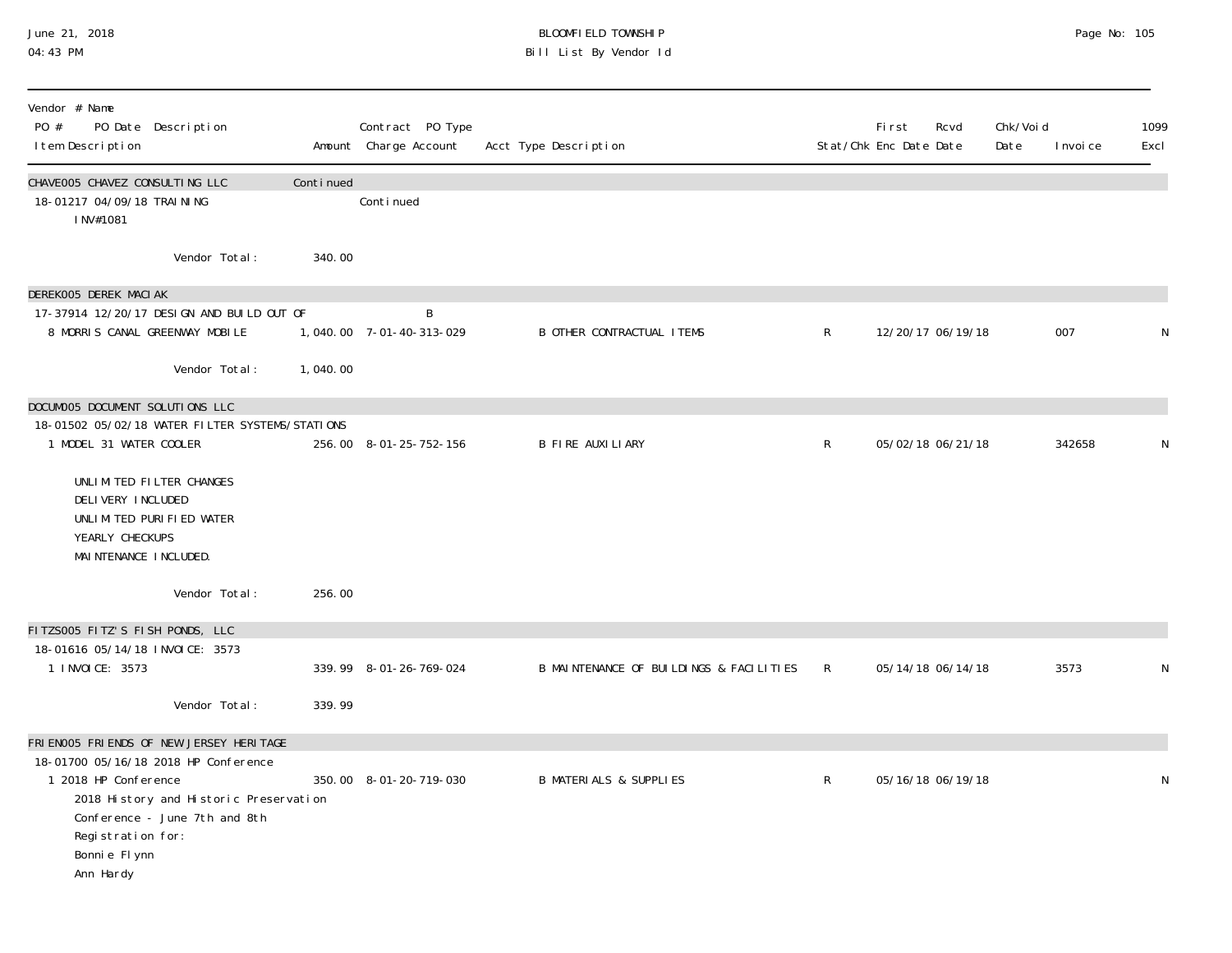#### June 21, 2018 BLOOMFIELD TOWNSHIP Page No: 106 04:43 PM Bill List By Vendor Id

| Vendor # Name<br>PO #<br>PO Date Description<br>I tem Description                                              |          | Contract PO Type<br>Amount Charge Account | Acct Type Description                        |              | First<br>Stat/Chk Enc Date Date | Rcvd              | Chk/Voi d<br>Date | I nvoi ce | 1099<br>Excl |
|----------------------------------------------------------------------------------------------------------------|----------|-------------------------------------------|----------------------------------------------|--------------|---------------------------------|-------------------|-------------------|-----------|--------------|
| FRIEN005 FRIENDS OF NEW JERSEY HERITAGE Continued<br>18-01700 05/16/18 2018 HP Conference<br>Karin Robinson    |          | Conti nued                                |                                              |              |                                 |                   |                   |           |              |
| Vendor Total:                                                                                                  | 350.00   |                                           |                                              |              |                                 |                   |                   |           |              |
| GKAAROO5 GK+A ARCHITECTS, PC<br>18-01651 05/16/18 PROFESSIONAL SERVICES<br>1 PROFESSIONAL SERVICES             |          |                                           | B IMPROVEMENTS MUNICIPAL BUILDING & GROUND R |              |                                 | 05/16/18 06/13/18 |                   | 17-030-D2 | N            |
| I NVOI CE #17-030-D2<br>ARCHI TECTURAL SERVICES FOR LION GATE                                                  |          |                                           |                                              |              |                                 |                   |                   |           |              |
| ENVIRONMENTAL CENTER BUILDING                                                                                  |          |                                           |                                              |              |                                 |                   |                   |           |              |
| Vendor Total:                                                                                                  | 1,300.00 |                                           |                                              |              |                                 |                   |                   |           |              |
| GOLDEOO5 GOLDEN OPENINGS INC<br>18-00478 02/15/18 (2) RIBBON CUTTING SCISSORS<br>1 (2) RIBBON CUTTING SCISSORS |          | 513.00 R-14-20-854-030                    | <b>B MATERIALS &amp; SUPPLIES</b>            | $\mathsf{R}$ |                                 | 02/15/18 06/08/18 |                   |           | N            |
| Vendor Total:                                                                                                  | 513.00   |                                           |                                              |              |                                 |                   |                   |           |              |
| GORENOO5 GORENFLO CONSULTING INC<br>18-01276 04/10/18 QI CONSULTANT                                            |          |                                           |                                              |              |                                 |                   |                   |           |              |
| 1 QI CONSULTANT<br>Vendor Total:                                                                               | 1,500.00 | 1,500.00 8-01-30-807-028                  | B CONSULTANT & PROFESSIONAL SERVICES         | $\mathsf{R}$ |                                 | 04/10/18 06/18/18 |                   | $18 - 3$  | N            |
| HEUREOO5 HEURESIS CORP<br>18-01271 04/10/18 LEAD PAINT ANALYZER<br>1 LEAD PAINT ANALYZER                       |          | 16, 965.00 G-02-40-368-000                | B 2018 CHILD HEALTH LEAD GRANT               | $\mathsf{R}$ |                                 | 04/10/18 06/12/18 |                   |           | N            |
| 18-01891 06/07/18 LEAD ANALYZER<br>1 LEAD PAINT ANALYZER                                                       |          | 16, 965.00 G-02-40-368-000                | B 2018 CHILD HEALTH LEAD GRANT               | R            |                                 | 06/07/18 06/21/18 |                   |           | N            |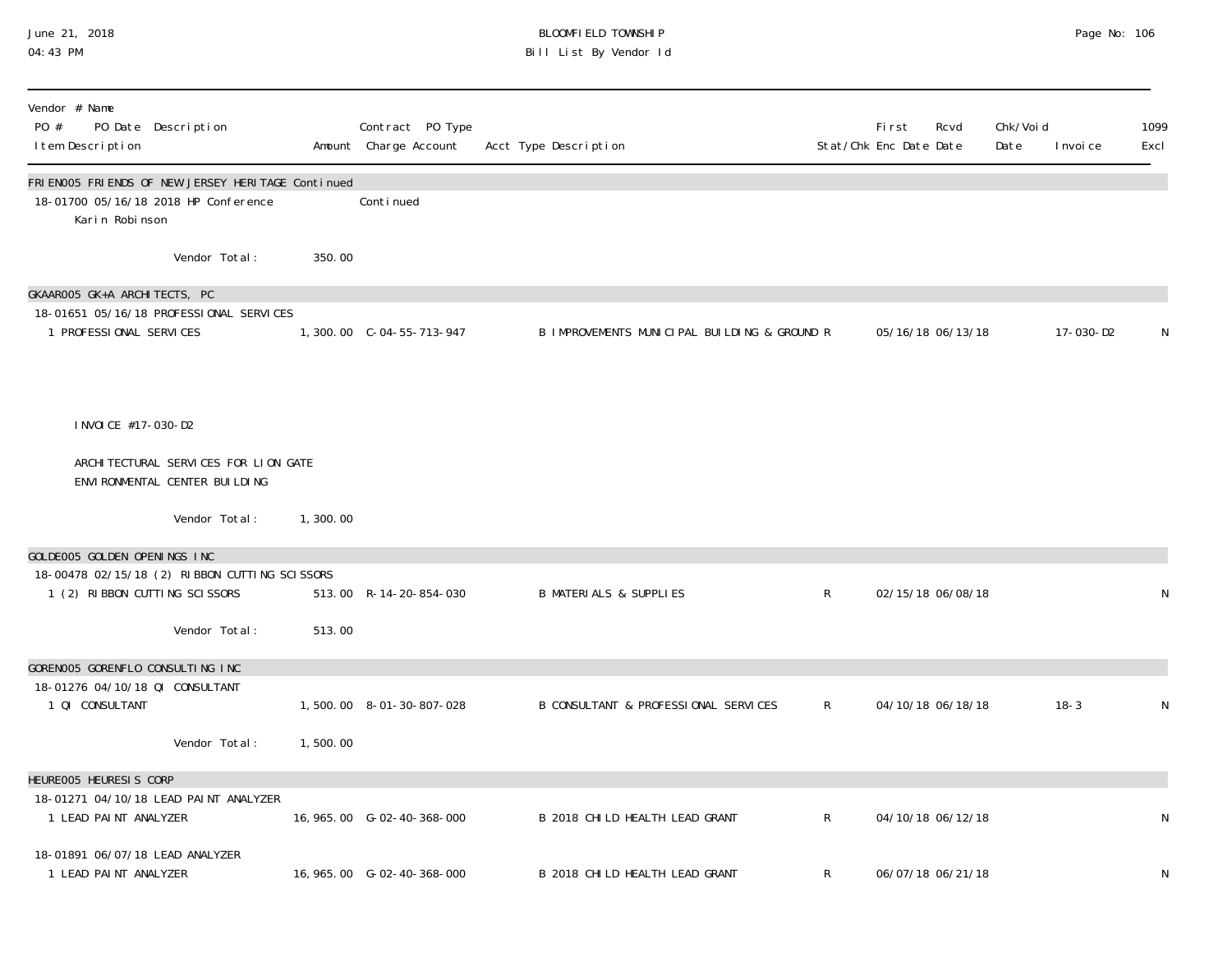# June 21, 2018 BLOOMFIELD TOWNSHIP Page No: 107 Bill List By Vendor Id

| Vendor # Name<br>PO #<br>PO Date Description<br>I tem Description                                                    |            | Contract PO Type<br>Amount Charge Account | Acct Type Description             |              | <b>First</b><br>Rcvd<br>Stat/Chk Enc Date Date | Chk/Voi d<br>Date<br>I nvoi ce | 1099<br>Excl |
|----------------------------------------------------------------------------------------------------------------------|------------|-------------------------------------------|-----------------------------------|--------------|------------------------------------------------|--------------------------------|--------------|
| HEUREOO5 HEURESIS CORP<br>18-01891 06/07/18 LEAD ANALYZER<br>MODEL # Pb200i<br>LEAD PAINT ANALYZER<br>QUOTE#00001657 | Continued  | Conti nued                                |                                   |              |                                                |                                |              |
| Vendor Total:                                                                                                        | 33, 930.00 |                                           |                                   |              |                                                |                                |              |
| IMPEROO5 IMPERIAL BAG & PAPER CO. LLC                                                                                |            |                                           |                                   |              |                                                |                                |              |
| 18-01720 05/21/18 SPEEDY DRY FOR FIRE HQ                                                                             |            |                                           |                                   |              |                                                |                                |              |
| 1 PCOD50 - ABSORBS IT OIL DRI<br>SPEEDY DRY FOR FIRE HQ                                                              |            | 475.00 8-01-25-752-030                    | <b>B MATERIALS &amp; SUPPLIES</b> | $\mathsf{R}$ | 05/21/18 06/21/18                              | 4361868                        | N            |
| SHIP TO:                                                                                                             |            |                                           |                                   |              |                                                |                                |              |
| FIRE HEADQUARTERS<br>375 FRANKLIN STREET<br>BLOOMFIELD, NJ 07003                                                     |            |                                           |                                   |              |                                                |                                |              |
| Vendor Total:                                                                                                        | 475.00     |                                           |                                   |              |                                                |                                |              |
| INTEROO5 INTERNATIONAL ASBESTOS TESTING                                                                              |            |                                           |                                   |              |                                                |                                |              |
| 18-01251 04/10/18 LEAD SAMPLES 431 ABBINGTON AVE                                                                     |            |                                           |                                   |              |                                                |                                |              |
| 1 LEAD SAMPLES 431 ABBINGTON AVE                                                                                     |            | 38.50 8-01-27-785-028                     | B CONSULTANT & PROFESSIONAL SERV  | $\mathsf{R}$ | 04/10/18 06/05/18                              | 559987                         | N            |
| Vendor Total:                                                                                                        | 38.50      |                                           |                                   |              |                                                |                                |              |
| JAALE005 J.A. ALEXANDER, INC.                                                                                        |            |                                           |                                   |              |                                                |                                |              |
| 18-01893 06/07/18 NJDOT INTERSECTION IMPROVEMENT                                                                     |            |                                           |                                   |              |                                                |                                |              |
| 1 NJDOT INTERSECTION IMPROVEMENT                                                                                     |            |                                           | B 2015 MYRTLE ST/JFK DRIVE        | $\mathsf{R}$ | 06/07/18 06/14/18                              |                                | N            |

NJDOT MUNICIPAL AID 2015 & 2016 MYRTLE STREET & JFK DRIVE RVA FILE NO. 0702T006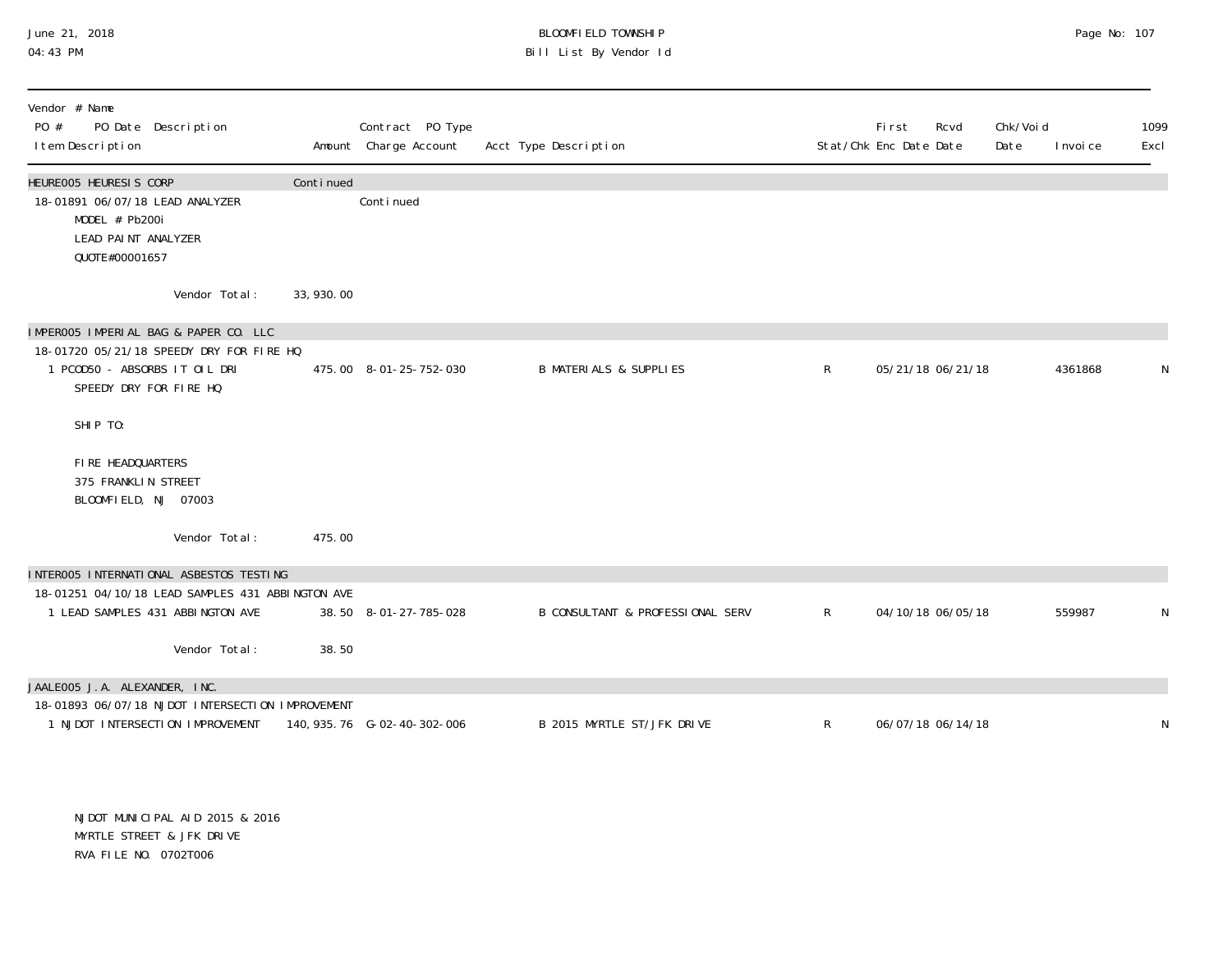# June 21, 2018 BLOOMFIELD TOWNSHIP Page No: 108 04:43 PM Bill List By Vendor Id

| PO # | Vendor # Name<br>I tem Description                         | PO Date Description                                                                              |                                                                         | Contract PO Type<br>Amount Charge Account | Acct Type Description                |              | First<br>Rcvd<br>Stat/Chk Enc Date Date | Chk/Voi d<br>Date | I nvoi ce | 1099<br>Excl |
|------|------------------------------------------------------------|--------------------------------------------------------------------------------------------------|-------------------------------------------------------------------------|-------------------------------------------|--------------------------------------|--------------|-----------------------------------------|-------------------|-----------|--------------|
|      | ESTIMATE #1                                                | JAALEOO5 J.A. ALEXANDER, INC.                                                                    | Continued<br>18-01893 06/07/18 NJDOT INTERSECTION IMPROVEMENT Continued |                                           |                                      |              |                                         |                   |           |              |
|      | CONTRACT AMOUNT:<br>TOTAL COMPLETED:<br>LESS 2% RETAINAGE: | LESS PREVIOUS PAYMENT                                                                            | \$590, 803. 27<br>\$143, 812.00<br>$($ \$ 2,876.24)<br>0.00)<br>$($ \$  |                                           |                                      |              |                                         |                   |           |              |
|      | AMOUNT DUE:                                                |                                                                                                  | \$140, 935. 76                                                          |                                           |                                      |              |                                         |                   |           |              |
|      |                                                            | 1 NJDOT INTERSECTION IMPROVEMENT                                                                 | 18-01894 06/07/18 NJDOT INTERSECTION IMPROVEMENT                        | 117, 837.60 G-02-40-302-006               | B 2015 MYRTLE ST/JFK DRIVE           | $\mathsf{R}$ | 06/07/18 06/14/18                       |                   |           | $\mathsf N$  |
|      |                                                            | NJDOT MUNICIPAL AID 2015 & 2016<br>MYRTLE STREET & JFK DRIVE<br>RVA FILE NO. 0702T006            |                                                                         |                                           |                                      |              |                                         |                   |           |              |
|      | ESTIMATE #2                                                |                                                                                                  |                                                                         |                                           |                                      |              |                                         |                   |           |              |
|      | CONTRACT AMOUNT:<br>TOTAL COMPLETED:<br>LESS 2% RETAINAGE: | LESS PREVIOUS PAYMENT                                                                            | \$590, 803.27<br>\$264,054.45<br>$($ \$ 5, 281.09)<br>(\$140, 935.76)   |                                           |                                      |              |                                         |                   |           |              |
|      | AMOUNT DUE:                                                |                                                                                                  | \$117,837.60                                                            |                                           |                                      |              |                                         |                   |           |              |
|      |                                                            | Vendor Total:                                                                                    | 258, 773. 36                                                            |                                           |                                      |              |                                         |                   |           |              |
|      |                                                            | JAGEMOO5 JAG EMERGENCY PREPAREDNESS<br>1 INTERVIEW COMPLETION/RECOMMEND                          | 18-01573 05/10/18 CONSULT. SERVICE / FIRE CHIEF                         | 3,900.00 8-01-25-752-028                  | B CONSULTANT & PROFESSIONAL SERVICES | $\mathsf{R}$ | 05/10/18 06/08/18                       |                   |           | N            |
|      |                                                            | FINAL PAYMENT DUE UPON INTERVIEW<br>COMPLETION AND RECOMMENDATION FOR<br>POSITION OF FIRE CHIEF. |                                                                         |                                           |                                      |              |                                         |                   |           |              |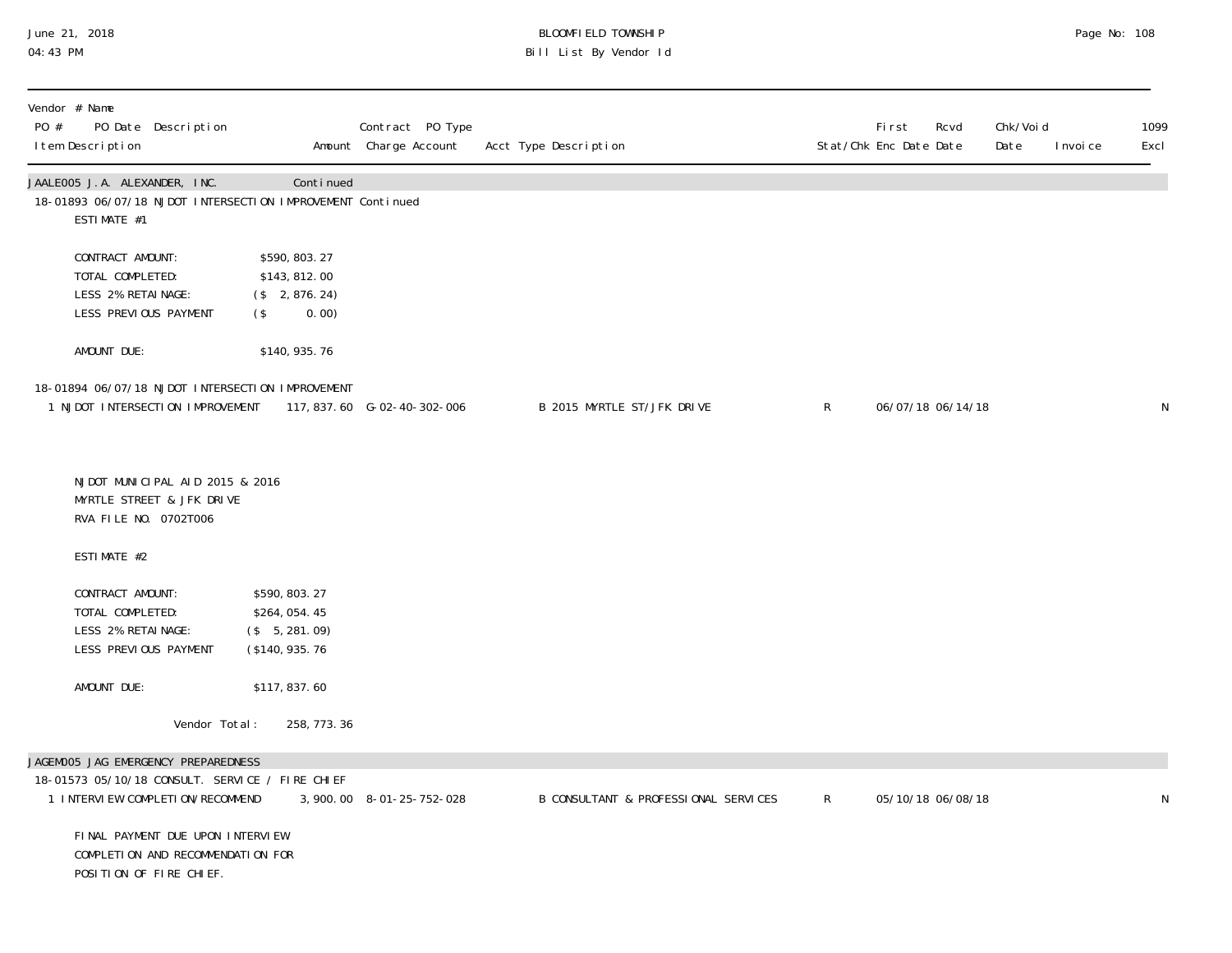### June 21, 2018 BLOOMFIELD TOWNSHIP Page No: 109 04:43 PM Bill List By Vendor Id

| Vendor # Name<br>PO #<br>I tem Description                            | PO Date Description                                                                                               |           | Contract PO Type<br>Amount Charge Account       | Acct Type Description                                |                              | Fi rst<br>Stat/Chk Enc Date Date | Rcvd                                   | Chk/Voi d<br>Date | I nvoi ce      | 1099<br>Excl      |
|-----------------------------------------------------------------------|-------------------------------------------------------------------------------------------------------------------|-----------|-------------------------------------------------|------------------------------------------------------|------------------------------|----------------------------------|----------------------------------------|-------------------|----------------|-------------------|
| JAGEMOO5 JAG EMERGENCY PREPAREDNESS<br>1 CONSULT SERV. /FIRE DC/CAPT. | 18-01735 05/21/18 CONSULT SERV. /FIRE DC/CAPT.                                                                    | Continued | 4,600.00 8-01-25-752-028                        | B CONSULTANT & PROFESSIONAL SERVICES                 | $\mathsf{R}$                 |                                  | 05/21/18 06/08/18                      |                   |                | $\mathsf N$       |
| <b>PROCESS</b>                                                        | INTERVIEW, EVALUATION AND REVIEW                                                                                  |           |                                                 |                                                      |                              |                                  |                                        |                   |                |                   |
|                                                                       | Vendor Total:                                                                                                     | 8,500.00  |                                                 |                                                      |                              |                                  |                                        |                   |                |                   |
|                                                                       | JPMONOO5 JPMONZO MUNICIPAL CONSULTING,                                                                            |           |                                                 |                                                      |                              |                                  |                                        |                   |                |                   |
| EMPLOYEE: C. SARNO                                                    | 18-01533 05/07/18 CEU WEBINAR REVIEW LFN 2018-13<br>1 CEU WEBINAR REVIEW LFN 2018-13<br>COURSE DATE: MAY 10, 2018 |           | 40.00 8-01-20-705-042                           | <b>B EDUCATION &amp; TRAINING</b>                    | $\mathsf{R}$                 |                                  | 05/07/18 06/08/18                      |                   | $05 - 10 - 18$ | N                 |
| EMPLOYEE: C. SARNO                                                    | 18-01621 05/14/18 CEU WEBINAR 6/19/18-SALT CHARI<br>1 CEU WEBINAR 6/19/18-SALT CHARI<br>COURSE DATE: JUN 19, 2018 |           | 40.00 8-01-20-705-042                           | <b>B EDUCATION &amp; TRAINING</b>                    | $\mathsf{R}$                 |                                  | 05/14/18 06/08/18                      |                   | $06 - 19 - 18$ | N                 |
|                                                                       | Vendor Total:                                                                                                     | 80.00     |                                                 |                                                      |                              |                                  |                                        |                   |                |                   |
| KENNEOO5 KENNETH HALL                                                 |                                                                                                                   |           |                                                 |                                                      |                              |                                  |                                        |                   |                |                   |
| 1 MEAL EXPS.<br>2 MI LEAGE                                            | 18-01632 05/16/18 REIMBURSE TRAVEL & MEAL EXPS.                                                                   |           | 53.52 8-01-25-752-042<br>106.76 8-01-25-752-042 | B EDUCATION AND TRAINING<br>B EDUCATION AND TRAINING | $\mathsf{R}$<br>$\mathsf{R}$ |                                  | 05/16/18 06/12/18<br>05/16/18 06/12/18 |                   |                | N<br>$\mathsf{N}$ |
| ACADEMY.                                                              | TRAVEL EXPENSES AND MEALS FOR<br>ATTENDANCE - RAPID INTERVENTION<br>TRAINING AT MORRIS COUNTY FIRE                |           |                                                 |                                                      |                              |                                  |                                        |                   |                |                   |
|                                                                       |                                                                                                                   | 160.28    |                                                 |                                                      |                              |                                  |                                        |                   |                |                   |
|                                                                       | Vendor Total:                                                                                                     | 160.28    |                                                 |                                                      |                              |                                  |                                        |                   |                |                   |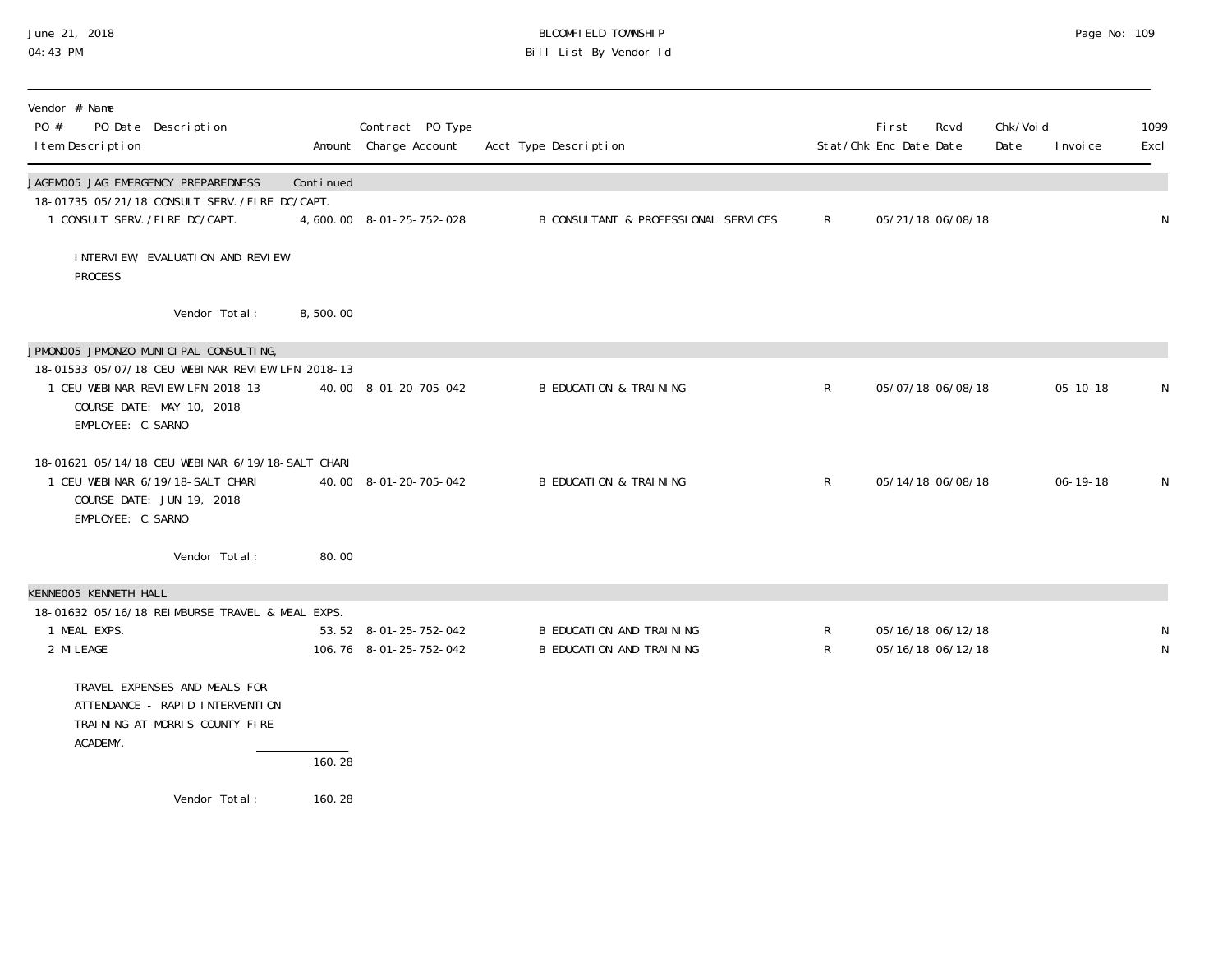### June 21, 2018 BLOOMFIELD TOWNSHIP Page No: 110 04:43 PM Bill List By Vendor Id

| Vendor # Name<br>PO #<br>PO Date Description<br>I tem Description                                                    |                                             | Contract PO Type<br>Amount Charge Account | Acct Type Description                |              | First<br>Rcvd<br>Stat/Chk Enc Date Date | Chk/Voi d<br>Date<br>I nvoi ce | 1099<br>Excl |
|----------------------------------------------------------------------------------------------------------------------|---------------------------------------------|-------------------------------------------|--------------------------------------|--------------|-----------------------------------------|--------------------------------|--------------|
| LAVENO10 LAVENE GASS<br>18-01540 05/07/18 JUNE VISION BOARD CLASS<br>1 JUNE VISION BOARD CLASS                       |                                             | 372.59 R-14-20-854-030                    | <b>B MATERIALS &amp; SUPPLIES</b>    | $\mathsf{R}$ | 05/07/18 06/08/18                       |                                | N            |
| Vendor Total:                                                                                                        | 372.59                                      |                                           |                                      |              |                                         |                                |              |
| MAINLOO5 MAINLINING AMERICA, LLC<br>18-01995 06/08/18 WATER MAIN CLEANING & LINING<br>1 WATER MAIN CLEANING & LINING |                                             | 297, 920.00 W-06-55-590-592               | B IMPROVEMENTS WATER SUPPLY SYSTEM   | $\mathsf{R}$ | 06/08/18 06/14/18                       |                                | N            |
| WATER MAIN CLEANING AND LINING OF<br>DIVISION STREET, WOODLAND ROAD AND<br>BELLEVI LLE AVENUE                        |                                             |                                           |                                      |              |                                         |                                |              |
| ORIGINAL CONTRACT AMOUNT<br>\$1,028,455.00                                                                           |                                             |                                           |                                      |              |                                         |                                |              |
| ESTIMATE #1                                                                                                          |                                             |                                           |                                      |              |                                         |                                |              |
| TOTAL WORK COMPLETED<br>TO DATE:<br>LESS 2% RETAINAGE:<br>TOTAL DUE ESTIMATE #1                                      | \$304,000.00<br>\$6,080.00<br>\$297, 920.00 |                                           |                                      |              |                                         |                                |              |
| Vendor Total:                                                                                                        | 297, 920.00                                 |                                           |                                      |              |                                         |                                |              |
| MI CHAO15 MI CHAEL BEVINS<br>18-01693 05/16/18 RENT<br>1 RENT<br>DANA MIGLIACCIO<br>42 JAMES STREET<br>BLOOMFIELD NJ |                                             | 3, 750.00 8-01-40-359-028                 | B CONSULTANT & PROFESSIONAL SERVICES | $\mathsf{R}$ | 05/16/18 06/13/18                       |                                | ${\sf N}$    |
| Vendor Total:                                                                                                        | 3,750.00                                    |                                           |                                      |              |                                         |                                |              |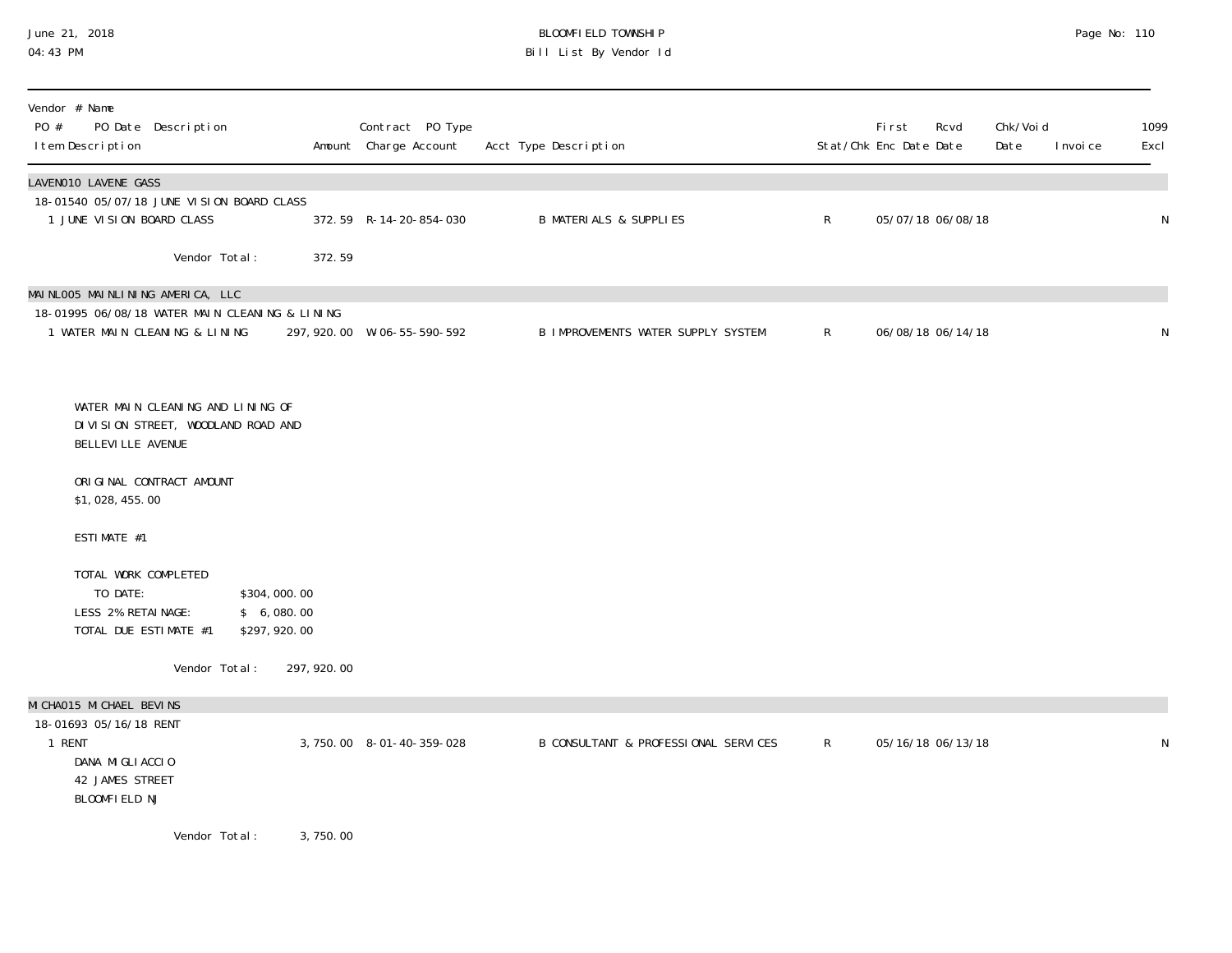# June 21, 2018 BLOOMFIELD TOWNSHIP Page No: 111 Bill List By Vendor Id

| Vendor # Name<br>PO #<br>PO Date Description<br>I tem Description |           | Contract PO Type<br>Amount Charge Account | Acct Type Description                        |              | <b>First</b><br>Stat/Chk Enc Date Date | Rcvd              | Chk/Voi d<br>Date | I nvoi ce         | 1099<br>Excl |
|-------------------------------------------------------------------|-----------|-------------------------------------------|----------------------------------------------|--------------|----------------------------------------|-------------------|-------------------|-------------------|--------------|
| MI CHEOO5 MI CHELLE LEONARDIS                                     |           |                                           |                                              |              |                                        |                   |                   |                   |              |
| 18-01911 06/07/18 CORE BOOKS FOR PESTICIDE CLASS                  |           |                                           |                                              |              |                                        |                   |                   |                   |              |
| 1 CORE BOOKS FOR PESTICIDE CLASS                                  |           | 40.00 8-01-27-785-042                     | <b>B EDUCATION &amp; TRAINING</b>            | $\mathsf{R}$ |                                        | 06/07/18 06/19/18 |                   | 840689            | N            |
| Vendor Total:                                                     | 40.00     |                                           |                                              |              |                                        |                   |                   |                   |              |
| MNMSP010 MNM SPECIALTIES LLC                                      |           |                                           |                                              |              |                                        |                   |                   |                   |              |
| 18-01547 05/07/18 DOMINICK FERRARA III PLAQUE                     |           |                                           |                                              |              |                                        |                   |                   |                   |              |
| DOMINICK FERRARA III PLAQUE<br>FOR CIVIC CENTER LAWN              |           | 1, 275.00 R-14-20-854-030                 | <b>B MATERIALS &amp; SUPPLIES</b>            | R            |                                        | 05/07/18 06/14/18 |                   | 32525             | N            |
|                                                                   |           |                                           |                                              |              |                                        |                   |                   |                   |              |
| Vendor Total:                                                     | 1, 275.00 |                                           |                                              |              |                                        |                   |                   |                   |              |
| NATIO010 NATIONAL EMERGENCY NUMBER ASS.                           |           |                                           |                                              |              |                                        |                   |                   |                   |              |
| 18-00979 03/21/18 TRAI NI NG                                      |           |                                           |                                              |              |                                        |                   |                   |                   |              |
| 1 TRAINING                                                        |           | 275.00 8-01-25-745-042                    | <b>B EDUCATION &amp; TRAINING</b>            | $\mathsf{R}$ |                                        | 03/21/18 06/11/18 |                   | NENA18-0013-016 N |              |
| "NATIONAL EMERGENCY NUMBER ASSOCIATION<br>CONFERENCE"             |           |                                           |                                              |              |                                        |                   |                   |                   |              |
|                                                                   |           |                                           |                                              |              |                                        |                   |                   |                   |              |
| APRIL 17, 2018 & APRIL 18, 2018                                   |           |                                           |                                              |              |                                        |                   |                   |                   |              |
| <b>SGT. BRUNDAGE</b>                                              |           |                                           |                                              |              |                                        |                   |                   |                   |              |
| Vendor Total:                                                     | 275.00    |                                           |                                              |              |                                        |                   |                   |                   |              |
| ORCHAOO5 ORCHARD HOLDINGS LLC.                                    |           |                                           |                                              |              |                                        |                   |                   |                   |              |
| 18-01512 05/04/18 TRAFFIC SIGNAL - JFK DRIVE                      |           |                                           |                                              |              |                                        |                   |                   |                   |              |
| 1 TRAFFIC SIGNAL - JFK DRIVE                                      |           |                                           | B RESURFACING/IMPROVEMENTS VARIOUS STREETS R |              |                                        | 05/04/18 06/11/18 |                   | 6464              | N            |

#### INVOICE #6464

INSTALL NEW WIRING AND CONDUIT FOR MONTGOMERY STREET/JOHN F. KENNEDY DRIVE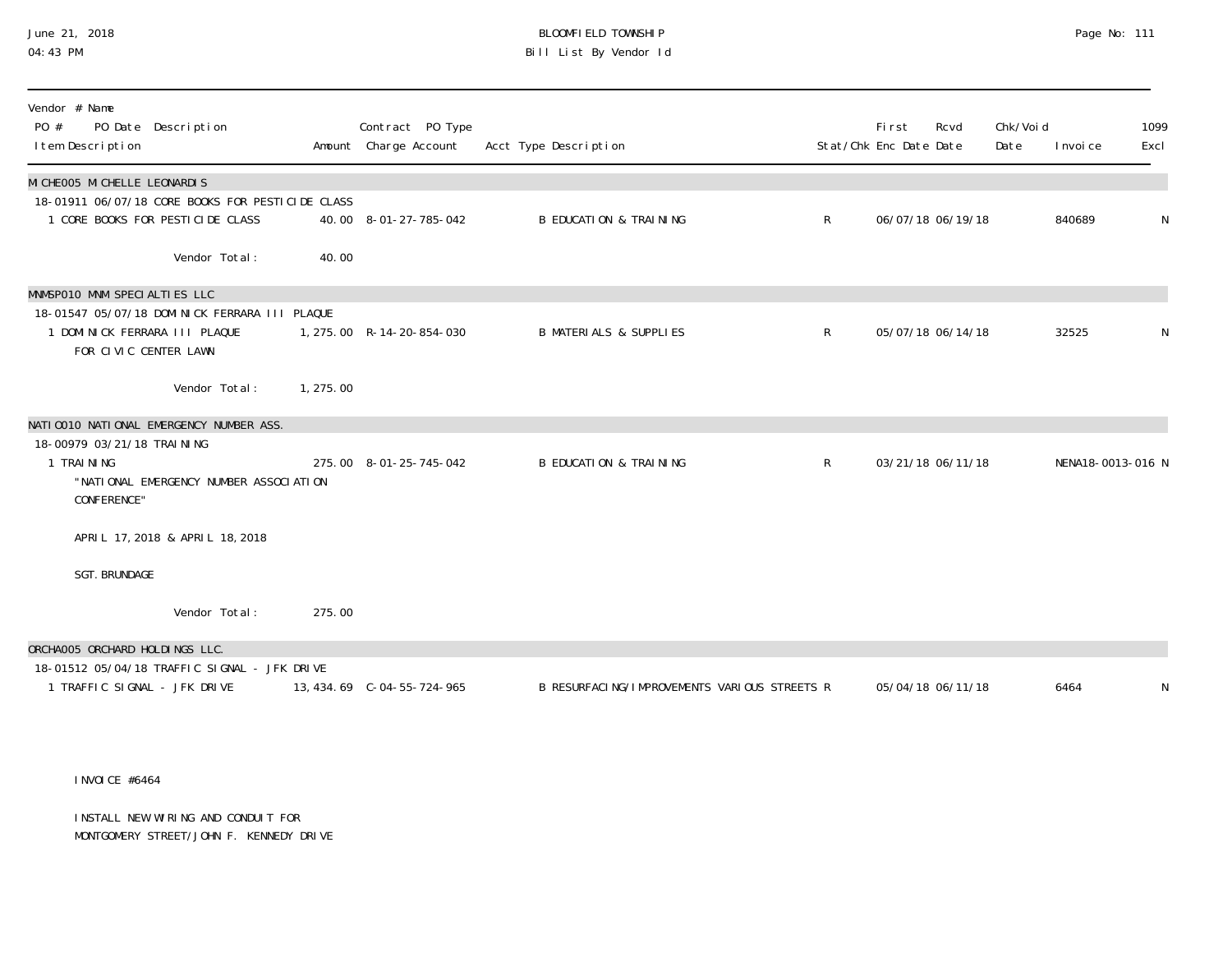### June 21, 2018 BLOOMFIELD TOWNSHIP Page No: 112 04:43 PM Bill List By Vendor Id

| Vendor # Name<br>PO #<br>PO Date Description<br>I tem Description                                                                                                             |            | Contract PO Type<br>Amount Charge Account | Acct Type Description                        |              | <b>First</b><br>Stat/Chk Enc Date Date | Rcvd | Chk/Voi d<br>Date | I nvoi ce      | 1099<br>Excl |
|-------------------------------------------------------------------------------------------------------------------------------------------------------------------------------|------------|-------------------------------------------|----------------------------------------------|--------------|----------------------------------------|------|-------------------|----------------|--------------|
| ORCHAOO5 ORCHARD HOLDINGS LLC.<br>18-01512 05/04/18 TRAFFIC SIGNAL - JFK DRIVE<br>TRAFFIC SIGNAL                                                                              | Continued  | Conti nued                                |                                              |              |                                        |      |                   |                |              |
| Vendor Total:                                                                                                                                                                 | 13, 434.69 |                                           |                                              |              |                                        |      |                   |                |              |
| PANAROO5 PANARAM INTERNATIONAL TRADING                                                                                                                                        |            |                                           |                                              |              |                                        |      |                   |                |              |
| 18-01491 05/02/18 ANIMAL SHELTER WASHING MACHINE<br>1 ANIMAL SHELTER WASHING MACHINE<br>SALES ORDER#33891                                                                     |            | 5, 905. 05 D-03-20-853-035                | B JANI TORI AL & HOUSEHOLD SUPPLY            | $\mathsf{R}$ | 05/02/18 06/11/18                      |      |                   | 33819          |              |
| EHOP2OPA LOGI PRO FRONT/PUMP EXT DOS<br>GAS, OPL, 4 CCYLE, 120/60/1                                                                                                           |            |                                           |                                              |              |                                        |      |                   |                |              |
| Vendor Total:                                                                                                                                                                 | 5,905.05   |                                           |                                              |              |                                        |      |                   |                |              |
| PRYOROO5 PRYOR LEARNING SOLUTIONS INC.                                                                                                                                        |            |                                           |                                              |              |                                        |      |                   |                |              |
| 18-01321 04/17/18 JILL SCARPA<br>1 JILL SCARPA                                                                                                                                |            | 199.00 8-01-27-785-042                    | <b>B EDUCATION &amp; TRAINING</b>            | $\mathsf{R}$ | 04/17/18 06/11/18                      |      |                   |                |              |
| Vendor Total:                                                                                                                                                                 | 199.00     |                                           |                                              |              |                                        |      |                   |                |              |
| SIMMOOO5 SIMMONE RAMROOP                                                                                                                                                      |            |                                           |                                              |              |                                        |      |                   |                |              |
| 18-01618 05/14/18 PATS TRAINING LUNCH 05/03/18<br>1 PATS TRAINING LUNCH 05/03/18<br>PARKSIDE BISTRO LUNCH ORDER FOR PATS<br>TRAINING ON 05/03/18 - EMPLOYEE<br>REI MBURSEMENT |            | 90.55 8-07-20-512-042                     | <b>B EDUCATION &amp; TRAINING</b>            | $\mathsf{R}$ | 05/14/18 06/11/18                      |      |                   | $05 - 03 - 18$ | N            |
| Vendor Total:                                                                                                                                                                 | 90.55      |                                           |                                              |              |                                        |      |                   |                |              |
| SUNRI 005 SUNRI SE NURSERY SUPPLY INC.                                                                                                                                        |            |                                           |                                              |              |                                        |      |                   |                |              |
| 18-01898 06/07/18 SITE WORK - 348 FRANKLIN ST.<br>1 SITE WORK - 348 FRANKLIN ST.                                                                                              |            | 600.00 C-04-55-713-947                    | B IMPROVEMENTS MUNICIPAL BUILDING & GROUND R |              | 06/07/18 06/18/18                      |      |                   |                | N            |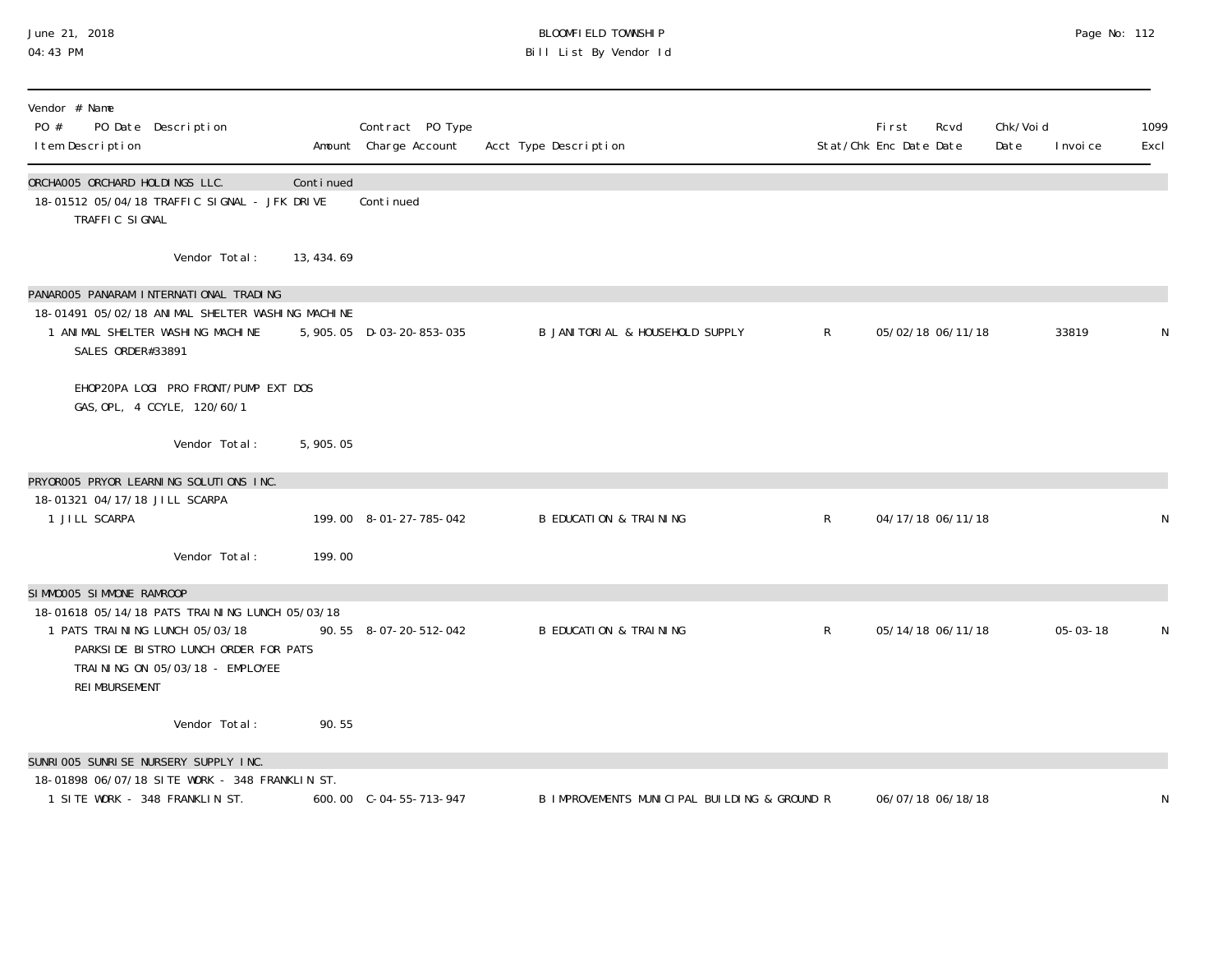### June 21, 2018 BLOOMFIELD TOWNSHIP Page No: 113 04:43 PM Bill List By Vendor Id

| Vendor # Name<br>PO #<br>PO Date Description<br>I tem Description                                                                                                                           |                         | Contract PO Type<br>Amount Charge Account | Acct Type Description             |   | First<br>Stat/Chk Enc Date Date | Rcvd              | Chk/Voi d<br>Date | I nvoi ce | 1099<br>Excl |
|---------------------------------------------------------------------------------------------------------------------------------------------------------------------------------------------|-------------------------|-------------------------------------------|-----------------------------------|---|---------------------------------|-------------------|-------------------|-----------|--------------|
| SUNRI 005 SUNRI SE NURSERY SUPPLY INC.<br>18-01898 06/07/18 SITE WORK - 348 FRANKLIN ST.<br>LANDSCAPING AND SITE WORK AT NEW HEALTH<br>DEPARTMENT BUILDING AT 348 FRANKLIN<br><b>STREET</b> | Continued               | Conti nued                                |                                   |   |                                 |                   |                   |           |              |
|                                                                                                                                                                                             | Vendor Total:<br>600.00 |                                           |                                   |   |                                 |                   |                   |           |              |
| THEGIOO5 THE GIDEON GROUP, LLC.<br>18-01492 05/02/18 TRAINING<br>1 TRAINING<br>"DEATH INVESTIGATION SEMINAR"                                                                                |                         | 750.00 8-01-25-745-042                    | <b>B EDUCATION &amp; TRAINING</b> | R |                                 | 05/02/18 06/11/18 |                   | 2018-13   |              |
| 5/3/18                                                                                                                                                                                      |                         |                                           |                                   |   |                                 |                   |                   |           |              |
| DET. NARDI ELLO<br>PO DI LKES<br>PO SMITH<br>PO CARTAGENA<br>PO FINKLER                                                                                                                     |                         |                                           |                                   |   |                                 |                   |                   |           |              |
|                                                                                                                                                                                             | Vendor Total:<br>750.00 |                                           |                                   |   |                                 |                   |                   |           |              |
| WELLSOO5 WELLSPRING CENTER FOR<br>18-01740 05/22/18 16TH ANNUAL MIDDLESEX COUNTY<br>1 16TH ANNUAL MIDDLESEX COUNTY<br>PREVENTI ON EDUCATI ON SUMMIT                                         |                         | 30.00 8-01-27-785-042                     | <b>B EDUCATION &amp; TRAINING</b> | R |                                 | 05/22/18 06/13/18 |                   |           |              |
| MAYA LORDO<br>LINDSAY PREWITT                                                                                                                                                               |                         |                                           |                                   |   |                                 |                   |                   |           |              |
|                                                                                                                                                                                             | Vendor Total:<br>30.00  |                                           |                                   |   |                                 |                   |                   |           |              |
| XPRESOO5 XPRESSMYSELF.COM LLC<br>18-01218 04/09/18 PARKING HANG TAGS                                                                                                                        |                         |                                           |                                   |   |                                 |                   |                   |           |              |
| 1 PARKING HANG TAGS                                                                                                                                                                         |                         | 894.50 8-01-25-745-030                    | <b>B MATERIALS &amp; SUPPLIES</b> | R |                                 | 04/09/18 06/21/18 |                   |           | N            |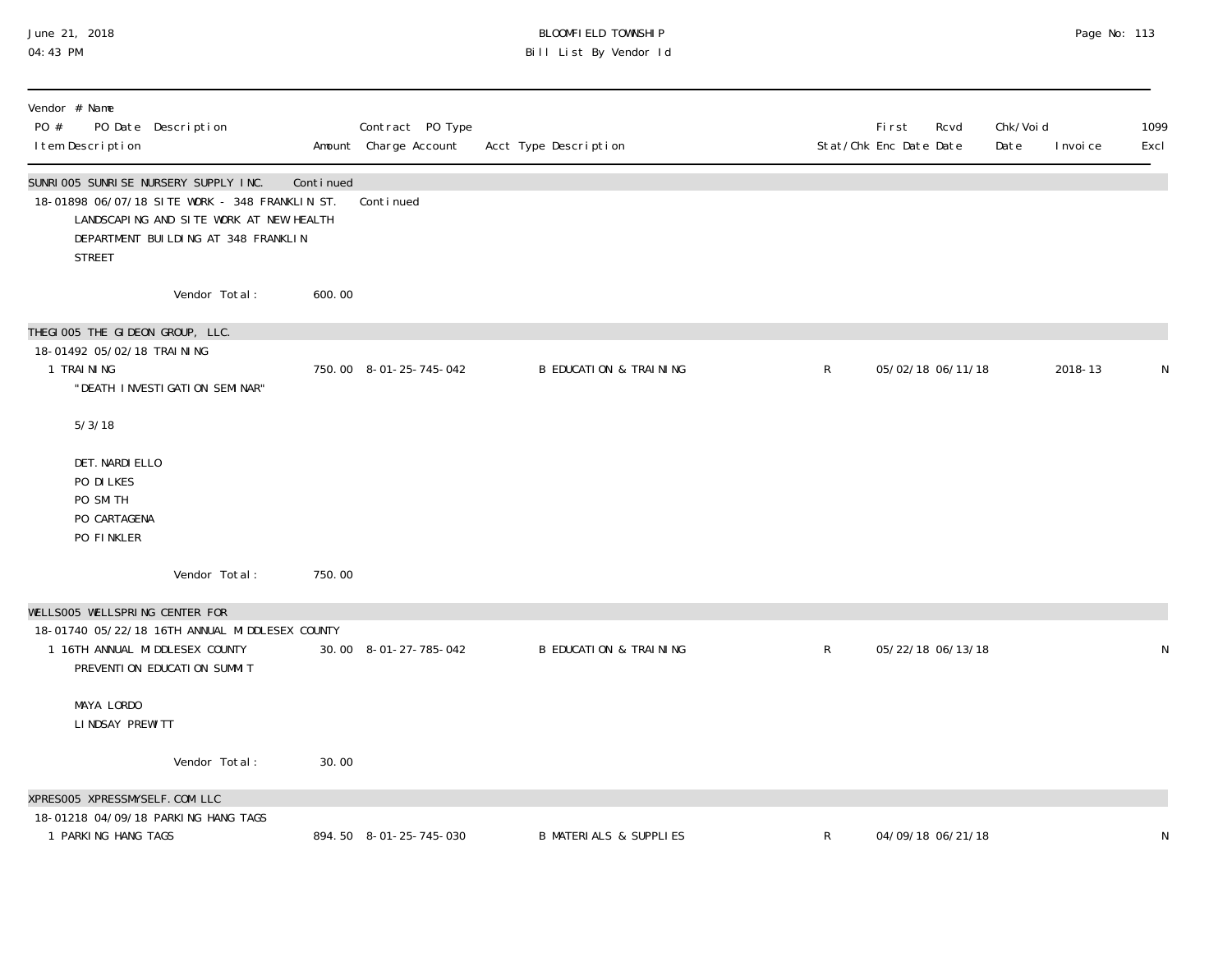### June 21, 2018 BLOOMFIELD TOWNSHIP Page No: 114 04:43 PM Bill List By Vendor Id

| Vendor # Name<br>PO Date Description<br>PO #<br>Item Description                      | Contract PO Type<br>Amount Charge Account | Acct Type Description               | Rcvd<br>Fi rst<br>Stat/Chk Enc Date Date | 1099<br>Chk/Voi d<br>Excl<br>Date<br>I nvoi ce |
|---------------------------------------------------------------------------------------|-------------------------------------------|-------------------------------------|------------------------------------------|------------------------------------------------|
| XPRESOO5 XPRESSMYSELF.COM LLC<br>18-01218 04/09/18 PARKING HANG TAGS<br>QTY. 50 PACKS | Continued<br>Continued                    |                                     |                                          |                                                |
| Vendor Total:                                                                         | 894.50                                    |                                     |                                          |                                                |
| Total Purchase Orders:                                                                | 432 Total P.O. Line Items:                | 634 Total List Amount: 3,357,100.05 | Total Void Amount:<br>0.00               |                                                |